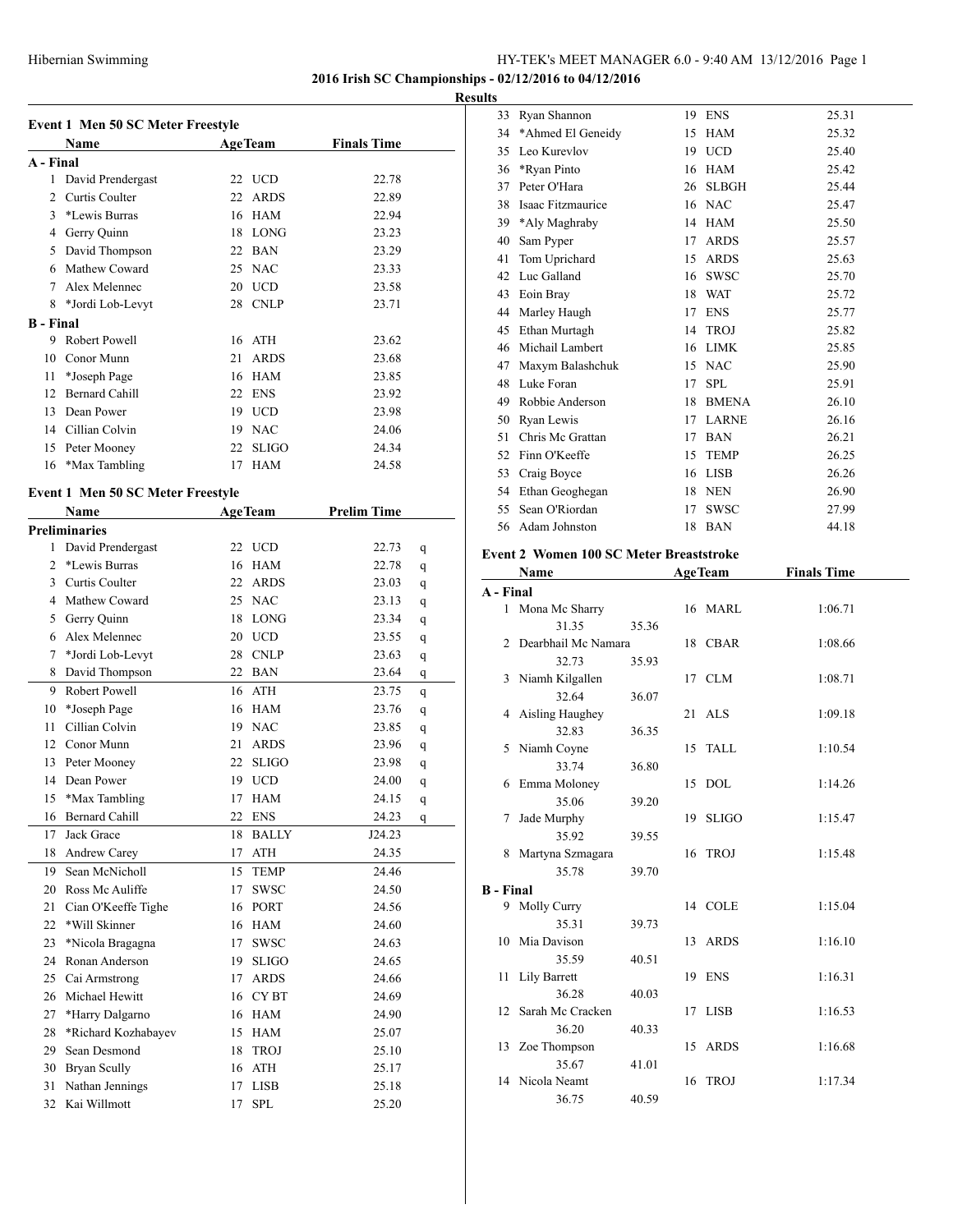|    |                                                      |       |    |                |                    |   | <b>Results</b> |
|----|------------------------------------------------------|-------|----|----------------|--------------------|---|----------------|
|    | B - Final  (Event 2 Women 100 SC Meter Breaststroke) |       |    |                |                    |   |                |
|    | Name                                                 |       |    | <b>AgeTeam</b> | <b>Finals Time</b> |   |                |
|    | 15 Lisa Cooke                                        |       |    | 19 MULL        | 1:17.61            |   |                |
|    | 36.63                                                | 40.98 |    |                |                    |   |                |
|    | 16 Jessica Burke                                     |       |    | 16 NAC         | 1:19.20            |   |                |
|    | 36.96                                                | 42.24 |    |                |                    |   |                |
|    | <b>Event 2 Women 100 SC Meter Breaststroke</b>       |       |    |                |                    |   |                |
|    | Name                                                 |       |    | <b>AgeTeam</b> | <b>Prelim Time</b> |   |                |
|    | <b>Preliminaries</b>                                 |       |    |                |                    |   |                |
|    | 1 Mona Mc Sharry                                     |       |    | 16 MARL        | 1:07.71            | q |                |
|    | 31.98                                                | 35.73 |    |                |                    |   |                |
|    | 2 Aisling Haughey                                    |       |    | 21 ALS         | 1:09.22            | q |                |
|    | 32.76                                                | 36.46 |    |                |                    |   |                |
|    | 3 Niamh Kilgallen                                    |       |    | 17 CLM         | 1:09.52            | q |                |
|    | 33.09                                                | 36.43 |    |                |                    |   |                |
|    | 4 Dearbhail Mc Namara                                |       |    | 18 CBAR        | 1:10.09            | q |                |
|    | 33.39                                                | 36.70 |    |                |                    |   |                |
|    | 5 Niamh Coyne                                        |       |    | 15 TALL        | 1:10.79            | q |                |
|    | 33.95                                                | 36.84 |    |                |                    |   |                |
|    | 6 Emma Moloney                                       |       |    | 15 DOL         | 1:13.75            | q |                |
|    | 34.93                                                | 38.82 |    |                |                    |   |                |
| 7  | Jade Murphy                                          |       |    | 19 SLIGO       | 1:14.48            | q |                |
|    | 35.45                                                | 39.03 |    |                |                    |   |                |
| 8  | Martyna Szmagara                                     |       |    | 16 TROJ        | 1:14.88            | q |                |
|    | 34.70                                                | 40.18 |    |                |                    |   |                |
|    | 9 Jessica Burke                                      |       |    | 16 NAC         | 1:15.33            | q |                |
|    | 35.64                                                | 39.69 |    |                |                    |   |                |
|    | 10 Lily Barrett                                      |       |    | 19 ENS         | 1:15.64            | q |                |
|    | 35.67                                                | 39.97 |    |                |                    |   |                |
| 11 | Molly Curry                                          |       |    | 14 COLE        | 1:15.67            | q |                |
|    | 35.00                                                | 40.67 |    |                |                    |   |                |
|    | 12 Mia Davison                                       |       |    | 13 ARDS        | 1:15.83            | q |                |
|    | 35.55                                                | 40.28 |    |                |                    |   |                |
|    | 13 Lisa Cooke                                        |       |    | 19 MULL        | 1:16.48            | q |                |
|    | 36.29                                                | 40.19 |    |                |                    |   |                |
|    | 14 Sarah Mc Cracken                                  |       |    | 17 LISB        | 1:16.68            | q |                |
|    | 35.28                                                | 41.40 |    |                |                    |   |                |
|    | 15 Nicola Neamt                                      |       |    | 16 TROJ        | 1:17.11            | q | $\ast$         |
|    | 36.61                                                | 40.50 |    |                |                    |   |                |
|    | 16 Zoe Thompson                                      |       |    | 15 ARDS        | 1:17.22            | q |                |
|    | 35.97                                                | 41.25 |    |                |                    |   |                |
| 17 | Madison Cobey Dunne                                  |       |    | 15 KILK        | 1:17.35            |   |                |
|    | 36.17                                                | 41.18 |    |                |                    |   |                |
| 18 | Roisin Maguire                                       |       |    | 16 MARL        | 1:17.54            |   |                |
|    | 36.46                                                | 41.08 |    |                |                    |   |                |
|    | 19 Georgia Mellotte                                  |       |    | 17 WPORT       | 1:17.58            |   |                |
|    | 36.85                                                | 40.73 |    |                |                    |   |                |
| 20 | Alice Shortall<br>36.71                              |       |    | 17 WPORT       | 1:17.61            |   |                |
| 21 |                                                      | 40.90 |    | <b>TUAM</b>    |                    |   |                |
|    | Stephanie Mc Loughlin<br>36.81                       | 40.93 | 15 |                | 1:17.74            |   |                |
| 22 | Eimear Doyle                                         |       |    | 15 WAT         | 1:17.75            |   |                |
|    | 36.80                                                | 40.95 |    |                |                    |   |                |
| 23 | Rachel Vaughan                                       |       |    | 14 KILK        | 1:17.92            |   |                |
|    | 36.48                                                | 41.44 |    |                |                    |   |                |
|    |                                                      |       |    |                |                    |   |                |

|     | 24 Sorcha Gueret    |       | 16 | <b>TROJ</b>  | 1:18.35 |
|-----|---------------------|-------|----|--------------|---------|
|     | 36.51               | 41.84 |    |              |         |
| 25  | Cara Stapleton      |       | 15 | <b>TROJ</b>  | 1:18.55 |
|     | 37.14               | 41.41 |    |              |         |
|     | 26 Ellen Flaherty   |       | 14 | ATH          | 1:18.58 |
|     | 37.09               | 41.49 |    |              |         |
| 27  | Florence Tinsley    |       |    | 14 CYBT      | 1:19.20 |
|     |                     |       |    |              |         |
|     | 38.08               | 41.12 |    |              |         |
| 28  | Beth Nolan          |       |    | 14 SWSC      | 1:19.43 |
|     | 37.79               | 41.64 |    |              |         |
|     | 29 Aoife O'Shea     |       | 13 | MAL          | 1:19.46 |
|     | 37.50               | 41.96 |    |              |         |
|     | 30 Lydia Mees       |       |    | 14 LISB      | 1:19.47 |
|     | 37.50               | 41.97 |    |              |         |
| 31  | Carrie Mc Daid      |       | 14 | SLIGO        | 1:19.59 |
|     | 37.35               | 42.24 |    |              |         |
| 32  | Grace Joyce         |       | 14 | <b>SHARK</b> | 1:19.76 |
|     | 37.54               | 42.22 |    |              |         |
| 33  | Charlotte O'Riordan |       | 14 | <b>TROJ</b>  | 1:20.02 |
|     | 37.64               | 42.38 |    |              |         |
|     | 34 Eve Burke        |       | 16 | TUAM         | 1:20.09 |
|     | 36.75               | 43.34 |    |              |         |
| 35  | Ellen O'Neill       |       | 18 | CY BT        | 1:20.50 |
|     | 37.63               | 42.87 |    |              |         |
|     | 36 Ciara Malcolm    |       | 15 | <b>MULST</b> | 1:20.59 |
|     | 37.54               | 43.05 |    |              |         |
| 37  | Heather Fadden      |       | 15 | <b>CBAR</b>  | 1:20.98 |
|     | 38.37               | 42.61 |    |              |         |
| 38  | Joyce Hudy          |       | 16 | SSEAL        | 1:21.10 |
|     | 36.62               | 44.48 |    |              |         |
| 39  | Megan Simpson       |       | 17 | LEA          | 1:21.32 |
|     | 38.08               | 43.24 |    |              |         |
| 40  | Sophie Maguire      |       |    | 16 NAC       | 1:21.36 |
|     | 38.61               | 42.75 |    |              |         |
| 41  | Christine Mc Feely  |       | 15 | ALS          | 1:21.44 |
|     | 38.44               | 43.00 |    |              |         |
| *42 | Caoimhe Egan        |       | 16 | TALL         | 1:21.49 |
|     | 38.55               | 42.94 |    |              |         |
| *42 | Samantha Mc Cormick |       |    | 15 BAN       | 1:21.49 |
|     | 37.48<br>44.01      |       |    |              |         |
|     | 44 Megan Gellately  |       |    | 15 LURG      | 1:21.55 |
|     | 37.76               | 43.79 |    |              |         |
| 45  | Min Allen           |       | 13 | <b>NRS</b>   | 1:21.71 |
|     | 37.83               | 43.88 |    |              |         |
| 46  | Eimear Pigott       |       | 16 | <b>DOL</b>   | 1:21.78 |
|     | 39.00               | 42.78 |    |              |         |
| 47  | Megan Mc Gonigle    |       | 15 | ARDS         | 1:21.82 |
|     | 38.59               | 43.23 |    |              |         |
| 48  | Jena Macdougald     |       | 14 | <b>OTTER</b> | 1:21.94 |
|     | 38.42               | 43.52 |    |              |         |
| 49  | Deirbhile Cruise    |       |    | 16 NRS       | 1:22.08 |
|     | 38.41               | 43.67 |    |              |         |
| 50  | Maeve Cleland       |       | 14 | BANB         | 1:22.21 |
|     | 38.43               | 43.78 |    |              |         |
| 51  | Erin Barr           |       | 15 | LARNE        | 1:22.24 |
|     | 38.86               | 43.38 |    |              |         |
| 52  | Freja Kavanagh      |       | 13 | ASG          | 1:22.50 |
|     | 39.27               | 43.23 |    |              |         |
|     |                     |       |    |              |         |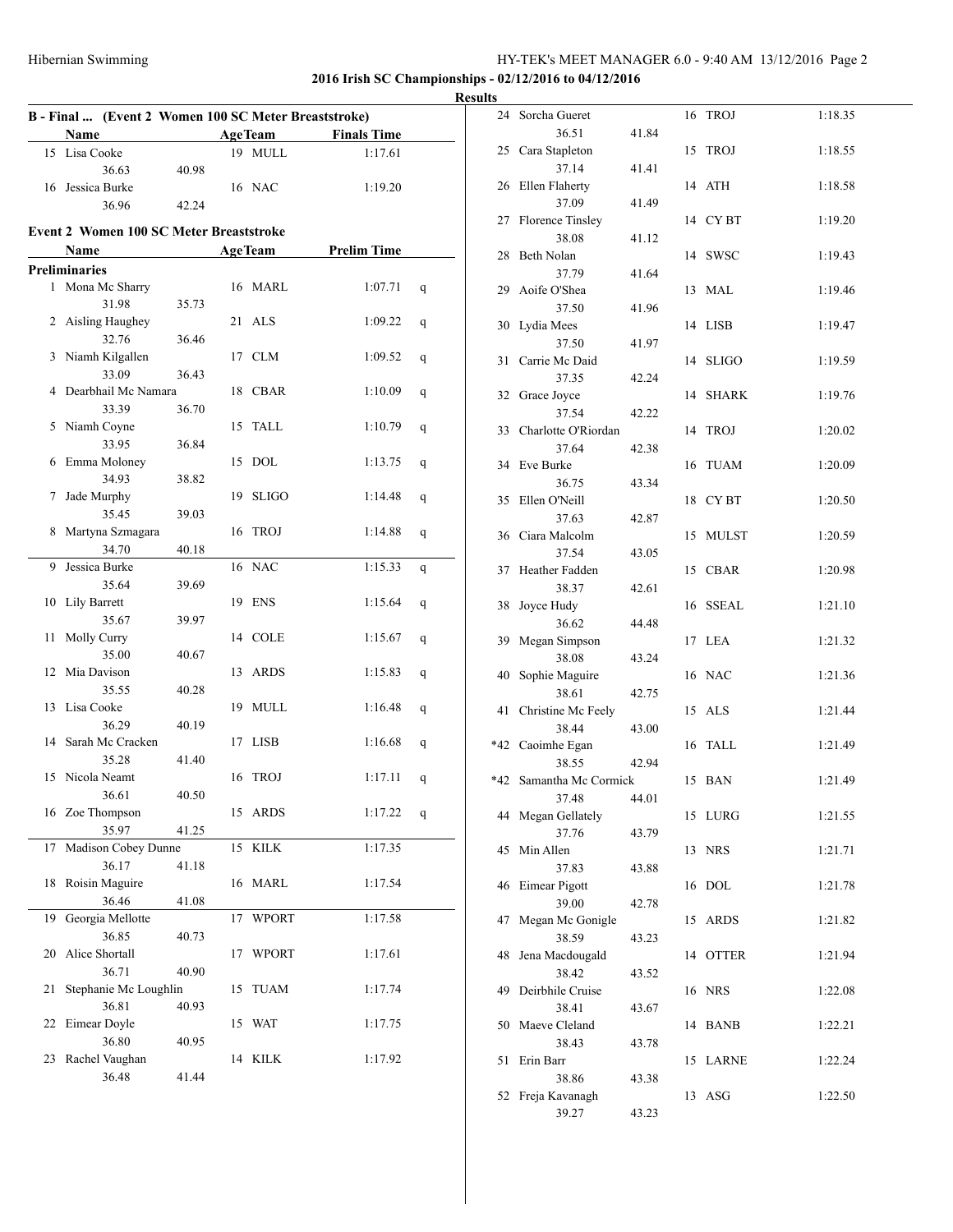### **2016 Irish SC Championships - 02/12/2016 to 04/12/2016**

#### **Results**

|                | Preliminaries  (Event 2 Women 100 SC Meter Breaststroke) |       |    |                |                    |  |  |  |  |
|----------------|----------------------------------------------------------|-------|----|----------------|--------------------|--|--|--|--|
|                | Name                                                     |       |    | <b>AgeTeam</b> | <b>Prelim Time</b> |  |  |  |  |
| 53             | Ailbhe Dawson                                            |       |    | 13 NAC         | 1:22.93            |  |  |  |  |
|                | 39.47                                                    | 43.46 |    |                |                    |  |  |  |  |
| 54             | Amy Barr                                                 |       | 15 | <b>LARNE</b>   | 1:23.03            |  |  |  |  |
|                | 39.09                                                    | 43.94 |    |                |                    |  |  |  |  |
| 55             | Leah Martin                                              |       | 13 | <b>TEMP</b>    | 1:23.20            |  |  |  |  |
|                | 39.33                                                    | 43.87 |    |                |                    |  |  |  |  |
| 56             | Lily Yu                                                  |       |    | 14 PORT        | 1:23.33            |  |  |  |  |
|                | 39.85                                                    | 43.48 |    |                |                    |  |  |  |  |
| 57             | Laura Taylor                                             |       |    | 16 GLN         | 1:23.34            |  |  |  |  |
|                | 39.26                                                    | 44.08 |    |                |                    |  |  |  |  |
| 58             | Lizzie Campbell                                          |       |    | 14 LEA         | 1:23.36            |  |  |  |  |
|                | 39.95                                                    | 43.41 |    |                |                    |  |  |  |  |
| 59             | Rachel Blemmings                                         |       | 12 | <b>BANB</b>    | 1:23.48            |  |  |  |  |
|                | 39.52                                                    | 43.96 |    |                |                    |  |  |  |  |
| 60             | Ruby Mc Niff                                             |       | 13 | <b>BANB</b>    | 1:23.74            |  |  |  |  |
|                | 38.85                                                    | 44.89 |    |                |                    |  |  |  |  |
| 61             | Sinead Murphy                                            |       | 16 | GLN            | 1:23.78            |  |  |  |  |
|                | 39.91                                                    | 43.87 |    |                |                    |  |  |  |  |
| 62             | Sinead Doyle                                             |       | 14 | <b>DOL</b>     | 1:23.97            |  |  |  |  |
|                | 39.23                                                    | 44.74 |    |                |                    |  |  |  |  |
| 63             | Shannon Baird                                            |       | 13 | <b>COLE</b>    | 1:24.78            |  |  |  |  |
|                | 40.02                                                    | 44.76 |    |                |                    |  |  |  |  |
| 64             | Jodie Mc Mullen                                          |       | 11 | <b>BANB</b>    | 1:25.64            |  |  |  |  |
|                | 40.05                                                    | 45.59 |    |                |                    |  |  |  |  |
| 65             | Wiktoria Weinert                                         |       | 13 | <b>TRID</b>    | 1:26.12            |  |  |  |  |
|                | 39.84                                                    | 46.28 |    |                |                    |  |  |  |  |
|                | Event 3 Men 200 SC Meter Backstroke                      |       |    |                |                    |  |  |  |  |
|                | Name                                                     |       |    | <b>AgeTeam</b> | <b>Finals Time</b> |  |  |  |  |
| A - Final      |                                                          |       |    |                |                    |  |  |  |  |
| $\mathbf{1}$   | Rory Mc Evoy                                             |       | 18 | ENS            | 1:59.47            |  |  |  |  |
|                | 28.18                                                    | 30.39 |    | 30.66          | 30.24              |  |  |  |  |
| $\overline{c}$ | Ben Griffin                                              |       |    | 20 TROJ        | 1:59.93            |  |  |  |  |
|                | 28.29                                                    | 29.83 |    | 31.00          | 30.81              |  |  |  |  |
| 3              | Sean Scannell                                            |       |    | 14 KILK        | 2:02.40            |  |  |  |  |
|                | 28.81                                                    | 31.24 |    | 31.57          | 30.78              |  |  |  |  |
| 4              | Alan Corby                                               |       | 19 | <b>LIMK</b>    | 2:03.83            |  |  |  |  |

28.29 30.84 31.96 32.74 5 Cadan Mc Carthy 16 MAL 2:04.36 29.16 31.19 32.16 31.85 6 Ciaran Burke 16 TUAM 2:07.11 28.55 31.61 33.11 33.84 7 Mitchell Wilson 17 GAL 2:07.15 28.16 31.46 34.04 33.49 8 Stephen Byrne 17 TALL 2:09.94 30.29 32.60 33.25 33.80

9 Jordan Byrne 16 ALS 2:08.37 29.64 31.72 33.61 33.40 10 Aaron Carroll 14 LIMK 2:12.53 31.14 33.79 34.48 33.12 11 Luc Galland 16 SWSC 2:12.86 29.73 33.59 34.59 34.95 12 \*Ryan Pinto 16 HAM 2:13.27 31.08 34.52 34.34 33.33

**B - Final**

|    | 13 Nathan Wiffen                    |       |    | 15 LISB        |       | 2:13.63            |   |
|----|-------------------------------------|-------|----|----------------|-------|--------------------|---|
|    | 31.47                               | 34.12 |    | 34.51          | 33.53 |                    |   |
| 14 | Ronan Mc Carthy                     |       |    | 19 SWSC        |       | 2:13.73            |   |
|    | 30.91                               | 33.67 |    | 34.58          | 34.57 |                    |   |
| 15 | Christopher Loan                    |       |    | 17 LISB        |       | 2:16.03            |   |
|    | 32.40                               | 34.64 |    | 34.74          | 34.25 |                    |   |
| 16 | Rowan Barrett                       |       |    | 16 LIMK        |       | 2:17.32            |   |
|    | 32.66                               | 34.88 |    | 35.58          | 34.20 |                    |   |
|    | Event 3 Men 200 SC Meter Backstroke |       |    |                |       |                    |   |
|    | Name                                |       |    | <b>AgeTeam</b> |       | <b>Prelim Time</b> |   |
|    | Preliminaries                       |       |    |                |       |                    |   |
| 1  | Rory Mc Evoy                        |       |    | 18 ENS         |       | 2:02.82            |   |
|    | 28.31                               | 31.13 |    | 31.91          | 31.47 |                    | q |
| 2  | Ben Griffin                         |       |    | 20 TROJ        |       | 2:04.56            |   |
|    | 28.66                               | 30.97 |    | 32.85          | 32.08 |                    | q |
| 3  | Sean Scannell                       |       |    | 14 KILK        |       | 2:05.01            | q |
|    | 28.75                               | 31.86 |    | 31.96          | 32.44 |                    |   |
|    | 4 Cadan Mc Carthy                   |       |    | 16 MAL         |       | 2:07.15            | q |
|    | 29.66                               | 31.72 |    | 32.82          | 32.95 |                    |   |
| 5  | Ciaran Burke                        |       |    | 16 TUAM        |       | 2:07.37            | q |
|    | 28.55                               | 31.66 |    | 33.25          | 33.91 |                    |   |
| 6  | Alan Corby                          |       |    | 19 LIMK        |       | 2:09.02            | q |
|    | 29.11                               | 32.93 |    | 34.00          | 32.98 |                    |   |
| 7  | Mitchell Wilson                     |       |    | 17 GAL         |       | 2:09.64            | q |
|    | 29.16                               | 32.90 |    | 34.04          | 33.54 |                    |   |
| 8  | Stephen Byrne                       |       |    | 17 TALL        |       | 2:10.39            | q |
|    | 30.00                               | 32.68 |    | 33.49          | 34.22 |                    |   |
| 9  | Jordan Byrne                        |       |    | 16 ALS         |       | 2:11.40            | q |
|    | 30.60                               | 32.76 |    | 34.07          | 33.97 |                    |   |
| 10 | *Ryan Pinto                         |       |    | 16 HAM         |       | 2:13.19            | q |
|    | 30.06                               | 33.93 |    | 34.13          | 35.07 |                    |   |
| 11 | Luc Galland                         |       |    | 16 SWSC        |       | 2:13.82            | q |
|    | 30.92                               | 34.64 |    | 35.21          | 33.05 |                    |   |
| 12 | Nathan Wiffen                       |       |    | 15 LISB        |       | 2:13.88            | q |
|    | 31.49                               | 33.99 |    | 34.52          | 33.88 |                    |   |
| 13 | Ronan Mc Carthy                     |       |    | 19 SWSC        |       | 2:15.51            | q |
|    | 30.90                               | 33.68 |    | 35.47          | 35.46 |                    |   |
| 14 | Rowan Barrett                       |       |    | 16 LIMK        |       | 2:15.67            | q |
|    | 32.37                               | 34.65 |    | 34.44          | 34.21 |                    |   |
|    | 15 Aaron Carroll                    |       |    | 14 LIMK        |       | 2:16.32            | q |
|    | 30.26                               | 34.87 |    | 35.81          | 35.38 |                    |   |
| 16 | Christopher Loan                    |       | 17 | <b>LISB</b>    |       | 2:16.40            | q |
|    | 31.70                               | 34.09 |    | 35.51          | 35.10 |                    |   |
| 17 | Evan Rossiter                       |       | 15 | <b>TEMP</b>    |       | 2:16.80            |   |
|    | 32.33                               | 34.46 |    | 35.28          | 34.73 |                    |   |
| 18 | Keith Bentley<br>31.31              |       |    | 16 ASG         | 36.22 | 2:18.63            |   |
|    |                                     | 34.28 |    | 36.82          |       |                    |   |
| 19 | Jack Pilcher                        |       | 16 | <b>CLM</b>     |       | 2:18.80            |   |
| 20 | 31.90<br>Jack Fleming               | 34.45 | 15 | 36.11<br>LISB  | 36.34 | 2:18.83            |   |
|    | 33.16                               | 35.21 |    | 35.60          | 34.86 |                    |   |
| 21 | Aran Keating                        |       |    | 14 PORT        |       | 2:19.08            |   |
|    | 32.00                               | 34.45 |    | 36.25          | 36.38 |                    |   |
| 22 | Aaron Mc Mahon                      |       |    | 14 DOL         |       | 2:21.03            |   |
|    | 32.78                               | 35.87 |    | 36.15          | 36.23 |                    |   |
|    |                                     |       |    |                |       |                    |   |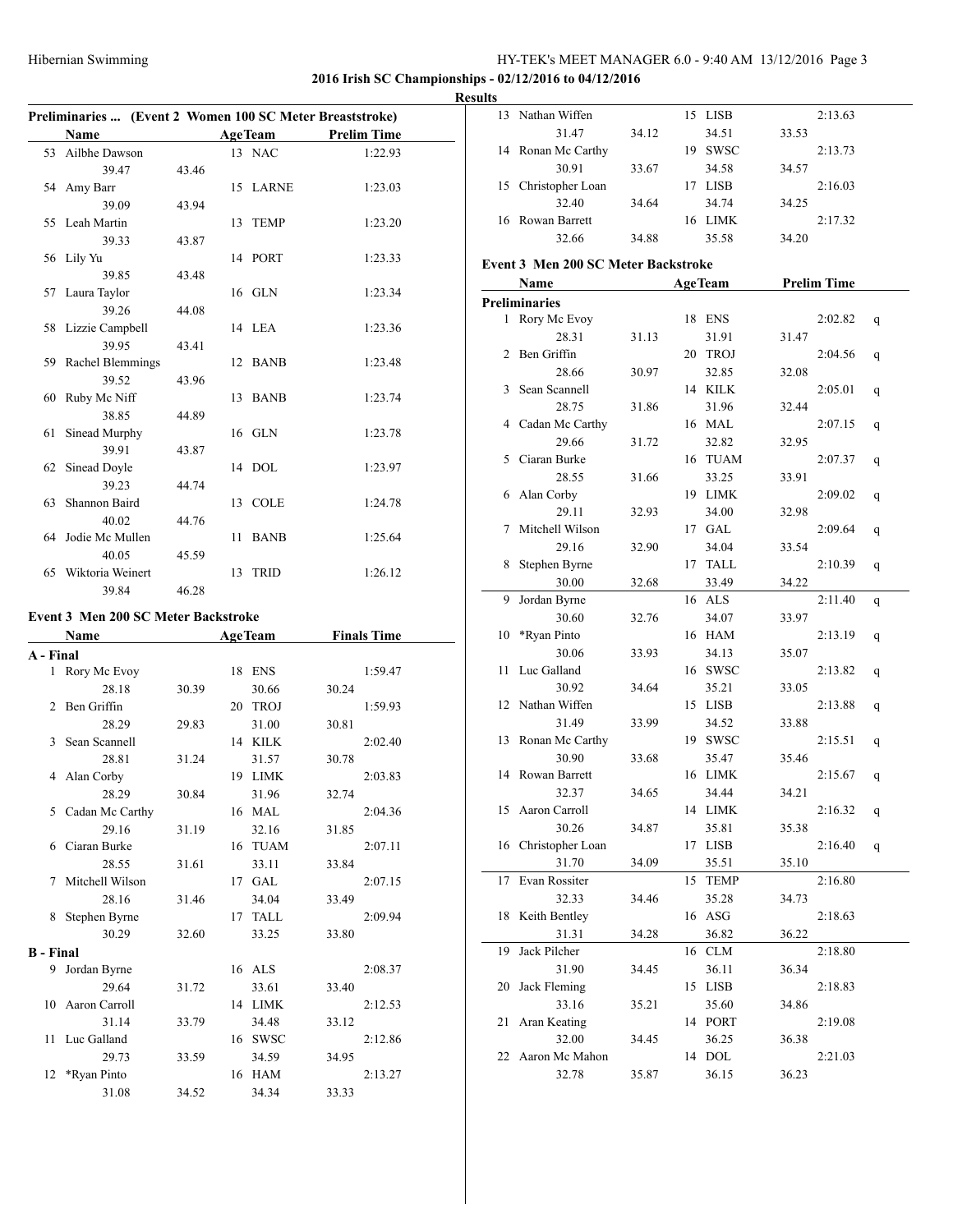### **2016 Irish SC Championships - 02/12/2016 to 04/12/2016**

|                         | 35.78                                                                                                                                                                                                                                                                                                                                                                                                                                                                         |                                                                                                                             | 37.11            |                                                                                                                                                                                                                                                                                                                                                                                                                                                      |                                                                                                 |                                                                                                                                                                                                                           |
|-------------------------|-------------------------------------------------------------------------------------------------------------------------------------------------------------------------------------------------------------------------------------------------------------------------------------------------------------------------------------------------------------------------------------------------------------------------------------------------------------------------------|-----------------------------------------------------------------------------------------------------------------------------|------------------|------------------------------------------------------------------------------------------------------------------------------------------------------------------------------------------------------------------------------------------------------------------------------------------------------------------------------------------------------------------------------------------------------------------------------------------------------|-------------------------------------------------------------------------------------------------|---------------------------------------------------------------------------------------------------------------------------------------------------------------------------------------------------------------------------|
|                         |                                                                                                                                                                                                                                                                                                                                                                                                                                                                               |                                                                                                                             |                  |                                                                                                                                                                                                                                                                                                                                                                                                                                                      | 2:24.43                                                                                         |                                                                                                                                                                                                                           |
| 32.47                   | 35.01                                                                                                                                                                                                                                                                                                                                                                                                                                                                         |                                                                                                                             | 36.76            | 40.19                                                                                                                                                                                                                                                                                                                                                                                                                                                |                                                                                                 |                                                                                                                                                                                                                           |
|                         |                                                                                                                                                                                                                                                                                                                                                                                                                                                                               |                                                                                                                             |                  |                                                                                                                                                                                                                                                                                                                                                                                                                                                      | 2:24.56                                                                                         |                                                                                                                                                                                                                           |
| 33.73                   | 35.68                                                                                                                                                                                                                                                                                                                                                                                                                                                                         |                                                                                                                             | 37.59            | 37.56                                                                                                                                                                                                                                                                                                                                                                                                                                                |                                                                                                 |                                                                                                                                                                                                                           |
|                         |                                                                                                                                                                                                                                                                                                                                                                                                                                                                               |                                                                                                                             |                  |                                                                                                                                                                                                                                                                                                                                                                                                                                                      | 2:24.80                                                                                         |                                                                                                                                                                                                                           |
| 32.49                   | 36.12                                                                                                                                                                                                                                                                                                                                                                                                                                                                         |                                                                                                                             | 37.44            | 38.75                                                                                                                                                                                                                                                                                                                                                                                                                                                |                                                                                                 |                                                                                                                                                                                                                           |
|                         |                                                                                                                                                                                                                                                                                                                                                                                                                                                                               |                                                                                                                             |                  |                                                                                                                                                                                                                                                                                                                                                                                                                                                      | 2:26.81                                                                                         |                                                                                                                                                                                                                           |
| 33.70                   | 36.64                                                                                                                                                                                                                                                                                                                                                                                                                                                                         |                                                                                                                             | 37.98            | 38.49                                                                                                                                                                                                                                                                                                                                                                                                                                                |                                                                                                 |                                                                                                                                                                                                                           |
|                         |                                                                                                                                                                                                                                                                                                                                                                                                                                                                               |                                                                                                                             |                  |                                                                                                                                                                                                                                                                                                                                                                                                                                                      |                                                                                                 |                                                                                                                                                                                                                           |
|                         |                                                                                                                                                                                                                                                                                                                                                                                                                                                                               |                                                                                                                             |                  |                                                                                                                                                                                                                                                                                                                                                                                                                                                      |                                                                                                 |                                                                                                                                                                                                                           |
|                         |                                                                                                                                                                                                                                                                                                                                                                                                                                                                               |                                                                                                                             |                  |                                                                                                                                                                                                                                                                                                                                                                                                                                                      |                                                                                                 |                                                                                                                                                                                                                           |
|                         |                                                                                                                                                                                                                                                                                                                                                                                                                                                                               |                                                                                                                             |                  |                                                                                                                                                                                                                                                                                                                                                                                                                                                      |                                                                                                 |                                                                                                                                                                                                                           |
|                         |                                                                                                                                                                                                                                                                                                                                                                                                                                                                               |                                                                                                                             |                  |                                                                                                                                                                                                                                                                                                                                                                                                                                                      |                                                                                                 |                                                                                                                                                                                                                           |
|                         |                                                                                                                                                                                                                                                                                                                                                                                                                                                                               |                                                                                                                             |                  |                                                                                                                                                                                                                                                                                                                                                                                                                                                      |                                                                                                 |                                                                                                                                                                                                                           |
|                         |                                                                                                                                                                                                                                                                                                                                                                                                                                                                               |                                                                                                                             |                  |                                                                                                                                                                                                                                                                                                                                                                                                                                                      |                                                                                                 |                                                                                                                                                                                                                           |
|                         |                                                                                                                                                                                                                                                                                                                                                                                                                                                                               |                                                                                                                             |                  |                                                                                                                                                                                                                                                                                                                                                                                                                                                      |                                                                                                 |                                                                                                                                                                                                                           |
|                         |                                                                                                                                                                                                                                                                                                                                                                                                                                                                               |                                                                                                                             |                  |                                                                                                                                                                                                                                                                                                                                                                                                                                                      |                                                                                                 |                                                                                                                                                                                                                           |
|                         |                                                                                                                                                                                                                                                                                                                                                                                                                                                                               |                                                                                                                             |                  |                                                                                                                                                                                                                                                                                                                                                                                                                                                      |                                                                                                 |                                                                                                                                                                                                                           |
|                         |                                                                                                                                                                                                                                                                                                                                                                                                                                                                               |                                                                                                                             |                  |                                                                                                                                                                                                                                                                                                                                                                                                                                                      |                                                                                                 |                                                                                                                                                                                                                           |
|                         |                                                                                                                                                                                                                                                                                                                                                                                                                                                                               |                                                                                                                             |                  |                                                                                                                                                                                                                                                                                                                                                                                                                                                      |                                                                                                 |                                                                                                                                                                                                                           |
|                         |                                                                                                                                                                                                                                                                                                                                                                                                                                                                               |                                                                                                                             |                  |                                                                                                                                                                                                                                                                                                                                                                                                                                                      |                                                                                                 |                                                                                                                                                                                                                           |
|                         |                                                                                                                                                                                                                                                                                                                                                                                                                                                                               |                                                                                                                             |                  |                                                                                                                                                                                                                                                                                                                                                                                                                                                      |                                                                                                 |                                                                                                                                                                                                                           |
|                         |                                                                                                                                                                                                                                                                                                                                                                                                                                                                               |                                                                                                                             |                  |                                                                                                                                                                                                                                                                                                                                                                                                                                                      |                                                                                                 |                                                                                                                                                                                                                           |
|                         |                                                                                                                                                                                                                                                                                                                                                                                                                                                                               |                                                                                                                             |                  | 38.31                                                                                                                                                                                                                                                                                                                                                                                                                                                |                                                                                                 |                                                                                                                                                                                                                           |
|                         |                                                                                                                                                                                                                                                                                                                                                                                                                                                                               |                                                                                                                             |                  |                                                                                                                                                                                                                                                                                                                                                                                                                                                      | 2:27.65                                                                                         |                                                                                                                                                                                                                           |
| 33.46                   | 38.18                                                                                                                                                                                                                                                                                                                                                                                                                                                                         |                                                                                                                             | 38.49            | 37.52                                                                                                                                                                                                                                                                                                                                                                                                                                                |                                                                                                 |                                                                                                                                                                                                                           |
| *Maria Iorini           |                                                                                                                                                                                                                                                                                                                                                                                                                                                                               |                                                                                                                             |                  |                                                                                                                                                                                                                                                                                                                                                                                                                                                      | 2:28.47                                                                                         |                                                                                                                                                                                                                           |
| 32.05                   | 37.06                                                                                                                                                                                                                                                                                                                                                                                                                                                                         |                                                                                                                             | 39.35            | 40.01                                                                                                                                                                                                                                                                                                                                                                                                                                                |                                                                                                 |                                                                                                                                                                                                                           |
|                         |                                                                                                                                                                                                                                                                                                                                                                                                                                                                               |                                                                                                                             |                  |                                                                                                                                                                                                                                                                                                                                                                                                                                                      |                                                                                                 |                                                                                                                                                                                                                           |
|                         |                                                                                                                                                                                                                                                                                                                                                                                                                                                                               |                                                                                                                             |                  |                                                                                                                                                                                                                                                                                                                                                                                                                                                      | 2:24.80                                                                                         |                                                                                                                                                                                                                           |
| 32.35                   | 36.72                                                                                                                                                                                                                                                                                                                                                                                                                                                                         |                                                                                                                             | 38.42            | 37.31                                                                                                                                                                                                                                                                                                                                                                                                                                                |                                                                                                 |                                                                                                                                                                                                                           |
|                         |                                                                                                                                                                                                                                                                                                                                                                                                                                                                               |                                                                                                                             |                  |                                                                                                                                                                                                                                                                                                                                                                                                                                                      | 2:24.81                                                                                         |                                                                                                                                                                                                                           |
| 31.36                   | 36.65                                                                                                                                                                                                                                                                                                                                                                                                                                                                         |                                                                                                                             | 38.37            | 38.43                                                                                                                                                                                                                                                                                                                                                                                                                                                |                                                                                                 |                                                                                                                                                                                                                           |
| Robyn Lynch             |                                                                                                                                                                                                                                                                                                                                                                                                                                                                               |                                                                                                                             |                  |                                                                                                                                                                                                                                                                                                                                                                                                                                                      | 2:28.27                                                                                         |                                                                                                                                                                                                                           |
| 33.03                   | 37.76                                                                                                                                                                                                                                                                                                                                                                                                                                                                         |                                                                                                                             | 39.17            | 38.31                                                                                                                                                                                                                                                                                                                                                                                                                                                |                                                                                                 |                                                                                                                                                                                                                           |
| Ellie Mc Kibbin         |                                                                                                                                                                                                                                                                                                                                                                                                                                                                               |                                                                                                                             |                  |                                                                                                                                                                                                                                                                                                                                                                                                                                                      | 2:29.47                                                                                         |                                                                                                                                                                                                                           |
| 33.55                   | 38.61                                                                                                                                                                                                                                                                                                                                                                                                                                                                         |                                                                                                                             | 39.72            | 37.59                                                                                                                                                                                                                                                                                                                                                                                                                                                |                                                                                                 |                                                                                                                                                                                                                           |
| Ciara Doran             |                                                                                                                                                                                                                                                                                                                                                                                                                                                                               |                                                                                                                             |                  |                                                                                                                                                                                                                                                                                                                                                                                                                                                      | 2:30.05                                                                                         |                                                                                                                                                                                                                           |
| 32.77                   | 37.70                                                                                                                                                                                                                                                                                                                                                                                                                                                                         |                                                                                                                             | 39.87            | 39.71                                                                                                                                                                                                                                                                                                                                                                                                                                                |                                                                                                 |                                                                                                                                                                                                                           |
| *Caroline Castella      |                                                                                                                                                                                                                                                                                                                                                                                                                                                                               |                                                                                                                             |                  |                                                                                                                                                                                                                                                                                                                                                                                                                                                      | 2:30.63                                                                                         |                                                                                                                                                                                                                           |
|                         |                                                                                                                                                                                                                                                                                                                                                                                                                                                                               |                                                                                                                             |                  |                                                                                                                                                                                                                                                                                                                                                                                                                                                      |                                                                                                 |                                                                                                                                                                                                                           |
| Imogen Naughton         |                                                                                                                                                                                                                                                                                                                                                                                                                                                                               |                                                                                                                             |                  |                                                                                                                                                                                                                                                                                                                                                                                                                                                      | 2:32.28                                                                                         |                                                                                                                                                                                                                           |
|                         |                                                                                                                                                                                                                                                                                                                                                                                                                                                                               |                                                                                                                             |                  |                                                                                                                                                                                                                                                                                                                                                                                                                                                      |                                                                                                 |                                                                                                                                                                                                                           |
|                         |                                                                                                                                                                                                                                                                                                                                                                                                                                                                               |                                                                                                                             |                  |                                                                                                                                                                                                                                                                                                                                                                                                                                                      |                                                                                                 |                                                                                                                                                                                                                           |
| 33.39<br>16 Alice Cross | 38.90                                                                                                                                                                                                                                                                                                                                                                                                                                                                         |                                                                                                                             | 39.95<br>14 LISB | 40.04                                                                                                                                                                                                                                                                                                                                                                                                                                                | 2:32.44                                                                                         |                                                                                                                                                                                                                           |
|                         | Name<br>23 Greg Sinnott<br>33.29<br>24 Ethan Brady<br>32.92<br>25 Riley Moynihan<br>33.05<br>26 Luke Foran<br>32.65<br>Diarmuid Staunton<br>32.30<br>28 Robbie Anderson<br>29 Niall Loughran<br>Billy Ryan<br>31 Conor Melly<br>Name<br>A - Final<br>1 Ellen Walshe<br>29.07<br>Clodagh Flood<br>29.94<br>Emma Reid<br>30.42<br>Sarah Kelly<br>30.52<br>*Ekaterina Price<br>31.83<br>6 Katie Baguley<br>31.76<br>Erin Mc Connell<br><b>B</b> - Final<br>9 Julia Knox<br>32.30 | 35.68<br>36.14<br>36.04<br>35.63<br>32.71<br>33.25<br>34.48<br>34.04<br>33.99<br>35.76<br>*Daniela Gonzalez Pinero<br>37.78 |                  | <b>AgeTeam</b><br>17 TEMP<br>36.92<br>14 TEMP<br>36.78<br>14 MAL<br>37.03<br>17 SPL<br>37.37<br>17 CLM<br>18 BMENA<br>18 ASG<br>16 LIMK<br>17 CBAR<br><b>Event 4 Women 200 SC Meter Butterfly</b><br><b>AgeTeam</b><br>15 TEMP<br>34.32<br>19 TALL<br>34.70<br>17 ARDS<br>34.84<br>19 GAL<br>35.33<br>15 HAM<br>36.73<br>16 TROJ<br>37.70<br>16 ARDS<br>15 HAM<br>13 BANB<br>16 HAM<br>14 TEMP<br>12 ARDS<br>16 CY DY<br>15 HAM<br>39.29<br>17 SHARK | 35.83<br>36.00<br>35.99<br>36.51<br>37.47<br>35.41<br>36.72<br>35.34<br>36.09<br>37.52<br>41.26 | Preliminaries  (Event 3 Men 200 SC Meter Backstroke)<br><b>Prelim Time</b><br>2:21.72<br>2:21.84<br>2:22.11<br>2:22.16<br>2:22.66<br><b>Finals Time</b><br>2:11.51<br>2:14.61<br>2:15.08<br>2:15.98<br>2:20.07<br>2:23.53 |

| <b>Event 4 Women 200 SC Meter Butterfly</b> |                          |       |    |                |       |                    |   |  |
|---------------------------------------------|--------------------------|-------|----|----------------|-------|--------------------|---|--|
|                                             | Name                     |       |    | <b>AgeTeam</b> |       | <b>Prelim Time</b> |   |  |
|                                             | <b>Preliminaries</b>     |       |    |                |       |                    |   |  |
|                                             | 1 Ellen Walshe           |       |    | 15 TEMP        |       | 2:14.59            | q |  |
|                                             | 30.18                    | 34.27 |    | 35.42          | 34.72 |                    |   |  |
| 2                                           | Clodagh Flood            |       |    | 19 TALL        |       | 2:15.10            | q |  |
|                                             | 30.04                    | 34.20 |    | 35.40          | 35.46 |                    |   |  |
| 3                                           | Emma Reid                |       | 17 | <b>ARDS</b>    |       | 2:16.50            | q |  |
|                                             | 30.79                    | 34.12 |    | 35.42          | 36.17 |                    |   |  |
| 4                                           | Shauna O'Brien           |       |    | 22 UCD         |       | 2:16.57            | q |  |
|                                             | 30.70                    | 34.60 |    | 35.22          | 36.05 |                    |   |  |
| 5                                           | Sarah Kelly              |       |    | 19 GAL         |       | 2:18.26            | q |  |
|                                             | 31.08                    | 34.59 |    | 35.68          | 36.91 |                    |   |  |
| 6                                           | *Ekaterina Price         |       |    | 15 HAM         |       | 2:21.07            | q |  |
|                                             | 31.47                    | 35.07 |    | 36.99          | 37.54 |                    |   |  |
| 7                                           | Jane Roberts             |       |    | 20 UCD         |       | 2:22.85            | q |  |
|                                             | 30.87                    | 34.67 |    | 36.51          | 40.80 |                    |   |  |
| 8                                           | *Maria Iorini            |       |    | 15 HAM         |       | 2:25.19            | q |  |
|                                             | 31.90                    | 36.91 |    | 37.63          | 38.75 |                    |   |  |
| 9                                           | Katie Baguley            |       | 16 | <b>TROJ</b>    |       | 2:25.59            | q |  |
|                                             | 31.27                    | 35.91 |    | 38.55          | 39.86 |                    |   |  |
| 10                                          | Erin Mc Connell          |       | 16 | ARDS           |       | 2:26.14            | q |  |
|                                             | 32.62                    | 37.28 |    | 38.24          | 38.00 |                    |   |  |
| 11                                          | *Daniela Gonzalez Pinero |       |    | 16 HAM         |       | 2:26.28            | q |  |
|                                             | 31.87                    | 36.74 |    | 38.39          | 39.28 |                    |   |  |
| 12                                          | Ciara Doran              |       |    | 16 CYDY        |       | 2:26.51            | q |  |
|                                             | 33.19                    | 36.75 |    | 38.08          | 38.49 |                    |   |  |
| 13                                          | Julia Knox               |       |    | 13 BANB        |       | 2:26.66            | q |  |
|                                             | 32.82                    | 37.47 |    | 38.10          | 38.27 |                    |   |  |
| 14                                          | Ellie Mc Kibbin          |       | 12 | <b>ARDS</b>    |       | 2:28.56            | q |  |
|                                             | 32.77                    | 38.10 |    | 39.21          | 38.48 |                    |   |  |
| 15                                          | *Caroline Castella       |       | 15 | HAM            |       | 2:29.21            | q |  |
|                                             | 32.41                    | 37.33 |    | 38.93          | 40.54 |                    |   |  |
| 16                                          | Imogen Naughton          |       | 17 | <b>SHARK</b>   |       | 2:32.06            | q |  |
|                                             | 33.65                    | 39.43 |    | 38.76          | 40.22 |                    |   |  |
| 17                                          | Robyn Lynch              |       | 14 | <b>TEMP</b>    |       | 2:32.08            |   |  |
|                                             | 33.78                    | 39.49 |    | 39.63          | 39.18 |                    |   |  |
| 18                                          | Alice Cross              |       | 14 | LISB           |       | 2:33.38            |   |  |
|                                             | 33.40                    | 39.40 |    | 40.47          | 40.11 |                    |   |  |
|                                             |                          |       |    |                |       |                    |   |  |
|                                             | 19 Ailbhe Mulhall        | 39.03 |    | 13 GAL         |       | 2:35.30            |   |  |
| 20                                          | 33.66<br>Áine Trait      |       |    | 41.00          | 41.61 |                    |   |  |
|                                             | 33.30                    |       |    | 16 KILK        | 43.34 | 2:36.78            |   |  |
|                                             |                          | 38.97 |    | 41.17          |       |                    |   |  |
| 21                                          | Aoibheann Bryson         |       |    | 14 ALS         |       | 2:36.99            |   |  |
|                                             | 34.30                    | 39.50 |    | 41.60          | 41.59 |                    |   |  |
| 22                                          | Affric Cook              |       |    | 16 NAC         |       | 2:38.08            |   |  |
|                                             | 33.52                    | 40.12 |    | 42.11          | 42.33 |                    |   |  |
| 23                                          | Keela Farnon             |       |    | 15 COM         |       | 2:39.31            |   |  |
|                                             | 33.64                    | 39.73 |    | 42.45          | 43.49 |                    |   |  |
|                                             | 24 Hannah Walshe         |       |    | 14 TEMP        |       | 2:43.83            |   |  |
|                                             | 35.42                    | 40.65 |    | 44.62          | 43.14 |                    |   |  |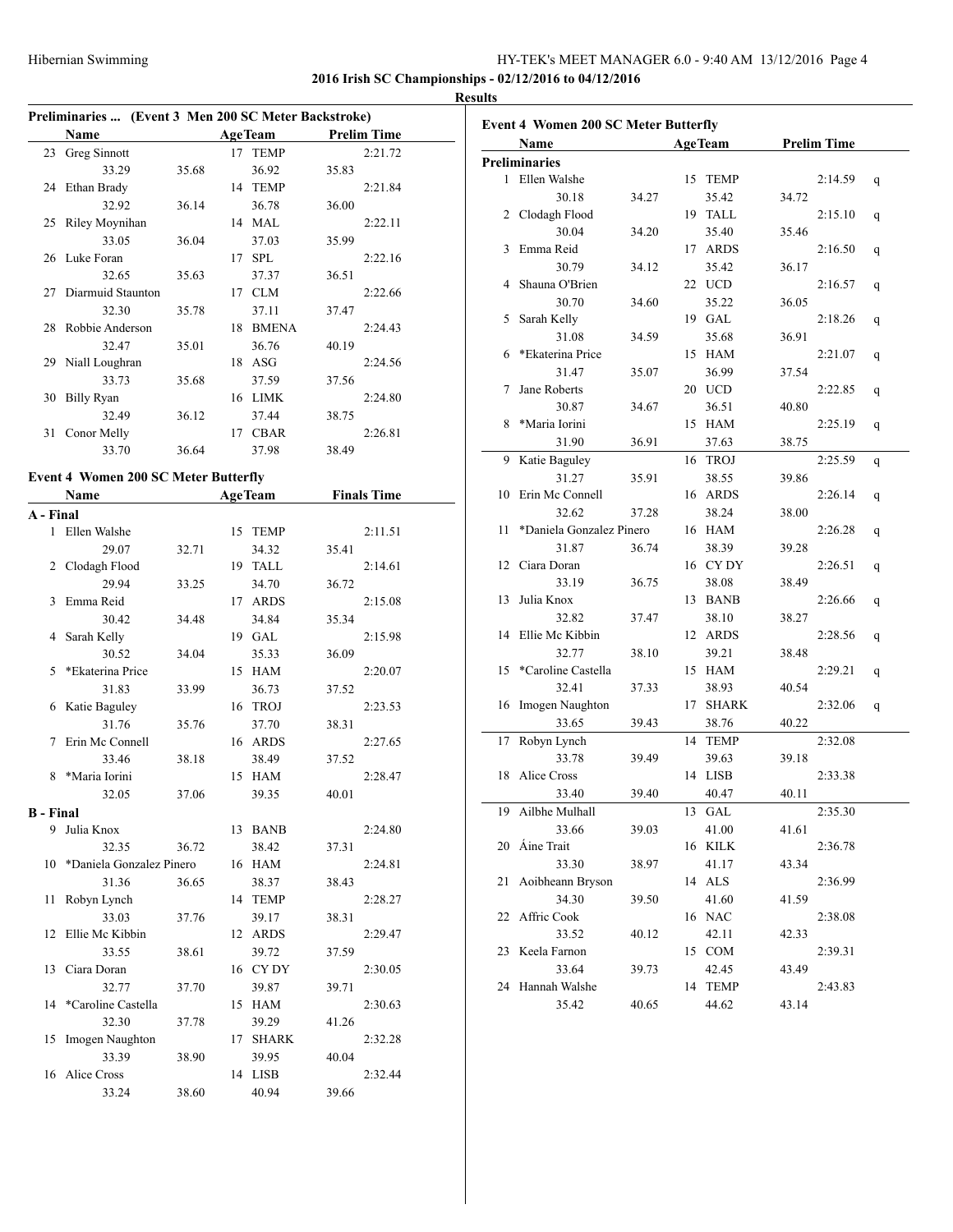**2016 Irish SC Championships - 02/12/2016 to 04/12/2016**

#### **Results**

|                  | <b>Event 5 Men 100 SC Meter Butterfly</b> |       |    |                |                    |              |  |  |  |
|------------------|-------------------------------------------|-------|----|----------------|--------------------|--------------|--|--|--|
|                  | <b>Name</b>                               |       |    | <b>AgeTeam</b> | <b>Finals Time</b> |              |  |  |  |
| A - Final        |                                           |       |    |                |                    |              |  |  |  |
| $\mathbf{1}$     | Brendan Hyland                            |       |    | 22 TALL        | 53.66              |              |  |  |  |
|                  | 25.26                                     | 28.40 |    |                |                    |              |  |  |  |
|                  | 2 Benjamin Doyle                          |       |    | 19 ALS         | 54.59              |              |  |  |  |
|                  | 25.76                                     | 28.83 |    |                |                    |              |  |  |  |
| 3                | *Jakub Karl                               |       |    | 17 HAM         | 54.80              |              |  |  |  |
|                  | 25.86                                     | 28.94 |    |                |                    |              |  |  |  |
| 4                | Robert Powell                             |       |    | 16 ATH         | 56.22              |              |  |  |  |
|                  | 26.11                                     | 30.11 |    |                |                    |              |  |  |  |
| 5                | Andrew Moore                              |       |    | 18 UCD         | 56.63              |              |  |  |  |
|                  | 26.10                                     | 30.53 |    |                |                    |              |  |  |  |
|                  | 6 Sean McNicholl                          |       |    | 15 TEMP        | 56.67              |              |  |  |  |
|                  | 26.00                                     | 30.67 |    |                |                    |              |  |  |  |
| 7                | *Nicola Bragagna                          |       |    | 17 SWSC        | 56.68              |              |  |  |  |
|                  | 26.32                                     | 30.36 |    |                |                    |              |  |  |  |
|                  | 8 Cillian Melly                           |       |    | 19 CBAR        | 56.88              |              |  |  |  |
|                  | 26.65                                     | 30.23 |    |                |                    |              |  |  |  |
| <b>B</b> - Final |                                           |       |    |                |                    |              |  |  |  |
|                  | 9 *Lewis Burras                           |       |    | 16 HAM         | 56.89              |              |  |  |  |
|                  | 26.51                                     | 30.38 |    |                |                    |              |  |  |  |
|                  | 10 Finn Mc Geever                         |       |    | 16 LIMK        | 58.45              |              |  |  |  |
|                  | 27.33                                     | 31.12 |    |                |                    |              |  |  |  |
| 11               | Ethan Murtagh                             |       |    | 14 TROJ        | 58.67              |              |  |  |  |
|                  | 27.99                                     | 30.68 |    |                |                    |              |  |  |  |
|                  | 12 Nathan Jennings                        |       |    | 17 LISB        | 59.26              |              |  |  |  |
|                  | 27.82                                     | 31.44 |    |                |                    |              |  |  |  |
|                  | 13 Conor Munn                             |       |    | 21 ARDS        | 59.41              |              |  |  |  |
|                  | 25.87                                     | 33.54 |    |                |                    |              |  |  |  |
|                  | 14 Michael Hewitt                         |       |    | 16 CYBT        | 59.83              |              |  |  |  |
|                  | 27.58                                     | 32.25 |    |                |                    |              |  |  |  |
|                  | 15 Andrew Carey                           |       |    | 17 ATH         | 1:00.23            |              |  |  |  |
|                  | 28.18                                     | 32.05 |    |                |                    |              |  |  |  |
|                  | 16 Peter O'Hara                           |       |    | 26 SLBGH       | 1:01.27            |              |  |  |  |
|                  | 28.18                                     | 33.09 |    |                |                    |              |  |  |  |
|                  |                                           |       |    |                |                    |              |  |  |  |
|                  | Event 5 Men 100 SC Meter Butterfly        |       |    |                |                    |              |  |  |  |
|                  | Name                                      |       |    | <b>AgeTeam</b> | <b>Prelim Time</b> |              |  |  |  |
|                  | Preliminaries                             |       |    |                |                    |              |  |  |  |
|                  | 1 Brendan Hyland                          |       |    | 22 TALL        | 53.04              | q            |  |  |  |
|                  | 24.64                                     | 28.40 |    |                |                    |              |  |  |  |
| 2                | *Jakub Karl                               |       | 17 | <b>HAM</b>     | 55.11              | q            |  |  |  |
|                  | 25.83                                     | 29.28 |    |                |                    |              |  |  |  |
| 3                | Benjamin Doyle                            |       | 19 | ALS            | 55.49              | q            |  |  |  |
|                  | 25.98                                     | 29.51 |    |                |                    |              |  |  |  |
| 4                | Andrew Moore                              |       |    | 18 UCD         | 56.26              | q            |  |  |  |
|                  | 25.89                                     | 30.37 |    |                |                    |              |  |  |  |
| 5                | Robert Powell                             |       | 16 | ATH            | 56.49              | $\mathbf{q}$ |  |  |  |
|                  | 26.23                                     | 30.26 |    |                |                    |              |  |  |  |
| 6                | *Nicola Bragagna                          |       | 17 | SWSC           | 56.69              | q            |  |  |  |

26.56 30.13

26.32 30.54

26.58 30.39

7 Sean McNicholl 15 TEMP 56.86 q

8 Cillian Melly 19 CBAR 56.97 q

| นเเร      |                                             |       |    |                |                    |   |
|-----------|---------------------------------------------|-------|----|----------------|--------------------|---|
| 9         | *Lewis Burras                               |       |    | 16 HAM         | 57.35              | q |
|           | 26.83                                       | 30.52 |    |                |                    |   |
| 10        | Finn Mc Geever                              |       |    | 16 LIMK        | 58.39              | q |
|           | 27.32                                       | 31.07 |    |                |                    |   |
| 11        | Conor Munn                                  |       |    | 21 ARDS        | 58.40              | q |
|           | 27.40                                       | 31.00 |    |                |                    |   |
|           | 12 Ethan Murtagh                            |       |    | 14 TROJ        | 59.09              | q |
|           | 27.74                                       | 31.35 |    |                |                    |   |
|           | 13 Nathan Jennings                          |       | 17 | <b>LISB</b>    | 59.41              | q |
|           | 27.76                                       | 31.65 |    |                |                    |   |
|           | 14 Ciaran Burke                             |       |    | 16 TUAM        | 59.45              | q |
|           | 27.62                                       | 31.83 |    |                |                    |   |
|           | 15 Cian O'Keeffe Tighe                      |       |    | 16 PORT        | 59.66              | q |
|           | 28.17                                       | 31.49 |    |                |                    |   |
|           | 16 Michael Hewitt                           |       |    | 16 CYBT        | 1:00.06            | q |
|           | 27.68                                       | 32.38 |    |                |                    |   |
| 17        | Andrew Carey                                |       | 17 | ATH            | 1:00.17            |   |
|           | 28.35                                       | 31.82 |    |                |                    |   |
|           | 18 Peter O'Hara                             |       |    | 26 SLBGH       | 1:00.34            |   |
|           | 28.24                                       | 32.10 |    |                |                    |   |
| 19        | Fionn Duffy                                 |       | 15 | GAL            | 1:00.68            |   |
|           | 28.51                                       | 32.17 |    |                |                    |   |
| 20        | *Ahmed El Geneidy                           |       |    | 15 HAM         | 1:00.90            |   |
|           | 28.17                                       | 32.73 |    |                |                    |   |
| 21        | *Harry Dalgarno                             |       |    | 16 HAM         | 1:00.93            |   |
|           | 27.85                                       | 33.08 |    |                |                    |   |
| 22        | Jermey O'Connor                             |       |    | 14 LIMK        | 1:01.04            |   |
|           | 28.40                                       | 32.64 |    |                |                    |   |
| 23        | *Will Skinner                               |       |    | 16 HAM         | 1:01.23            |   |
|           | 28.07                                       | 33.16 |    |                |                    |   |
|           | 24 Jack Nolan-Whitney                       |       |    | 15 NRS         | 1:01.91            |   |
|           | 28.65                                       | 33.26 |    |                |                    |   |
| 25        | Sean Desmond                                |       | 18 | <b>TROJ</b>    | 1:01.92            |   |
|           | 28.58                                       | 33.34 |    |                |                    |   |
|           | 26 Shea Rafferty                            |       |    | 15 NY&MN       | 1:02.05            |   |
|           | 28.06<br>27 Keith Bentley                   | 33.99 |    | 16 ASG         | 1:02.22            |   |
|           | 29.41                                       | 32.81 |    |                |                    |   |
|           | 28 Dara Mc Hugh Murphy                      |       |    | 18 TUAM        | 1:02.28            |   |
|           | 28.60                                       | 33.68 |    |                |                    |   |
| 29        | *Aly Maghraby                               |       |    | 14 HAM         | 1:02.29            |   |
|           | 29.11                                       | 33.18 |    |                |                    |   |
| 30        | Maxym Balashchuk                            |       |    | 15 NAC         | 1:02.38            |   |
|           | 29.33                                       | 33.05 |    |                |                    |   |
| 31        | Kai Willmott                                |       | 17 | <b>SPL</b>     | 1:02.45            |   |
|           | 28.61                                       | 33.84 |    |                |                    |   |
| 32        | Ryan Lewis                                  |       | 17 | LARNE          | 1:02.71            |   |
|           | 28.96                                       | 33.75 |    |                |                    |   |
| 33        | Craig Boyce                                 |       |    | 16 LISB        | 1:04.41            |   |
|           | 30.23                                       | 34.18 |    |                |                    |   |
|           | 34 Finn O'Keeffe                            |       | 15 | <b>TEMP</b>    | 1:04.86            |   |
|           | 29.68                                       | 35.18 |    |                |                    |   |
|           |                                             |       |    |                |                    |   |
|           | <b>Event 6 Women 50 SC Meter Backstroke</b> |       |    |                |                    |   |
|           | Name                                        |       |    | <b>AgeTeam</b> | <b>Finals Time</b> |   |
| A - Final |                                             |       |    |                |                    |   |

| A - Final      |        |       |  |  |  |  |  |  |  |  |
|----------------|--------|-------|--|--|--|--|--|--|--|--|
| 1 Jane Roberts | 20 UCD | 28.69 |  |  |  |  |  |  |  |  |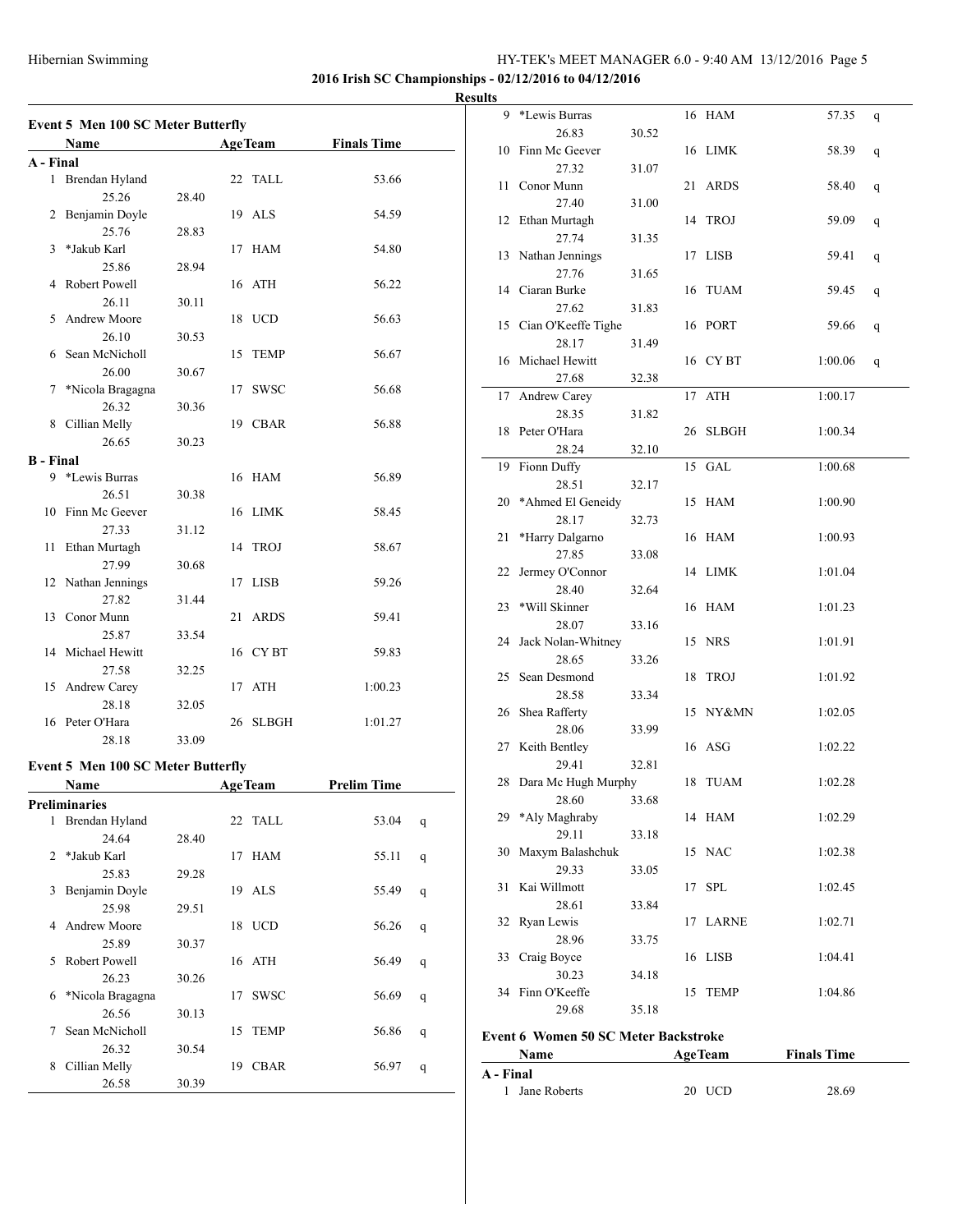#### **2016 Irish SC Championships - 02/12/2016 to 04/12/2016**

|                  |                         | A - Final  (Event 6 Women 50 SC Meter Backstroke) |                |                    |  |  |  |  |  |  |
|------------------|-------------------------|---------------------------------------------------|----------------|--------------------|--|--|--|--|--|--|
|                  | <b>Name</b>             |                                                   | <b>AgeTeam</b> | <b>Finals Time</b> |  |  |  |  |  |  |
| $\mathfrak{D}$   | Danielle Hill           |                                                   | 17 LARNE       | 28.80              |  |  |  |  |  |  |
| 3                | Rebecca Reid            | 15                                                | <b>ARDS</b>    | 29.10              |  |  |  |  |  |  |
| 4                | Maria Godden            | 14                                                | <b>KILK</b>    | 29.54              |  |  |  |  |  |  |
| 5                | *Greta Agnew            | 15                                                | HAM            | 29.72              |  |  |  |  |  |  |
| 6                | *Lucy Agnew             | 17                                                | <b>HAM</b>     | 29.96              |  |  |  |  |  |  |
| 7                | Emma Cassidy            | 22                                                | SWSC           | 30.01              |  |  |  |  |  |  |
| 8                | Kate Kavanagh           |                                                   | 46 UCD         | 30.23              |  |  |  |  |  |  |
| <b>B</b> - Final |                         |                                                   |                |                    |  |  |  |  |  |  |
| 9                | Ellen Cassidy           | 15                                                | <b>DOL</b>     | 30.39              |  |  |  |  |  |  |
| 10               | Lucy Grindle            | 16                                                | <b>TROJ</b>    | 30.73              |  |  |  |  |  |  |
| 11               | Maeve Keaney            | 17                                                | <b>SLIGO</b>   | 30.75              |  |  |  |  |  |  |
| 12               | Isabelle Gibbs          | 14                                                | GAL.           | 30.90              |  |  |  |  |  |  |
| 13               | *Francesca Falzon-Young | 15                                                | HAM            | 30.95              |  |  |  |  |  |  |
| 14               | Niamh Ahearne           | 13                                                | KILK           | 31.10              |  |  |  |  |  |  |
| 15               | Caoimhe Quinn           |                                                   | 14 ALS         | 31.23              |  |  |  |  |  |  |
|                  | 16 Alie Martin          |                                                   | 15 TEMP        | 31.31              |  |  |  |  |  |  |

#### **Event 6 Women 50 SC Meter Backstroke**

|                | <b>Name</b>               |    | <b>AgeTeam</b> | <b>Prelim Time</b> |              |
|----------------|---------------------------|----|----------------|--------------------|--------------|
|                | Preliminaries             |    |                |                    |              |
| 1              | Jane Roberts              | 20 | <b>UCD</b>     | 28.53              | q            |
| $\overline{c}$ | *Greta Agnew              | 15 | <b>HAM</b>     | 29.38              | q            |
| 3              | Rebecca Reid              | 15 | <b>ARDS</b>    | 29.58              | q            |
| 4              | Maria Godden              |    | 14 KILK        | 29.68              | q            |
| 5              | Danielle Hill             | 17 | <b>LARNE</b>   | 29.82              | q            |
| 6              | *Lucy Agnew               | 17 | <b>HAM</b>     | 29.91              | q            |
| 7              | Emma Cassidy              | 22 | <b>SWSC</b>    | 30.01              | $\mathbf{q}$ |
| 8              | Kate Kavanagh             | 46 | <b>UCD</b>     | 30.15              | $\mathbf{q}$ |
| 9              | Ellen Cassidy             | 15 | <b>DOL</b>     | 30.23              | q            |
| 10             | Emma Reid                 | 17 | <b>ARDS</b>    | 30.45              | $\mathbf{q}$ |
| 11             | Maeve Keaney              | 17 | <b>SLIGO</b>   | 30.56              | $\mathbf{q}$ |
| 12             | Lucy Grindle              | 16 | <b>TROJ</b>    | 30.75              | q            |
| 13             | Niamh Ahearne             | 13 | <b>KILK</b>    | 30.80              | q            |
| 14             | *Francesca Falzon-Young   | 15 | <b>HAM</b>     | 30.83              | q            |
| 15             | Alie Martin               | 15 | <b>TEMP</b>    | 30.87              | q            |
| 16             | Caoimhe Quinn             | 14 | <b>ALS</b>     | 31.09              | q            |
| 17             | Isabelle Gibbs            | 14 | GAL            | 31.14              |              |
| $*18$          | Sharon Semchiy            | 15 | <b>SWSC</b>    | 31.21              |              |
| $*18$          | Aoife Leahy               | 14 | <b>GAL</b>     | 31.21              |              |
|                | <b>Swim-Off Required</b>  |    |                |                    |              |
| 20             | Ally Cunningham           | 17 | <b>SWSC</b>    | 31.25              |              |
| 21             | Katie Dunne               | 14 | <b>KILK</b>    | 31.31              |              |
| $*22$          | Leah Bethel               | 13 | <b>LISB</b>    | 31.32              |              |
| $*22$          | Florence Tinsley          |    | 14 CYBT        | 31.32              |              |
| 24             | Hanna D'Aughton           | 14 | <b>SWSC</b>    | 31.49              |              |
| 25             | Rebecca Lowe              | 14 | <b>ATH</b>     | 31.50              |              |
| 26             | Naomi Trait               | 13 | <b>KILK</b>    | 31.51              |              |
| 27             | Alex O'Connor             |    | 15 LIMK        | 31.55              |              |
| 28             | Leah Martin               | 13 | <b>TEMP</b>    | 31.89              |              |
| 29             | <b>Scarlett Armstrong</b> | 13 | <b>ARDS</b>    | 32.02              |              |
| 30             | Ava Tormey-Murphy         | 15 | <b>TROJ</b>    | 32.04              |              |
| 31             | Cara Osing                | 13 | <b>TEMP</b>    | 32.10              |              |
| 32             | Tara Desmond              | 18 | <b>DOL</b>     | 32.23              |              |
| 33             | Beth Nolan                | 14 | <b>SWSC</b>    | 32.25              |              |
| 34             | Cara Lamb                 | 15 | <b>SWSC</b>    | 32.38              |              |

| <b>Results</b> |                  |    |              |       |
|----------------|------------------|----|--------------|-------|
| *35            | Alex Mc Crea     |    | 15 CYBT      | 32.39 |
| *35            | Eve Burke        | 16 | <b>TUAM</b>  | 32.39 |
| 37             | Kate Morris      | 18 | <b>GLN</b>   | 32.40 |
| 38             | Amy Gorman       | 16 | <b>GLN</b>   | 32.46 |
| 39             | Sophie Williams  | 16 | <b>TMORE</b> | 32.72 |
| 40             | Eva Cashin       | 16 | <b>KILK</b>  | 32.77 |
| 41             | Nicole Devitt    | 17 | ASG          | 32.89 |
| 42             | Fionnula Murtagh | 15 | CY BT        | 32.95 |
| 43             | Elise Pyne       |    | 14 ENS       | 32.99 |
| 44             | Elise Smyth      | 14 | LISB         | 33.00 |
| 45             | Jenni Kilduff    | 16 | <b>COM</b>   | 33.08 |
| 46             | Sorcha Gueret    | 16 | <b>TROJ</b>  | 33.18 |
| $*47$          | Anna Feenan      | 13 | <b>SWSC</b>  | 33.33 |
| $*47$          | Amy Fitzpatrick  | 15 | <b>CLNM</b>  | 33.33 |
| 49             | *Mika Van Zyl    | 13 | <b>HAM</b>   | 33.41 |
| 50             | Christine Ryan   | 14 | <b>NEN</b>   | 33.45 |
| 51             | Grace Joyce      | 14 | <b>SHARK</b> | 33.63 |
| 52             | Megan Gellately  | 15 | <b>LURG</b>  | 33.75 |
| 53             | Kelly Hunter     | 15 | <b>CKSTN</b> | 33.85 |
| 54             | Tara Wong        | 15 | <b>BALL</b>  | 33.93 |
| 55             | Aisling Rowlands | 11 | <b>TROJ</b>  | 34.01 |
| 56             | Una McConville   | 15 | LURG         | 34.17 |
| 57             | Ruby Hurst       | 18 | <b>MARL</b>  | 34.19 |
| 58             | Jena Macdougald  |    | 14 OTTER     | 34.22 |

#### **Event 7 Men 50 SC Meter Breaststroke**

|                  | Name                                        | <b>AgeTeam</b>     | <b>Finals Time</b> |   |
|------------------|---------------------------------------------|--------------------|--------------------|---|
| A - Final        |                                             |                    |                    |   |
| 1                | *Cameron Matthews                           | 16 HAM             | 29.33              |   |
| 2                | Liam Doyle                                  | <b>DOL</b><br>19   | 29.50              |   |
| 3                | Dan Sweeney                                 | <b>SWSC</b><br>23  | 29.85              |   |
|                  | 4 Cai Armstrong                             | <b>ARDS</b><br>17  | 29.91              |   |
| 5                | Cillian Colvin                              | <b>NAC</b><br>19   | 30.23              |   |
| 6                | *Marcello Tonelli                           | <b>CNLP</b><br>41  | 30.33              |   |
| 7                | Leo Kurevlov                                | 19 UCD             | 30.50              |   |
| 8                | Euan Keighley                               | 18 ASG             | 30.69              |   |
| <b>B</b> - Final |                                             |                    |                    |   |
| 9                | Alan Corby                                  | <b>LIMK</b><br>19  | 29.83              |   |
| 10               | Ronan Anderson                              | <b>SLIGO</b><br>19 | 30.37              |   |
| 11               | Jack Angus                                  | <b>ARDS</b><br>15  | 30.98              |   |
| 12               | Mark Stoops                                 | <b>BAN</b><br>16   | 31.10              |   |
| 13               | *Antoine Montier                            | 23 UJS             | 31.24              |   |
| 14               | Bryan Scully                                | <b>ATH</b><br>16   | 31.42              |   |
| 15               | <b>Adam Manley</b>                          | <b>BAN</b><br>17   | 31.56              |   |
| 16               | Eoin Corby                                  | 14 LIMK            | 31.87              |   |
|                  | <b>Event 7 Men 50 SC Meter Breaststroke</b> |                    |                    |   |
|                  | Name                                        | <b>AgeTeam</b>     | <b>Prelim Time</b> |   |
|                  | <b>Preliminaries</b>                        |                    |                    |   |
| 1                | *Cameron Matthews                           | 16<br><b>HAM</b>   | 29.79              | q |
| 2                | Dan Sweeney                                 | <b>SWSC</b><br>23  | 29.90              | q |
| 3                | Cai Armstrong                               | 17<br><b>ARDS</b>  | 30.12              | q |
| 4                | Liam Doyle                                  | <b>DOL</b><br>19   | 30.27              | q |
| 5                | Cillian Colvin                              | <b>NAC</b><br>19   | 30.54              | q |
| 6                | Euan Keighley                               | ASG<br>18          | 30.55              | q |
| 7                | *Marcello Tonelli                           | <b>CNLP</b><br>41  | 30.60              | q |
| 8                | Leo Kurevlov                                | <b>UCD</b><br>19   | 30.64              | q |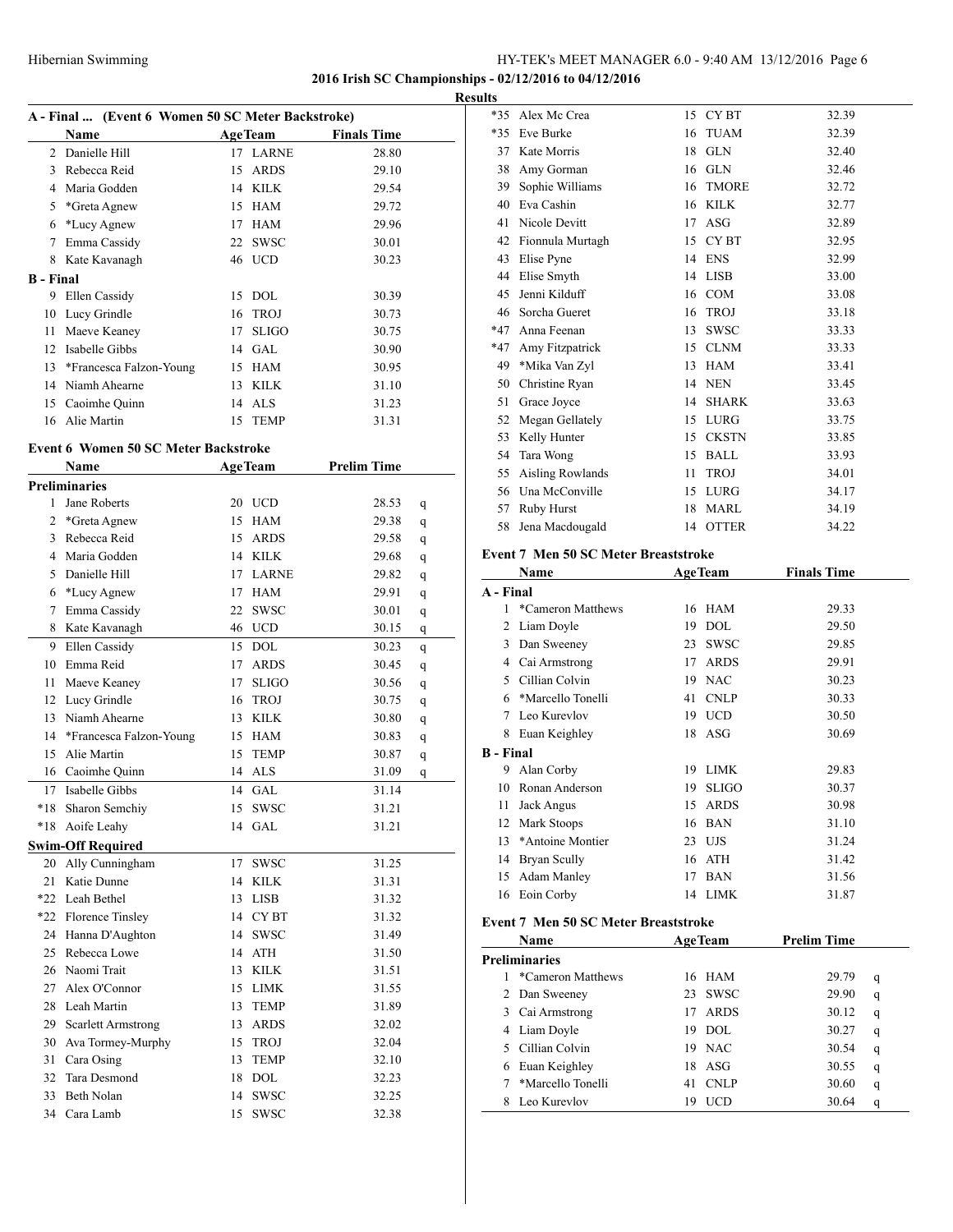**2016 Irish SC Championships - 02/12/2016 to 04/12/2016**

|                 |                                                       |     |                |                    |   | <b>Results</b> |
|-----------------|-------------------------------------------------------|-----|----------------|--------------------|---|----------------|
|                 | Preliminaries  (Event 7 Men 50 SC Meter Breaststroke) |     |                |                    |   |                |
|                 | <b>Name</b>                                           |     | <b>AgeTeam</b> | <b>Prelim Time</b> |   | Evo            |
| 9               | Alan Corby                                            | 19  | LIMK           | 30.68              | q |                |
| 10              | Jack Angus                                            | 15  | <b>ARDS</b>    | 30.69              | q | Pre            |
| 11              | Ronan Anderson                                        | 19  | <b>SLIGO</b>   | 30.81              | q |                |
| 12 <sub>1</sub> | *Antoine Montier                                      | 23  | UJS            | 31.14              | q |                |
| 13              | Adam Manley                                           | 17  | <b>BAN</b>     | 31.23              | q |                |
| 14              | Mark Stoops                                           |     | 16 BAN         | 31.29              | q |                |
| 15              | Eoin Corby                                            | 14  | LIMK           | 31.31              | q |                |
| 16              | Bryan Scully                                          |     | 16 ATH         | 31.51              | q |                |
| 17              | Odhran Savage                                         | 17  | <b>SPL</b>     | J31.51             |   |                |
| 18              | Peter Mooney                                          | 22  | <b>SLIGO</b>   | 31.63              |   |                |
| 19              | *Richard Kozhabayev                                   | 15  | <b>HAM</b>     | 31.81              |   |                |
| 20              | Rowan Barrett                                         | 16  | <b>LIMK</b>    | 32.48              |   |                |
| 21              | Adam Dickson                                          | 25  | <b>BAN</b>     | 32.83              |   |                |
| 22              | Conal De Paor                                         | 18. | <b>SPL</b>     | 32.99              |   |                |

#### **Event 8 Women 200 SC Meter IM**

|                  | Name             |       |    | <b>AgeTeam</b> | <b>Finals Time</b> |         |  |
|------------------|------------------|-------|----|----------------|--------------------|---------|--|
| A - Final        |                  |       |    |                |                    |         |  |
| $\mathbf{1}$     | Mona Mc Sharry   |       |    | 16 MARL        |                    | 2:16.00 |  |
|                  | 30.08            | 36.18 |    | 37.55          | 32.19              |         |  |
| 2                | Niamh Kilgallen  |       | 17 | <b>CLM</b>     |                    | 2:16.47 |  |
|                  | 29.66            | 36.63 |    | 38.11          | 32.07              |         |  |
| 3                | Ellen Walshe     |       | 15 | <b>TEMP</b>    |                    | 2:17.95 |  |
|                  | 29.95            | 34.86 |    | 41.00          | 32.14              |         |  |
| 4                | Niamh Coyne      |       | 15 | <b>TALL</b>    |                    | 2:20.75 |  |
|                  | 31.70            | 37.53 |    | 39.04          | 32.48              |         |  |
| 5                | *Rosie Morgan    |       | 13 | <b>HAM</b>     |                    | 2:21.55 |  |
|                  | 30.51            | 35.40 |    | 42.90          | 32.74              |         |  |
| 6                | Antoinette Neamt |       | 15 | <b>TROJ</b>    |                    | 2:22.92 |  |
|                  | 31.21            | 36.04 |    | 43.28          | 32.39              |         |  |
| 7                | *Greta Agnew     |       | 15 | <b>HAM</b>     |                    | 2:23.52 |  |
|                  | 31.61            | 34.62 |    | 43.83          | 33.46              |         |  |
| 8                | Lily Barrett     |       |    | 19 ENS         |                    | 2:24.57 |  |
|                  | 31.44            | 37.80 |    | 41.59          | 33.74              |         |  |
| <b>B</b> - Final |                  |       |    |                |                    |         |  |
| 9                | Julia Knox       |       | 13 | <b>BANB</b>    |                    | 2:23.12 |  |
|                  | 32.60            | 36.22 |    | 42.17          | 32.13              |         |  |
| 10               | Emma Moloney     |       |    | 15 DOL         |                    | 2:24.71 |  |
|                  | 32.42            | 37.39 |    | 42.36          | 32.54              |         |  |
| 11               | Kate Allenby     |       | 16 | <b>BANB</b>    |                    | 2:25.52 |  |
|                  | 32.00            | 36.78 |    | 42.91          | 33.83              |         |  |
| 12               | *Maria Iorini    |       | 15 | <b>HAM</b>     |                    | 2:25.62 |  |
|                  | 31.85            | 36.08 |    | 43.60          | 34.09              |         |  |
| 13               | Ellie Mc Kibbin  |       | 12 | <b>ARDS</b>    |                    | 2:27.34 |  |
|                  | 32.29            | 37.15 |    | 43.26          | 34.64              |         |  |
|                  | 14 Ciara Doran   |       |    | 16 CY DY       |                    | 2:31.11 |  |
|                  | 33.07            | 37.64 |    | 45.96          | 34.44              |         |  |
| 15               | *Emilie Krog     |       |    | 14 HAM         |                    | 2:31.83 |  |
|                  | 34.05            | 38.69 |    | 44.71          | 34.38              |         |  |
| 16               | Mia Davison      |       | 13 | <b>ARDS</b>    |                    | 2:31.89 |  |
|                  | 32.72            | 38.21 |    | 43.63          | 37.33              |         |  |

| <b>Event 8 Women 200 SC Meter IM</b> |                      |       |    |                |       |                    |   |  |  |  |  |
|--------------------------------------|----------------------|-------|----|----------------|-------|--------------------|---|--|--|--|--|
|                                      | Name                 |       |    | <b>AgeTeam</b> |       | <b>Prelim Time</b> |   |  |  |  |  |
|                                      | <b>Preliminaries</b> |       |    |                |       |                    |   |  |  |  |  |
|                                      | 1 Niamh Kilgallen    |       |    | 17 CLM         |       | 2:16.68            | q |  |  |  |  |
|                                      | 29.99                | 36.11 |    | 38.13          | 32.45 |                    |   |  |  |  |  |
| 2                                    | Mona Mc Sharry       |       |    | 16 MARL        |       | 2:18.96            | q |  |  |  |  |
|                                      | 29.54                | 36.63 |    | 38.67          | 34.12 |                    |   |  |  |  |  |
| 3                                    | *Rosie Morgan        |       |    | 13 HAM         |       | 2:19.65            | q |  |  |  |  |
|                                      | 29.85                | 34.44 |    | 42.71          | 32.65 |                    |   |  |  |  |  |
| 4                                    | Ellen Walshe         |       | 15 | <b>TEMP</b>    |       | 2:19.69            | q |  |  |  |  |
|                                      | 30.27                | 35.95 |    | 42.44          | 31.03 |                    |   |  |  |  |  |
| 5                                    | Antoinette Neamt     |       | 15 | <b>TROJ</b>    |       | 2:21.09            | q |  |  |  |  |
|                                      | 31.09                | 36.04 |    | 42.27          | 31.69 |                    |   |  |  |  |  |
| 6                                    | Niamh Coyne          |       | 15 | <b>TALL</b>    |       | 2:21.20            | q |  |  |  |  |
|                                      | 31.31                | 37.82 |    | 38.96          | 33.11 |                    |   |  |  |  |  |
| 7                                    | Aisling Haughey      |       | 21 | <b>ALS</b>     |       | 2:21.46            | q |  |  |  |  |
|                                      | 30.71                | 37.39 |    | 39.20          | 34.16 |                    |   |  |  |  |  |
| 8                                    | *Greta Agnew         |       | 15 | HAM            |       | 2:23.01            | q |  |  |  |  |
|                                      | 31.45                | 34.32 |    | 43.54          | 33.70 |                    |   |  |  |  |  |
| 9                                    | Lily Barrett         |       |    | 19 ENS         |       | 2:23.71            | q |  |  |  |  |
|                                      | 31.19                | 36.76 |    | 41.20          | 34.56 |                    |   |  |  |  |  |
|                                      | 10 Kate Allenby      |       |    | 16 BANB        |       | 2:25.43            | q |  |  |  |  |
|                                      | 30.64                | 36.35 |    | 43.00          | 35.44 |                    |   |  |  |  |  |
| 11                                   | *Maria Iorini        |       |    | 15 HAM         |       | 2:25.96            |   |  |  |  |  |
|                                      | 32.26                | 36.07 |    | 43.75          | 33.88 |                    | q |  |  |  |  |
| 12                                   | Emma Moloney         |       |    | 15 DOL         |       | 2:26.52            |   |  |  |  |  |
|                                      |                      |       |    |                |       |                    | q |  |  |  |  |
|                                      | 31.83<br>Julia Knox  | 37.34 |    | 42.69          | 34.66 |                    |   |  |  |  |  |
| 13                                   |                      |       |    | 13 BANB        |       | 2:27.26            | q |  |  |  |  |
|                                      | 32.95                | 37.21 |    | 43.80          | 33.30 |                    |   |  |  |  |  |
| 14                                   | Mia Davison          |       | 13 | <b>ARDS</b>    |       | 2:27.59            | q |  |  |  |  |
|                                      | 32.37                | 38.01 |    | 42.10          | 35.11 |                    |   |  |  |  |  |
| 15                                   | Ellie Mc Kibbin      |       | 12 | <b>ARDS</b>    |       | 2:28.62            | q |  |  |  |  |
|                                      | 32.78                | 37.51 |    | 43.33          | 35.00 |                    |   |  |  |  |  |
| 16                                   | Ciara Doran          |       | 16 | CY DY          |       | 2:28.63            | q |  |  |  |  |
|                                      | 32.67                | 36.53 |    | 45.10          | 34.33 |                    |   |  |  |  |  |
| 17                                   | *Emilie Krog         |       | 14 | HAM            |       | 2:28.64            |   |  |  |  |  |
|                                      | 33.09                | 37.95 |    | 43.77          | 33.83 |                    |   |  |  |  |  |
| 18                                   | *Caroline Castella   |       | 15 | <b>HAM</b>     |       | 2:29.31            |   |  |  |  |  |
|                                      | 32.08                | 37.81 |    | 44.41          | 35.01 |                    |   |  |  |  |  |
| 19                                   | Imogen Naughton      |       |    | 17 SHARK       |       | 2:29.47            |   |  |  |  |  |
|                                      | 32.99                | 37.31 |    | 44.47          | 34.70 |                    |   |  |  |  |  |
| $*20$                                | Sarah Mc Cracken     |       | 17 | <b>LISB</b>    |       | 2:30.11            |   |  |  |  |  |
|                                      | 33.52                | 40.21 |    | 41.59          | 34.79 |                    |   |  |  |  |  |
| $*20$                                | Caoimhe Quinn        |       |    | 14 ALS         |       | 2:30.11            |   |  |  |  |  |
|                                      | 32.71                | 35.67 |    | 45.86          | 35.87 |                    |   |  |  |  |  |
| 22                                   | Robyn Lynch          |       |    | 14 TEMP        |       | 2:30.18            |   |  |  |  |  |
|                                      | 33.50                | 39.20 |    | 43.16          | 34.32 |                    |   |  |  |  |  |
| 23                                   | Nicola Neamt         |       | 16 | <b>TROJ</b>    |       | 2:30.20            |   |  |  |  |  |
|                                      | 33.46                | 39.43 |    | 42.98          | 34.33 |                    |   |  |  |  |  |
| 24                                   | Eabha Cox            |       | 16 | WAT            |       | 2:30.85            |   |  |  |  |  |
|                                      | 32.39                | 38.44 |    | 44.81          | 35.21 |                    |   |  |  |  |  |
| 25                                   | Niamh Ahearne        |       | 13 | <b>KILK</b>    |       | 2:30.86            |   |  |  |  |  |
|                                      | 33.69                | 37.11 |    | 44.38          | 35.68 |                    |   |  |  |  |  |
| 26                                   | Lucy Grindle         |       | 16 | <b>TROJ</b>    |       | 2:30.98            |   |  |  |  |  |
|                                      | 32.49                | 37.00 |    | 46.33          | 35.16 |                    |   |  |  |  |  |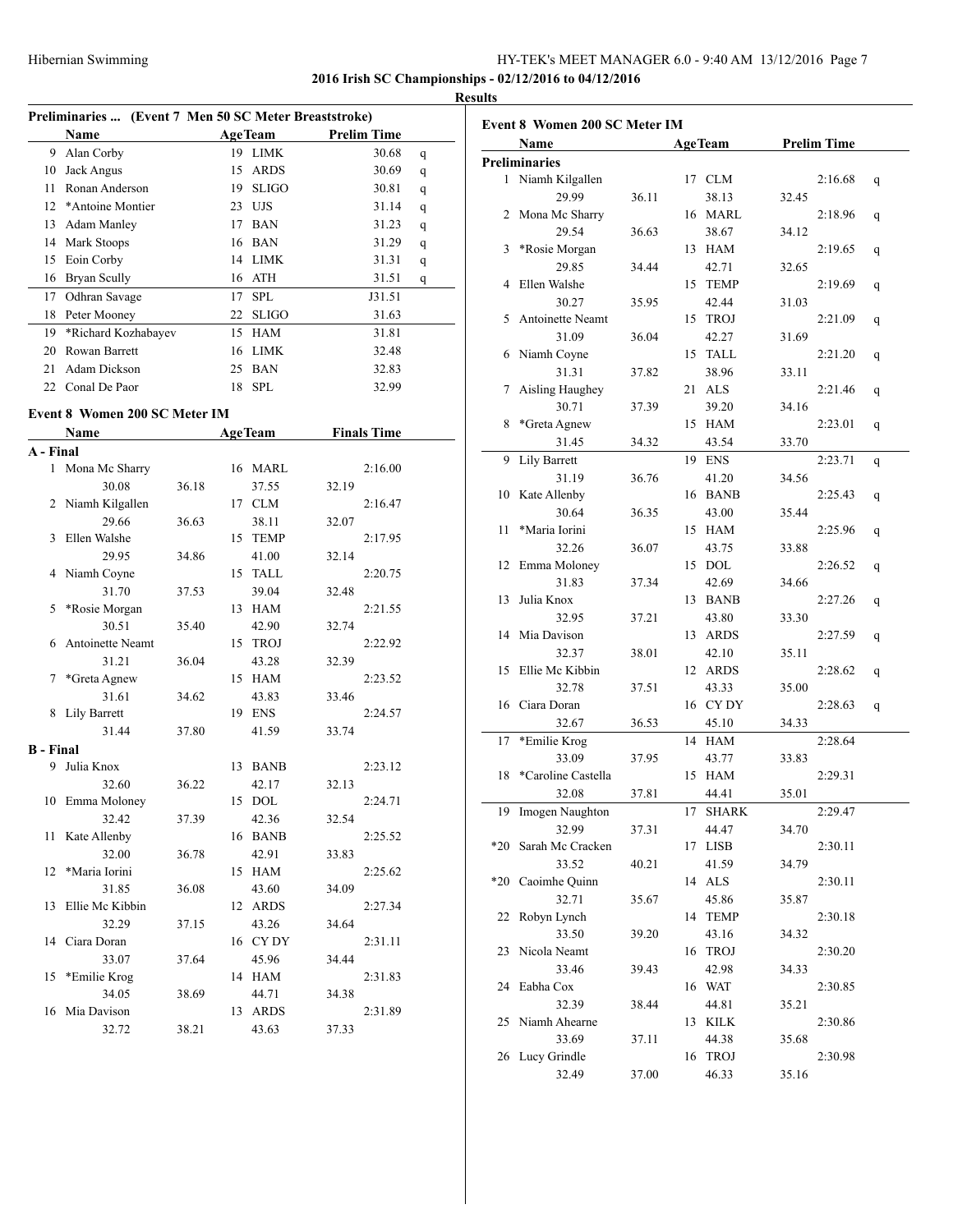# **2016 Irish SC Championships - 02/12/2016 to 04/12/2016**

|           |                                                |       |                |       |                    | <b>Results</b> |
|-----------|------------------------------------------------|-------|----------------|-------|--------------------|----------------|
|           | Preliminaries  (Event 8 Women 200 SC Meter IM) |       |                |       |                    |                |
|           | Name                                           |       | <b>AgeTeam</b> |       | <b>Prelim Time</b> |                |
|           | 27 Katie Baguley                               |       | 16 TROJ        |       | 2:31.01            |                |
|           | 31.61                                          | 38.96 | 46.20          | 34.24 |                    | $B - I$        |
|           | 28 Charlotte O'Riordan                         |       | 14 TROJ        |       | 2:31.23            |                |
|           | 32.74                                          | 39.96 | 44.07          | 34.46 |                    |                |
|           | 29 Roisin Maguire                              |       | 16 MARL        |       | 2:32.42            |                |
|           | 31.78                                          | 39.98 | 44.96          | 35.70 |                    |                |
|           | 30 Zoe Thompson                                |       | 15 ARDS        |       | 2:33.05            |                |
|           | 34.13                                          | 39.79 | 43.37          | 35.76 |                    |                |
|           | 31 Leah Martin                                 |       | 13 TEMP        |       | 2:33.33            |                |
|           | 34.19                                          | 39.37 | 44.20          | 35.57 |                    |                |
|           | 32 Nadine Pollock                              |       | 14 LISB        |       | 2:33.80            |                |
|           | 33.26                                          | 39.53 | 45.49          | 35.52 |                    |                |
| 33        | Ele Donegan                                    |       | 13 LEA         |       | 2:34.26            |                |
|           | 33.32                                          | 38.43 | 47.82          | 34.69 |                    |                |
|           | 34 Katie Dunne                                 |       | 14 KILK        |       | 2:34.46            |                |
|           | 33.76                                          | 37.90 | 48.31          | 34.49 |                    |                |
| 35        | Joyce Hudy                                     |       | 16 SSEAL       |       | 2:35.03            |                |
|           | 32.88                                          | 38.39 | 45.58          | 38.18 |                    |                |
|           | 36 Samantha Mc Cormick                         |       | 15 BAN         |       | 2:37.30            |                |
|           | 33.32                                          | 40.99 | 45.66          | 37.33 |                    |                |
|           | 37 Brogan O'Hara                               |       | 18 LEA         |       | 2:37.49            |                |
|           | 34.01                                          | 38.74 | 48.57          | 36.17 |                    |                |
| 38        | Trudie Gillic                                  |       | 14 KELLS       |       | 2:38.19            |                |
|           | 35.05                                          | 38.51 | 48.20          | 36.43 |                    |                |
|           | 39 Aisling Nolan                               |       | 15 NAC         |       | 2:38.23            |                |
|           | 34.20                                          | 41.49 | 47.14          | 35.40 |                    |                |
|           | 40 Martyna Szmagara                            |       | 16 TROJ        |       | 2:38.47            |                |
|           | 34.45                                          | 40.79 | 44.20          | 39.03 |                    | Ever           |
| 41        | *Mika Van Zyl                                  |       | 13 HAM         |       | 2:38.53            |                |
|           | 34.17                                          | 38.69 | 49.61          | 36.06 |                    | Prel           |
|           | Event 9 Men 400 SC Meter Freestyle             |       |                |       |                    |                |
|           | Name                                           |       | <b>AgeTeam</b> |       | <b>Finals Time</b> |                |
| A - Final |                                                |       |                |       |                    |                |
| 1         | Brendan Hyland                                 |       | 22 TALL        |       | 3:50.72            |                |
|           | 27.03                                          | 29.42 | 29.57          | 29.99 |                    |                |
|           | 29.35                                          | 29.81 | 28.52          | 27.03 |                    |                |
|           | 2 Gerry Quinn                                  |       | 18 LONG        |       | 3:51.31            |                |
|           | 25.64                                          | 28.66 | 29.20          | 30.06 |                    |                |
|           | 30.41                                          | 30.27 | 30.21          | 26.86 |                    |                |
|           | 3 Jack Mc Millan                               |       | 16 BAN         |       | 3:51.51            |                |
|           | 26.75                                          | 28.90 | 29.72          | 29.81 |                    |                |
|           | 29.83                                          | 29.58 | 28.90          | 28.02 |                    |                |
|           |                                                |       |                |       |                    |                |
|           | 4 Bernard Cahill                               |       | 22 ENS         |       | 3:52.04            |                |
|           | 26.76                                          | 28.84 | 29.18          | 29.41 |                    |                |
|           | 29.45                                          | 29.48 | 29.11          | 29.81 |                    |                |
| 5         | *Jakub Karl                                    |       | 17 HAM         |       | 3:53.08            |                |
|           | 26.80                                          | 29.02 | 29.46          | 29.70 |                    |                |
|           | 29.75                                          | 29.95 | 29.37          | 29.03 |                    |                |
|           | 6 Joseph Mooney                                |       | 19 LIMK        |       | 3:58.48            |                |
|           | 26.40                                          | 29.17 | 29.64          | 29.97 |                    |                |
|           | 30.03                                          | 30.67 | 30.90          | 31.70 |                    |                |
| 7         | *Max Tambling                                  |       | 17 HAM         |       | 3:59.77            |                |
|           | 27.21                                          | 29.59 | 30.36          | 30.67 |                    |                |
|           | 30.93                                          | 30.52 | 30.40          | 30.09 |                    |                |

|           | Name AgeTeam                              |       |    |                  |       | <b>Drolim Time</b> |
|-----------|-------------------------------------------|-------|----|------------------|-------|--------------------|
|           | <b>Event 9 Men 400 SC Meter Freestyle</b> |       |    |                  |       |                    |
|           | 32.02                                     | 32.70 |    | 31.37            | 31.00 |                    |
|           | 27.87                                     | 30.43 |    | 31.92            | 32.29 |                    |
| 16        | Finn Mc Geever                            |       | 16 | LIMK             |       | 4:09.60            |
|           | 31.49                                     | 31.13 |    | 30.47            | 33.43 |                    |
|           | 28.07                                     | 30.82 |    | 30.96            | 31.58 |                    |
|           | 15 Marley Haugh                           |       | 17 | <b>ENS</b>       |       | 4:07.95            |
|           | 31.85                                     | 31.91 |    | 32.25            | 31.32 |                    |
|           | 27.39                                     | 30.03 |    | 31.00            | 31.56 |                    |
|           | 14 Cillian Melly                          |       | 19 | <b>CBAR</b>      |       | 4:07.31            |
|           | 30.90                                     | 31.47 |    | 30.62            | 29.93 |                    |
|           | 27.45                                     | 30.41 |    | 30.90            | 31.61 |                    |
|           | 13 Cadan Mc Carthy                        |       | 16 | MAL              |       | 4:03.29            |
|           | 30.77                                     | 31.04 |    | 31.00            | 30.61 |                    |
|           | 27.34                                     | 30.46 |    | 30.74            | 31.13 |                    |
| 12        | Daniel Wiffen                             |       |    | 15 LISB          |       | 4:03.09            |
|           | 30.87                                     | 31.40 |    | 31.72            | 30.48 |                    |
|           | 27.25                                     | 29.86 |    | 30.58            | 30.85 |                    |
| 11        | Cian O'Keeffe Tighe                       |       | 16 | <b>PORT</b>      |       | 4:03.01            |
|           | 30.67                                     | 31.19 |    | 30.66            | 29.35 |                    |
|           | 27.38                                     | 29.94 |    | 30.59            | 30.91 |                    |
|           | 10 Nathan Turner                          |       | 17 | <b>ALS</b>       |       | 4:00.69            |
|           | 30.84                                     | 30.48 |    | 30.11            | 29.84 |                    |
|           | 9 Mark Walsh<br>26.86                     | 30.18 |    | 19 LIMK<br>30.74 | 30.89 | 3:59.94            |
| B - Final |                                           |       |    |                  |       |                    |
|           | 32.65                                     | 32.54 |    | 32.71            | 32.55 |                    |
|           | 26.99                                     | 30.12 |    | 31.17            | 31.82 |                    |
|           | 8 Rory Mc Evoy                            |       | 18 | <b>ENS</b>       |       | 4:10.55            |
|           |                                           |       |    |                  |       |                    |

#### **Event 9 Men 400 SC Meter Freestyle**

|   | Name                  |       |    | Age Ieam    |       | Prelim Time |   |  |  |
|---|-----------------------|-------|----|-------------|-------|-------------|---|--|--|
|   | Preliminaries         |       |    |             |       |             |   |  |  |
| 1 | Jack Mc Millan        |       |    | 16 BAN      |       | 3:52.68     | q |  |  |
|   | 26.34                 | 28.37 |    | 28.79       | 29.46 |             |   |  |  |
|   | 29.83                 | 29.85 |    | 30.12       | 29.92 |             |   |  |  |
| 2 | Brendan Hyland        |       | 22 | <b>TALL</b> |       | 3:53.57     | q |  |  |
|   | 26.03                 | 29.09 |    | 29.98       | 30.18 |             |   |  |  |
|   | 29.81                 | 30.59 |    | 30.12       | 27.77 |             |   |  |  |
| 3 | *Jakub Karl           |       | 17 | <b>HAM</b>  |       | 3:53.77     | q |  |  |
|   | 26.85                 | 28.92 |    | 29.45       | 29.58 |             |   |  |  |
|   | 29.91                 | 30.33 |    | 29.87       | 28.86 |             |   |  |  |
| 4 | <b>Bernard Cahill</b> |       | 22 | <b>ENS</b>  |       | 3:55.53     | q |  |  |
|   | 27.36                 | 29.12 |    | 29.72       | 29.94 |             |   |  |  |
|   | 29.71                 | 30.25 |    | 29.77       | 29.66 |             |   |  |  |
| 5 | Joseph Mooney         |       | 19 | <b>LIMK</b> |       | 3:59.61     | q |  |  |
|   | 26.59                 | 29.28 |    | 30.23       | 30.58 |             |   |  |  |
|   | 30.37                 | 30.98 |    | 30.75       | 30.83 |             |   |  |  |
| 6 | Gerry Quinn           |       | 18 | <b>LONG</b> |       | 4:00.26     | q |  |  |
|   | 27.16                 | 30.01 |    | 30.19       | 30.24 |             |   |  |  |
|   | 30.15                 | 30.69 |    | 31.14       | 30.68 |             |   |  |  |
| 7 | *Max Tambling         |       | 17 | <b>HAM</b>  |       | 4:00.66     | q |  |  |
|   | 27.24                 | 28.99 |    | 29.93       | 30.04 |             |   |  |  |
|   | 30.48                 | 31.23 |    | 31.27       | 31.48 |             |   |  |  |
| 8 | Rory Mc Evoy          |       | 18 | <b>ENS</b>  |       | 4:00.76     | q |  |  |
|   | 27.07                 | 30.16 |    | 30.43       | 30.72 |             |   |  |  |
|   | 30.78                 | 31.07 |    | 30.82       | 29.71 |             |   |  |  |
|   |                       |       |    |             |       |             |   |  |  |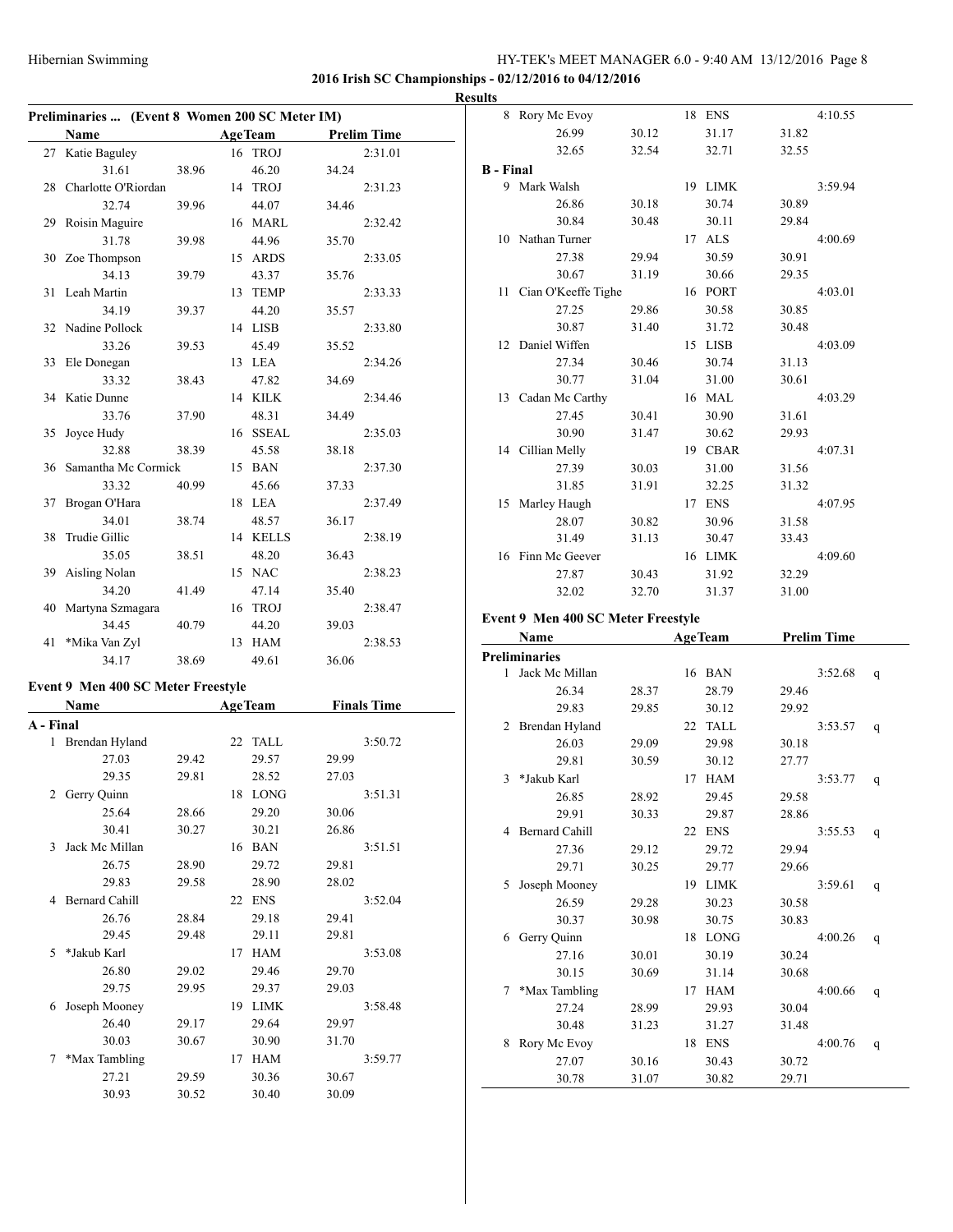| <b>Results</b>                                      |       |  |                |       |                    |              |  |                       |       |  |            |       |         |
|-----------------------------------------------------|-------|--|----------------|-------|--------------------|--------------|--|-----------------------|-------|--|------------|-------|---------|
| Preliminaries  (Event 9 Men 400 SC Meter Freestyle) |       |  |                |       |                    |              |  | 27 Ryan Shannon       |       |  | 19 ENS     |       | 4:17.52 |
| Name                                                |       |  | <b>AgeTeam</b> |       | <b>Prelim Time</b> |              |  | 28.82                 | 31.37 |  | 32.05      | 33.01 |         |
| 9 Cian O'Keeffe Tighe                               |       |  | 16 PORT        |       | 4:00.97 $q$        |              |  | 32.88                 | 33.29 |  | 33.04      | 33.06 |         |
| 27.16                                               | 29.13 |  | 30.52          | 31.15 |                    |              |  | 28 Isaac Fitzmaurice  |       |  | 16 NAC     |       | 4:18.30 |
| 31.02                                               | 31.28 |  | 31.20          | 29.51 |                    |              |  | 28.41                 | 32.11 |  | 32.67      | 32.97 |         |
| 10 Mark Walsh                                       |       |  | 19 LIMK        |       | 4:01.23            | $\mathsf{q}$ |  | 33.24                 | 33.52 |  | 33.18      | 32.20 |         |
| 27.12                                               | 29.95 |  | 30.34          | 30.40 |                    |              |  | 29 Denis Kilbride     |       |  | 15 NRS     |       | 4:19.31 |
| 30.36                                               | 31.14 |  | 31.09          | 30.83 |                    |              |  | 29.00                 | 32.28 |  | 32.83      | 33.07 |         |
| 11 Nathan Turner                                    |       |  | 17 ALS         |       | 4:01.62            | $\mathbf{q}$ |  | 33.04                 | 33.39 |  | 33.61      | 32.09 |         |
| 26.96                                               | 29.53 |  | 30.47          | 30.99 |                    |              |  | 30 Tom Uprichard      |       |  | 15 ARDS    |       | 4:21.59 |
| 31.09                                               | 31.15 |  | 31.21          | 30.22 |                    |              |  | 29.69                 | 32.90 |  | 32.97      | 33.64 |         |
| 12 Cadan Mc Carthy                                  |       |  | 16 MAL         |       | 4:04.30            | $\mathbf{q}$ |  | 33.87                 | 33.40 |  | 33.73      | 31.39 |         |
| 27.50                                               | 29.98 |  | 30.46          | 30.95 |                    |              |  | 31 Michael Hewitt     |       |  | 16 CY BT   |       | 4:22.19 |
| 30.69                                               | 31.20 |  | 31.65          | 31.87 |                    |              |  | 28.34                 | 33.54 |  | 34.27      | 34.43 |         |
| 13 Cillian Melly                                    |       |  | 19 CBAR        |       | 4:04.89            | q            |  | 33.37                 | 33.28 |  | 32.96      | 32.00 |         |
| 27.36                                               | 29.70 |  | 30.55          | 31.22 |                    |              |  | 32 Cian Foley         |       |  | 17 NRS     |       | 4:23.23 |
| 31.20                                               | 31.71 |  | 31.64          | 31.51 |                    |              |  | 30.08                 | 33.52 |  | 33.40      | 33.53 |         |
| 14 Daniel Wiffen                                    |       |  | 15 LISB        |       | 4:05.57            | q            |  | 33.57                 | 33.55 |  | 33.59      | 31.99 |         |
| 28.01                                               | 30.88 |  | 31.18          | 31.18 |                    |              |  | 33 Jack Nolan-Whitney |       |  | 15 NRS     |       | 4:23.68 |
| 30.55                                               | 30.95 |  | 31.84          | 30.98 |                    |              |  | 29.17                 | 32.87 |  | 33.44      | 33.79 |         |
| 15 Marley Haugh                                     |       |  | 17 ENS         |       | 4:06.36            | $\mathbf{q}$ |  | 34.12                 | 33.96 |  | 33.79      | 32.54 |         |
| 28.29                                               | 31.10 |  | 31.48          | 31.30 |                    |              |  | 34 Jermey O'Connor    |       |  | 14 LIMK    |       | 4:24.15 |
| 31.25                                               | 31.41 |  | 31.16          | 30.37 |                    |              |  | 29.67                 | 33.07 |  | 33.63      | 33.76 |         |
| 16 Finn Mc Geever                                   |       |  | 16 LIMK        |       | 4:07.38            | $\mathsf{q}$ |  | 33.43                 | 34.31 |  | 33.64      | 32.64 |         |
| 27.44                                               | 30.38 |  | 31.38          | 31.70 |                    |              |  | 35 Alexander Haskins  |       |  | 18 LISB    |       | 4:24.52 |
| 32.19                                               | 31.77 |  | 31.84          | 30.68 |                    |              |  | 29.33                 | 32.55 |  | 33.63      | 33.75 |         |
| 17 Sean McNicholl                                   |       |  | 15 TEMP        |       | 4:07.72            |              |  | 34.30                 | 34.33 |  | 33.73      | 32.90 |         |
| 28.26                                               | 30.76 |  | 31.30          | 31.71 |                    |              |  | 36 Chris Mc Grattan   |       |  | 17 BAN     |       | 4:24.93 |
| 31.87                                               | 31.78 |  | 31.18          | 30.86 |                    |              |  | 28.72                 | 33.02 |  | 33.82      | 34.24 |         |
| 18 Jordan Byrne                                     |       |  | 16 ALS         |       | 4:07.89            |              |  | 33.81                 | 34.84 |  | 33.69      | 32.79 |         |
| 27.98                                               | 30.49 |  | 31.19          | 31.77 |                    |              |  | 37 Nathan Wiffen      |       |  | 15 LISB    |       | 4:25.64 |
| 31.90                                               | 31.86 |  | 31.91          | 30.79 |                    |              |  | 30.06                 | 32.85 |  | 32.32      | 33.80 |         |
| 19 *Joseph Page                                     |       |  | 16 HAM         |       | 4:08.15            |              |  | 33.02                 | 33.01 |  | 33.30      | 37.28 |         |
| 27.83                                               | 30.45 |  | 31.45          | 31.22 |                    |              |  | 38 Evan Rossiter      |       |  | 15 TEMP    |       | 4:26.39 |
| 31.56                                               | 31.88 |  | 32.31          | 31.45 |                    |              |  | 29.85                 | 33.21 |  | 33.38      | 33.59 |         |
| 20 Andrew Meegan                                    |       |  | 26 ALS         |       | 4:08.80            |              |  | 33.81                 | 33.94 |  | 35.82      | 32.79 |         |
| 26.90                                               | 29.23 |  | 30.87          | 31.42 |                    |              |  | 39 Joseph Doorly      |       |  | $16\;$ GAL |       | 4:26.61 |
| 32.18                                               | 32.94 |  | 33.05          | 32.21 |                    |              |  | 29.81                 | 33.02 |  | 33.64      | 33.97 |         |
| 21 Connor Doyle                                     |       |  | 16 DOL         |       | 4:09.03            |              |  | 33.77                 | 34.59 |  | 34.48      | 33.33 |         |
| 28.18                                               | 30.44 |  | 30.75          | 31.35 |                    |              |  | 40 Dylan Griffiths    |       |  | 14 LISB    |       | 4:26.65 |
| 31.64                                               | 32.01 |  | 32.43          | 32.23 |                    |              |  | 30.27                 | 32.41 |  | 33.28      | 33.86 |         |
| 22 *Ahmed El Geneidy                                |       |  | 15 HAM         |       | 4:12.40            |              |  | 33.74                 | 34.31 |  | 34.74      | 34.04 |         |
| 29.43                                               | 31.74 |  | 31.50          | 32.02 |                    |              |  | 41 Niall Kelly        |       |  | 16 LIMK    |       | 4:26.71 |
| 32.15                                               | 32.26 |  | 31.82          | 31.48 |                    |              |  | 28.87                 | 32.56 |  | 34.00      | 34.35 |         |
| 23 Dara Mc Hugh Murphy                              |       |  | 18 TUAM        |       | 4:13.56            |              |  | 34.57                 | 34.99 |  | 34.42      | 32.95 |         |
| 28.25                                               | 30.93 |  | 31.47          | 31.88 |                    |              |  | 42 Cian Harley        |       |  | 16 DOL     |       | 4:26.90 |
| 32.50                                               | 33.23 |  | 33.35          | 31.95 |                    |              |  | 29.63                 | 33.32 |  | 33.63      | 33.76 |         |
| 24 *Aly Maghraby                                    |       |  | 14 HAM         |       | 4:14.74            |              |  | 34.06                 | 34.55 |  | 34.41      | 33.54 |         |
| 28.72                                               | 31.46 |  | 32.36          | 32.52 |                    |              |  | 43 Jack Coode         |       |  | 17 NRS     |       | 4:27.20 |
| 32.55                                               | 32.97 |  | 32.42          | 31.74 |                    |              |  | 29.78                 | 33.06 |  | 33.74      | 34.15 |         |
| 25 Eoin Bray                                        |       |  | 18 WAT         |       | 4:17.03            |              |  | 33.96                 | 34.31 |  | 35.06      | 33.14 |         |
| 29.03                                               | 31.41 |  | 32.54          | 32.62 |                    |              |  | 44 Riley Moynihan     |       |  | 14 MAL     |       | 4:27.34 |
| 32.98                                               | 33.09 |  | 33.69          | 31.67 |                    |              |  | 30.48                 | 33.19 |  | 33.87      | 34.80 |         |
| 26 Jack Fleming                                     |       |  | 15 LISB        |       | 4:17.15            |              |  | 34.17                 | 33.96 |  | 34.62      | 32.25 |         |
| 28.83                                               | 31.81 |  | 32.35          | 32.68 |                    |              |  | 45 Sean Church        |       |  | 14 PORT    |       | 4:27.72 |
| 32.93                                               | 32.90 |  | 33.39          | 32.26 |                    |              |  | 30.89                 | 33.37 |  | 34.14      | 34.29 |         |
|                                                     |       |  |                |       |                    |              |  | 34.02                 | 34.36 |  | 33.60      | 33.05 |         |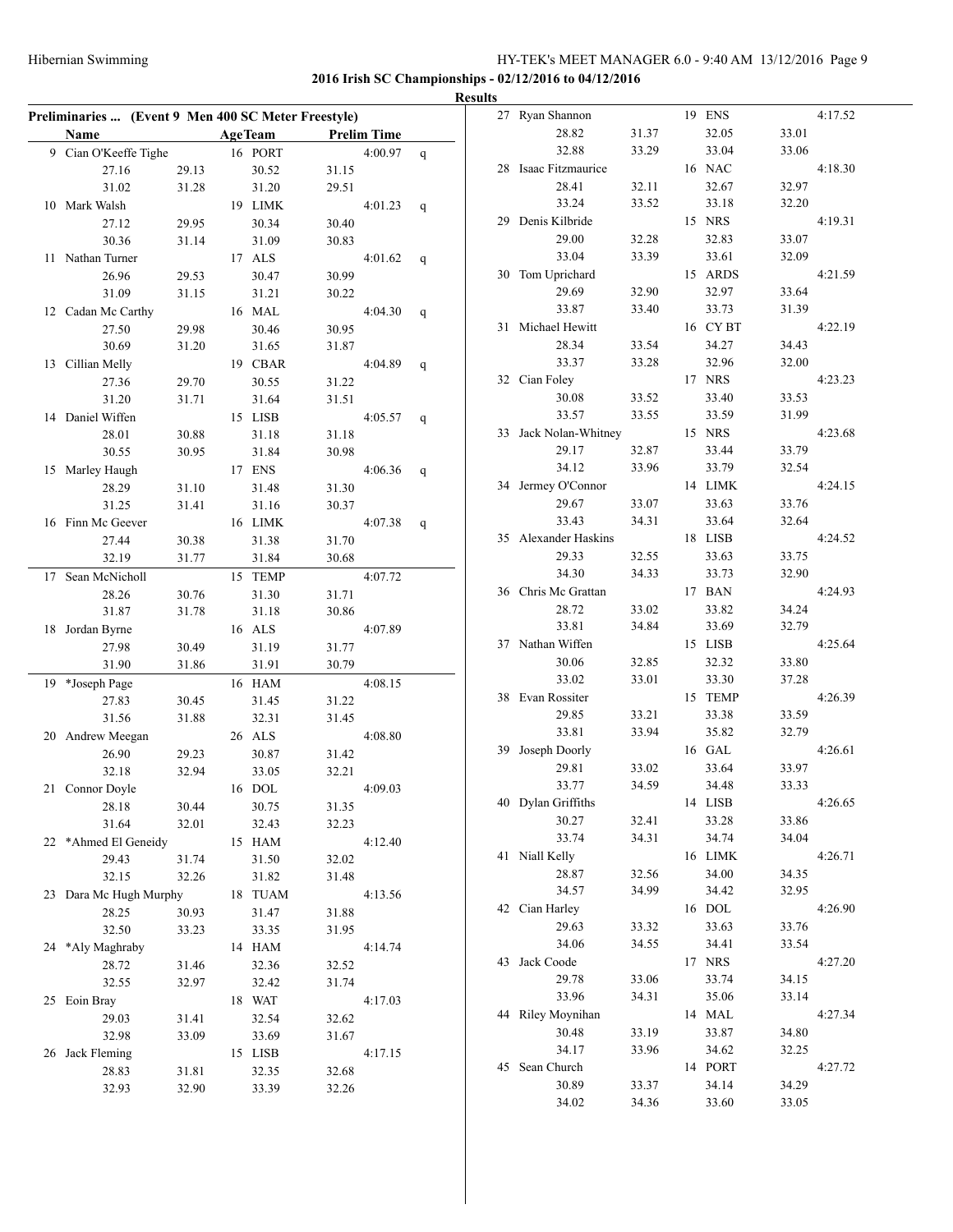#### **2016 Irish SC Championships - 02/12/2016 to 04/12/2016**

|    | Preliminaries  (Event 9 Men 400 SC Meter Freestyle) |       |    |                |       |                    |  |  |  |  |  |  |  |
|----|-----------------------------------------------------|-------|----|----------------|-------|--------------------|--|--|--|--|--|--|--|
|    | <b>Name</b>                                         |       |    | <b>AgeTeam</b> |       | <b>Prelim Time</b> |  |  |  |  |  |  |  |
| 46 | Aaron Mc Mahon                                      |       | 14 | $\rm DOL$      |       | 4:27.78            |  |  |  |  |  |  |  |
|    | 29.92                                               | 33.22 |    | 33.90          | 34.57 |                    |  |  |  |  |  |  |  |
|    | 34.29                                               | 34.15 |    | 34.28          | 33.45 |                    |  |  |  |  |  |  |  |
| 47 | Finlay Stafford                                     |       |    | 14 ARDS        |       | 4:27.95            |  |  |  |  |  |  |  |
|    | 29.70                                               | 32.70 |    | 34.44          | 34.36 |                    |  |  |  |  |  |  |  |
|    | 34.06                                               | 34.88 |    | 34.38          | 33.43 |                    |  |  |  |  |  |  |  |
| 48 | <b>Ben Dunphy</b>                                   |       | 18 | <b>WAT</b>     |       | 4:28.07            |  |  |  |  |  |  |  |
|    | 29.80                                               | 32.51 |    | 33.68          | 34.49 |                    |  |  |  |  |  |  |  |
|    | 34.34                                               | 34.73 |    | 35.07          | 33.45 |                    |  |  |  |  |  |  |  |
| 49 | Coby Cheetham                                       |       | 17 | <b>ARDS</b>    |       | 4:29.09            |  |  |  |  |  |  |  |
|    | 29.88                                               | 34.01 |    | 34.43          | 34.97 |                    |  |  |  |  |  |  |  |
|    | 34.09                                               | 34.66 |    | 34.56          | 32.49 |                    |  |  |  |  |  |  |  |
| 50 | Jayke Morris                                        |       |    | 16 CLM         |       | 4:30.76            |  |  |  |  |  |  |  |
|    | 28.72                                               | 33.13 |    | 34.18          | 34.83 |                    |  |  |  |  |  |  |  |
|    | 35.07                                               | 35.45 |    | 35.25          | 34.13 |                    |  |  |  |  |  |  |  |
| 51 | Joe Kenny                                           |       | 15 | <b>TEMP</b>    |       | 4:31.49            |  |  |  |  |  |  |  |
|    | 30.33                                               | 33.27 |    | 34.26          | 34.47 |                    |  |  |  |  |  |  |  |
|    | 34.62                                               | 34.88 |    | 35.39          | 34.27 |                    |  |  |  |  |  |  |  |
| 52 | Ben David                                           |       | 15 | <b>BARRA</b>   |       | 4:32.37            |  |  |  |  |  |  |  |
|    | 29.96                                               | 32.87 |    | 34.07          | 34.75 |                    |  |  |  |  |  |  |  |
|    | 35.49                                               | 35.53 |    | 35.84          | 33.86 |                    |  |  |  |  |  |  |  |
| 53 | Diarmuid Staunton                                   |       | 17 | <b>CLM</b>     |       | 4:32.55            |  |  |  |  |  |  |  |
|    | 28.44                                               | 33.06 |    | 34.49          | 34.91 |                    |  |  |  |  |  |  |  |
|    | 35.64                                               | 35.63 |    | 35.74          | 34.64 |                    |  |  |  |  |  |  |  |
| 54 | Harry Mc Grogan                                     |       |    | 16 LIMK        |       | 4:33.96            |  |  |  |  |  |  |  |
|    | 29.70                                               | 32.89 |    | 34.43          | 34.56 |                    |  |  |  |  |  |  |  |
|    | 34.55                                               | 35.35 |    | 33.09          | 39.39 |                    |  |  |  |  |  |  |  |
| 55 | Sean Rodionov                                       |       |    | 17 NAC         |       | 4:35.54            |  |  |  |  |  |  |  |
|    | 29.92                                               | 33.43 |    | 34.81          | 35.46 |                    |  |  |  |  |  |  |  |
|    | 35.45                                               | 35.78 |    | 35.73          | 34.96 |                    |  |  |  |  |  |  |  |
|    | 56 Conor Melly                                      |       | 17 | <b>CBAR</b>    |       | 4:36.17            |  |  |  |  |  |  |  |
|    | 30.30                                               | 33.61 |    | 34.72          | 35.23 |                    |  |  |  |  |  |  |  |
|    | 35.29                                               | 35.69 |    | 36.00          | 35.33 |                    |  |  |  |  |  |  |  |
| 57 | Jonathan Martin                                     |       | 17 | <b>SSEAL</b>   |       | 4:36.49            |  |  |  |  |  |  |  |
|    | 31.12                                               | 33.74 |    | 34.54          | 35.76 |                    |  |  |  |  |  |  |  |
|    | 35.69                                               | 35.74 |    | 35.52          | 34.38 |                    |  |  |  |  |  |  |  |
| 58 | Ruairi Power                                        |       | 17 | <b>ENS</b>     |       | 4:37.02            |  |  |  |  |  |  |  |
|    | 30.16                                               | 33.23 |    | 34.60          | 34.96 |                    |  |  |  |  |  |  |  |
|    | 35.59                                               | 35.86 |    | 36.90          | 35.72 |                    |  |  |  |  |  |  |  |
| 59 | Oisin Murray                                        |       | 17 | GLN            |       | 4:43.70            |  |  |  |  |  |  |  |
|    | 29.47                                               | 33.70 |    | 35.43          | 36.28 |                    |  |  |  |  |  |  |  |
|    | 36.58                                               | 37.19 |    | 37.63          | 37.42 |                    |  |  |  |  |  |  |  |
|    |                                                     |       |    |                |       |                    |  |  |  |  |  |  |  |

## **Event 10 Women 100 SC Meter Freestyle**

| Name            |                                        |    |             | <b>Finals Time</b>        |  |
|-----------------|----------------------------------------|----|-------------|---------------------------|--|
|                 |                                        |    |             |                           |  |
| Mona Mc Sharry  |                                        | 16 | <b>MARL</b> | 56.56                     |  |
| 27.52           | 29.04                                  |    |             |                           |  |
|                 |                                        |    |             | 56.60                     |  |
| 27.74           | 28.86                                  |    |             |                           |  |
| Clodagh Flood   |                                        | 19 | TALL.       | 56.98                     |  |
| 27.90           | 29.08                                  |    |             |                           |  |
| Niamh Kilgallen |                                        | 17 | CLM         | 57.85                     |  |
| 27.60           | 30.25                                  |    |             |                           |  |
| Emma Cassidy    |                                        | 22 | <b>SWSC</b> | 58.29                     |  |
| 28.10           | 30.19                                  |    |             |                           |  |
| 4               | A - Final<br>2 Rachel Bethel<br>3<br>5 |    |             | <b>AgeTeam</b><br>16 LISB |  |

| <b>Results</b>   |                            |       |          |       |
|------------------|----------------------------|-------|----------|-------|
|                  | 6 *Daniela Gonzalez Pinero |       | 16 HAM   | 58.38 |
|                  | 28.13                      | 30.25 |          |       |
|                  | 7 Maria Godden             |       | 14 KILK  | 58.39 |
|                  | 28.00                      | 30.39 |          |       |
|                  | 8 Aisling Haughey          |       | 21 ALS   | 58.61 |
|                  | 28.32                      | 30.29 |          |       |
| <b>B</b> - Final |                            |       |          |       |
|                  | 9 Danielle Hill            |       | 17 LARNE | 56.99 |
|                  | 27.54                      | 29.45 |          |       |
|                  | 10 *Rosie Morgan           |       | 13 HAM   | 58.00 |
|                  | 28.45                      | 29.55 |          |       |
|                  | 11 Ally Cunningham         |       | 17 SWSC  | 59.08 |
|                  | 29.15                      | 29.93 |          |       |
|                  | *12 Roisin Cahill          |       | 17 ENS   | 59.09 |
|                  | 28.61                      | 30.48 |          |       |
|                  | *12 Sharon Semchiy         |       | 15 SWSC  | 59.09 |
|                  | 28.54                      | 30.55 |          |       |
|                  | 14 Kate Kavanagh           |       | 46 UCD   | 59.18 |
|                  | 28.95                      | 30.23 |          |       |
|                  | 15 *Lucy Agnew             |       | 17 HAM   | 59.57 |
|                  | 28.67                      | 30.90 |          |       |
|                  | 16 Cara Stapleton          |       | 15 TROJ  | 59.58 |
|                  | 28.82                      | 30.76 |          |       |

#### **Event 10 Women 100 SC Meter Freestyle**

|    | Name                     |       |    | <b>AgeTeam</b> | <b>Prelim Time</b> |              |
|----|--------------------------|-------|----|----------------|--------------------|--------------|
|    | <b>Preliminaries</b>     |       |    |                |                    |              |
|    | 1 Niamh Kilgallen        |       |    | 17 CLM         | 56.38              | $\mathsf{q}$ |
|    | 27.27                    | 29.11 |    |                |                    |              |
|    | 2 Clodagh Flood          |       |    | 19 TALL        | 57.19              | q            |
|    | 27.74                    | 29.45 |    |                |                    |              |
| 3  | Rachel Bethel            |       |    | 16 LISB        | 57.39              | q            |
|    | 28.09                    | 29.30 |    |                |                    |              |
| 4  | Mona Mc Sharry           |       |    | 16 MARL        | 57.41              | q            |
|    | 27.52                    | 29.89 |    |                |                    |              |
| 5  | Emma Cassidy             |       |    | 22 SWSC        | 58.02              | q            |
|    | 27.79                    | 30.23 |    |                |                    |              |
| 6. | *Daniela Gonzalez Pinero |       |    | 16 HAM         | 58.20              | q            |
|    | 27.87                    | 30.33 |    |                |                    |              |
| 7  | Maria Godden             |       |    | 14 KILK        | 58.22              | q            |
|    | 28.03                    | 30.19 |    |                |                    |              |
| 8  | Aisling Haughey          |       |    | 21 ALS         | 58.25              | q            |
|    | 28.07                    | 30.18 |    |                |                    |              |
| *9 | Kate Kavanagh            |       |    | 46 UCD         | 58.58              | q            |
|    | 28.72                    | 29.86 |    |                |                    |              |
| *Q | *Lucy Agnew              |       | 17 | <b>HAM</b>     | 58.58              | q            |
|    | 28.64                    | 29.94 |    |                |                    |              |
| 11 | Ally Cunningham          |       | 17 | <b>SWSC</b>    | 58.65              | q            |
|    | 28.90                    | 29.75 |    |                |                    |              |
| 12 | Roisin Cahill            |       |    | 17 ENS         | 58.74              | q            |
|    | 28.52                    | 30.22 |    |                |                    |              |
| 13 | *Rosie Morgan            |       | 13 | HAM            | 58.76              | q            |
|    | 28.62                    | 30.14 |    |                |                    |              |
| 14 | Danielle Hill            |       | 17 | LARNE          | 59.00              | q            |
|    | 27.90                    | 31.10 |    |                |                    |              |
| 15 | Cara Stapleton           |       | 15 | <b>TROJ</b>    | 59.07              | q            |
|    | 28.67                    | 30.40 |    |                |                    |              |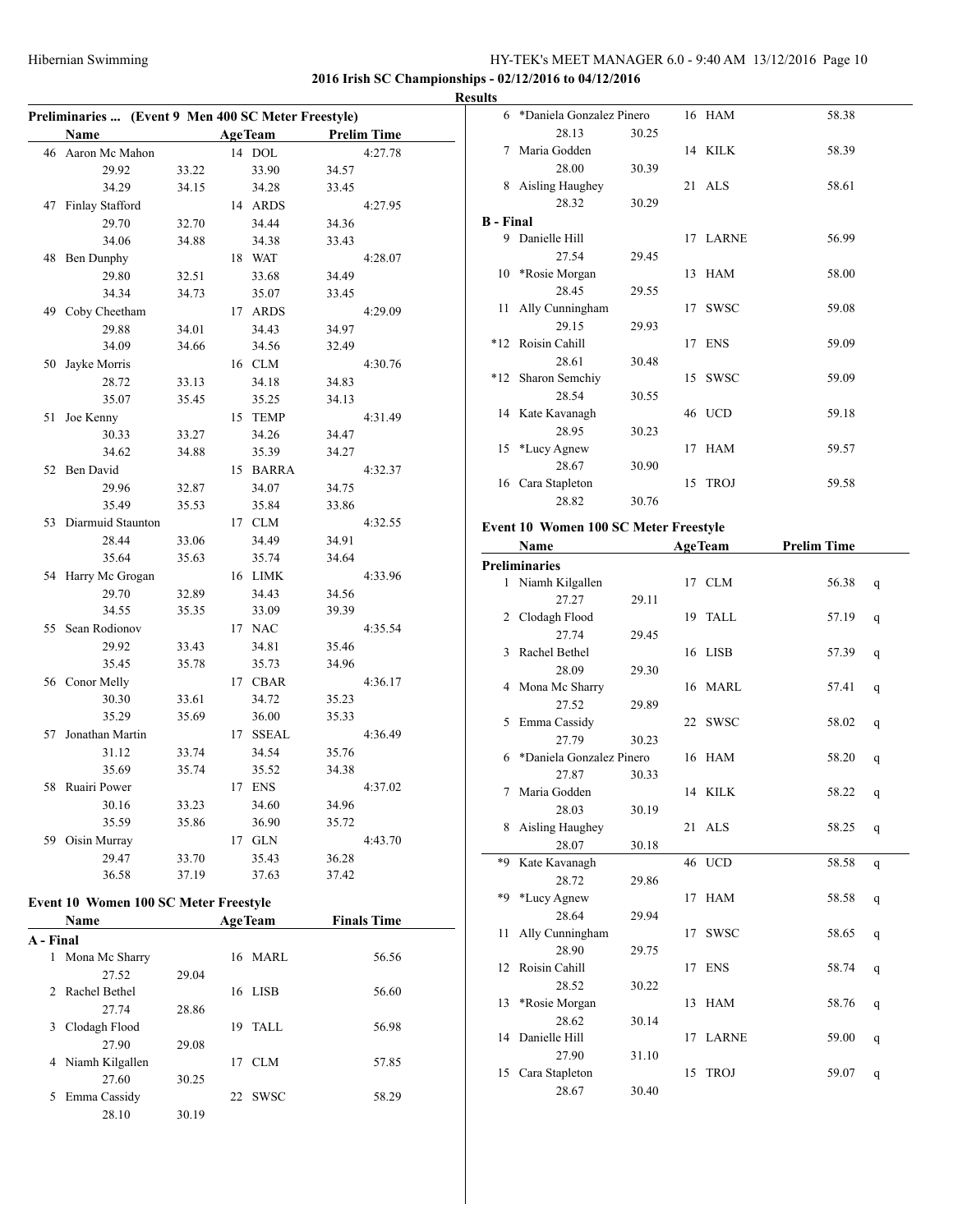**2016 Irish SC Championships - 02/12/2016 to 04/12/2016**

| Preliminaries  (Event 10 Women 100 SC Meter Freestyle)<br><b>AgeTeam</b> |                         |       |    |              |                    |   |  |  |  |  |
|--------------------------------------------------------------------------|-------------------------|-------|----|--------------|--------------------|---|--|--|--|--|
|                                                                          | Name                    |       |    |              | <b>Prelim Time</b> |   |  |  |  |  |
| 16                                                                       | Sharon Semchiy          |       |    | 15 SWSC      | 59.19              | q |  |  |  |  |
|                                                                          | 28.74                   | 30.45 |    |              |                    |   |  |  |  |  |
| 17                                                                       | *Ekaterina Price        |       | 15 | <b>HAM</b>   | 59.39              |   |  |  |  |  |
|                                                                          | 28.80                   | 30.59 |    |              |                    |   |  |  |  |  |
|                                                                          | 18 Leah Bethel          |       | 13 | <b>LISB</b>  | 59.58              |   |  |  |  |  |
|                                                                          | 29.19                   | 30.39 |    |              |                    |   |  |  |  |  |
| 19                                                                       | *Francesca Falzon-Young |       | 15 | HAM          | 59.60              |   |  |  |  |  |
|                                                                          | 28.88                   | 30.72 |    |              |                    |   |  |  |  |  |
| 20                                                                       | Alex Mc Crea            |       |    | 15 CYBT      | 59.64              |   |  |  |  |  |
|                                                                          | 28.54                   | 31.10 |    |              |                    |   |  |  |  |  |
| 21                                                                       | *Maria Iorini           |       | 15 | HAM          | 59.67              |   |  |  |  |  |
|                                                                          | 28.67                   | 31.00 |    |              |                    |   |  |  |  |  |
| 22                                                                       | Naomi Trait             |       | 13 | <b>KILK</b>  | 59.76              |   |  |  |  |  |
|                                                                          | 28.99                   | 30.77 |    |              |                    |   |  |  |  |  |
| 23                                                                       | Aoife Leahy             |       |    | 14 GAL       | 59.85              |   |  |  |  |  |
|                                                                          | 29.14                   | 30.71 |    |              |                    |   |  |  |  |  |
| 24                                                                       | Cara Osing              |       | 13 | <b>TEMP</b>  | 59.91              |   |  |  |  |  |
|                                                                          | 29.23                   | 30.68 |    |              |                    |   |  |  |  |  |
| 25                                                                       | Stephanie Mc Loughlin   |       | 15 | <b>TUAM</b>  | 1:00.02            |   |  |  |  |  |
|                                                                          | 28.73                   | 31.29 |    |              |                    |   |  |  |  |  |
| 26                                                                       | Ellen Cassidy           |       | 15 | <b>DOL</b>   | 1:00.06            |   |  |  |  |  |
|                                                                          | 28.74                   | 31.32 |    |              |                    |   |  |  |  |  |
| *27                                                                      | Sophie Blewitt          |       | 17 | <b>LIMK</b>  | 1:00.30            |   |  |  |  |  |
|                                                                          | 28.93                   |       |    |              |                    |   |  |  |  |  |
|                                                                          |                         | 31.37 |    | 19 GAL       |                    |   |  |  |  |  |
| *27                                                                      | Sarah Kelly             |       |    |              | 1:00.30            |   |  |  |  |  |
|                                                                          | 29.53                   | 30.77 |    |              |                    |   |  |  |  |  |
| 29                                                                       | Edel Daly               |       | 13 | <b>LIMK</b>  | 1:00.34            |   |  |  |  |  |
|                                                                          | 29.20                   | 31.14 |    |              |                    |   |  |  |  |  |
| 30                                                                       | Sorcha Gueret           |       | 16 | <b>TROJ</b>  | 1:00.41            |   |  |  |  |  |
|                                                                          | 28.93                   | 31.48 |    |              |                    |   |  |  |  |  |
| 31                                                                       | Maeve Keaney            |       | 17 | <b>SLIGO</b> | 1:00.47            |   |  |  |  |  |
|                                                                          | 29.18                   | 31.29 |    |              |                    |   |  |  |  |  |
| 32                                                                       | Kate Allenby            |       |    | 16 BANB      | 1:00.51            |   |  |  |  |  |
|                                                                          | 29.04                   | 31.47 |    |              |                    |   |  |  |  |  |
| 33                                                                       | Rebecca Lowe            |       |    | 14 ATH       | 1:00.57            |   |  |  |  |  |
|                                                                          | 29.33                   | 31.24 |    |              |                    |   |  |  |  |  |
| 34                                                                       | Ellen Flaherty          |       |    | 14 ATH       | 1:00.81            |   |  |  |  |  |
|                                                                          | 29.43                   | 31.38 |    |              |                    |   |  |  |  |  |
|                                                                          | 35 Carrie Mc Daid       |       |    | 14 SLIGO     | 1:00.83            |   |  |  |  |  |
|                                                                          | 29.15                   | 31.68 |    |              |                    |   |  |  |  |  |
| 36                                                                       | Keela Mulhall           |       | 15 | GAL          | 1:00.89            |   |  |  |  |  |
|                                                                          | 29.22                   | 31.67 |    |              |                    |   |  |  |  |  |
| 37                                                                       | Jenni Kilduff           |       | 16 | <b>COM</b>   | 1:00.91            |   |  |  |  |  |
|                                                                          | 29.71                   | 31.20 |    |              |                    |   |  |  |  |  |
| 38                                                                       | Katie Dunne             |       |    | 14 KILK      | 1:01.01            |   |  |  |  |  |
|                                                                          | 29.57                   | 31.44 |    |              |                    |   |  |  |  |  |
| 39                                                                       | Lisa Cooke              |       | 19 | <b>MULL</b>  | 1:01.12            |   |  |  |  |  |
|                                                                          | 29.61                   | 31.51 |    |              |                    |   |  |  |  |  |
| 40                                                                       | Kate Morris             |       | 18 | GLN          | 1:01.16            |   |  |  |  |  |
|                                                                          | 29.53                   | 31.63 |    |              |                    |   |  |  |  |  |
| 41                                                                       | Cara Lamb               |       | 15 | SWSC         | 1:01.19            |   |  |  |  |  |
|                                                                          | 29.80                   | 31.39 |    |              |                    |   |  |  |  |  |
| 42                                                                       | Malen Tomas             |       |    | 15 KILK      | 1:01.20            |   |  |  |  |  |
|                                                                          |                         |       |    |              |                    |   |  |  |  |  |

29.60 31.60

|    | <b>Results</b> |                                 |       |          |         |
|----|----------------|---------------------------------|-------|----------|---------|
|    |                | 43 Laura Lynagh<br>30.03        | 31.24 | 16 TROJ  | 1:01.27 |
| -  |                | 44 Florence Tinsley             |       | 14 CYBT  | 1:01.33 |
| -  |                | 29.50<br>45 Scarlett Armstrong  | 31.83 | 13 ARDS  | 1:01.43 |
|    |                | 29.52<br>46 Affric Cook         | 31.91 | 16 NAC   | 1:01.69 |
| i, |                | 29.72                           | 31.97 |          |         |
|    |                | 47 Sasha Kelly<br>29.74         | 32.01 | 16 TROJ  | 1:01.75 |
|    |                | 48 Maeve Cleland<br>29.84       | 31.92 | 14 BANB  | 1:01.76 |
|    |                | 49 Lucy Grindle                 |       | 16 TROJ  | 1:01.86 |
|    |                | 29.88<br>50 Ele Donegan         | 31.98 | 13 LEA   | 1:01.89 |
|    |                | 29.51<br>51 Hanna D'Aughton     | 32.38 | 14 SWSC  | 1:02.26 |
|    |                | 29.99<br>52 Chloe Mc Kay        | 32.27 | 14 LARNE | 1:02.40 |
|    |                | 29.83                           | 32.57 |          |         |
|    |                | 53 Emma Montgomery<br>29.85     | 32.57 | 14 CYBT  | 1:02.42 |
|    |                | 54 Alie Martin<br>30.35         | 32.10 | 15 TEMP  | 1:02.45 |
|    |                | 55 Eva Cashin<br>29.56          |       | 16 KILK  | 1:02.46 |
|    |                | 56 Alex O'Connor                | 32.90 | 15 LIMK  | 1:02.48 |
|    |                | 30.13<br>57 Georgia Mellotte    | 32.35 | 17 WPORT | 1:02.54 |
|    |                | 30.25<br>*58 Lizaveta Kotsikava | 32.29 | 16 NAC   | 1:02.57 |
|    |                | 30.27<br>*58 Aisling Nolan      | 32.30 | 15 NAC   | 1:02.57 |
|    |                | 30.06                           | 32.51 |          |         |
|    |                | 60 Kelly Hunter<br>30.22        | 32.40 | 15 CKSTN | 1:02.62 |
|    |                | 61 Chloe Finnegan<br>30.18      | 32.52 | 17 WAT   | 1:02.70 |
|    |                | 62 Anna O Gara                  |       | 16 TEMP  | 1:02.71 |
|    |                | 29.49<br>63 Roisin Maguire      | 33.22 | 16 MARL  | 1:02.72 |
|    | 64             | 30.05<br>Tara Desmond           | 32.67 | 18 DOL   | 1:02.83 |
|    | 65             | 30.47<br>Isabelle Gibbs         | 32.36 | 14 GAL   | 1:02.84 |
|    |                | 30.51                           | 32.33 |          |         |
|    |                | 66 Laura Taylor<br>30.49        | 32.39 | 16 GLN   | 1:02.88 |
|    |                | 67 Madison Cobey Dunne<br>29.59 | 33.32 | 15 KILK  | 1:02.91 |
|    | $*68$          | Sarah Davidson<br>30.28         |       | 17 BAN   | 1:02.92 |
|    | *68            | *Mika Van Zyl                   | 32.64 | 13 HAM   | 1:02.92 |
|    |                | 30.66<br>70 Anna Feenan         | 32.26 | 13 SWSC  | 1:03.01 |
|    |                | 30.11<br>71 Áine Trait          | 32.90 | 16 KILK  | 1:03.06 |
|    |                | 30.53                           | 32.53 |          |         |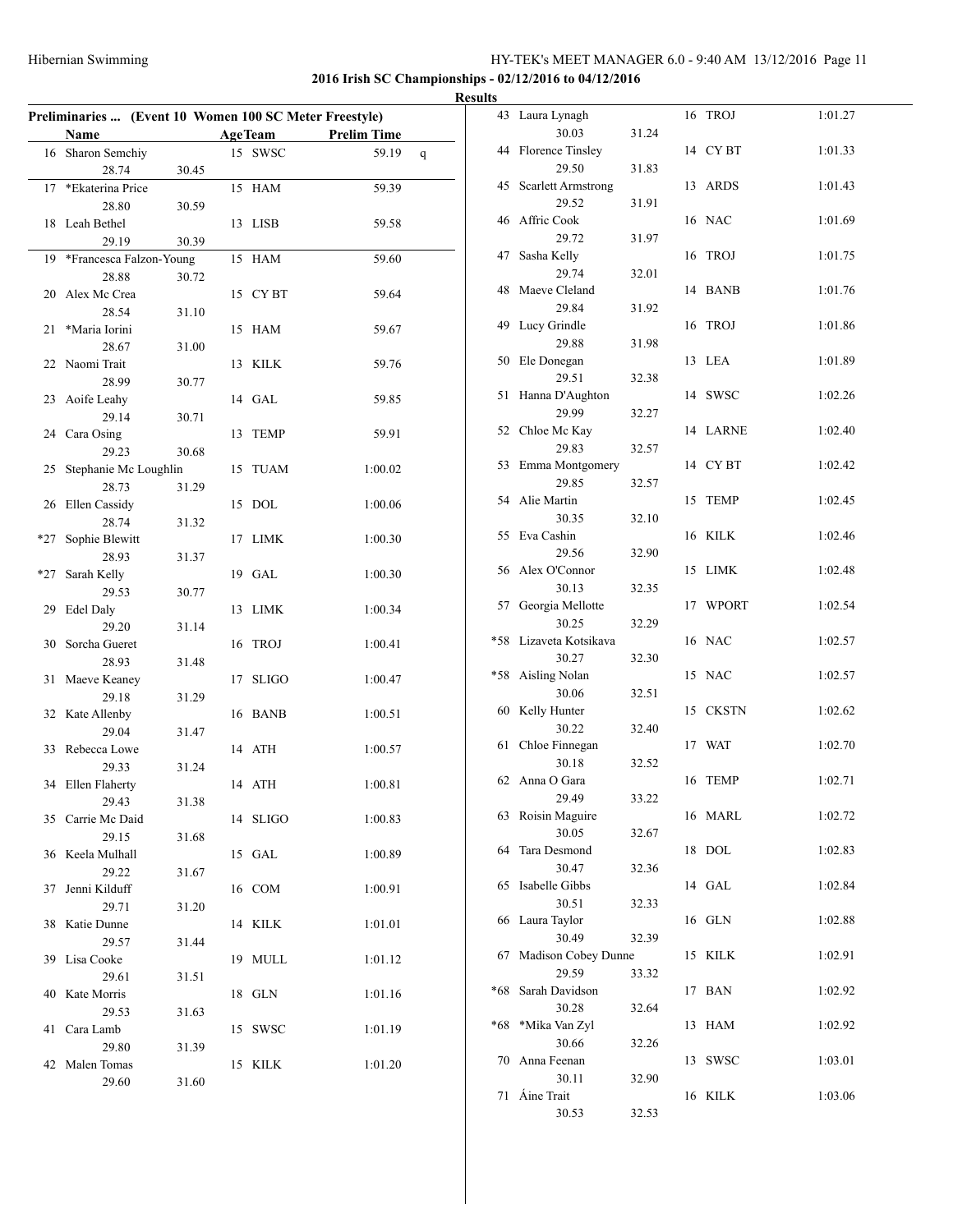### **2016 Irish SC Championships - 02/12/2016 to 04/12/2016**

# **Results**

|       | Preliminaries  (Event 10 Women 100 SC Meter Freestyle) |       |    |                |                    |
|-------|--------------------------------------------------------|-------|----|----------------|--------------------|
|       | Name                                                   |       |    | <b>AgeTeam</b> | <b>Prelim Time</b> |
| $*72$ | Clodagh Quirke                                         |       |    | 17 NRS         | 1:03.09            |
|       | 29.99                                                  | 33.10 |    |                |                    |
| *72   | Sophie Williams                                        |       | 16 | <b>TMORE</b>   | 1:03.09            |
|       | 30.30                                                  | 32.79 |    |                |                    |
| 74    | Cara Ennis                                             |       |    | 14 SPL         | 1:03.12            |
|       | 29.86                                                  | 33.26 |    |                |                    |
| 75    | Trudie Gillic                                          |       |    | 14 KELLS       | 1:03.18            |
|       | 30.37                                                  | 32.81 |    |                |                    |
|       | 76 Madelyn Calvert                                     |       | 13 | <b>ARDS</b>    | 1:03.22            |
|       |                                                        |       |    |                |                    |
|       | 30.13                                                  | 33.09 |    | <b>DOL</b>     |                    |
| 77    | May Harley                                             |       | 15 |                | 1:03.23            |
|       | 30.34                                                  | 32.89 |    |                |                    |
| 78    | Keela Farnon                                           |       | 15 | <b>COM</b>     | 1:03.24            |
|       | 30.56                                                  | 32.68 |    |                |                    |
| *79   | Jessica Gannon                                         |       |    | 12 COM         | 1:03.31            |
|       | 30.86                                                  | 32.45 |    |                |                    |
| *79   | Emma Kelly                                             |       | 16 | ALS            | 1:03.31            |
|       | 30.24                                                  | 33.07 |    |                |                    |
| *81   | Nicole Devitt                                          |       | 17 | ASG            | 1:03.36            |
|       | 30.33                                                  | 33.03 |    |                |                    |
| *81   | Megan Mc Gonigle                                       |       | 15 | ARDS           | 1:03.36            |
|       | 30.04                                                  | 33.32 |    |                |                    |
| 83    | *Caroline Castella                                     |       | 15 | <b>HAM</b>     | 1:03.44            |
|       | 30.43                                                  | 33.01 |    |                |                    |
| 84    | Pippa Mulhall                                          |       | 14 | <b>TROJ</b>    | 1:03.52            |
|       | 30.62                                                  | 32.90 |    |                |                    |
| 85    | Joyce Hudy                                             |       | 16 | <b>SSEAL</b>   | 1:03.63            |
|       | 29.77                                                  | 33.86 |    |                |                    |
| 86    | Eve Scully                                             |       | 15 | <b>LIMK</b>    | 1:03.88            |
|       | 29.94                                                  | 33.94 |    |                |                    |
| 87    | Megan Simpson                                          |       | 17 | <b>LEA</b>     | 1:03.97            |
|       | 31.03                                                  | 32.94 |    |                |                    |
| 88    | Fiona Cash                                             |       | 18 | <b>LISB</b>    | 1:04.07            |
|       | 31.13                                                  | 32.94 |    |                |                    |
| 89    | Jade Murphy                                            |       | 19 | <b>SLIGO</b>   | 1:04.15            |
|       | 30.31                                                  | 33.84 |    |                |                    |
| 90    | Ailbhe Dawson                                          |       |    | 13 NAC         | 1:04.24            |
|       | 31.02                                                  | 33.22 |    |                |                    |
| 91    | Lily Yu                                                |       |    | 14 PORT        | 1:04.27            |
|       | 31.29                                                  | 32.98 |    |                |                    |
| 92    | Rachel Vaughan                                         |       |    | 14 KILK        | 1:04.35            |
|       | 31.25                                                  | 33.10 |    |                |                    |
| 93    | Ava Tormey-Murphy                                      |       | 15 | <b>TROJ</b>    | 1:04.40            |
|       | 31.04                                                  | 33.36 |    |                |                    |
| 94    | Sarah Mc Cracken                                       |       | 17 | <b>LISB</b>    | 1:04.47            |
|       | 30.75                                                  | 33.72 |    |                |                    |
| 95    | Una McConville                                         |       | 15 | LURG           | 1:04.49            |
|       | 30.97                                                  | 33.52 |    |                |                    |
| 96    | Emma Swan                                              |       |    | 16 ALS         | 1:04.58            |
|       | 31.14                                                  | 33.44 |    |                |                    |
| 97    | Amy Mc Cullough                                        |       | 16 | LARNE          | 1:04.61            |
|       | 31.20                                                  | 33.41 |    |                |                    |
| 98    | Rebekah Burrows                                        |       | 13 | <b>ARDS</b>    | 1:04.64            |
|       | 30.57                                                  | 34.07 |    |                |                    |
| 99    | Robben Beatty                                          |       | 17 | <b>GLN</b>     | 1:04.73            |
|       | 31.03                                                  | 33.70 |    |                |                    |
|       |                                                        |       |    |                |                    |

|                  | 100 Sarah Cantillon          |       |    | 15 ENS         | 1:04.92             |   |
|------------------|------------------------------|-------|----|----------------|---------------------|---|
|                  | 31.16                        | 33.76 |    |                |                     |   |
|                  | 101 Martyna Szmagara         |       |    | 16 TROJ        | 1:06.30             |   |
|                  | 31.17                        | 35.13 |    |                |                     |   |
|                  |                              |       |    |                |                     |   |
|                  | Event 11 Men 100 SC Meter IM |       |    |                |                     |   |
|                  | Name                         |       |    |                | AgeTeam Finals Time |   |
| A - Final        |                              |       |    |                |                     |   |
|                  | 1 David Prendergast          |       |    | 22 UCD         | 55.22               |   |
|                  | 24.98                        | 30.24 |    |                |                     |   |
|                  | 2 Ben Griffin                |       |    | 20 TROJ        | 56.44               |   |
|                  | 26.41                        | 30.03 |    |                |                     |   |
|                  | 3 Alan Corby                 |       |    | 19 LIMK        | 57.30               |   |
|                  | 26.87                        | 30.43 |    |                |                     |   |
|                  | 4 Benjamin Doyle             |       |    | 19 ALS         | 57.63               |   |
|                  | 26.79                        | 30.84 |    |                |                     |   |
|                  | 5 *Cameron Matthews          |       |    | 16 HAM         | 58.26               |   |
|                  | 28.10                        | 30.16 |    |                |                     |   |
|                  | 6 Ronan Anderson             |       |    | 19 SLIGO       | 58.71               |   |
|                  | 26.87                        | 31.84 |    |                |                     |   |
|                  | 7 Dean Power                 |       |    | 19 UCD         | 59.16               |   |
|                  | 27.26                        | 31.90 |    |                |                     |   |
|                  |                              |       |    | 17 GAL         |                     |   |
|                  | 8 Mitchell Wilson            |       |    |                | 59.30               |   |
|                  | 26.88                        | 32.42 |    |                |                     |   |
| <b>B</b> - Final |                              |       |    |                |                     |   |
|                  | 9 *Marcello Tonelli          |       |    | 41 CNLP        | 59.36               |   |
|                  | 27.84                        | 31.52 |    |                |                     |   |
|                  | 10 Mark Walsh                |       |    | 19 LIMK        | 59.64               |   |
|                  | 27.81                        | 31.83 |    |                |                     |   |
|                  | 11 *Richard Kozhabayev       |       |    | 15 HAM         | 1:00.45             |   |
|                  | 27.73                        | 32.72 |    |                |                     |   |
|                  | 12 Ross Mc Auliffe           |       |    | 17 SWSC        | 1:01.04             |   |
|                  | 27.47                        | 33.57 |    |                |                     |   |
|                  | 13 Leo Kurevlov              |       |    | 19 UCD         | 1:01.11             |   |
|                  | 28.56                        | 32.55 |    |                |                     |   |
|                  | 14 Andrew Carey              |       |    | 17 ATH         | 1:02.09             |   |
|                  | 27.79                        | 34.30 |    |                |                     |   |
|                  | *15 Ciaran Burke             |       |    | 16 TUAM        | 1:02.13             |   |
|                  | 27.55                        | 34.58 |    |                |                     |   |
|                  | *15 *Nicola Bragagna         |       |    | 17 SWSC        | 1:02.13             |   |
|                  | 28.17                        | 33.96 |    |                |                     |   |
|                  |                              |       |    |                |                     |   |
|                  | Event 11 Men 100 SC Meter IM |       |    |                |                     |   |
|                  | Name                         |       |    | <b>AgeTeam</b> | <b>Prelim Time</b>  |   |
|                  | <b>Preliminaries</b>         |       |    |                |                     |   |
|                  | 1 David Prendergast          |       |    | 22 UCD         | 55.47               | q |
|                  | 24.95                        | 30.52 |    |                |                     |   |
|                  | 2 Ben Griffin                |       | 20 | <b>TROJ</b>    | 57.21               | q |
|                  | 26.78                        | 30.43 |    |                |                     |   |
| 3                | Benjamin Doyle               |       |    | 19 ALS         | 58.11               | q |
|                  | 26.98                        | 31.13 |    |                |                     |   |
|                  | 4 Alan Corby                 |       |    | 19 LIMK        | 58.20               | q |
|                  | 26.61                        | 31.59 |    |                |                     |   |
|                  |                              |       |    |                |                     |   |

|   | Name              |       |    | Age Team    | Prelim Time |   |  |
|---|-------------------|-------|----|-------------|-------------|---|--|
|   | reliminaries      |       |    |             |             |   |  |
| 1 | David Prendergast |       |    | 22 UCD      | 55.47       | q |  |
|   | 24.95             | 30.52 |    |             |             |   |  |
| 2 | Ben Griffin       |       | 20 | <b>TROJ</b> | 57.21       | q |  |
|   | 26.78             | 30.43 |    |             |             |   |  |
| 3 | Benjamin Doyle    |       |    | 19 ALS      | 58.11       | q |  |
|   | 26.98             | 31.13 |    |             |             |   |  |
| 4 | Alan Corby        |       | 19 | <b>LIMK</b> | 58.20       | q |  |
|   | 26.61             | 31.59 |    |             |             |   |  |
| 5 | *Cameron Matthews |       |    | 16 HAM      | 58.39       | q |  |
|   | 27.31             | 31.08 |    |             |             |   |  |
| 6 | Dean Power        |       | 19 | <b>UCD</b>  | 58.61       | q |  |
|   | 27.26             | 31.35 |    |             |             |   |  |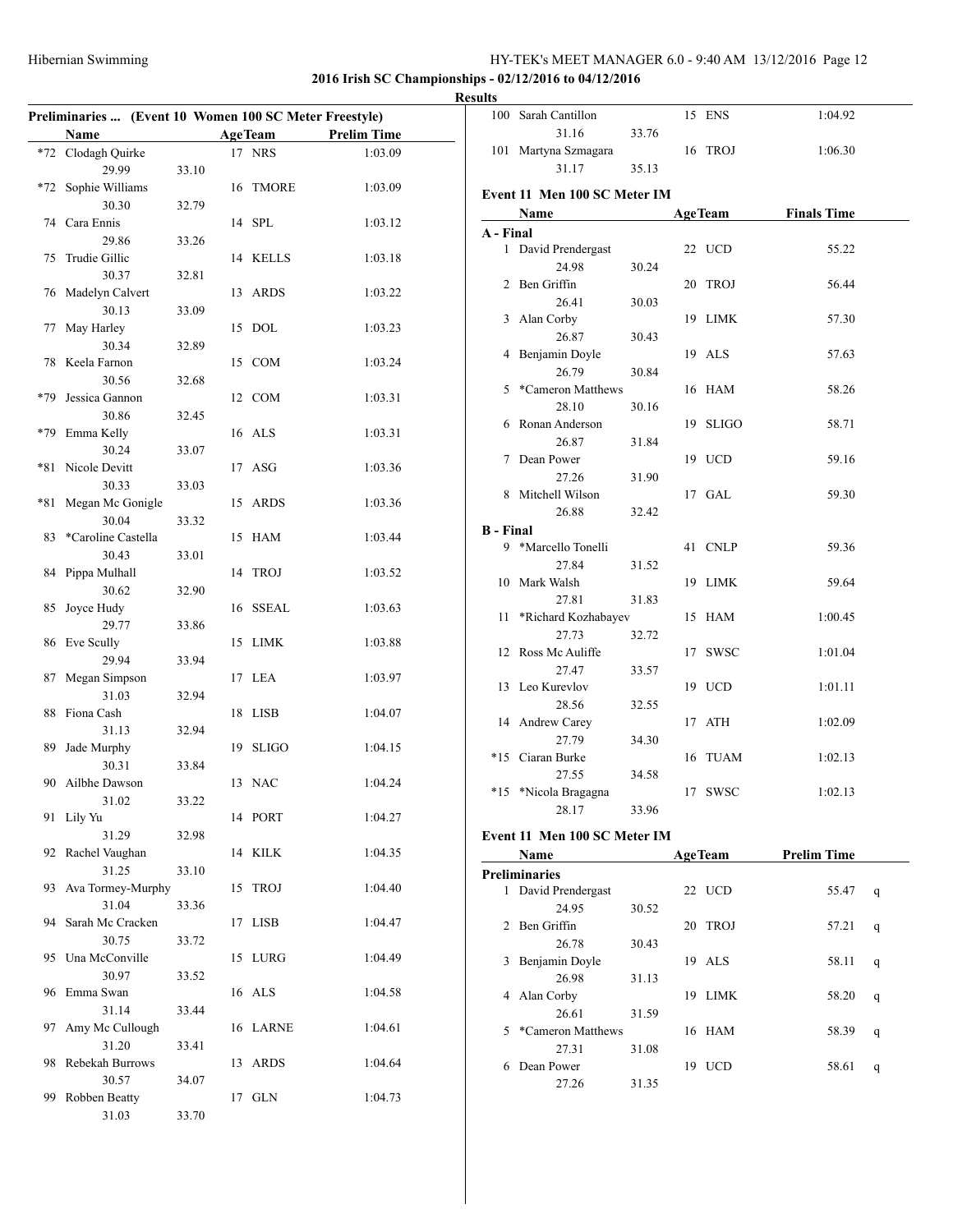|    |                                               |       |                |                    |   | <b>Results</b> |          |
|----|-----------------------------------------------|-------|----------------|--------------------|---|----------------|----------|
|    | Preliminaries  (Event 11 Men 100 SC Meter IM) |       |                |                    |   |                | 34 Aaron |
|    | Name                                          |       | <b>AgeTeam</b> | <b>Prelim Time</b> |   |                |          |
|    | 7 Ronan Anderson                              |       | 19 SLIGO       | 59.01              | q |                | 35 Ronar |
|    | 27.94                                         | 31.07 |                |                    |   |                |          |
|    | 8 Mitchell Wilson                             |       | 17 GAL         | 59.23              | q |                | 36 Evan  |
|    | 27.17                                         | 32.06 |                |                    |   |                |          |
| 9. | *Marcello Tonelli                             |       | 41 CNLP        | 59.35              | q | Event 12 V     |          |
|    | 27.68                                         | 31.67 |                |                    |   |                |          |
|    | 10 Ross Mc Auliffe                            |       | 17 SWSC        | 59.81              | q |                | Nam      |
|    | 26.98                                         | 32.83 |                |                    |   |                | 1 Rach   |
|    | 11 Mark Walsh                                 |       | 19 LIMK        | 1:00.00            | q |                |          |
|    | 28.00                                         | 32.00 |                |                    |   |                |          |
|    | 12 *Richard Kozhabayev                        |       | 15 HAM         | 1:00.74            | q |                |          |
|    | 28.15                                         | 32.59 |                |                    |   |                |          |
| 13 | *Nicola Bragagna                              |       | 17 SWSC        | 1:00.90            | q |                | 2 Leah   |
|    | 27.74                                         | 33.16 |                |                    |   |                |          |
|    | 14 Leo Kurevlov                               |       | 19 UCD         | 1:01.07            |   |                |          |
|    | 28.95                                         |       |                |                    | q |                |          |
|    |                                               | 32.12 |                |                    |   |                |          |
|    | 15 Andrew Carey                               |       | 17 ATH         | 1:01.65            | q | 3              | Jessic   |
|    | 27.88                                         | 33.77 |                |                    |   |                |          |
|    | 16 Ciaran Burke                               |       | 16 TUAM        | 1:01.69            | q |                |          |
|    | 27.41                                         | 34.28 |                |                    |   |                |          |
|    | 17 Jack Angus                                 |       | 15 ARDS        | 1:01.80            |   |                |          |
|    | 29.24                                         | 32.56 |                |                    |   |                | 4 Edel 1 |
|    | 18 Mark Stoops                                |       | 16 BAN         | 1:02.34            |   |                |          |
|    | 29.14                                         | 33.20 |                |                    |   |                |          |
|    | 19 Peter Mooney                               |       | 22 SLIGO       | 1:02.44            |   |                |          |
|    | 28.62                                         | 33.82 |                |                    |   |                |          |
|    | 20 Matthew Gardiner                           |       | 15 NAC         | 1:02.53            |   |                |          |
|    | 28.47                                         | 34.06 |                |                    |   |                | 5 Cloda  |
| 21 | *Harry Dalgarno                               |       | 16 HAM         | 1:02.85            |   |                |          |
|    | 27.76                                         | 35.09 |                |                    |   |                |          |
|    | 22 Euan Keighley                              |       | 18 ASG         | 1:03.02            |   |                |          |
|    | 30.76                                         | 32.26 |                |                    |   |                |          |
| 23 | Jack Grace                                    |       | 18 BALLY       | 1:03.28            |   |                | 6 Charl  |
|    | 28.77                                         | 34.51 |                |                    |   |                |          |
|    | 24 Robbie Anderson                            |       | 18 BMENA       | 1:03.65            |   |                |          |
|    | 28.60                                         | 35.05 |                |                    |   |                |          |
|    | 25 Sean Desmond                               |       | 18 TROJ        | 1:03.68            |   |                |          |
|    | 28.17                                         | 35.51 |                |                    |   |                | 7 Cara   |
|    | 26 Eoin Corby                                 |       | 14 LIMK        | 1:03.69            |   |                |          |
|    | 30.90                                         | 32.79 |                |                    |   |                |          |
|    | 27 Luc Galland                                |       | 16 SWSC        | 1:03.71            |   |                |          |
|    | 28.40                                         | 35.31 |                |                    |   |                |          |
|    |                                               |       |                |                    |   |                | 8 Rebeo  |
|    | 28 Connor Doyle                               |       | 16 DOL         | 1:03.96            |   |                |          |
|    | 30.28                                         | 33.68 |                |                    |   |                |          |
|    | 29 Ethan Murtagh                              |       | 14 TROJ        | 1:04.06            |   |                |          |
|    | 29.94                                         | 34.12 |                |                    |   |                |          |
|    | 30 Odhran Savage                              |       | 17 SPL         | 1:04.50            |   |                |          |
|    | 29.81                                         | 34.69 |                |                    |   |                | 9 Ciara  |
|    | 31 Rowan Barrett                              |       | 16 LIMK        | 1:04.59            |   |                |          |
|    | 30.43                                         | 34.16 |                |                    |   |                |          |
|    | 32 Keith Bentley                              |       | 16 ASG         | 1:04.90            |   |                |          |
|    | 29.46                                         | 35.44 |                |                    |   |                |          |
|    | 33 Fionn Duffy                                |       | 15 GAL         | 1:05.00            |   |                |          |
|    | 30.80                                         | 34.20 |                |                    |   |                |          |
|    |                                               |       |                |                    |   |                |          |

| 34 | Aaron Carroll                                |                | 14 | LIMK           | 1:05.13            |  |
|----|----------------------------------------------|----------------|----|----------------|--------------------|--|
|    | 29.36                                        | 35.77          |    |                |                    |  |
| 35 | Ronan Mc Carthy                              |                |    | 19 SWSC        | 1:06.51            |  |
|    | 30.38                                        | 36.13          |    |                |                    |  |
|    | 36 Evan Rossiter                             |                | 15 | TEMP           | 1:07.20            |  |
|    | 30.83                                        | 36.37          |    |                |                    |  |
|    |                                              |                |    |                |                    |  |
|    | <b>Event 12 Women 800 SC Meter Freestyle</b> |                |    |                |                    |  |
|    | Name                                         |                |    | <b>AgeTeam</b> | <b>Finals Time</b> |  |
| 1  | Rachel Bethel                                |                |    | 16 LISB        | 8:54.87            |  |
|    | 30.94                                        | 32.89          |    | 33.39          | 34.04              |  |
|    | 33.75                                        | 33.72          |    | 33.78          | 34.23              |  |
|    | 33.56                                        | 34.22          |    | 34.19          | 34.20              |  |
|    | 34.00                                        | 33.79          |    | 33.26          | 30.91              |  |
| 2  | Leah Bethel                                  |                |    | 13 LISB        | 9:07.80            |  |
|    | 31.12                                        | 34.65          |    | 34.69          | 34.52              |  |
|    | 34.75                                        | 34.97          |    | 34.98          | 34.73              |  |
|    | 34.28                                        | 34.24          |    | 35.10          | 34.95              |  |
|    | 34.37                                        | 33.60          |    | 34.03          | 32.82              |  |
| 3  | Jessica Burke                                |                |    | 16 NAC         | 9:12.25            |  |
|    | 31.57                                        | 33.83          |    | 33.87          | 34.25              |  |
|    | 34.40                                        | 34.74          |    | 34.63          | 34.68              |  |
|    | 34.51                                        | 34.45          |    | 34.39          | 34.84              |  |
|    | 35.20                                        | 35.66          |    | 36.11          | 35.12              |  |
|    | 4 Edel Daly                                  |                |    | 13 LIMK        | 9:17.82            |  |
|    | 30.41                                        | 34.00          |    | 34.80          | 34.87              |  |
|    | 34.77                                        | 35.45          |    | 35.22          | 35.35              |  |
|    | 35.50                                        | 35.45          |    | 35.88          | 35.37              |  |
|    | 35.40                                        | 35.73          |    | 36.30          | 33.32              |  |
| 5  | Clodagh Quirke                               |                |    | 17 NRS         | 9:20.06            |  |
|    | 31.40                                        |                |    | 35.32          |                    |  |
|    | 35.07                                        | 34.71<br>35.48 |    | 35.06          | 35.73<br>35.23     |  |
|    |                                              |                |    |                |                    |  |
|    | 35.56                                        | 35.56          |    | 35.32          | 35.54              |  |
|    | 35.48                                        | 35.28          |    | 35.11          | 34.21              |  |
| 6  | Charlotte O'Riordan                          |                |    | 14 TROJ        | 9:21.27            |  |
|    | 31.25                                        | 34.27          |    | 34.75          | 35.53              |  |
|    | 35.53                                        | 35.36          |    | 35.60          | 35.18              |  |
|    | 34.83                                        | 35.19          |    | 35.46          | 35.67              |  |
|    | 35.98                                        | 36.05          |    | 35.76          | 34.86              |  |
| 7  | Cara Osing                                   |                |    | 13 TEMP        | 9:21.77            |  |
|    | 31.11                                        | 35.00          |    | 35.35          | 36.22              |  |
|    | 35.59                                        | 34.78          |    | 36.09          | 35.87              |  |
|    | 34.83                                        | 34.72          |    | 35.61          | 35.63              |  |
|    | 36.82                                        | 35.09          |    | 34.81          | 34.25              |  |
| 8  | Rebecca Lowe                                 |                | 14 | ATH            | 9:23.14            |  |
|    | 31.82                                        | 34.31          |    | 34.54          | 35.10              |  |
|    | 35.22                                        | 35.51          |    | 35.99          | 35.87              |  |
|    | 35.00                                        | 35.51          |    | 35.87          | 36.40              |  |
|    | 35.84                                        | 35.92          |    | 35.95          | 34.29              |  |
| 9  | Ciara Doran                                  |                |    | 16 CYDY        | 9:25.01            |  |
|    | 31.60                                        | 34.16          |    | 34.58          | 34.85              |  |
|    | 34.93                                        | 35.19          |    | 34.86          | 35.47              |  |
|    | 35.66                                        | 35.90          |    | 36.19          | 36.35              |  |
|    | 36.80                                        | 36.28          |    | 36.55          | 35.64              |  |
|    |                                              |                |    |                |                    |  |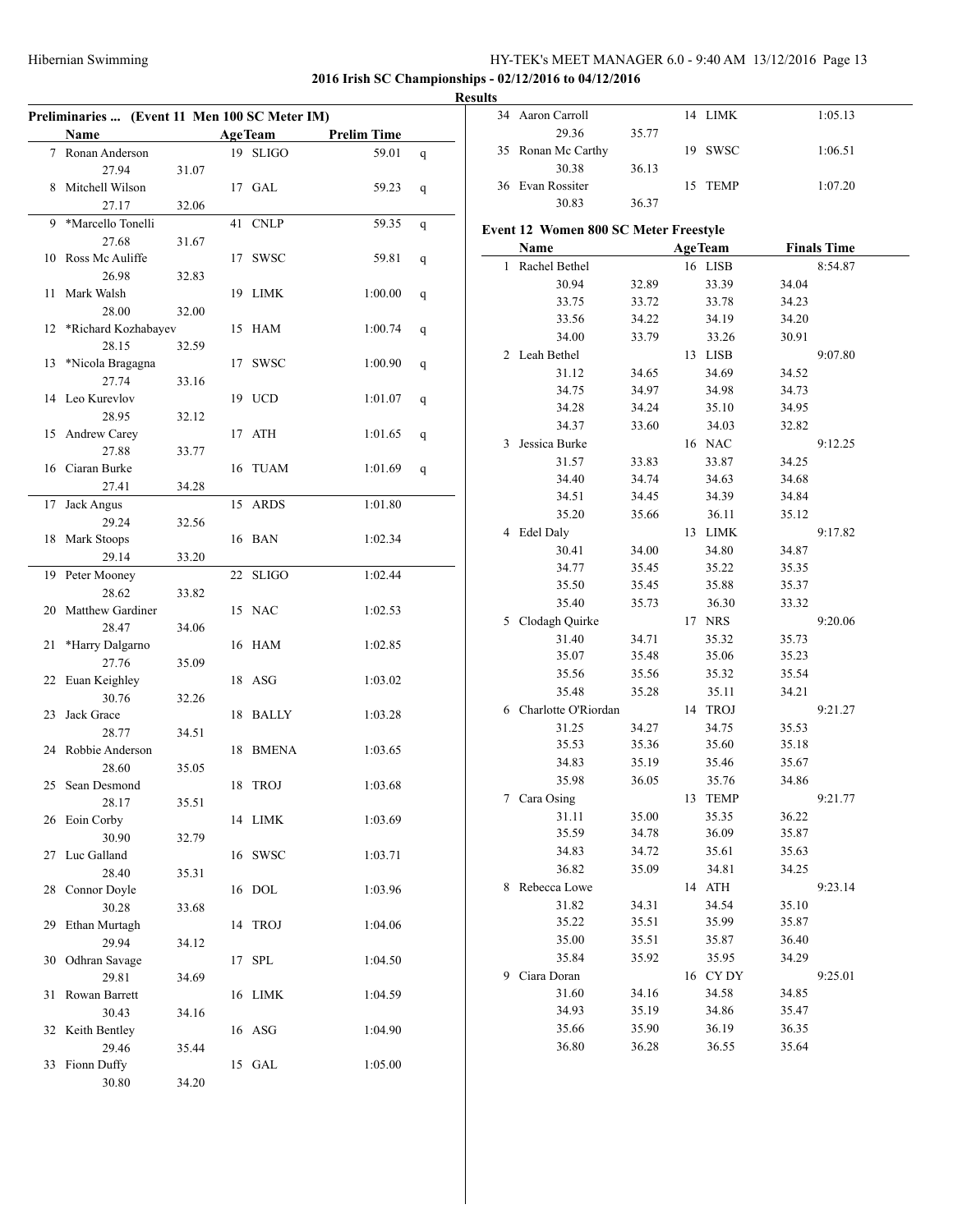|                                         |       |                |                |                    | <b>Results</b> |                                          |                    |                |         |                    |
|-----------------------------------------|-------|----------------|----------------|--------------------|----------------|------------------------------------------|--------------------|----------------|---------|--------------------|
| (Event 12 Women 800 SC Meter Freestyle) |       |                |                |                    |                | 21 Aine O'Neill                          |                    | 14 NAC         |         | 9:48.65            |
| Name                                    |       | <b>AgeTeam</b> |                | <b>Finals Time</b> |                | 33.21                                    | 35.97              | 36.71          | 36.93   |                    |
| 10 Erin Mc Connell                      |       | 16 ARDS        |                | 9:26.48            |                | 37.17                                    | 37.42              | 37.30          | 37.19   |                    |
| 32.18                                   | 35.29 | 35.20          | 35.29          |                    |                | 37.06                                    | 37.51              | 37.09          | 37.37   |                    |
| 35.39                                   | 35.45 | 35.41          | 35.36          |                    |                | 37.47                                    | 37.36              | 37.14          | 35.75   |                    |
| 35.85                                   | 36.00 | 35.79          | 36.00          |                    |                | 22 Alie Martin                           |                    | 15 TEMP        |         | 9:49.07            |
| 36.13                                   | 36.11 | 36.28          | 34.75          |                    |                | 31.31                                    | 34.50              | 35.63          | 36.17   |                    |
| 11 *Emilie Krog                         |       | 14 HAM         |                | 9:28.33            |                | 36.77                                    | 37.17              | 37.45          | 37.70   |                    |
| 32.28                                   | 35.23 | 35.67          | 35.78          |                    |                | 37.92                                    | 37.70              | 38.31          | 38.21   |                    |
| 35.46                                   | 36.06 | 35.79          | 36.53          |                    |                | 37.96                                    | 37.73              | 37.88          | 36.66   |                    |
| 35.89                                   | 35.82 | 35.78          | 35.66          |                    |                | 23 Kate Gaffney                          |                    | 16 LIMK        |         | 9:51.19            |
| 35.84                                   | 36.16 | 35.56          | 34.82          |                    |                | 33.49                                    | 36.55              | 37.26          | 37.49   |                    |
| 12 Deirbhile Cruise                     |       | 16 NRS         |                | 9:29.60            |                | 37.54                                    | 37.75              | 37.68          | 37.23   |                    |
| 30.70                                   | 34.18 | 35.40          | 35.70          |                    |                | 37.20                                    | 37.93              | 36.99          | 36.83   |                    |
| 35.75                                   | 36.05 | 35.92          | 36.19          |                    |                | 37.04                                    | 37.38              | 36.87          | 35.96   |                    |
| 35.98                                   | 36.25 | 36.20          | 36.35          |                    |                | 24 Leah Martin                           |                    | 13 TEMP        |         | 9:57.71            |
| 36.70                                   | 36.53 | 36.21          | 35.49          |                    |                | 33.18                                    | 36.50              | 36.96          | 37.07   |                    |
| 13 Jessica Gannon                       |       | 12 COM         |                | 9:32.29            |                | 37.83                                    | 37.40              | 38.01          | 37.55   |                    |
| 32.36                                   | 35.66 | 36.50          | 36.56          |                    |                | 37.80                                    | 37.62              | 38.09          | 38.26   |                    |
| 36.75                                   | 37.16 | 35.62          | 36.30          |                    |                | 38.14                                    | 37.90              | 38.01          | 37.39   |                    |
| 35.70                                   | 35.87 | 35.72          | 35.94          |                    |                | --- Tara Desmond                         |                    | 18 DOL         |         | DQ                 |
| 36.34                                   | 35.53 | 35.93          | 34.35          |                    |                |                                          |                    |                |         |                    |
|                                         |       | 16 TROJ        |                | 9:33.52            |                | Event 13 Women 400 SC Meter Medley Relay |                    |                |         |                    |
| 14 Laura Lynagh                         |       |                |                |                    |                | <b>Team</b>                              |                    | <b>Relay</b>   |         | <b>Finals Time</b> |
| 32.03                                   | 35.43 | 36.15          | 36.46<br>36.55 |                    |                | 1 ALS                                    |                    | $\mathbf A$    |         | 4:22.15            |
| 36.35                                   | 36.55 | 36.34          |                |                    |                | 32.17                                    | 1:06.31            | 32.71          | 1:08.74 |                    |
| 36.05                                   | 36.43 | 36.44          | 36.63          |                    |                | 31.42                                    | 1:07.71            | 28.36          | 59.39   |                    |
| 36.30                                   | 36.70 | 35.93          | 33.18          |                    |                | 2 KILK                                   |                    | $\mathbf{A}$   |         | 4:27.81            |
| 15 Fiona Cash                           |       | 18 LISB        |                | 9:33.86            |                | 30.83                                    | 1:03.78            | 35.39          | 1:16.63 |                    |
| 33.14                                   | 35.27 | 35.80          | 36.28          |                    |                | 30.85                                    | 1:08.47            | 28.09          | 58.93   |                    |
| 36.41                                   | 36.32 | 36.42          | 36.72          |                    |                | 3 SWSC                                   |                    | A              |         | 4:29.14            |
| 36.20                                   | 36.33 | 36.07          | 36.26          |                    |                | 32.30                                    | 1:05.35            | 37.59          | 1:19.41 |                    |
| 36.35                                   | 36.49 | 36.17          | 33.63          |                    |                | 30.05                                    | 1:05.40            | 28.59          | 58.98   |                    |
| 16 Aoife Mc Mahon                       |       | 17 DOL         |                | 9:35.07            |                | 4 DOL                                    |                    | $\mathbf{A}$   |         | 4:30.34            |
| 32.04                                   | 34.97 | 35.33          | 35.63          |                    |                | 31.54                                    | 1:04.46            | 34.86          | 1:14.62 |                    |
| 35.90                                   | 36.23 | 36.38          | 36.18          |                    |                | 31.99                                    | 1:09.10            | 29.72          | 1:02.16 |                    |
| 35.98                                   | 36.22 | 36.64          | 36.76          |                    |                | 5 TROJ                                   |                    | $\mathbf{A}$   |         | 4:33.19            |
| 36.63                                   | 37.18 | 36.69          | 36.31          |                    |                | 31.60                                    | 1:06.17            | 34.19          | 1:14.10 |                    |
| 17 May Harley                           |       | 15 DOL         |                | 9:39.28            |                | 33.15                                    | 1:11.90            | 28.96          | 1:01.02 |                    |
| 32.92                                   | 35.81 | 36.55          | 36.26          |                    |                | 6 TEMP                                   |                    | A              |         | 4:34.33            |
| 36.32                                   | 36.15 | 36.87          | 36.10          |                    |                | 32.46                                    | 1:07.49            | 39.06          | 1:22.95 |                    |
| 37.19                                   | 35.99 | 36.49          | 36.35          |                    |                | 29.86                                    | 1:03.45            | 29.22          | 1:00.44 |                    |
| 36.48                                   | 36.33 | 36.82          | 36.65          |                    |                | 7 NAC                                    |                    | $\mathbf{A}$   |         | 4:36.85            |
| 18 Laura Taylor                         |       | 16 GLN         |                | 9:40.53            |                | 33.39                                    | 1:09.50            | 35.43          | 1:15.49 |                    |
| 32.41                                   | 35.36 | 35.52          | 36.09          |                    |                | 31.28                                    | 1:07.42            | 32.17          | 1:04.44 |                    |
| 36.09                                   | 36.16 | 36.53          | 36.43          |                    |                | 8 TROJ                                   |                    | $\mathbf{B}$   |         | 4:37.52            |
| 36.54                                   | 36.89 | 36.42          | 37.04          |                    |                | 33.04                                    | 1:08.43            | 36.40          | 1:18.38 |                    |
| 36.82                                   | 37.43 | 37.35          | 37.45          |                    |                | 31.64                                    | 1:09.93            | 29.28          | 1:00.78 |                    |
| 19 Amy Barr                             |       | 15 LARNE       |                | 9:41.49            |                | 9 CYBT                                   |                    | A              |         | 4:38.10            |
| 31.95                                   | 35.55 | 36.21          | 36.12          |                    |                | 32.61                                    | 1:07.38            | 37.25          | 1:21.76 |                    |
| 36.22                                   | 36.38 | 36.56          | 36.97          |                    |                | 30.54                                    | 1:06.27            | 30.10          | 1:02.69 |                    |
| 36.97                                   | 36.70 | 36.96          | 37.59          |                    |                | 10 LISB                                  |                    | $\mathbf{A}$   |         | 4:41.66            |
| 37.40                                   | 37.30 | 36.89          | 35.72          |                    |                | 33.01                                    | 1:09.62            | 35.37          | 1:15.73 |                    |
| 20 Aoife Duggan McSweeney               |       | $18$ $\,$ ASK  |                | 9:45.12            |                | 31.97                                    | 1:09.82            | 31.43          | 1:06.49 |                    |
| 31.80                                   | 34.96 | 35.48          | 36.29          |                    |                | 11 LISB                                  |                    | $\mathbf{B}$   |         | 4:47.15            |
| 36.37                                   | 36.61 | 36.47          | 37.29          |                    |                | 33.90                                    |                    |                | 1:20.95 |                    |
| 37.28                                   | 37.12 | 37.71          | 37.64          |                    |                | 33.72                                    | 1:10.38<br>1:13.02 | 37.43<br>29.94 | 1:02.80 |                    |
| 37.59                                   | 37.63 | 37.83          | 37.05          |                    |                |                                          |                    |                |         |                    |
|                                         |       |                |                |                    |                |                                          |                    |                |         |                    |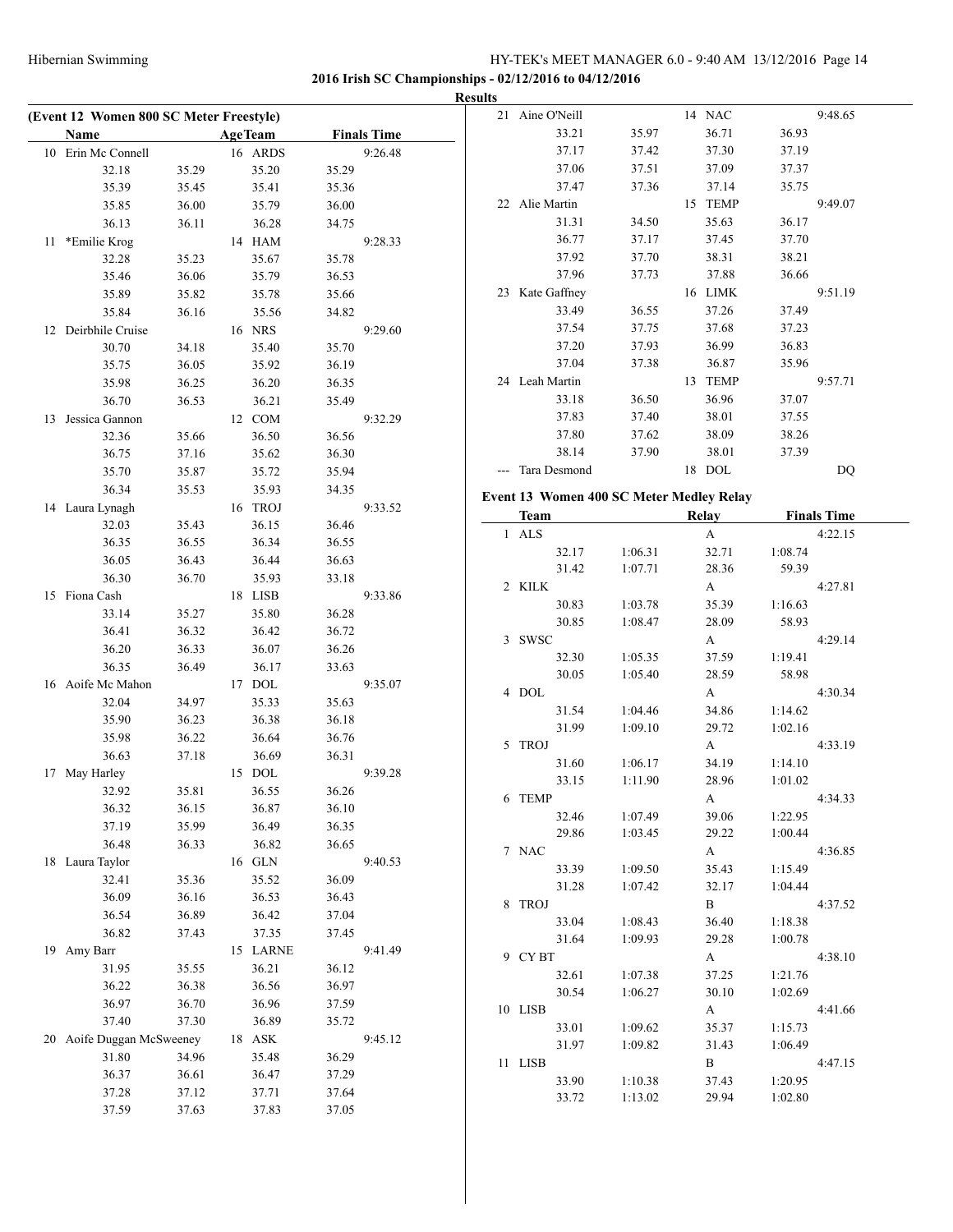#### **2016 Irish SC Championships - 02/12/2016 to 04/12/2016**

#### **Results**

 $\mathbb{R}^2$ 

| (Event 13 Women 400 SC Meter Medley Relay) |             |       |         |       |         |                    |  |  |
|--------------------------------------------|-------------|-------|---------|-------|---------|--------------------|--|--|
|                                            | <b>Team</b> |       |         | Relay |         | <b>Finals Time</b> |  |  |
|                                            | 12 NRS      |       |         | A     |         | 4:48.08            |  |  |
|                                            |             | 33.75 | 1:09.81 | 37.84 | 1:21.53 |                    |  |  |
|                                            |             | 34.64 | 1:15.50 | 29.33 | 1:01.24 |                    |  |  |
| 13                                         | <b>GLN</b>  |       |         | A     |         | 4:49.07            |  |  |
|                                            |             | 32.44 | 1:07.70 | 40.02 | 1:25.47 |                    |  |  |
|                                            |             | 33.20 | 1:14.77 | 28.74 | 1:01.13 |                    |  |  |
|                                            | 14 LIMK     |       |         | A     |         | 4:57.04            |  |  |
|                                            |             | 32.49 | 1:06.59 | 42.23 | 1:30.86 |                    |  |  |
|                                            |             | 33.55 | 1:14.99 | 30.17 | 1:04.60 |                    |  |  |
|                                            | <b>ARDS</b> |       |         | A     |         | DO                 |  |  |
|                                            |             | 30.51 | 1:03.22 | 33.64 | 1:12.64 |                    |  |  |
|                                            |             | 28.49 | 1:01.31 | 28.07 | 59.27   |                    |  |  |

#### **Event 14 Men 400 SC Meter Medley Relay**

| Team    |                  | Relay        |         | <b>Finals Time</b> |
|---------|------------------|--------------|---------|--------------------|
| 1 ARDS  |                  | A            |         | 3:49.22            |
|         | 27.60<br>56.55   | 29.24        | 1:02.79 |                    |
|         | 26.33<br>57.72   | 24.82        | 52.16   |                    |
| 2 SWSC  |                  | $\mathbf{A}$ |         | 3:54.44            |
|         | 27.97<br>58.30   | 29.89        | 1:04.61 |                    |
|         | 25.59<br>56.08   | 26.08        | 55.45   |                    |
| 3 LIMK  |                  | $\mathbf{A}$ |         | 3:55.27            |
|         | 27.58<br>57.04   | 31.42        | 1:07.30 |                    |
|         | 27.21<br>59.47   | 24.47        | 51.46   |                    |
| 4 NAC   |                  | A            |         | 3:58.71            |
|         | 28.81<br>59.96   | 29.92        | 1:04.78 |                    |
|         | 28.22<br>1:02.24 | 23.87        | 51.73   |                    |
| 5 LISB  |                  | A            |         | 4:10.00            |
|         | 31.82<br>1:04.79 | 32.08        | 1:09.42 |                    |
|         | 27.82<br>1:00.12 | 26.41        | 55.67   |                    |
| $6$ SPL |                  | A            |         | 4:12.91            |
|         | 30.76<br>1:05.04 | 32.01        | 1:09.13 |                    |
|         | 27.83<br>1:01.58 | 26.89        | 57.16   |                    |
| 7 LISB  |                  | $\mathbf{B}$ |         | 4:20.81            |
|         | 31.58<br>1:05.68 | 34.75        | 1:15.38 |                    |
|         | 28.68<br>1:02.87 | 26.96        | 56.88   |                    |
| 8 TEMP  |                  | A            |         | 4:22.07            |
|         | 31.88<br>1:05.53 | 34.97        | 1:13.62 |                    |
|         | 30.30<br>1:05.71 | 27.23        | 57.21   |                    |
| 9 NRS   |                  | $\mathbf{A}$ |         | 4:23.47            |
|         | 32.63<br>1:07.67 | 35.50        | 1:15.43 |                    |
|         | 29.13<br>1:02.84 | 27.54        | 57.53   |                    |

#### **Event 15 Women 50 SC Meter Freestyle**

|           | <b>Name</b>                | <b>AgeTeam</b> | <b>Finals Time</b> |
|-----------|----------------------------|----------------|--------------------|
| A - Final |                            |                |                    |
|           | Mona Mc Sharry             | 16 MARL        | 25.90              |
|           | 2 Danielle Hill            | 17 LARNE       | 26.18              |
|           | 3 Niamh Kilgallen          | CLM<br>17      | 26.21              |
|           | 4 *Bethy Firth $\sim$      | 20 ARDS        | 26.31              |
|           | *5 Alex Mc Crea            | 15 CYBT        | 26.82              |
|           | *5 *Francesca Falzon-Young | 15 HAM         | 26.82              |
|           | Rachel Bethel              | 16 LISB        | 26.86              |
| 8         | Sharon Semchiy             | 15 SWSC        | 26.96              |
| B - Final |                            |                |                    |
| 9         | *Daniela Gonzalez Pinero   | 16 HAM         | 27.12              |

| 10       | Aisling Haughey                             | 21 | ALS            | 27.13              |        |
|----------|---------------------------------------------|----|----------------|--------------------|--------|
| 11       | Kate Kavanagh                               |    | 46 UCD         | 27.21              |        |
| 12       | Emma Cassidy                                |    | 22 SWSC        | 27.34              |        |
| 13       | Cara Stapleton                              |    | 15 TROJ        | 27.53              |        |
|          | 14 Hannah Mc Menamin                        | 19 | ALS            | 27.64              |        |
| $*15$    | Katie Baguley                               |    | 16 TROJ        | 27.70              |        |
| *15      | <b>Scarlett Armstrong</b>                   | 13 | <b>ARDS</b>    | 27.70              |        |
|          |                                             |    |                |                    |        |
|          | <b>Event 15 Women 50 SC Meter Freestyle</b> |    |                | <b>Prelim Time</b> |        |
|          | Name                                        |    | <b>AgeTeam</b> |                    |        |
| 1        | <b>Preliminaries</b><br>Danielle Hill       | 17 | LARNE          | 26.12              |        |
| 2        |                                             |    | 22 UCD         |                    | q      |
| 3        | Shauna O'Brien<br>*Bethy Firth~             |    | 20 ARDS        | 26.28              | q      |
| 4        | Mona Mc Sharry                              |    | 16 MARL        | 26.36<br>26.38     | q      |
| 5        | Niamh Kilgallen                             |    | 17 CLM         | 26.46              | q      |
| 6        | *Francesca Falzon-Young                     |    | 15 HAM         | 26.72              | q      |
| 7        | Alex Mc Crea                                |    | 15 CYBT        | 26.91              | q      |
| 8        | Rachel Bethel                               |    | 16 LISB        | 27.00              | q      |
| 9        | Sharon Semchiy                              |    | 15 SWSC        |                    | q      |
|          |                                             |    | 46 UCD         | 27.02<br>27.13     | q      |
| 10<br>11 | Kate Kavanagh<br>Aisling Haughey            | 21 | ALS            | 27.17              | q      |
| 12       | Emma Cassidy                                |    | 22 SWSC        | 27.30              | q      |
| 13       | *Daniela Gonzalez Pinero                    |    | 16 HAM         | 27.40              | q      |
| 14       | *Rosie Morgan                               |    | 13 HAM         | 27.56              | q      |
| 15       | <b>Scarlett Armstrong</b>                   |    | 13 ARDS        | 27.57              | q      |
| 16       | Cara Stapleton                              |    | 15 TROJ        | 27.59              | q<br>q |
| 17       | Hannah Mc Menamin                           |    | 19 ALS         | 27.70              |        |
| 18       | Katie Baguley                               | 16 | <b>TROJ</b>    | 27.71              |        |
| 19       | Kate Morris                                 | 18 | <b>GLN</b>     | 27.86              |        |
| 20       | Aoife Leahy                                 |    | 14 GAL         | 27.88              |        |
| 21       | Affric Cook                                 |    | 16 NAC         | 27.90              |        |
| 22       | Leah Bethel                                 |    | 13 LISB        | 27.94              |        |
| 23       | Keela Mulhall                               |    | 15 GAL         | 28.08              |        |
| 24       | Georgia Mellotte                            |    | 17 WPORT       | 28.09              |        |
| 25       | Florence Tinsley                            |    | 14 CYBT        | 28.10              |        |
| $*26$    | Alie Martin                                 |    | 15 TEMP        | 28.11              |        |
| *26      | Sophie Blewitt                              | 17 | <b>LIMK</b>    | 28.11              |        |
| 28       | <b>Edel Daly</b>                            | 13 | <b>LIMK</b>    | 28.18              |        |
| 29       | Sorcha Gueret                               | 16 | <b>TROJ</b>    | 28.21              |        |
| *30      | Charlotte O'Riordan                         | 14 | TROJ           | 28.23              |        |
| $*30$    | Cara Osing                                  | 13 | TEMP           | 28.23              |        |
| *30      | Naomi Trait                                 |    | 13 KILK        | 28.23              |        |
| 33       | Ellen Cassidy                               |    | 15 DOL         | 28.31              |        |
| 34       | Niamh Ahearne                               |    | 13 KILK        | 28.34              |        |
| 35       | Ellen Flaherty                              |    | 14 ATH         | 28.37              |        |
| 36       | Joyce Hudy                                  |    | 16 SSEAL       | 28.41              |        |
| *37      | Kate Allenby                                |    | 16 BANB        | 28.45              |        |
| *37      | Cara Lamb                                   |    | 15 SWSC        | 28.45              |        |
| 39       | Chloe Mc Kay                                |    | 14 LARNE       | 28.48              |        |
| 40       | Anna O Gara                                 | 16 | TEMP           | 28.50              |        |
| 41       | Sasha Kelly                                 |    | 16 TROJ        | 28.53              |        |
| 42       | Stephanie Mc Loughlin                       | 15 | <b>TUAM</b>    | 28.56              |        |
| *43      | Tara Desmond                                |    | 18 DOL         | 28.57              |        |
| *43      | Lisa Cooke                                  | 19 | MULL           | 28.57              |        |
| $*43$    | Katie Dunne                                 | 14 | <b>KILK</b>    | 28.57              |        |
| 46       | Kelly Hunter                                |    | 15 CKSTN       | 28.60              |        |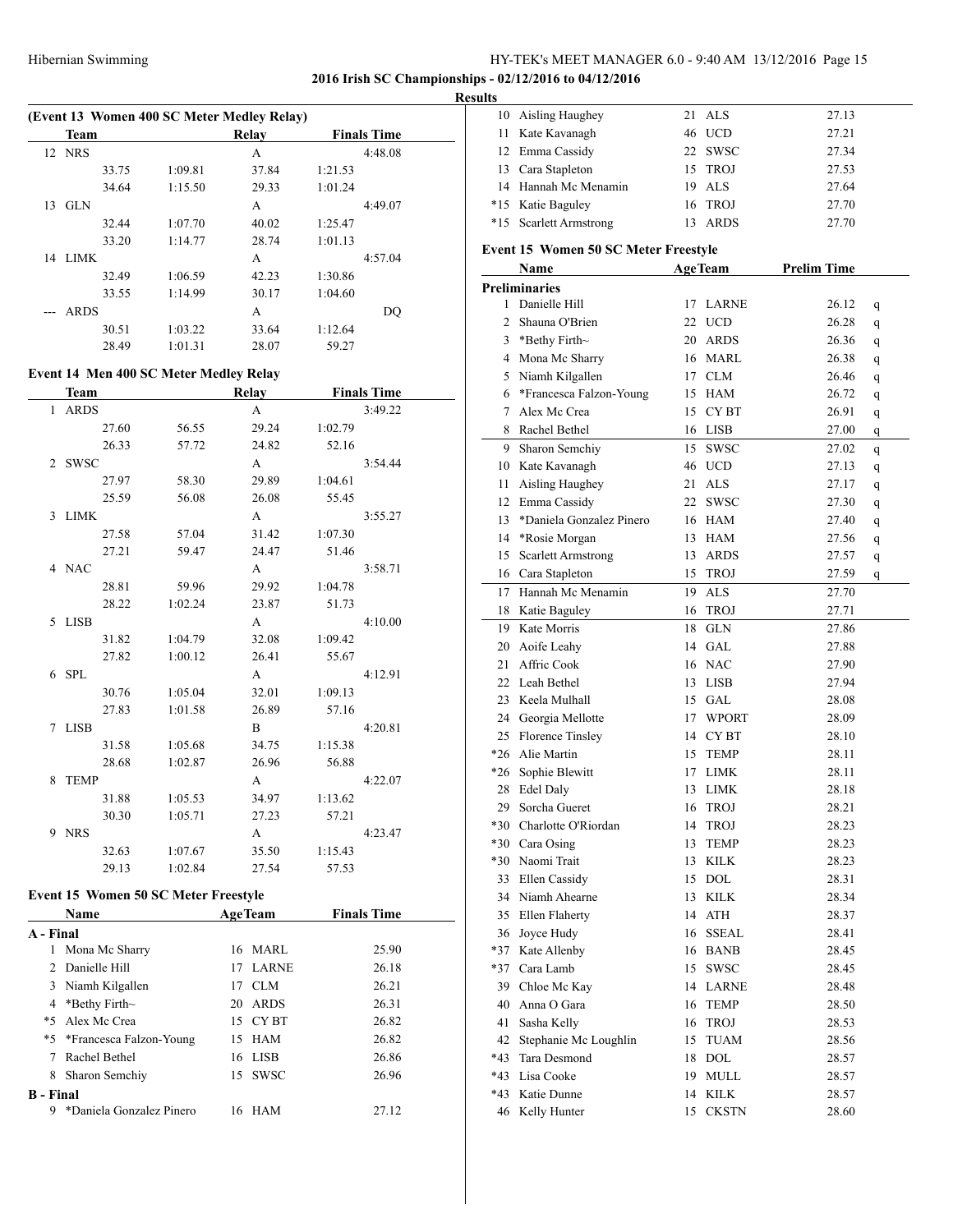|       | Preliminaries  (Event 15 Women 50 SC Meter Freestyle) |    |                    |                    |                |            |
|-------|-------------------------------------------------------|----|--------------------|--------------------|----------------|------------|
|       | Name                                                  |    | <b>AgeTeam</b>     | <b>Prelim Time</b> |                | Evo        |
| $*47$ | Roisin Maguire                                        |    | 16 MARL            |                    | 28.62          |            |
| $*47$ | Hanna D'Aughton                                       | 14 | <b>SWSC</b>        |                    | 28.62          | $A -$      |
|       | *49 Eva Cashin                                        |    | 16 KILK            |                    | 28.64          |            |
|       | *49 Aisling Nolan                                     |    | 15 NAC             |                    | 28.64          |            |
| 51    | Aoife Duggan McSweeney                                |    | 18 ASK             |                    | 28.67          |            |
|       | 52 Alex O'Connor                                      |    | 15 LIMK            |                    | 28.68          |            |
|       | 53 Laura Lynagh                                       | 16 | <b>TROJ</b>        |                    | 28.72          |            |
|       | 54 Carrie Mc Daid                                     | 14 | <b>SLIGO</b>       |                    | 28.74          |            |
|       | 55 Millie Murphy                                      |    | 13 NAC             |                    | 28.77          |            |
|       | 56 Emma Montgomery                                    |    | 14 CYBT            |                    | 28.78          |            |
|       | 57 Ele Donegan                                        |    | 13 LEA             |                    | 28.81          |            |
|       | 58 Amy MC Gowan                                       |    | 15 B DOL           |                    | 28.83          |            |
|       | 59 Megan Simpson                                      |    | 17 LEA             |                    | 28.88          |            |
|       | 60 Beth Nolan                                         |    | 14 SWSC            |                    | 28.90          |            |
| 61    | Sarah Mc Cracken                                      |    | 17 LISB            |                    | 28.93          |            |
| 62    | Jade Murphy                                           | 19 | <b>SLIGO</b>       |                    | 28.96          |            |
| 63    | Zoe Thompson                                          |    | 15 ARDS            |                    | 28.98          |            |
|       | 64 Madelyn Calvert                                    |    | 13 ARDS            |                    | 29.00          |            |
| 65    | *Mika Van Zyl                                         |    | 13 HAM             |                    | 29.03          | $\bf{B}$ - |
| 66    | Anna Feenan                                           | 13 | <b>SWSC</b>        |                    | 29.04          |            |
| 67    | Emma Kelly                                            |    | 16 ALS             |                    | 29.06          |            |
| 68    | Trudie Gillic                                         |    | 14 KELLS           |                    | 29.08          |            |
|       | 69 Nadine Pollock                                     |    | 14 LISB            |                    | 29.10          |            |
|       | 70 Caoimhe Egan                                       |    | 16 TALL            |                    | 29.12          |            |
|       | 71 Cara Ennis                                         |    | 14 SPL             |                    | 29.14          |            |
|       | 72 Lizaveta Kotsikava                                 |    | 16 NAC             |                    | 29.20          |            |
|       | *73 Ellie Mc Kibbin                                   |    | 12 ARDS            |                    | 29.21          |            |
| $*73$ | Sarah Davidson                                        |    | 17 BAN             |                    | 29.21          |            |
| 75    | Eve Burke                                             |    | 16 TUAM            |                    | 29.23          |            |
|       | 76 Eve Scully                                         |    | 15 LIMK            |                    | 29.24          |            |
| 77    | Sophie Hayman                                         |    | 13 ALS             |                    | 29.28          |            |
| 78    | Zofia Cautley                                         | 16 | <b>TROJ</b>        |                    | 29.32          |            |
|       | 79 Rebecca Carroll                                    |    | 17 COM             |                    | 29.34          |            |
|       | 80 Ava Tormey-Murphy                                  |    | 15 TROJ            |                    | 29.41          |            |
| 81    | Elise Smyth                                           |    | 14 LISB            |                    | 29.42          |            |
| 82    | Ciara Malcolm                                         | 15 | <b>MULST</b>       |                    | 29.47          | Evo        |
| 83    | Ailbhe Dawson                                         |    | 13 NAC             |                    | 29.50          |            |
|       | 84 Nicole Devitt                                      | 17 | ASG                |                    | 29.53          | Pre        |
| 85    | Rachel Murphy                                         | 17 | BALL               |                    | 29.55          |            |
| 86    | Miren Tellechea                                       |    | 16 NAC             |                    | 29.58          |            |
| 87    | Fiona Cash                                            |    | 18 LISB            |                    | 29.60          |            |
| 88    | Jodie Marshall                                        |    | 14 LISB            |                    | 29.61          |            |
| *89   | Erin Mc Connell                                       | 16 | <b>ARDS</b>        |                    | 29.62          |            |
| *89   | Grace Joyce                                           | 14 | <b>SHARK</b>       |                    | 29.62          |            |
| 91    | Pippa Mulhall                                         | 14 | <b>TROJ</b>        |                    | 29.63          |            |
| 92    | Aoibheann Hennigan                                    | 17 | <b>BALL</b>        |                    | 29.66          |            |
| 93    | Ella Doherty                                          | 14 | <b>ENS</b>         |                    | 29.67          |            |
|       | 94 Laura Taylor                                       |    | 16 GLN             |                    | 29.76          |            |
| 95    | Amy Barr                                              |    | 15 LARNE           |                    | 29.77          |            |
|       | 96 Una McConville                                     |    |                    |                    |                |            |
| 97    | Rebekah Burrows                                       |    | 15 LURG<br>13 ARDS |                    | 29.78<br>29.87 |            |
| 98    | Amy Jennings                                          |    | 14 LISB            |                    | 29.89          |            |
| 99    | Min Allen                                             |    | 13 NRS             |                    |                |            |
|       |                                                       |    |                    |                    | 29.92          |            |
| 100   | Tara Wong                                             |    | 15 BALL            |                    | 30.45          |            |

| Name                                           |                                                                                                                                                                                                                                                                                                                                                                     |                                                                                                                                 |                            |                                                                                                                                                                         |
|------------------------------------------------|---------------------------------------------------------------------------------------------------------------------------------------------------------------------------------------------------------------------------------------------------------------------------------------------------------------------------------------------------------------------|---------------------------------------------------------------------------------------------------------------------------------|----------------------------|-------------------------------------------------------------------------------------------------------------------------------------------------------------------------|
|                                                |                                                                                                                                                                                                                                                                                                                                                                     |                                                                                                                                 | <b>AgeTeam</b>             | <b>Finals Time</b>                                                                                                                                                      |
| A - Final<br>$\mathbf{1}$<br>*Cameron Matthews |                                                                                                                                                                                                                                                                                                                                                                     |                                                                                                                                 | 16 HAM                     |                                                                                                                                                                         |
|                                                |                                                                                                                                                                                                                                                                                                                                                                     |                                                                                                                                 |                            | 1:04.16                                                                                                                                                                 |
|                                                |                                                                                                                                                                                                                                                                                                                                                                     |                                                                                                                                 |                            |                                                                                                                                                                         |
|                                                |                                                                                                                                                                                                                                                                                                                                                                     |                                                                                                                                 |                            | 1:04.21                                                                                                                                                                 |
|                                                |                                                                                                                                                                                                                                                                                                                                                                     |                                                                                                                                 |                            |                                                                                                                                                                         |
|                                                |                                                                                                                                                                                                                                                                                                                                                                     |                                                                                                                                 |                            | 1:04.47                                                                                                                                                                 |
|                                                |                                                                                                                                                                                                                                                                                                                                                                     |                                                                                                                                 |                            | 1:04.83                                                                                                                                                                 |
|                                                |                                                                                                                                                                                                                                                                                                                                                                     |                                                                                                                                 |                            |                                                                                                                                                                         |
|                                                |                                                                                                                                                                                                                                                                                                                                                                     |                                                                                                                                 |                            | 1:05.29                                                                                                                                                                 |
|                                                |                                                                                                                                                                                                                                                                                                                                                                     |                                                                                                                                 |                            |                                                                                                                                                                         |
|                                                |                                                                                                                                                                                                                                                                                                                                                                     |                                                                                                                                 |                            | 1:05.74                                                                                                                                                                 |
|                                                |                                                                                                                                                                                                                                                                                                                                                                     |                                                                                                                                 |                            |                                                                                                                                                                         |
|                                                |                                                                                                                                                                                                                                                                                                                                                                     |                                                                                                                                 |                            | 1:05.79                                                                                                                                                                 |
|                                                |                                                                                                                                                                                                                                                                                                                                                                     |                                                                                                                                 |                            |                                                                                                                                                                         |
|                                                |                                                                                                                                                                                                                                                                                                                                                                     |                                                                                                                                 |                            | 1:07.20                                                                                                                                                                 |
|                                                |                                                                                                                                                                                                                                                                                                                                                                     |                                                                                                                                 |                            |                                                                                                                                                                         |
|                                                |                                                                                                                                                                                                                                                                                                                                                                     |                                                                                                                                 |                            |                                                                                                                                                                         |
|                                                |                                                                                                                                                                                                                                                                                                                                                                     |                                                                                                                                 |                            | 1:06.17                                                                                                                                                                 |
|                                                |                                                                                                                                                                                                                                                                                                                                                                     |                                                                                                                                 |                            |                                                                                                                                                                         |
|                                                |                                                                                                                                                                                                                                                                                                                                                                     |                                                                                                                                 |                            | 1:06.29                                                                                                                                                                 |
|                                                |                                                                                                                                                                                                                                                                                                                                                                     |                                                                                                                                 |                            |                                                                                                                                                                         |
|                                                |                                                                                                                                                                                                                                                                                                                                                                     |                                                                                                                                 |                            | 1:06.64                                                                                                                                                                 |
|                                                |                                                                                                                                                                                                                                                                                                                                                                     |                                                                                                                                 |                            |                                                                                                                                                                         |
|                                                |                                                                                                                                                                                                                                                                                                                                                                     |                                                                                                                                 |                            | 1:07.65                                                                                                                                                                 |
|                                                |                                                                                                                                                                                                                                                                                                                                                                     |                                                                                                                                 |                            |                                                                                                                                                                         |
| Uisean Cooke                                   |                                                                                                                                                                                                                                                                                                                                                                     | 15                                                                                                                              |                            | 1:07.80                                                                                                                                                                 |
| 31.98                                          | 35.82                                                                                                                                                                                                                                                                                                                                                               |                                                                                                                                 |                            |                                                                                                                                                                         |
|                                                |                                                                                                                                                                                                                                                                                                                                                                     |                                                                                                                                 |                            | 1:08.01                                                                                                                                                                 |
|                                                | 35.82                                                                                                                                                                                                                                                                                                                                                               |                                                                                                                                 |                            |                                                                                                                                                                         |
|                                                |                                                                                                                                                                                                                                                                                                                                                                     |                                                                                                                                 |                            | 1:08.43                                                                                                                                                                 |
| 32.24                                          | 36.19                                                                                                                                                                                                                                                                                                                                                               |                                                                                                                                 |                            |                                                                                                                                                                         |
|                                                |                                                                                                                                                                                                                                                                                                                                                                     |                                                                                                                                 |                            | 1:08.88                                                                                                                                                                 |
| 32.34                                          | 36.54                                                                                                                                                                                                                                                                                                                                                               |                                                                                                                                 |                            |                                                                                                                                                                         |
| 6<br>7<br>8<br>10                              | 30.28<br>2 Liam Doyle<br>30.56<br>Dan Sweeney<br>30.22<br>4 Cillian Colvin<br>30.34<br>Euan Keighley<br>30.93<br>Cai Armstrong<br>30.60<br>Ronan Anderson<br>30.65<br>*Marcello Tonelli<br>31.18<br><b>B</b> - Final<br>9 Mitchell Wilson<br>31.02<br>Leo Kurevlov<br>31.19<br>Jack Angus<br>31.54<br>Mark Stoops<br>31.82<br>Eoin Corby<br>32.19<br>16 Adam Manley | 33.88<br>33.65<br>34.25<br>34.49<br>34.36<br>35.14<br>35.14<br>36.02<br>35.15<br>35.10<br>35.10<br>35.83<br>*Richard Kozhabayev | 23<br>18<br>17<br>41<br>15 | 19 DOL<br><b>SWSC</b><br>19 NAC<br>ASG<br><b>ARDS</b><br><b>SLIGO</b><br>19<br><b>CNLP</b><br>17 GAL<br>19 UCD<br>ARDS<br>16 BAN<br>LIMK<br>14 LIMK<br>15 HAM<br>17 BAN |

| Name          |                      |       | <b>AgeTeam</b> |             | <b>Prelim Time</b> |   |
|---------------|----------------------|-------|----------------|-------------|--------------------|---|
|               | <b>Preliminaries</b> |       |                |             |                    |   |
| 1             | Liam Doyle           |       |                | 19 DOL      | 1:04.35            | q |
|               | 30.31                | 34.04 |                |             |                    |   |
| $\mathcal{L}$ | Cillian Colvin       |       |                | 19 NAC      | 1:04.87            | q |
|               | 30.33                | 34.54 |                |             |                    |   |
| 3             | *Cameron Matthews    |       |                | 16 HAM      | 1:04.93            | q |
|               | 30.41                | 34.52 |                |             |                    |   |
| 4             | Euan Keighley        |       |                | 18 ASG      | 1:05.43            | q |
|               | 31.09                | 34.34 |                |             |                    |   |
| 5             | Benjamin Doyle       |       |                | $19$ ALS    | 1:06.06            | q |
|               | 30.66                | 35.40 |                |             |                    |   |
| 6             | Dan Sweeney          |       | 23             | <b>SWSC</b> | 1:06.21            | q |
|               | 30.91                | 35.30 |                |             |                    |   |
| 7             | Cai Armstrong        |       | 17             | <b>ARDS</b> | 1:06.23            | q |
|               | 30.78                | 35.45 |                |             |                    |   |
| 8             | *Marcello Tonelli    |       | 41             | <b>CNLP</b> | 1:06.70            | q |
|               | 31.28                | 35.42 |                |             |                    |   |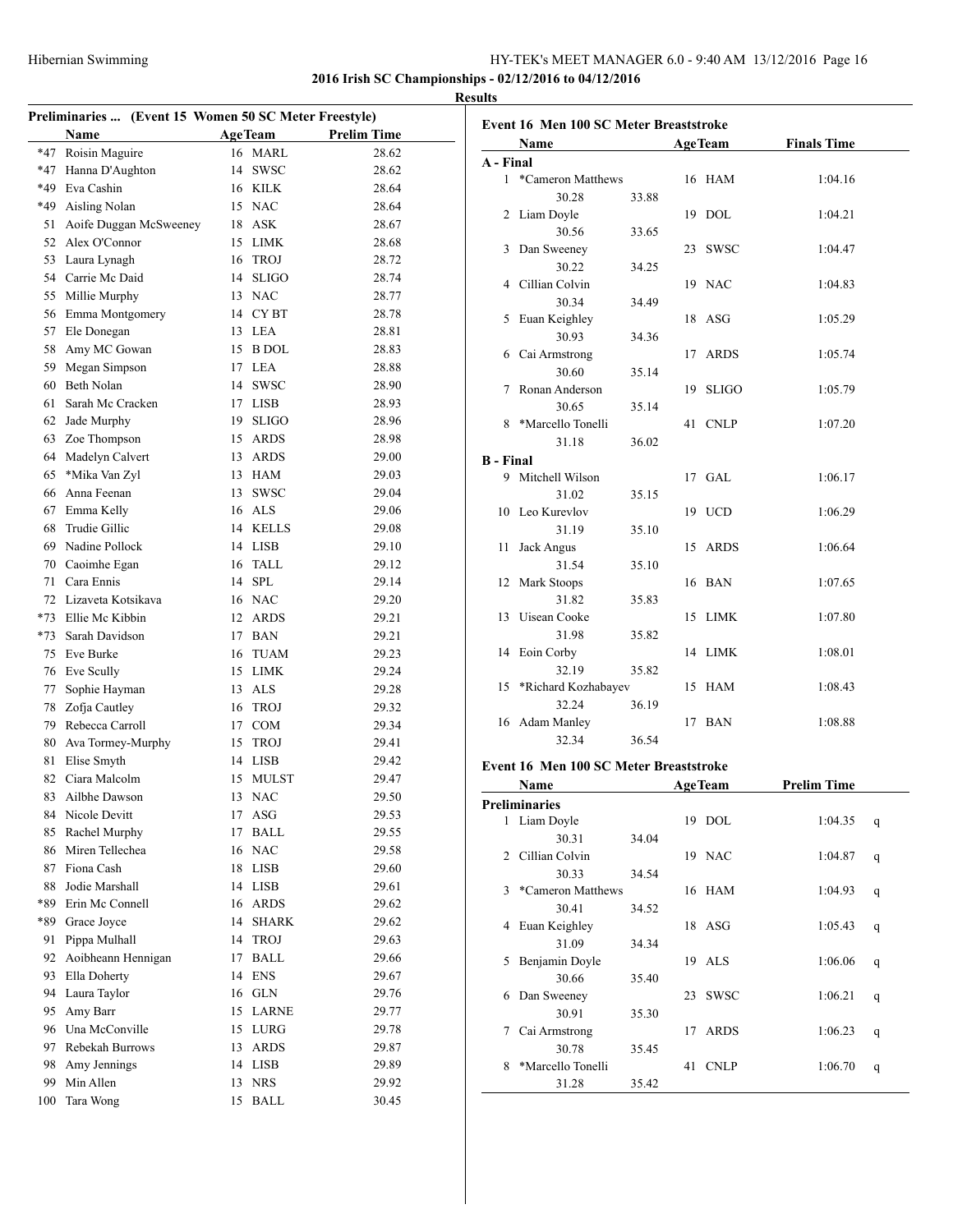#### **2016 Irish SC Championships - 02/12/2016 to 04/12/2016**

|       | Preliminaries  (Event 16 Men 100 SC Meter Breaststroke) |       |    |                |                    |   |
|-------|---------------------------------------------------------|-------|----|----------------|--------------------|---|
|       | Name                                                    |       |    | <b>AgeTeam</b> | <b>Prelim Time</b> |   |
|       | 9 Ronan Anderson                                        |       |    | 19 SLIGO       | 1:06.74            | q |
|       | 31.49                                                   | 35.25 |    |                |                    |   |
|       | 10 Leo Kurevlov                                         |       |    | 19 UCD         | 1:06.85            | q |
|       | 31.85                                                   | 35.00 |    |                |                    |   |
| 11    | Mitchell Wilson                                         |       | 17 | GAL            | 1:07.01            | q |
|       | 31.71                                                   | 35.30 |    |                |                    |   |
| 12    | Jack Angus                                              |       |    | 15 ARDS        | 1:07.24            |   |
|       |                                                         |       |    |                |                    | q |
|       | 31.77                                                   | 35.47 |    |                |                    |   |
| 13    | Mark Stoops                                             |       |    | 16 BAN         | 1:07.66            | q |
|       | 31.90                                                   | 35.76 |    |                |                    |   |
| 14    | Eoin Corby                                              |       |    | 14 LIMK        | 1:08.12            | q |
|       | 32.35                                                   | 35.77 |    |                |                    |   |
| 15    | *Richard Kozhabayev                                     |       |    | 15 HAM         | 1:09.05            | q |
|       | 32.33                                                   | 36.72 |    |                |                    |   |
| 16    | Uisean Cooke                                            |       | 15 | LIMK           | 1:09.47            | q |
|       | 32.68                                                   | 36.79 |    |                |                    |   |
| 17    | <b>Adam Manley</b>                                      |       |    | 17 BAN         | 1:09.71            |   |
|       | 32.86                                                   | 36.85 |    |                |                    |   |
|       | *18 Odhran Savage                                       |       |    | 17 SPL         | 1:09.80            |   |
|       | 32.98                                                   | 36.82 |    |                |                    |   |
|       | *18 Rowan Barrett                                       |       |    | 16 LIMK        | 1:09.80            |   |
|       | 33.39                                                   | 36.41 |    |                |                    |   |
|       |                                                         |       |    |                |                    |   |
|       | <b>Swim-Off Required</b>                                |       |    |                |                    |   |
| 20    | Jamie Allison                                           |       |    | 15 LISB        | 1:09.93            |   |
|       | 32.82                                                   | 37.11 |    |                |                    |   |
| 21    | Bryan Scully                                            |       |    | 16 ATH         | 1:09.98            |   |
|       | 32.36                                                   | 37.62 |    |                |                    |   |
| 22    | Caomhan Daly                                            |       |    | 17 GAL         | 1:10.47            |   |
|       | 32.61                                                   | 37.86 |    |                |                    |   |
| 23    | Nikita Vedernikovs                                      |       |    | 16 NAC         | 1:10.86            |   |
|       | 33.33                                                   | 37.53 |    |                |                    |   |
| 24    | Mouric Mc Sharry                                        |       |    | 14 MARL        | 1:11.00            |   |
|       | 33.34                                                   | 37.66 |    |                |                    |   |
| 25    | *Antoine Montier                                        |       |    | 23 UJS         | 1:11.23            |   |
|       | 33.14                                                   | 38.09 |    |                |                    |   |
| 26    | Tom Uprichard                                           |       |    | 15 ARDS        | 1:11.35            |   |
|       |                                                         |       |    |                |                    |   |
|       | 32.84                                                   | 38.51 |    |                |                    |   |
|       | 27 Matthew Gardiner                                     |       |    | 15 NAC         | 1:11.47            |   |
|       | 33.74                                                   | 37.73 |    |                |                    |   |
| 28    | Max Davenport                                           |       |    | 15 NAC         | 1:12.07            |   |
|       | 33.73                                                   | 38.34 |    |                |                    |   |
| 29    | <b>Billy Ryan</b>                                       |       |    | 16 LIMK        | 1:12.41            |   |
|       | 34.03                                                   | 38.38 |    |                |                    |   |
| $*30$ | Yosef Phelan                                            |       |    | 16 GLN         | 1:12.46            |   |
|       | 33.94                                                   | 38.52 |    |                |                    |   |
| $*30$ | John Donnelly                                           |       | 15 | <b>SLBGH</b>   | 1:12.46            |   |
|       | 34.29                                                   | 38.17 |    |                |                    |   |
| 32    | Paul Cox                                                |       | 14 | <b>LISB</b>    | 1:12.66            |   |
|       | 34.78                                                   | 37.88 |    |                |                    |   |
| 33    | David Woods                                             |       | 18 | <b>SLIGO</b>   | 1:13.15            |   |
|       | 34.44                                                   | 38.71 |    |                |                    |   |
| 34    | Andrew Feenan                                           |       | 15 | <b>SWSC</b>    | 1:13.47            |   |
|       | 33.72                                                   |       |    |                |                    |   |
| 35    | William Pinkerton                                       | 39.75 | 15 | <b>BANB</b>    |                    |   |
|       |                                                         |       |    |                | 1:13.99            |   |
|       | 34.82                                                   | 39.17 |    |                |                    |   |

| <b>Results</b>         |                   |       |    |             |         |
|------------------------|-------------------|-------|----|-------------|---------|
|                        | 36 Joe Kenny      |       |    | 15 TEMP     | 1:14.32 |
|                        | 35.14             | 39.18 |    |             |         |
| 37                     | Adam Hewitt       |       |    | 15 BAN      | 1:14.77 |
|                        | 34.83             | 39.94 |    |             |         |
| 38                     | Jack Maravelakis  |       | 15 | ENSK        | 1:15.32 |
|                        | 34.97             | 40.35 |    |             |         |
| 39                     | Sean Church       |       |    | 14 PORT     | 1:15.75 |
|                        | 35.73             | 40.02 |    |             |         |
|                        | 40 Sean O'Riordan |       | 17 | <b>SWSC</b> | 1:22.69 |
|                        | 38.67             | 44.02 |    |             |         |
| 41                     | Conor Murray      |       |    | 18 FER      | 1:26.90 |
|                        | 40.95             | 45.95 |    |             |         |
| $\qquad \qquad \cdots$ | Alan Corby        |       | 19 | LIMK        | DQ      |
|                        | 31.75             | 35.16 |    |             |         |

# **Event 17 Women 200 SC Meter Backstroke**

|                  | Name                                          |       |    | <b>AgeTeam</b> |       | <b>Finals Time</b> |   |
|------------------|-----------------------------------------------|-------|----|----------------|-------|--------------------|---|
| A - Final        |                                               |       |    |                |       |                    |   |
| $\mathbf{1}$     | Danielle Hill                                 |       |    | 17 LARNE       |       | 2:12.39            |   |
|                  | 31.70                                         | 34.16 |    | 33.87          | 32.66 |                    |   |
| 2                | *Lucy Agnew                                   |       |    | 17 HAM         |       | 2:13.88            |   |
|                  | 32.26                                         | 33.66 |    | 33.93          | 34.03 |                    |   |
| 3                | Maria Godden                                  |       |    | 14 KILK        |       | 2:16.51            |   |
|                  | 31.53                                         | 33.90 |    | 35.17          | 35.91 |                    |   |
| 4                | *Greta Agnew                                  |       |    | 15 HAM         |       | 2:17.29            |   |
|                  | 32.54                                         | 35.00 |    | 34.60          | 35.15 |                    |   |
| 5                | Ally Cunningham                               |       |    | 17 SWSC        |       | 2:17.30            |   |
|                  | 32.48                                         | 35.02 |    | 35.31          | 34.49 |                    |   |
| 6                | Ellen Cassidy                                 |       | 15 | <b>DOL</b>     |       | 2:18.51            |   |
|                  | 32.03                                         | 34.78 |    | 35.52          | 36.18 |                    |   |
| 7                | Rebecca Reid                                  |       |    | 15 ARDS        |       | 2:19.15            |   |
|                  | 32.26                                         | 34.70 |    | 36.05          | 36.14 |                    |   |
| 8                | Caoimhe Quinn                                 |       |    | 14 ALS         |       | 2:19.72            |   |
|                  | 33.06                                         | 35.53 |    | 35.39          | 35.74 |                    |   |
| <b>B</b> - Final |                                               |       |    |                |       |                    |   |
|                  | 9 Kate Kavanagh                               |       |    | 46 UCD         |       | 2:19.89            |   |
|                  | 32.41                                         | 35.68 |    | 36.46          | 35.34 |                    |   |
| 10               | Maeve Keaney                                  |       |    | 17 SLIGO       |       | 2:20.03            |   |
|                  | 32.24                                         | 35.52 |    | 35.82          | 36.45 |                    |   |
| 11               | Rebecca Lowe                                  |       |    | 14 ATH         |       | 2:20.87            |   |
|                  | 33.92                                         | 35.62 |    | 36.07          | 35.26 |                    |   |
| 12               | Alex O'Connor                                 |       |    | 15 LIMK        |       | 2:23.22            |   |
|                  | 33.25                                         | 35.52 |    | 37.13          | 37.32 |                    |   |
| 13               | Aoife Leahy                                   |       |    | 14 GAL         |       | 2:24.26            |   |
|                  | 34.13                                         | 36.16 |    | 37.18          | 36.79 |                    |   |
| 14               | Alie Martin                                   |       | 15 | <b>TEMP</b>    |       | 2:24.59            |   |
|                  | 33.48                                         | 36.43 |    | 37.94          | 36.74 |                    |   |
| 15               | Ciara Doran                                   |       |    | 16 CYDY        |       | 2:24.84            |   |
|                  | 33.96                                         | 35.57 |    | 38.44          | 36.87 |                    |   |
| 16               | Victoria Catterson                            |       |    | 15 ARDS        |       | 2:25.32            |   |
|                  | 34.32                                         | 36.88 |    | 37.34          | 36.78 |                    |   |
|                  | <b>Event 17 Women 200 SC Meter Backstroke</b> |       |    |                |       |                    |   |
|                  | Name                                          |       |    | <b>AgeTeam</b> |       | <b>Prelim Time</b> |   |
|                  | <b>Preliminaries</b>                          |       |    |                |       |                    |   |
| 1                | Danielle Hill                                 |       | 17 | <b>LARNE</b>   |       | 2:11.99            | q |
|                  | 31.48                                         | 33.50 |    | 33.58          | 33.43 |                    |   |
|                  |                                               |       |    |                |       |                    |   |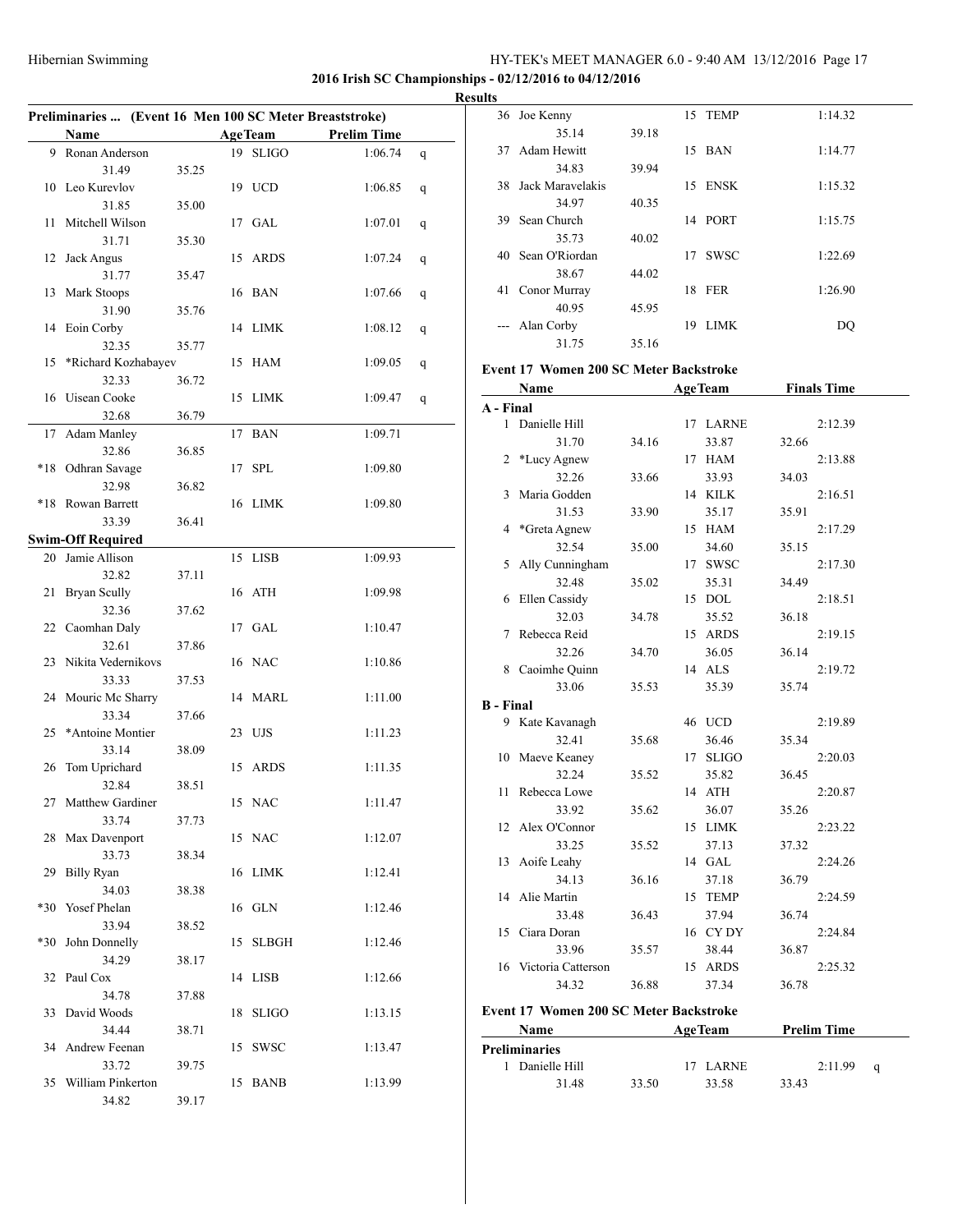### **2016 Irish SC Championships - 02/12/2016 to 04/12/2016**

# **Results**

| Preliminaries  (Event 17 Women 200 SC Meter Backstroke) |                           |       |    |                 |                    |   |
|---------------------------------------------------------|---------------------------|-------|----|-----------------|--------------------|---|
|                                                         | <b>Name</b>               |       |    | <b>AgeTeam</b>  | <b>Prelim Time</b> |   |
| 2                                                       | Jane Roberts              |       |    | 20 UCD          | 2:15.65            | q |
|                                                         | 31.93                     | 33.39 |    | 35.13           | 35.20              |   |
| 3                                                       | *Lucy Agnew               |       |    | 17 HAM          | 2:16.47            | q |
|                                                         | 32.50                     | 34.32 |    | 35.27           | 34.38              |   |
| 4                                                       | *Greta Agnew              |       |    | 15 HAM          | 2:16.91            | q |
|                                                         | 32.01                     | 34.84 |    | 34.99           | 35.07              |   |
| 5                                                       | Maria Godden              |       |    | 14 KILK         | 2:17.31            |   |
|                                                         | 31.92                     | 34.34 |    | 35.40           | 35.65              | q |
| 6                                                       | Ellen Cassidy             |       |    | 15 DOL          | 2:18.27            |   |
|                                                         | 32.39                     | 34.63 |    | 35.54           |                    | q |
|                                                         |                           |       |    |                 | 35.71              |   |
| 7                                                       | Ally Cunningham           |       |    | 17 SWSC         | 2:18.81            | q |
|                                                         | 32.36                     | 34.48 |    | 36.29           | 35.68              |   |
| 8                                                       | Rebecca Reid              |       | 15 | ARDS            | 2:19.15            | q |
|                                                         | 32.16                     | 34.94 |    | 35.87           | 36.18              |   |
| 9                                                       | Caoimhe Quinn             |       |    | 14 ALS          | 2:20.16            | q |
|                                                         | 32.96                     | 35.43 |    | 35.96           | 35.81              |   |
| 10                                                      | Maeve Keaney              |       | 17 | <b>SLIGO</b>    | 2:21.70            | q |
|                                                         | 32.96                     | 35.06 |    | 36.49           | 37.19              |   |
| 11                                                      | Kate Kavanagh             |       |    | 46 UCD          | 2:21.76            | q |
|                                                         | 33.73                     | 36.09 |    | 36.15           | 35.79              |   |
| 12                                                      | Alex O'Connor             |       |    | 15 LIMK         | 2:22.18            | q |
|                                                         | 33.53                     | 35.46 |    | 36.34           | 36.85              |   |
| 13                                                      | Rebecca Lowe              |       |    | 14 ATH          | 2:22.40            | q |
|                                                         | 33.50                     | 35.83 |    | 36.64           | 36.43              |   |
| 14                                                      | Victoria Catterson        |       |    | 15 ARDS         | 2:22.79            | q |
|                                                         | 33.35                     | 36.44 |    | 36.71           | 36.29              |   |
| 15                                                      | Aoife Leahy               |       |    | 14 GAL          | 2:23.99            | q |
|                                                         | 34.00                     | 36.47 |    | 37.19           | 36.33              |   |
| 16                                                      | Alie Martin               |       |    | 15 TEMP         | 2:24.45            | q |
|                                                         | 33.63                     | 36.11 |    | 37.47           | 37.24              |   |
| 17                                                      | Ciara Doran               |       |    | 16 CYDY         | 2:24.48            |   |
|                                                         | 34.24                     | 36.66 |    | 36.70           | 36.88              |   |
| 18                                                      | Lucy Grindle              |       |    | 16 TROJ         | 2:24.65            |   |
|                                                         | 32.39                     | 36.35 |    | 38.18           | 37.73              |   |
| 19                                                      | <b>Scarlett Armstrong</b> |       | 13 | ARDS            | 2:25.02            |   |
|                                                         | 34.39                     | 37.01 |    | 37.60           | 36.02              |   |
| 20                                                      | Sophie Williams           |       |    | 16 TMORE        | 2:25.11            |   |
|                                                         | 33.94                     | 36.82 |    | 37.22           | 37.13              |   |
| 21                                                      | Naomi Trait               |       |    | 13 KILK         | 2:25.34            |   |
|                                                         | 33.65                     | 37.27 |    | 37.23           | 37.19              |   |
| 22                                                      | Sharon Semchiy            |       |    | 15 SWSC         | 2:25.36            |   |
|                                                         | 33.95                     | 36.31 |    | 37.23           | 37.87              |   |
| 23                                                      | Amy Gorman                |       |    | 16 GLN          | 2:26.96            |   |
|                                                         | 32.73                     | 37.18 |    | 38.56           | 38.49              |   |
| 24                                                      | Beth Nolan                |       |    | 14 SWSC         | 2:27.46            |   |
|                                                         | 35.15                     |       |    | 38.08           |                    |   |
|                                                         | Isabelle Gibbs            | 37.30 |    |                 | 36.93<br>2:27.54   |   |
| 25                                                      |                           |       |    | 14 GAL<br>39.22 |                    |   |
|                                                         | 33.09                     | 36.85 |    |                 | 38.38              |   |
| 26                                                      | Leah Martin               |       |    | 13 TEMP         | 2:27.57            |   |
|                                                         | 35.06                     | 37.70 |    | 38.07           | 36.74              |   |
| 27                                                      | Florence Tinsley          |       |    | 14 CYBT         | 2:27.71            |   |
|                                                         | 34.09                     | 37.42 |    | 38.41           | 37.79              |   |
| 28                                                      | Imogen Naughton           |       | 17 | <b>SHARK</b>    | 2:27.94            |   |
|                                                         | 35.46                     | 37.81 |    | 37.18           | 37.49              |   |

| սււծ      |                                     |       |    |                |       |                    |
|-----------|-------------------------------------|-------|----|----------------|-------|--------------------|
| 29        | Cara Osing                          |       | 13 | <b>TEMP</b>    |       | 2:28.00            |
|           | 34.68                               | 36.91 |    | 37.79          | 38.62 |                    |
| 30        | *Emilie Krog                        |       |    | 14 HAM         |       | 2:28.25            |
|           | 34.67                               | 37.54 |    | 38.56          | 37.48 |                    |
| 31        | Ava Tormey-Murphy                   |       |    | 15 TROJ        |       | 2:28.31            |
|           | 34.62                               | 37.53 |    | 38.65          | 37.51 |                    |
|           | 32 Katie Dunne                      |       |    | 14 KILK        |       | 2:28.40            |
|           | 35.03                               |       |    | 38.20          |       |                    |
| 33        | Jenni Kilduff                       | 37.74 |    |                | 37.43 |                    |
|           |                                     |       |    | 16 COM         |       | 2:28.67            |
|           | 34.38                               | 37.34 |    | 39.14          | 37.81 |                    |
|           | 34 Stephanie Mc Loughlin            |       |    | 15 TUAM        |       | 2:29.15            |
|           | 35.77                               | 37.90 |    | 38.08          | 37.40 |                    |
| 35        | Jenni Beattie                       |       |    | 15 TMORE       |       | 2:29.20            |
|           | 35.74                               | 37.66 |    | 38.16          | 37.64 |                    |
|           | 36 Amy MC Gowan                     |       |    | 15 B DOL       |       | 2:29.45            |
|           | 35.40                               | 37.74 |    | 38.44          | 37.87 |                    |
| 37        | Trudie Gillic                       |       |    | 14 KELLS       |       | 2:29.69            |
|           | 34.60                               | 37.47 |    | 39.17          | 38.45 |                    |
| 38        | Mia Davison                         |       |    | 13 ARDS        |       | 2:29.76            |
|           | 34.92                               | 38.41 |    | 38.53          | 37.90 |                    |
| 39        | Elise Pyne                          |       |    | 14 ENS         |       | 2:29.80            |
|           | 35.60                               | 37.90 |    | 38.55          | 37.75 |                    |
| 40        | May Harley                          |       |    | 15 DOL         |       | 2:30.04            |
|           | 35.93                               | 38.47 |    | 38.45          | 37.19 |                    |
| 41        | *Mika Van Zyl                       |       |    | 13 HAM         |       | 2:30.67            |
|           | 35.27                               | 38.37 |    | 38.99          | 38.04 |                    |
|           | 42 Caoimhe Daly                     |       |    | 13 NRS         |       | 2:31.66            |
|           | 35.00                               | 38.01 |    | 39.68          | 38.97 |                    |
|           | 43 Sophie Hayman                    |       |    | 13 ALS         |       | 2:31.72            |
|           | 36.55                               | 38.62 |    | 39.06          | 37.49 |                    |
|           | 44 Lily Yu                          |       |    | 14 PORT        |       | 2:32.75            |
|           | 35.78                               | 37.97 |    | 39.41          | 39.59 |                    |
| 45        | Elise Smyth                         |       |    | 14 LISB        |       | 2:32.98            |
|           | 35.47                               | 38.56 |    | 39.34          | 39.61 |                    |
|           | 46 Nicole Devitt                    |       |    | 17 ASG         |       | 2:33.63            |
|           | 34.70                               | 37.97 |    | 40.73          | 40.23 |                    |
| 47        | Anastazya Pliszka                   |       |    | 14 COM         |       | 2:33.98            |
|           | 35.53                               | 39.02 |    | 40.23          | 39.20 |                    |
|           | *48 Rachel Doherty                  |       |    | 15 NAC         |       | 2:35.33            |
|           | 34.51                               | 38.80 |    | 40.94          | 41.08 |                    |
|           | *48 Roisin Ni Riain                 |       |    | 11 LIMK        |       | 2:35.33            |
|           | 35.50                               | 39.26 |    | 41.06          | 39.51 |                    |
|           | 50 Hannah Grady                     |       |    | 15 CBAR        |       | 2:36.56            |
|           | 36.61                               | 40.53 |    | 40.45          | 38.97 |                    |
| 51        | Rachel Johnson                      |       |    | 16 ATH         |       | 2:37.68            |
|           | 36.44                               | 38.97 |    | 40.76          | 41.51 |                    |
|           | 52 Lisa Henry                       |       |    | 15 CLM         |       | 2:37.93            |
|           | 36.46                               | 39.72 |    | 41.17          | 40.58 |                    |
|           | Event 18 Men 200 SC Meter Butterfly |       |    |                |       |                    |
|           |                                     |       |    |                |       |                    |
| A - Final | Name                                |       |    | <b>AgeTeam</b> |       | <b>Finals Time</b> |
|           | 1 Brendan Hyland                    |       |    | 22 TALL        |       | 1:57.31            |
|           | 25.92                               |       |    | 31.26          |       |                    |
| 2         | *Jakub Karl                         | 29.64 |    | 17 HAM         | 30.49 | 1:59.74            |
|           | 26.98                               | 30.42 |    | 31.04          | 31.30 |                    |
| 3         | Curtis Coulter                      |       |    | 22 ARDS        |       | 2:02.48            |
|           | 26.69                               | 30.53 |    | 32.53          | 32.73 |                    |
|           |                                     |       |    |                |       |                    |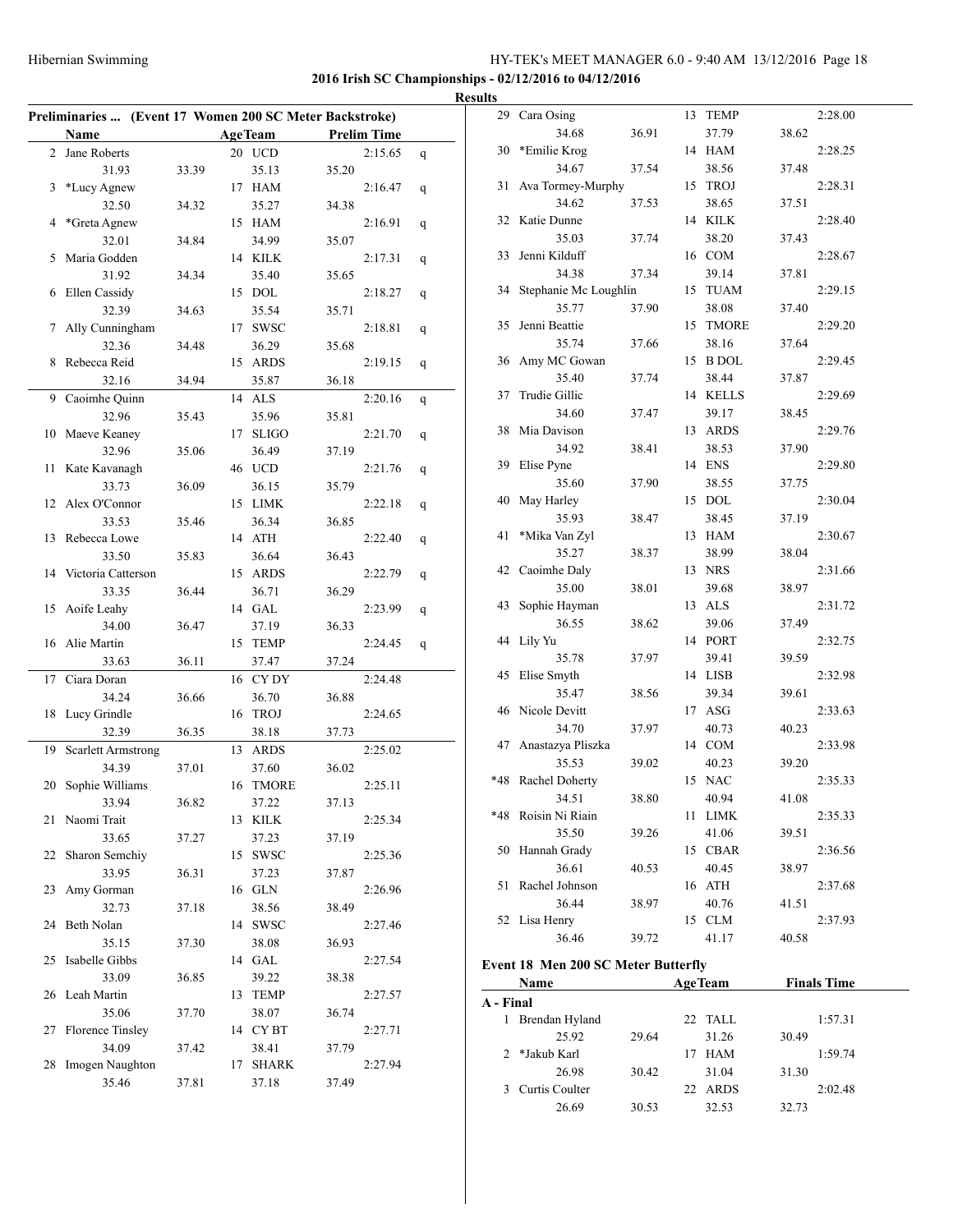# **2016 Irish SC Championships - 02/12/2016 to 04/12/2016**

|                  | A - Final  (Event 18 Men 200 SC Meter Butterfly) |       |                  |       |                    |   |
|------------------|--------------------------------------------------|-------|------------------|-------|--------------------|---|
|                  | Name                                             |       | <b>AgeTeam</b>   |       | <b>Finals Time</b> |   |
|                  | 4 Cillian Melly                                  |       | 19 CBAR          |       | 2:03.58            |   |
|                  | 27.53                                            | 31.64 | 32.20            | 32.21 |                    |   |
| 5                | Robert Powell                                    |       | 16 ATH           |       | 2:03.88            |   |
|                  | 27.24                                            | 31.20 | 32.25            | 33.19 |                    |   |
| 6                | Joseph Mooney                                    |       | 19 LIMK          |       | 2:04.29            |   |
|                  | 27.67                                            | 31.51 | 31.82            | 33.29 |                    |   |
| 7                | Finn Mc Geever                                   |       | 16 LIMK          |       | 2:05.36            |   |
|                  | 28.05                                            | 32.26 | 32.38            | 32.67 |                    |   |
| 8                | Ethan Murtagh                                    |       | 14 TROJ          |       | 2:09.13            |   |
|                  | 28.20                                            | 32.64 | 34.29            | 34.00 |                    |   |
| <b>B</b> - Final |                                                  |       |                  |       |                    |   |
|                  | 9 Cadan Mc Carthy                                |       | 16 MAL           |       | 2:07.32            |   |
|                  | 28.21                                            | 31.89 | 33.02            | 34.20 |                    |   |
| 10               | Sean Scannell                                    |       | 14 KILK          |       | 2:07.89            |   |
|                  | 29.07                                            | 32.83 | 32.75            | 33.24 |                    |   |
| 11               | Nathan Jennings                                  |       | 17 LISB          |       | 2:10.48            |   |
|                  | 28.82                                            | 32.43 | 33.21            | 36.02 |                    |   |
| 12               | Fionn Duffy                                      |       | 15 GAL           |       | 2:11.05            |   |
|                  | 29.82                                            | 33.22 | 33.92            | 34.09 |                    |   |
| 13               | Jermey O'Connor                                  |       | 14 LIMK          |       | 2:11.59            |   |
|                  | 29.24                                            | 33.34 | 34.24            | 34.77 |                    |   |
| 14               | Christopher Loan                                 |       | 17 LISB          |       | 2:12.46            |   |
|                  | 29.18                                            | 33.25 | 33.13            | 36.90 |                    |   |
| 15               | Stephen Byrne                                    |       | 17 TALL          |       | 2:14.87            |   |
|                  | 29.83                                            | 33.81 | 35.04            | 36.19 |                    |   |
| 16               | Nathan Wiffen                                    |       | 15 LISB          |       | 2:23.32            |   |
|                  | 30.67                                            | 36.07 | 38.25            | 38.33 |                    |   |
|                  | <b>Event 18 Men 200 SC Meter Butterfly</b>       |       |                  |       |                    |   |
|                  | Name                                             |       | <b>AgeTeam</b>   |       | <b>Prelim Time</b> |   |
|                  | <b>Preliminaries</b>                             |       |                  |       |                    |   |
| 1                | Brendan Hyland                                   |       | 22 TALL          |       | 2:02.25            |   |
|                  | 27.03                                            | 31.94 | 32.69            |       |                    | q |
|                  | 2 Curtis Coulter                                 |       | 22 ARDS          | 30.59 | 2:02.48            |   |
|                  | 27.39                                            | 30.73 | 32.14            | 32.22 |                    | q |
| 3                | *Jakub Karl                                      |       | 17 HAM           |       | 2:03.38            |   |
|                  | 27.93                                            | 31.53 |                  | 32.09 |                    | q |
| 4                | Ben Griffin                                      |       | 31.83<br>20 TROJ |       | 2:04.40            |   |
|                  | 27.53                                            | 31.57 | 32.42            | 32.88 |                    | q |
| 5.               | Cillian Melly                                    |       | 19 CBAR          |       | 2:04.65            |   |
|                  | 27.43                                            | 31.22 | 32.63            | 33.37 |                    | q |
| 6                | Robert Powell                                    |       | 16 ATH           |       | 2:05.02            |   |
|                  | 27.24                                            | 31.41 | 32.42            | 33.95 |                    | q |
| 7                | Joseph Mooney                                    |       | 19 LIMK          |       | 2:05.59            |   |
|                  | 27.92                                            | 31.51 | 32.42            | 33.74 |                    | q |
| 8                | Ethan Murtagh                                    |       | 14 TROJ          |       | 2:06.82            |   |
|                  | 28.12                                            | 32.06 | 33.34            | 33.30 |                    | q |
| 9                | Finn Mc Geever                                   |       |                  |       | 2:08.57            |   |
|                  | 28.06                                            |       | 16 LIMK          | 34.06 |                    | q |
|                  |                                                  | 32.49 | 33.96            |       |                    |   |
| 10               | Sean Scannell<br>29.38                           | 33.64 | 14 KILK          |       | 2:11.71            | q |
|                  |                                                  |       | 34.36            | 34.33 |                    |   |
| *11              | Cadan Mc Carthy<br>29.05                         |       | 16 MAL           |       | 2:12.15            | q |
| *11              | Fionn Duffy                                      | 33.06 | 34.68<br>15 GAL  | 35.36 | 2:12.15            |   |
|                  | 29.78                                            | 34.06 | 34.34            | 33.97 |                    | q |
|                  |                                                  |       |                  |       |                    |   |

| <b>Results</b> |                                              |       |                  |       |                    |   |
|----------------|----------------------------------------------|-------|------------------|-------|--------------------|---|
|                | 13 Christopher Loan                          |       | 17 LISB          |       | 2:12.35            | q |
|                | 29.36                                        | 33.58 | 33.93            | 35.48 |                    |   |
|                | 14 Jermey O'Connor                           |       | 14 LIMK          |       | 2:12.40            | q |
|                | 29.43                                        | 33.32 | 34.11            | 35.54 |                    |   |
|                | 15 Nathan Jennings                           |       | 17 LISB          |       | 2:13.63            | q |
|                | 28.99                                        | 33.52 | 35.21            | 35.91 |                    |   |
|                | 16 Stephen Byrne                             |       | 17 TALL          |       | 2:15.98            | q |
|                | 30.21                                        | 35.29 | 35.52            | 34.96 |                    |   |
| 17             | Nathan Wiffen                                |       | 15 LISB          |       | 2:17.42            |   |
|                | 31.10                                        | 35.01 | 35.29            | 36.02 |                    |   |
| 18             | Jack Nolan-Whitney                           |       | 15 NRS           |       | 2:17.99            |   |
|                | 29.81                                        | 35.26 | 37.01            | 35.91 |                    |   |
| 19             | Aaron Carroll                                |       | 14 LIMK          |       | 2:18.01            |   |
|                | 30.13                                        | 35.09 | 35.71            | 37.08 |                    |   |
| 20             | Ryan Lewis                                   |       | 17 LARNE         |       | 2:18.68            |   |
|                | 31.82                                        | 35.81 | 35.46            | 35.59 |                    |   |
| 21             | Alexander Haskins                            |       | 18 LISB          |       | 2:19.04            |   |
|                | 29.95                                        | 36.01 | 36.49            | 36.59 |                    |   |
|                | 22 Keith Bentley                             |       | 16 ASG           |       | 2:20.08            |   |
|                | 30.31                                        | 35.59 | 37.71            | 36.47 |                    |   |
| 23             | Shea Rafferty                                |       | 15 NY&MN         |       | 2:21.82            |   |
|                | 31.28                                        | 36.55 | 36.57            | 37.42 |                    |   |
|                | 24 *Aly Maghraby                             |       | 14 HAM           |       | 2:21.85            |   |
|                | 31.05                                        | 35.88 | 37.15            | 37.77 |                    |   |
| 25             | Chris Mc Grattan                             |       | 17 BAN           |       | 2:23.25            |   |
|                | 30.20                                        | 36.13 | 37.80            | 39.12 |                    |   |
| 26             | Shay Farren                                  |       | 17 BAN           |       | 2:23.41            |   |
| 27             | 29.58<br>Adam Nolan                          | 35.99 | 38.52<br>15 PORT | 39.32 |                    |   |
|                |                                              |       |                  |       | 2:24.12            |   |
|                | 31.36                                        | 36.17 | 38.54            | 38.05 | 2:24.40            |   |
| 28             | Craig Boyce<br>31.25                         | 37.01 | 16 LISB          | 38.27 |                    |   |
| 29             | Oisin Murray                                 |       | 37.87<br>17 GLN  |       | 2:25.97            |   |
|                | 31.10                                        | 35.33 | 39.13            | 40.41 |                    |   |
|                | Jamie Allison                                |       | 15 LISB          |       | DQ                 |   |
|                | 30.85                                        | 35.06 | 35.67            | 35.87 |                    |   |
|                |                                              |       |                  |       |                    |   |
|                | <b>Event 19 Women 100 SC Meter Butterfly</b> |       |                  |       |                    |   |
|                | Name                                         |       | <b>AgeTeam</b>   |       | <b>Finals Time</b> |   |
| A - Final      |                                              |       |                  |       |                    |   |
| $\mathbf{1}$   | Shauna O'Brien                               |       | 22 UCD           |       | 59.20              |   |
|                | 28.39                                        | 30.81 |                  |       |                    |   |
|                | 2 Emma Reid                                  |       | 17 ARDS          |       | 1:00.42            |   |
|                | 28.06                                        | 32.36 |                  |       |                    |   |
|                | 3 Ellen Walshe                               |       | 15 TEMP          |       | 1:00.52            |   |
|                |                                              |       |                  |       |                    |   |
|                | 28.76                                        | 31.76 |                  |       |                    |   |
|                | 4 Jane Roberts                               |       | 20 UCD           |       | 1:01.09            |   |
|                | 27.99                                        | 33.10 |                  |       |                    |   |
|                | 5 Melanie Houghton                           |       | 31 ALS           |       | 1:01.28            |   |
|                | 28.19                                        | 33.09 |                  |       |                    |   |
|                | 6 Clodagh Flood                              |       | 19 TALL          |       | 1:01.42            |   |
|                | 28.83                                        | 32.59 |                  |       |                    |   |
|                | 7 *Daniela Gonzalez Pinero                   |       | 16 HAM           |       | 1:02.84            |   |
|                | 29.36                                        | 33.48 |                  |       |                    |   |
|                | 8 Sarah Kelly<br>29.92                       | 33.15 | 19 GAL           |       | 1:03.07            |   |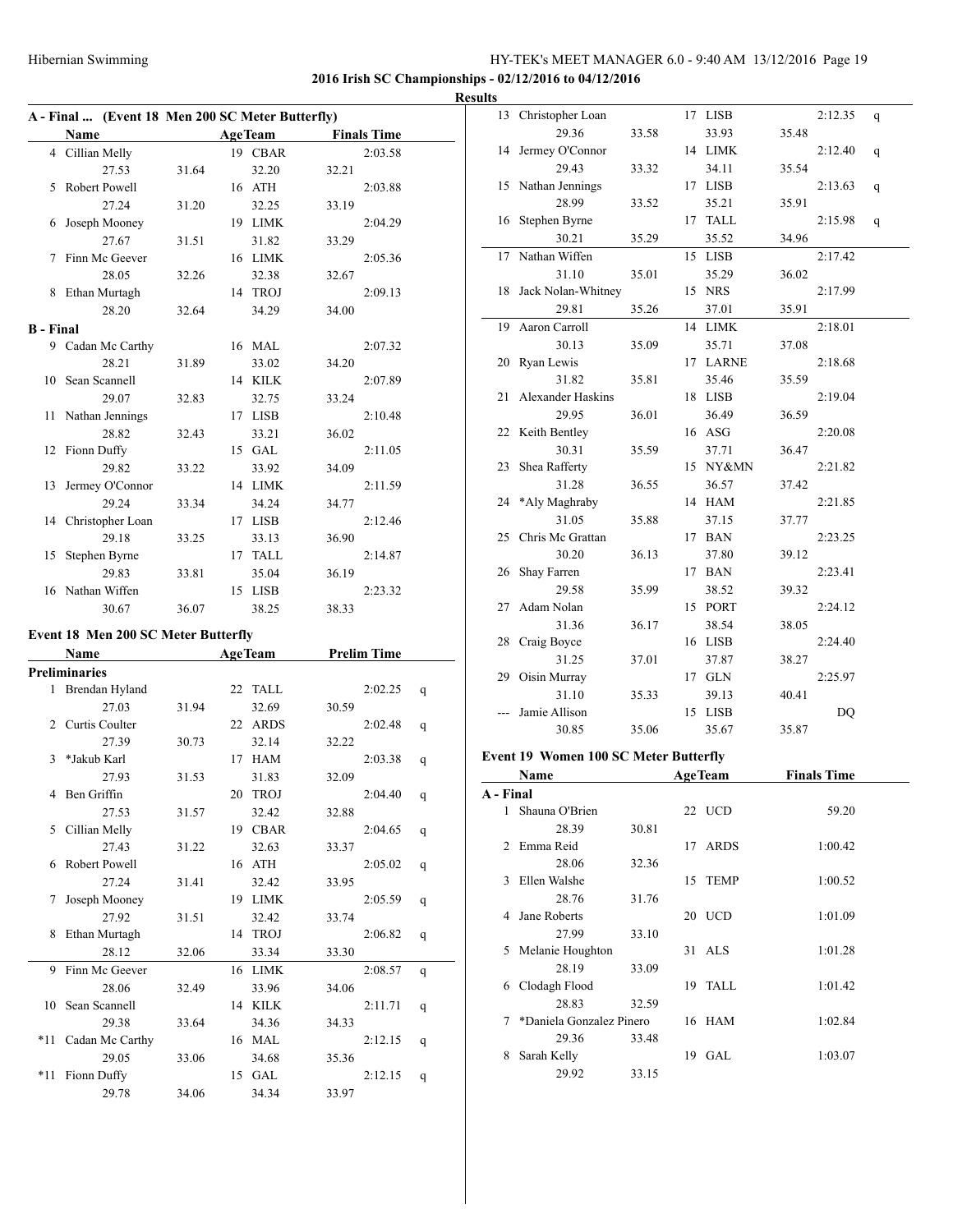### **2016 Irish SC Championships - 02/12/2016 to 04/12/2016**

| <b>Results</b> |  |
|----------------|--|
|----------------|--|

|                  | B - Final  (Event 19 Women 100 SC Meter Butterfly) |       |    |                |                    |
|------------------|----------------------------------------------------|-------|----|----------------|--------------------|
|                  | Name                                               |       |    | <b>AgeTeam</b> | <b>Finals Time</b> |
| <b>B</b> - Final |                                                    |       |    |                |                    |
| 9                | *Rosie Morgan                                      |       |    | 13 HAM         | 1:03.09            |
|                  | 29.71                                              | 33.38 |    |                |                    |
|                  | 10 *Ekaterina Price                                |       |    | 15 HAM         | 1:04.13            |
|                  | 30.02                                              | 34.11 |    |                |                    |
|                  | 11 Kate Allenby                                    |       |    | 16 BANB        | 1:04.96            |
|                  | 29.95                                              | 35.01 |    |                |                    |
|                  | 12 Sinead Gourley                                  |       |    | 17 LARNE       | 1:06.40            |
|                  | 31.44                                              | 34.96 |    |                |                    |
|                  | 13 Alex Mc Crea                                    |       |    | 15 CYBT        | 1:06.50            |
|                  | 31.47                                              | 35.03 |    |                |                    |
|                  | 14 Katie Baguley                                   |       |    | 16 TROJ        | 1:07.01            |
|                  | 31.24                                              | 35.77 |    |                |                    |
|                  | 15 Lisa Harrington                                 |       |    | 18 ATH         | 1:07.47            |
|                  | 31.59                                              | 35.88 |    |                |                    |
|                  | 16 Julia Knox                                      |       | 13 | BANB           | 1:07.53            |
|                  | 32.12                                              | 35.41 |    |                |                    |
|                  |                                                    |       |    |                |                    |

#### **Event 19 Women 100 SC Meter Butterfly**

|              | Name                     |       |    | <b>AgeTeam</b> | <b>Prelim Time</b> |              |
|--------------|--------------------------|-------|----|----------------|--------------------|--------------|
|              | <b>Preliminaries</b>     |       |    |                |                    |              |
| $\mathbf{1}$ | Shauna O'Brien           |       |    | 22 UCD         | 59.57              | $\mathsf{q}$ |
|              | 28.55                    | 31.02 |    |                |                    |              |
| $\mathbf{2}$ | Emma Reid                |       | 17 | <b>ARDS</b>    | 59.88              | q            |
|              | 27.85                    | 32.03 |    |                |                    |              |
| 3            | Melanie Houghton         |       |    | 31 ALS         | 1:00.68            | q            |
|              | 28.17                    | 32.51 |    |                |                    |              |
| 4            | Jane Roberts             |       |    | 20 UCD         | 1:01.71            | q            |
|              | 28.86                    | 32.85 |    |                |                    |              |
| 5            | Ellen Walshe             |       | 15 | <b>TEMP</b>    | 1:02.27            | q            |
|              | 29.44                    | 32.83 |    |                |                    |              |
| 6            | Clodagh Flood            |       |    | 19 TALL        | 1:02.33            | q            |
|              | 29.25                    | 33.08 |    |                |                    |              |
| $\tau$       | Sarah Kelly              |       |    | 19 GAL         | 1:03.23            | q            |
|              | 29.84                    | 33.39 |    |                |                    |              |
| 8            | *Daniela Gonzalez Pinero |       |    | 16 HAM         | 1:03.43            | q            |
|              | 30.03                    | 33.40 |    |                |                    |              |
| 9            | *Ekaterina Price         |       |    | 15 HAM         | 1:04.98            | q            |
|              | 30.37                    | 34.61 |    |                |                    |              |
| 10           | *Rosie Morgan            |       |    | 13 HAM         | 1:05.57            | q            |
|              | 30.06                    | 35.51 |    |                |                    |              |
| 11           | Alex Mc Crea             |       |    | 15 CYBT        | 1:06.33            | q            |
|              | 31.52                    | 34.81 |    |                |                    |              |
|              | 12 Katie Baguley         |       | 16 | <b>TROJ</b>    | 1:06.45            | q            |
|              | 30.84                    | 35.61 |    |                |                    |              |
|              | 13 Kate Allenby          |       |    | 16 BANB        | 1:06.68            | q            |
|              | 30.80                    | 35.88 |    |                |                    |              |
| 14           | Sinead Gourley           |       |    | 17 LARNE       | 1:06.75            | q            |
|              | 31.07                    | 35.68 |    |                |                    |              |
|              | 15 Lisa Harrington       |       |    | 18 ATH         | J1:07.12           | q            |
|              | 31.50                    | 35.62 |    |                |                    |              |
| 16           | Julia Knox               |       | 13 | <b>BANB</b>    | J1:07.72           | q            |
|              | 32.14                    | 35.58 |    |                |                    |              |
| 17           | *Maria Iorini            |       | 15 | <b>HAM</b>     | J1:06.97           |              |
|              | 31.20                    | 35.77 |    |                |                    |              |

| 11 L.J |                                    |       |    |              |         |
|--------|------------------------------------|-------|----|--------------|---------|
|        | *18 Roisin Maguire                 |       |    | 16 MARL      | 1:07.76 |
|        | 31.24                              | 36.52 |    |              |         |
| $*18$  | Malen Tomas                        |       |    | 15 KILK      | 1:07.76 |
|        | 31.37                              | 36.39 |    |              |         |
|        | <b>Swim-Off Required</b>           |       |    |              |         |
|        | 20 Ellie Mc Kibbin                 |       |    | 12 ARDS      | 1:08.13 |
|        | 32.21                              | 35.92 |    |              |         |
| 21     | Robyn Lynch                        |       | 14 | <b>TEMP</b>  | 1:08.43 |
|        | 32.82                              | 35.61 |    |              |         |
| 22     | Keela Farnon                       |       |    | 15 COM       | 1:08.94 |
|        | 32.29                              | 36.65 |    |              |         |
|        | 23 Caoimhe Quinn                   |       |    | 14 ALS       | 1:09.02 |
|        | 32.84                              | 36.18 |    |              |         |
|        | 24 Aoife Duggan McSweeney<br>32.58 | 36.56 |    | 18 ASK       | 1:09.14 |
|        | 25 Leigh Higgins                   |       | 16 | ARDS         | 1:09.29 |
|        | 32.04                              | 37.25 |    |              |         |
|        | 26 Imogen Naughton                 |       | 17 | <b>SHARK</b> | 1:09.37 |
|        | 32.51                              | 36.86 |    |              |         |
| 27     | Sarah Davidson                     |       |    | 17 BAN       | 1:09.44 |
|        | 31.38                              | 38.06 |    |              |         |
| 28     | *Caroline Castella                 |       |    | 15 HAM       | 1:09.52 |
|        | 32.00                              | 37.52 |    |              |         |
| 29     | Chloe Finnegan                     |       | 17 | WAT          | 1:09.77 |
|        | 32.52                              | 37.25 |    |              |         |
| 30     | Joyce Hudy                         |       |    | 16 SSEAL     | 1:09.84 |
|        | 31.79                              | 38.05 |    |              |         |
| *31    | Anna O'Neill                       |       |    | 14 ARDS      | 1:09.94 |
|        | 31.77                              | 38.17 |    |              |         |
| *31    | Maeve Cleland                      |       | 14 | <b>BANB</b>  | 1:09.94 |
|        | 32.14                              | 37.80 |    |              |         |
| 33     | Lucy Grindle                       |       | 16 | <b>TROJ</b>  | 1:10.00 |
|        | 32.93                              | 37.07 |    |              |         |
|        | 34 Cara Lamb                       |       | 15 | SWSC         | 1:10.07 |
|        | 32.15                              | 37.92 |    |              |         |
| 35     | Sasha Kelly                        |       | 16 | <b>TROJ</b>  | 1:10.20 |
|        | 32.37                              | 37.83 |    |              |         |
|        | 36 Affric Cook                     |       |    | 16 NAC       | 1:10.25 |
|        | 33.26                              | 36.99 |    |              |         |
| 37     | Tara Desmond                       |       |    | 18 DOL       | 1:10.31 |
| 38     | 32.28<br>Ele Donegan               | 38.03 |    | 13 LEA       | 1:10.38 |
|        | 33.00                              | 37.38 |    |              |         |
| 39     | Erin Mc Connell                    |       |    | 16 ARDS      | 1:10.54 |
|        | 32.49                              | 38.05 |    |              |         |
| 40     | Eabha Cox                          |       |    | 16 WAT       | 1:10.58 |
|        | 32.92                              | 37.66 |    |              |         |
| 41     | Áine Trait                         |       |    | 16 KILK      | 1:10.59 |
|        | 33.02                              | 37.57 |    |              |         |
| 42     | Hannah Walshe                      |       | 14 | <b>TEMP</b>  | 1:11.08 |
|        | 32.89                              | 38.19 |    |              |         |
| 43     | Caoimhe Egan                       |       | 16 | <b>TALL</b>  | 1:11.30 |
|        | 32.21                              | 39.09 |    |              |         |
|        | 44 Cara Stapleton                  |       | 15 | <b>TROJ</b>  | 1:11.50 |
|        | 33.20                              | 38.30 |    |              |         |
| 45     | Lizaveta Kotsikava                 |       |    | 16 NAC       | 1:12.37 |
|        | 33.53                              | 38.84 |    |              |         |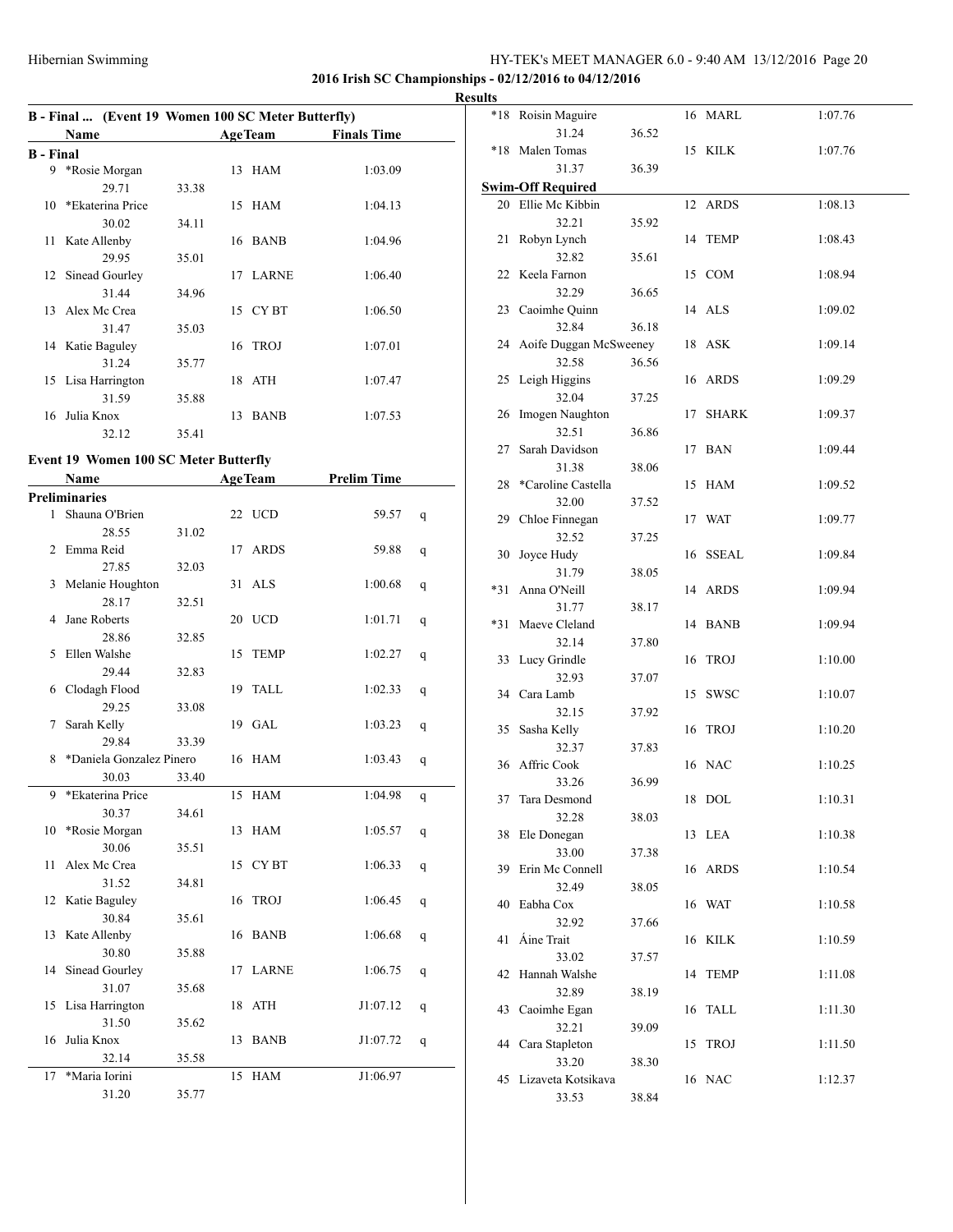|                  |                                                        |       |          |                |                    | <b>Results</b> |
|------------------|--------------------------------------------------------|-------|----------|----------------|--------------------|----------------|
|                  | Preliminaries  (Event 19 Women 100 SC Meter Butterfly) |       |          |                |                    |                |
|                  | <b>Name</b>                                            |       |          | <b>AgeTeam</b> | <b>Prelim Time</b> |                |
|                  | 46 Isabella Moes                                       |       |          | 14 TEMP        | 1:13.07            |                |
|                  | 33.41                                                  | 39.66 |          |                |                    |                |
|                  | 47 Laura Taylor                                        |       |          | $16$ GLN       | 1:16.14            |                |
|                  | 34.70                                                  | 41.44 |          |                |                    |                |
|                  | --- Miren Tellechea                                    |       |          | 16 NAC         | DQ                 |                |
|                  | 32.11                                                  | 37.62 |          |                |                    |                |
|                  | <b>Event 20 Men 50 SC Meter Backstroke</b>             |       |          |                |                    |                |
|                  | Name                                                   |       |          | <b>AgeTeam</b> | <b>Finals Time</b> |                |
| A - Final        |                                                        |       |          |                |                    |                |
|                  | 1 David Prendergast                                    |       |          | 22 UCD         | 25.58              |                |
|                  | 2 Rory Mc Evoy                                         |       |          | 18 ENS         | 25.71              |                |
|                  | 3 *Jordi Lob-Levyt                                     |       |          | 28 CNLP        | 26.72              |                |
|                  | *4 *Joseph Page                                        |       |          | 16 HAM         | 26.97              |                |
|                  | *4 Ross Mc Auliffe                                     |       |          | 17 SWSC        | 26.97              |                |
|                  | 6 Sean McNicholl                                       |       | 15       | <b>TEMP</b>    | 27.06              |                |
|                  | 7 Sean Scannell                                        |       |          | 14 KILK        | 27.23              |                |
|                  | 8 Ciaran Burke                                         |       |          | 16 TUAM        | 27.35              |                |
| <b>B</b> - Final |                                                        |       |          |                |                    |                |
|                  | 9 Alan Corby                                           |       |          | 19 LIMK        | 26.01              |                |
|                  | 10 *Ryan Pinto                                         |       |          | 16 HAM         | 27.17              |                |
|                  | 11 Luke Lonergan                                       |       |          | 15 WAT         | 28.03              |                |
|                  | 12 Luc Galland                                         |       |          | 16 SWSC        | 28.12              |                |
|                  | 13 Aaron Carroll                                       |       |          | 14 LIMK        | 28.48              |                |
|                  | 14 Nathan Jennings                                     |       |          | 17 LISB        | 28.59              |                |
|                  | 15 Peter Mooney                                        |       |          | 22 SLIGO       | 28.79              |                |
|                  | --- *Max Tambling                                      |       |          | 17 HAM         | DQ                 |                |
|                  | <b>Event 20 Men 50 SC Meter Backstroke</b>             |       |          |                |                    |                |
|                  | Name                                                   |       |          |                | <b>Prelim Time</b> |                |
|                  | <b>Preliminaries</b>                                   |       |          | <b>AgeTeam</b> |                    |                |
| 1                | David Prendergast                                      |       |          | 22 UCD         | 25.69              |                |
|                  | 2 Rory Mc Evoy                                         |       |          | 18 ENS         | 26.35              | q              |
|                  | 3 *Jordi Lob-Levyt                                     |       |          | 28 CNLP        | 26.64              | q              |
|                  | 4 *Lewis Burras                                        |       |          | 16 HAM         | 26.84              | q              |
|                  | 5 Sean McNicholl                                       |       | 15       | <b>TEMP</b>    | 26.98              | q              |
|                  | 6 Ciaran Burke                                         |       | 16       | TUAM           | 27.09              | q              |
| 7                | Ross Mc Auliffe                                        |       | 17       | <b>SWSC</b>    | 27.14              | q              |
| 8                | *Joseph Page                                           |       | 16       | HAM            | 27.17              | q              |
| 9                | *Ryan Pinto                                            |       | 16       | HAM            | 27.32              | q              |
| 10               | *Max Tambling                                          |       | 17       | <b>HAM</b>     | 27.41              | $\mathbf{q}$   |
| 11               | Sean Scannell                                          |       | 14       | <b>KILK</b>    | 27.55              | q              |
| 12               | Alan Corby                                             |       | 19       | <b>LIMK</b>    | 27.56              | q              |
| 13               | Luc Galland                                            |       | 16       | <b>SWSC</b>    | 27.88              | q              |
|                  | 14 Luke Lonergan                                       |       | 15       | <b>WAT</b>     | 28.35              | q              |
| 15               | Peter Mooney                                           |       | 22       | $\rm SLIGO$    | 28.36              | q              |
|                  | 16 Nathan Jennings                                     |       | 17       | <b>LISB</b>    | 28.40              | q              |
| 17               | Sean Desmond                                           |       |          | <b>TROJ</b>    |                    | q              |
|                  | Aaron Carroll                                          |       | 18<br>14 |                | 28.68              |                |
| 18               |                                                        |       |          | LIMK           | 28.69              |                |
|                  | 19 Lorcan Gourley                                      |       | 15       | <b>LARNE</b>   | 28.85              |                |
| 20               | Jordan Byrne                                           |       | 16       | <b>ALS</b>     | 29.09              |                |
| 21               | Ronan Mc Carthy                                        |       | 19       | <b>SWSC</b>    | 29.29              |                |
|                  | 22 Ewan Nolke                                          |       | 15       | <b>SPL</b>     | 29.98              |                |
| 23               | Robbie Anderson                                        |       | 18       | <b>BMENA</b>   | 30.08              |                |
|                  | 24 Adam O'Ceallaigh                                    |       | 18       | <b>CLNM</b>    | 30.24              |                |

|                  | 25 Rowan Barrett                               |    | 16 LIMK          | 30.29              |   |
|------------------|------------------------------------------------|----|------------------|--------------------|---|
|                  | 26 Jai Tuohy                                   |    | 20 SPL           | 30.43              |   |
|                  |                                                |    |                  |                    |   |
|                  | <b>Event 21 Women 50 SC Meter Breaststroke</b> |    |                  |                    |   |
|                  | Name                                           |    | <b>AgeTeam</b>   | <b>Finals Time</b> |   |
| A - Final        |                                                |    |                  |                    |   |
|                  | 1 Mona Mc Sharry                               | 16 | <b>MARL</b>      | 30.94              |   |
|                  | 2 Niamh Kilgallen                              | 17 | <b>CLM</b>       | 31.94              |   |
|                  | 3 Aisling Haughey                              | 21 | <b>ALS</b>       | 32.42              |   |
|                  | 4 Niamh Coyne                                  | 15 | <b>TALL</b>      | 33.02              |   |
|                  | 5 Molly Curry                                  | 14 | <b>COLE</b>      | 33.11              |   |
|                  | 6 Emma Moloney                                 |    | 15 DOL           | 33.89              |   |
|                  | 7 Mia Davison                                  | 13 | <b>ARDS</b>      | 33.92              |   |
|                  | 8 Martyna Szmagara                             | 16 | <b>TROJ</b>      | 34.65              |   |
| <b>B</b> - Final |                                                |    |                  |                    |   |
|                  | 9 Sarah Mc Cracken                             |    | 17 LISB          | 33.88              |   |
|                  | 10 Sorcha Gueret                               | 16 | <b>TROJ</b>      | 34.89              |   |
|                  | 11 Ellen O'Neill                               | 18 | CY <sub>BT</sub> | 35.29              |   |
|                  | 12 Nicola Neamt                                | 16 | <b>TROJ</b>      | 35.33              |   |
|                  | 13 Zoe Thompson                                | 15 | <b>ARDS</b>      | 35.34              |   |
|                  | 14 Hannah Mc Menamin                           | 19 | <b>ALS</b>       | 35.42              |   |
|                  | 15 Rachel Vaughan                              | 14 | <b>KILK</b>      | 35.46              |   |
|                  | 16 Jade Murphy                                 | 19 | <b>SLIGO</b>     | 35.48              |   |
|                  | <b>Event 21 Women 50 SC Meter Breaststroke</b> |    |                  |                    |   |
|                  | Name                                           |    | <b>AgeTeam</b>   | <b>Prelim Time</b> |   |
|                  | <b>Preliminaries</b>                           |    |                  |                    |   |
|                  | 1 Mona Mc Sharry                               |    | 16 MARL          | 31.41              |   |
|                  | 2 Aisling Haughey                              | 21 | <b>ALS</b>       | 32.57              | q |
|                  | 3 Niamh Kilgallen                              |    | 17 CLM           | 32.63              | q |
|                  |                                                |    | 14 COLE          |                    | q |
|                  | 4 Molly Curry                                  | 15 | <b>TALL</b>      | 33.34              | q |
|                  | 5 Niamh Coyne                                  |    |                  | 33.45              | q |
|                  | 6 Emma Moloney                                 | 15 | <b>DOL</b>       | 33.78              | q |
|                  | 7 Mia Davison                                  | 13 | <b>ARDS</b>      | 34.17              | q |
|                  | 8 Martyna Szmagara                             | 16 | <b>TROJ</b>      | 34.38              | q |
| 9                | Sarah Mc Cracken                               | 17 | <b>LISB</b>      | 34.65              | q |
| 10               | Sorcha Gueret                                  | 16 | <b>TROJ</b>      | 34.94              | q |
| 11 -             | Hannah Mc Menamin                              | 19 | <b>ALS</b>       | 35.09              | q |
|                  | 12 Jade Murphy                                 | 19 | SLIGO            | 35.10              | q |
| 13               | Zoe Thompson                                   | 15 | ARDS             | 35.15              | q |
|                  | 14 Ellen O'Neill                               |    | 18 CYBT          | 35.35              | q |
| 15               | Rachel Vaughan                                 | 14 | <b>KILK</b>      | 35.37              | q |
| 16               | Nicola Neamt                                   | 16 | <b>TROJ</b>      | 35.63              | q |
|                  | 17 Cara Stapleton                              | 15 | TROJ             | 35.64              |   |
| 18               | Eimear Doyle                                   | 15 | WAT              | 35.68              |   |
| 19               | Megan Gellately                                | 15 | LURG             | 35.84              |   |
| 20               | Lisa Cooke                                     | 19 | <b>MULL</b>      | 35.99              |   |
| 21               | Alice Shortall                                 | 17 | <b>WPORT</b>     | 36.08              |   |
| 22               | Florence Tinsley                               | 14 | CY BT            | 36.36              |   |
| 23               | Grace Joyce                                    | 14 | <b>SHARK</b>     | 36.44              |   |
| 24               | Lydia Mees                                     | 14 | <b>LISB</b>      | 36.49              |   |
| 25               | Ellie Mc Kibbin                                | 12 | ARDS             | 36.50              |   |
|                  | 26 Carrie Mc Daid                              | 14 | SLIGO            | 36.54              |   |
| 27               | Joyce Hudy                                     | 16 | SSEAL            | 36.55              |   |
|                  | 28 Heather Fadden                              | 15 | <b>CBAR</b>      | 36.62              |   |
|                  | 29 Chloe Mc Kay                                |    | 14 LARNE         | 36.71              |   |
| 30               | Charlotte O'Riordan                            | 14 | <b>TROJ</b>      | 36.78              |   |
|                  |                                                |    |                  |                    |   |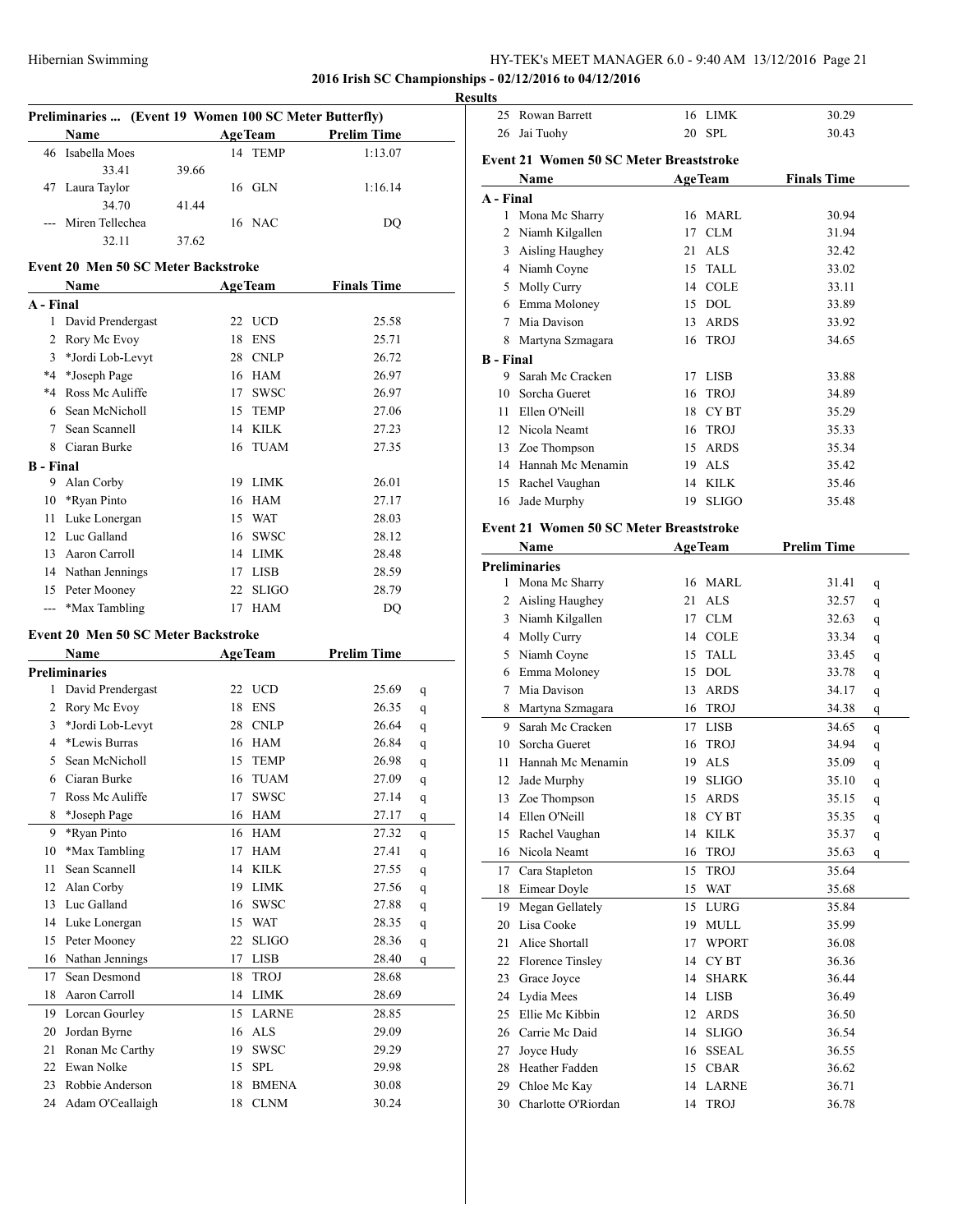# **2016 Irish SC Championships - 02/12/2016 to 04/12/2016**

#### **Results**

|           | Preliminaries  (Event 21 Women 50 SC Meter Breaststroke) |       |                |              |                    |  |
|-----------|----------------------------------------------------------|-------|----------------|--------------|--------------------|--|
|           | <b>Name</b>                                              |       | <b>AgeTeam</b> |              | <b>Prelim Time</b> |  |
| 31        | Ciara Malcolm                                            |       |                | 15 MULST     | 36.85              |  |
| 32        | Megan Simpson                                            |       | 17             | <b>LEA</b>   | 36.94              |  |
| 33        | Aoife O'Shea                                             |       | 13             | MAL          | 36.97              |  |
| 34        | Beth Nolan                                               |       | 14             | <b>SWSC</b>  | 37.11              |  |
| 35        | Eve Burke                                                |       | 16             | <b>TUAM</b>  | 37.15              |  |
| 36        | Jena Macdougald                                          |       | 14             | <b>OTTER</b> | 37.26              |  |
| 37        | Eimear Pigott                                            |       |                | 16 DOL       | 37.31              |  |
| 38        | Erin Barr                                                |       |                | 15 LARNE     | 37.33              |  |
| 39        | Samantha Mc Cormick                                      |       | 15             | <b>BAN</b>   | 37.41              |  |
| 40        | Caoimhe Egan                                             |       | 16             | <b>TALL</b>  | 37.46              |  |
| 41        | Deirbhile Cruise                                         |       |                | 16 NRS       | 37.57              |  |
| 42        | Sophie Maguire                                           |       |                | 16 NAC       | 37.88              |  |
| $*43$     | Millie Murphy                                            |       | 13             | <b>NAC</b>   | 38.14              |  |
| $*43$     | Min Allen                                                |       | 13             | <b>NRS</b>   | 38.14              |  |
| 45        | Jodie Mc Mullen                                          |       | 11             | <b>BANB</b>  | 38.18              |  |
| 46        | Olwyn Cooke                                              |       | 13             | <b>LIMK</b>  | 38.19              |  |
| 47        | Freja Kavanagh                                           |       | 13             | <b>ASG</b>   | 38.30              |  |
| 48        | Kelly Hunter                                             |       | 15             | <b>CKSTN</b> | 38.33              |  |
| 49        | Shannon Baird                                            |       | 13             | <b>COLE</b>  | 38.64              |  |
| 50        | Sinead Murphy                                            |       | 16             | <b>GLN</b>   | 38.65              |  |
| 51        | Zara-Jane Melody                                         |       | 15             | <b>LARNE</b> | 39.18              |  |
| 52        | Sinead Doyle                                             |       |                | 14 DOL       | 39.26              |  |
|           | Event 22 Men 200 SC Meter IM                             |       |                |              |                    |  |
|           | Name                                                     |       | <b>AgeTeam</b> |              | <b>Finals Time</b> |  |
| A - Final |                                                          |       |                |              |                    |  |
| 1         | Ben Griffin                                              |       | 20             | <b>TROJ</b>  | 2:01.62            |  |
|           | 26.85                                                    | 30.07 |                | 35.67        | 29.03              |  |
|           |                                                          |       |                |              |                    |  |

| T                | Ben Griffin               |       | ZU | <b>TROJ</b> |       | 2:01.62 |
|------------------|---------------------------|-------|----|-------------|-------|---------|
|                  | 26.85                     | 30.07 |    | 35.67       | 29.03 |         |
| $\mathbf{2}$     | <b>Andrew Moore</b>       |       |    | 18 UCD      |       | 2:03.40 |
|                  | 26.68                     | 31.86 |    | 35.54       | 29.32 |         |
| 3                | Jack Mc Millan            |       |    | 16 BAN      |       | 2:05.70 |
|                  | 26.42                     | 31.07 |    | 38.39       | 29.82 |         |
|                  | 4 Cadan Mc Carthy         |       |    | 16 MAL      |       | 2:05.77 |
|                  | 27.59                     | 31.23 |    | 37.35       | 29.60 |         |
| 5                | Mitchell Wilson           |       |    | 17 GAL      |       | 2:06.92 |
|                  | 27.70                     | 31.38 |    | 38.33       | 29.51 |         |
| 6                | *Cameron Matthews         |       |    | 16 HAM      |       | 2:07.04 |
|                  | 27.42                     | 32.76 |    | 36.17       | 30.69 |         |
| 7                | Mark Walsh                |       |    | 19 LIMK     |       | 2:08.72 |
|                  | 27.17                     | 34.04 |    | 37.60       | 29.91 |         |
| 8                | Nathan Turner             |       |    | 17 ALS      |       | 2:11.78 |
|                  | 28.17                     | 34.31 |    | 38.78       | 30.52 |         |
| <b>B</b> - Final |                           |       |    |             |       |         |
|                  | 9 Ronan Anderson          |       |    | 19 SLIGO    |       | 2:06.63 |
|                  | 27.31                     | 32.72 |    | 35.71       | 30.89 |         |
| 10               | Alan Corby                |       |    | 19 LIMK     |       | 2:10.14 |
|                  | 27.13                     | 31.46 |    | 37.92       | 33.63 |         |
| 11 -             | Cai Armstrong             |       |    | 17 ARDS     |       | 2:11.28 |
|                  | 27.92                     | 33.99 |    | 38.84       | 30.53 |         |
|                  | 12 Christopher Mc Caughey |       |    | 18 BAN      |       | 2:11.53 |
|                  | 28.98                     | 33.81 |    | 37.67       | 31.07 |         |
|                  | 13 Cian O'Keeffe Tighe    |       |    | 16 PORT     |       | 2:11.57 |
|                  | 28.54                     | 33.74 |    | 40.48       | 28.81 |         |
| 14               | Stephen Byrne             |       |    | 17 TALL     |       | 2:13.15 |
|                  | 29.23                     | 33.10 |    | 40.01       | 30.81 |         |

| 15    | Ciaran Burke                 |       | 16 | <b>TUAM</b>    |       | 2:13.17            |   |
|-------|------------------------------|-------|----|----------------|-------|--------------------|---|
|       |                              |       |    |                |       |                    |   |
|       | 27.58                        | 32.33 |    | 42.07          | 31.19 |                    |   |
| 16    | *Richard Kozhabayev          |       |    | 15 HAM         |       | 2:13.76            |   |
|       | 28.74                        | 33.38 |    | 38.98          | 32.66 |                    |   |
|       | Event 22 Men 200 SC Meter IM |       |    |                |       |                    |   |
|       |                              |       |    |                |       |                    |   |
|       | Name                         |       |    | <b>AgeTeam</b> |       | <b>Prelim Time</b> |   |
|       | <b>Preliminaries</b>         |       |    |                |       |                    |   |
| 1     | Ben Griffin                  |       |    | 20 TROJ        |       | 2:03.52            | q |
|       | 26.99                        | 30.84 |    | 36.20          | 29.49 |                    |   |
| 2     | Andrew Moore                 |       |    | 18 UCD         |       | 2:05.09            | q |
|       | 26.68                        | 33.75 |    | 34.84          | 29.82 |                    |   |
| 3     | *Cameron Matthews            |       |    | 16 HAM         |       | 2:06.72            | q |
|       | 27.59                        | 32.21 |    | 36.28          | 30.64 |                    |   |
| 4     | Jack Mc Millan               |       |    | 16 BAN         |       | 2:06.80            | q |
|       | 26.10                        | 31.67 |    | 39.09          | 29.94 |                    |   |
|       |                              |       |    |                |       |                    |   |
| 5     | Rory Mc Evoy                 |       |    | 18 ENS         |       | 2:06.90            | q |
|       | 27.20                        | 31.71 |    | 38.37          | 29.62 |                    |   |
| 6     | Nathan Turner                |       |    | 17 ALS         |       | 2:07.90            | q |
|       | 27.61                        | 33.47 |    | 37.48          | 29.34 |                    |   |
|       | 7 Cadan Mc Carthy            |       |    | 16 MAL         |       | 2:07.95            | q |
|       | 27.81                        | 32.96 |    | 37.04          | 30.14 |                    |   |
| 8     | Mitchell Wilson              |       |    | 17 GAL         |       | 2:08.46            | q |
|       | 27.41                        | 31.80 |    | 38.38          | 30.87 |                    |   |
| 9     | Mark Walsh                   |       |    | 19 LIMK        |       | 2:08.84            | q |
|       | 27.32                        | 33.63 |    | 37.80          | 30.09 |                    |   |
| 10    | Ronan Anderson               |       |    | 19 SLIGO       |       | 2:09.32            |   |
|       | 27.32                        | 32.42 |    | 37.98          |       |                    | q |
|       |                              |       |    |                | 31.60 |                    |   |
| 11    | Alan Corby                   |       |    | 19 LIMK        |       | 2:10.64            | q |
|       | 27.47                        | 33.40 |    | 38.09          | 31.68 |                    |   |
|       | 12 Cian O'Keeffe Tighe       |       |    | 16 PORT        |       | 2:11.18            | q |
|       | 28.89                        | 32.58 |    | 40.16          | 29.55 |                    |   |
| $*13$ | Cai Armstrong                |       |    | 17 ARDS        |       | 2:12.84            | q |
|       | 27.73                        | 34.33 |    | 39.03          | 31.75 |                    |   |
| $*13$ | *Richard Kozhabayev          |       |    | 15 HAM         |       | 2:12.84            | q |
|       | 28.60                        | 32.91 |    | 38.75          | 32.58 |                    |   |
| 15    | Stephen Byrne                |       |    | 17 TALL        |       | 2:13.22            | q |
|       | 28.81                        | 33.21 |    | 40.12          | 31.08 |                    |   |
| 16    | Ciaran Burke                 |       | 16 | TUAM           |       | 2:13.24            | q |
|       | 27.34                        | 32.58 |    | 42.25          | 31.07 |                    |   |
| 17    | Christopher Mc Caughey       |       |    | 18 BAN         |       | 2:13.44            |   |
|       |                              |       |    |                |       |                    |   |
|       | 28.23                        | 33.54 |    | 40.30          | 31.37 |                    |   |
| 18    | Euan Keighley                |       | 18 | ASG            |       | 2:14.41            |   |
|       | 30.53                        | 35.80 |    | 36.34          | 31.74 |                    |   |
| 19    | Matthew Gardiner             |       | 15 | NAC            |       | 2:14.96            |   |
|       | 29.15                        | 32.86 |    | 40.11          | 32.84 |                    |   |
| 20    | Jack Angus                   |       | 15 | <b>ARDS</b>    |       | 2:15.03            |   |
|       | 29.54                        | 34.82 |    | 38.86          | 31.81 |                    |   |
| 21    | Marley Haugh                 |       | 17 | <b>ENS</b>     |       | 2:15.90            |   |
|       | 29.67                        | 35.38 |    | 38.01          | 32.84 |                    |   |
| 22    | *Ahmed El Geneidy            |       |    | 15 HAM         |       | 2:16.10            |   |
|       | 29.51                        | 34.45 |    | 39.97          | 32.17 |                    |   |
| 23    | Mark Stoops                  |       |    | 16 BAN         |       | 2:16.55            |   |
|       | 29.12                        |       |    |                |       |                    |   |
|       |                              | 35.52 |    | 38.95          | 32.96 |                    |   |
| 24    | *Harry Dalgarno              |       | 16 | <b>HAM</b>     |       | 2:16.69            |   |
|       | 28.38                        | 33.63 |    | 41.67          | 33.01 |                    |   |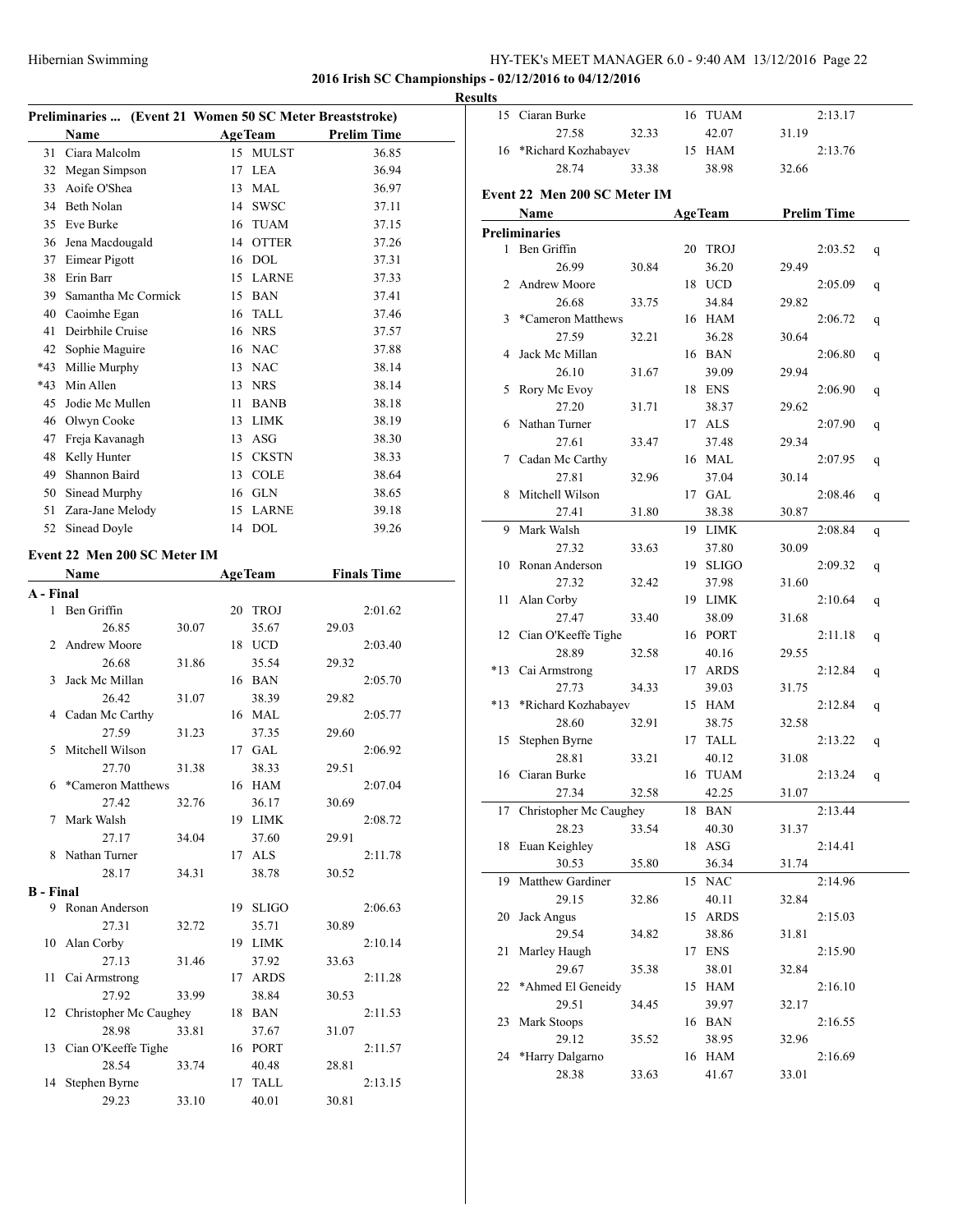|           |                                               |       |                |       |                    | <b>Results</b>   |                                       |       |                |       |                    |
|-----------|-----------------------------------------------|-------|----------------|-------|--------------------|------------------|---------------------------------------|-------|----------------|-------|--------------------|
|           | Preliminaries  (Event 22 Men 200 SC Meter IM) |       |                |       |                    |                  | 6 Julia Knox                          |       | 13 BANB        |       | 4:26.99            |
|           | Name                                          |       | <b>AgeTeam</b> |       | <b>Prelim Time</b> |                  | 30.46                                 | 33.43 | 33.91          | 34.20 |                    |
|           | 25 Alexander Haskins                          |       | 18 LISB        |       | 2:17.66            |                  | 34.19                                 | 33.82 | 34.16          | 32.82 |                    |
|           | 29.58                                         | 35.84 | 40.62          | 31.62 |                    |                  | 7 Ciara Doran                         |       | 16 CY DY       |       | 4:30.40            |
|           | 26 Jamie Allison                              |       | 15 LISB        |       | 2:17.84            |                  | 30.89                                 | 32.46 | 33.56          | 33.94 |                    |
|           | 30.45                                         | 36.51 | 40.02          | 30.86 |                    |                  | 34.83                                 | 35.12 | 35.25          | 34.35 |                    |
|           | 27 Eoin Corby                                 |       | 14 LIMK        |       | 2:18.06            |                  | 8 Rebecca Lowe                        |       | 14 ATH         |       | 4:34.46            |
|           | 30.74                                         | 36.29 | 39.23          | 31.80 |                    |                  | 30.93                                 | 33.79 | 34.57          | 34.43 |                    |
|           | 28 Dara Mc Hugh Murphy                        |       | 18 TUAM        |       | 2:18.08            |                  | 34.84                                 | 35.21 | 35.68          | 35.01 |                    |
|           | 28.61                                         | 35.06 | 41.50          | 32.91 |                    | <b>B</b> - Final |                                       |       |                |       |                    |
|           | 29 Luke Lonergan                              |       | 15 WAT         |       | 2:18.77            |                  | 9 Leah Bethel                         |       | 13 LISB        |       | 4:28.67            |
|           | 29.31                                         | 33.64 | 42.40          | 33.42 |                    |                  | 31.45                                 | 33.21 | 34.11          | 34.97 |                    |
|           | 30 Jack Fleming                               |       | 15 LISB        |       | 2:18.78            |                  | 33.63                                 | 34.45 | 34.37          | 32.48 |                    |
|           | 30.99                                         | 34.09 | 42.11          | 31.59 |                    |                  | 10 Cara Osing                         |       | 13 TEMP        |       | 4:28.72            |
|           | 31 Daniel Wiffen                              |       | 15 LISB        |       | 2:19.26            |                  | 30.59                                 | 33.36 | 33.33          | 33.68 |                    |
|           | 30.26                                         | 35.85 | 42.88          | 30.27 |                    |                  | 33.94                                 | 33.92 | 34.12          | 35.78 |                    |
|           | 32 Rowan Barrett                              |       | 16 LIMK        |       | 2:20.06            |                  | 11 Edel Daly                          |       | 13 LIMK        |       | 4:30.92            |
|           | 31.07                                         | 35.13 | 39.95          | 33.91 |                    |                  | 30.10                                 | 32.79 | 33.86          | 34.78 |                    |
|           | 33 Diarmuid Staunton                          |       | 17 CLM         |       | 2:20.69            |                  | 35.27                                 | 35.20 | 35.25          | 33.67 |                    |
|           | 29.62                                         | 35.86 | 42.27          | 32.94 |                    |                  | 12 Charlotte O'Riordan                |       | 14 TROJ        |       | 4:32.04            |
|           | 34 Ethan Murtagh                              |       | 14 TROJ        |       | 2:20.94            |                  |                                       |       |                |       |                    |
|           |                                               |       |                |       |                    |                  | 30.69                                 | 33.24 | 34.20          | 34.89 |                    |
|           | 28.82                                         | 38.38 | 42.63          | 31.11 |                    |                  | 34.75                                 | 35.04 | 35.35          | 33.88 |                    |
|           | 35 Caomhan Daly                               |       | 17 GAL         |       | 2:20.98            |                  | 13 Ellen Flaherty                     |       | 14 ATH         |       | 4:34.31            |
|           | 29.16                                         | 35.78 | 41.60          | 34.44 |                    |                  | 30.65                                 | 34.07 | 34.48          | 34.90 |                    |
|           | 36 Dan Sweeney                                |       | 23 SWSC        |       | 2:21.06            |                  | 34.74                                 | 35.31 | 35.58          | 34.58 |                    |
|           | 30.02                                         | 37.39 | 38.75          | 34.90 |                    |                  | 14 Erin Mc Connell                    |       | 16 ARDS        |       | 4:34.44            |
|           | 37 Eoin Anderson                              |       | 16 SLIGO       |       | 2:22.17            |                  | 31.53                                 | 34.02 | 34.49          | 34.33 |                    |
|           | 30.67                                         | 36.47 | 41.33          | 33.70 |                    |                  | 35.31                                 | 35.21 | 35.21          | 34.34 |                    |
|           | 38 Sean O'Riordan                             |       | 17 SWSC        |       | 2:36.77            |                  | 15 Katie Baguley                      |       | 16 TROJ        |       | 4:38.14            |
|           | 33.45                                         | 40.46 | 46.77          | 36.09 |                    |                  | 31.21                                 | 34.42 | 35.13          | 35.27 |                    |
|           | 39 Conor Murray                               |       | 18 FER         |       | 3:03.87            |                  | 35.93                                 | 36.05 | 35.46          | 34.67 |                    |
|           | 38.51                                         | 51.63 | 48.40          | 45.33 |                    |                  | 16 Laura Lynagh                       |       | 16 TROJ        |       | 4:38.23            |
|           | --- Benjamin Doyle                            |       | 19 ALS         |       | DQ                 |                  | 31.37                                 | 34.34 | 35.50          | 35.89 |                    |
|           | 26.99                                         | 31.91 | 40.15          | 30.02 |                    |                  | 36.22                                 | 35.31 | 35.29          | 34.31 |                    |
|           | --- Bernard Cahill                            |       | 22 ENS         |       | <b>DQ</b>          |                  |                                       |       |                |       |                    |
|           | 27.84                                         | 31.93 | 38.34          | 32.05 |                    |                  | Event 23 Women 400 SC Meter Freestyle |       |                |       |                    |
|           | --- Brendan Hyland                            |       | 22 TALL        |       | DQ                 |                  | Name                                  |       | <b>AgeTeam</b> |       | <b>Prelim Time</b> |
|           | 26.27                                         | 32.71 | 36.40          | 29.08 |                    |                  | Preliminaries                         |       |                |       |                    |
|           |                                               |       |                |       |                    |                  | 1 Rachel Bethel                       |       | 16 LISB        |       | 4:17.66            |
|           | Event 23 Women 400 SC Meter Freestyle         |       |                |       |                    |                  | 30.15                                 | 32.07 | 32.92          | 33.35 |                    |
|           | <b>Name</b>                                   |       | <b>AgeTeam</b> |       | <b>Finals Time</b> |                  | 32.73                                 | 32.86 | 32.25          | 31.33 |                    |
| A - Final |                                               |       |                |       |                    |                  | 2 Antoinette Neamt                    |       | 15 TROJ        |       | 4:22.32 q          |
|           | 1 Rachel Bethel                               |       | 16 LISB        |       | 4:16.79            |                  | 30.39                                 | 32.57 | 32.82          | 33.29 |                    |
|           | 29.61                                         | 31.55 | 32.31          | 32.54 |                    |                  | 33.41                                 | 33.46 | 33.45          | 32.93 |                    |
|           | 32.47                                         | 33.13 | 33.42          | 31.76 |                    |                  | 3 Victoria Catterson                  |       | 15 ARDS        |       | 4:24.83            |
|           | 2 Clodagh Flood                               |       | 19 TALL        |       | 4:20.37            |                  | 30.72                                 | 33.27 | 33.76          | 33.71 |                    |
|           | 30.20                                         | 32.60 | 33.06          | 33.34 |                    |                  | 33.58                                 | 33.88 | 33.76          | 32.15 |                    |
|           | 32.57                                         | 32.70 | 33.27          | 32.63 |                    |                  | 4 Jessica Burke                       |       | 16 NAC         |       | 4:24.92            |
|           | 3 Victoria Catterson                          |       | 15 ARDS        |       | 4:22.26            |                  | 31.06                                 | 33.48 | 34.02          | 34.20 |                    |
|           | 30.19                                         | 32.52 | 33.18          | 33.48 |                    |                  | 33.31                                 | 33.63 | 33.32          | 31.90 |                    |
|           | 33.35                                         | 33.66 | 33.16          | 32.72 |                    |                  | 5 Clodagh Flood                       |       | 19 TALL        |       | 4:25.45            |
|           | 4 Antoinette Neamt                            |       | 15 TROJ        |       | 4:22.76            |                  | 30.74                                 | 32.71 | 33.37          | 33.47 |                    |
|           | 30.50                                         | 32.55 | 33.49          | 33.63 |                    |                  | 33.65                                 | 34.08 | 34.37          | 33.06 |                    |
|           | 33.18                                         | 33.68 | 33.52          | 32.21 |                    |                  | 6 Ellen Walshe                        |       | 15 TEMP        |       | 4:25.97            |
|           | 5 Jessica Burke                               |       | 16 NAC         |       | 4:23.76            |                  |                                       |       |                |       |                    |
|           | 30.94                                         | 33.29 | 33.55          | 33.85 |                    |                  | 31.55                                 | 33.01 | 33.54          | 34.03 |                    |
|           | 33.12                                         | 33.55 | 32.87          | 32.59 |                    |                  | 33.76                                 | 33.73 | 33.77          | 32.58 |                    |
|           |                                               |       |                |       |                    |                  |                                       |       |                |       |                    |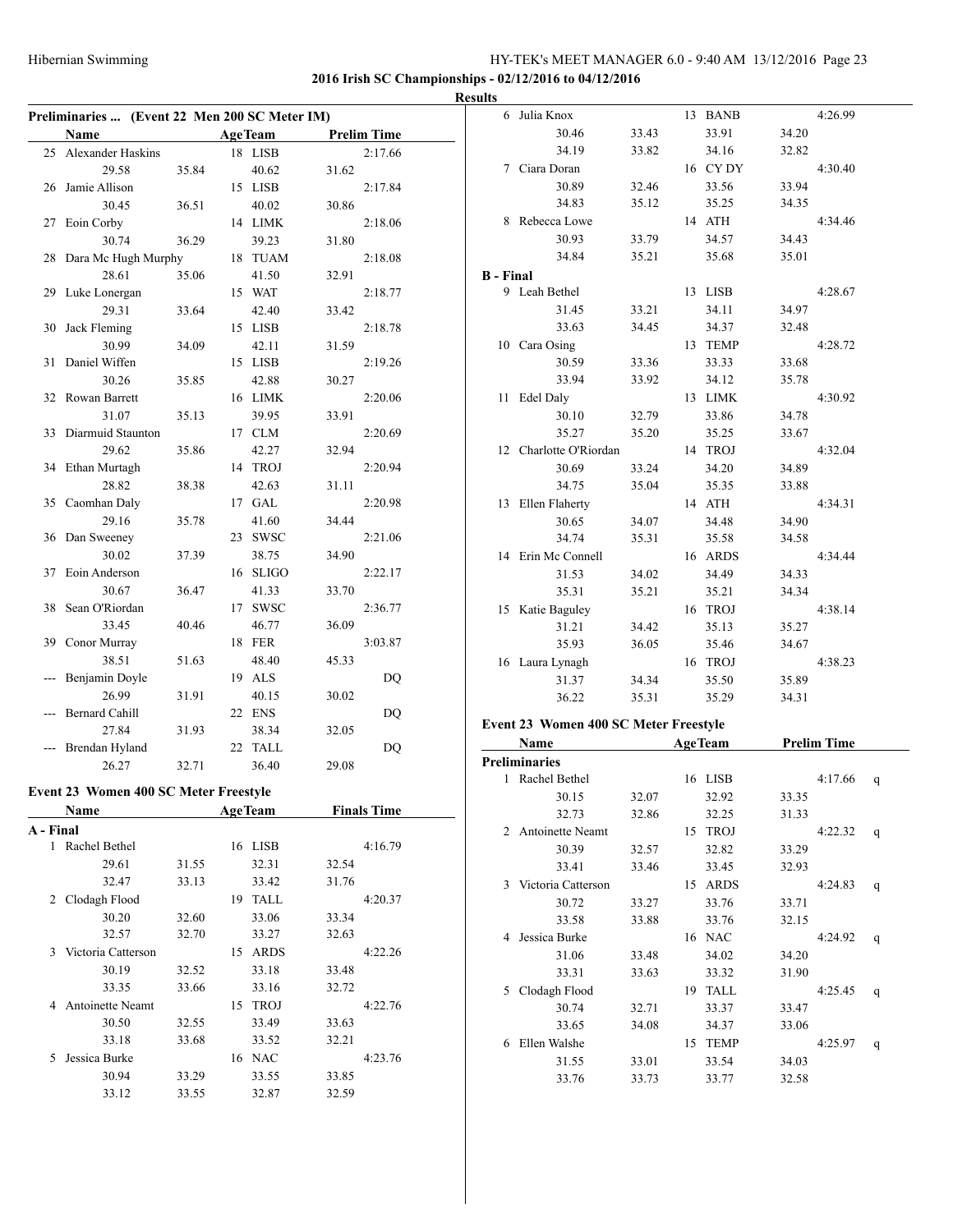|                                                        |       |                |       |                    |              | <b>Results</b> |                           |       |          |       |         |
|--------------------------------------------------------|-------|----------------|-------|--------------------|--------------|----------------|---------------------------|-------|----------|-------|---------|
| Preliminaries  (Event 23 Women 400 SC Meter Freestyle) |       |                |       |                    |              |                | 25 Clodagh Quirke         |       | 17 NRS   |       | 4:40.10 |
| Name                                                   |       | <b>AgeTeam</b> |       | <b>Prelim Time</b> |              |                | 31.13                     | 34.44 | 35.30    | 35.72 |         |
| 7 Julia Knox                                           |       | 13 BANB        |       | 4:27.39            | $\mathsf{q}$ |                | 35.82                     | 36.05 | 35.91    | 35.73 |         |
| 30.46                                                  | 33.65 | 34.49          | 34.29 |                    |              |                | 26 Alie Martin            |       | 15 TEMP  |       | 4:40.80 |
| 33.85                                                  | 34.28 | 33.61          | 32.76 |                    |              |                | 31.17                     | 34.25 | 35.15    | 35.83 |         |
| 8 Ciara Doran                                          |       | 16 CY DY       |       | 4:29.26            | q            |                | 36.76                     | 36.56 | 35.94    | 35.14 |         |
| 30.88                                                  | 32.99 | 33.74          | 34.00 |                    |              |                | 27 *Emilie Krog           |       | 14 HAM   |       | 4:41.08 |
| 34.11                                                  | 34.66 | 34.90          | 33.98 |                    |              |                | 31.54                     | 34.93 | 35.67    | 35.74 |         |
| 9 Rebecca Lowe                                         |       | 14 ATH         |       | 4:32.71            | q            |                | 36.13                     | 35.92 | 36.07    | 35.08 |         |
| 31.08                                                  | 33.84 | 34.16          | 34.37 |                    |              |                | 28 Aoife Mc Mahon         |       | 17 DOL   |       | 4:41.10 |
| 34.42                                                  | 35.07 | 35.34          | 34.43 |                    |              |                | 31.85                     | 34.68 | 35.71    | 35.93 |         |
| 10 Edel Daly                                           |       | 13 LIMK        |       | 4:33.14 $q$        |              |                | 35.75                     | 35.93 | 35.82    | 35.43 |         |
| 30.25                                                  | 33.84 | 34.70          | 35.14 |                    |              |                | 29 Deirbhile Cruise       |       | 16 NRS   |       | 4:41.59 |
| 34.89                                                  | 35.28 | 35.14          | 33.90 |                    |              |                | 31.08                     | 34.75 | 36.07    | 36.24 |         |
| 11 Cara Osing                                          |       | 13 TEMP        |       | 4:33.43            | q            |                | 36.29                     | 36.32 | 36.13    | 34.71 |         |
| 30.88                                                  | 33.75 | 34.80          | 34.60 |                    |              |                | 30 Aoife Duggan McSweeney |       | 18 ASK   |       | 4:41.77 |
| 35.16                                                  | 35.12 | 34.65          | 34.47 |                    |              |                | 31.83                     | 34.77 | 35.85    | 35.86 |         |
| 12 *Ekaterina Price                                    |       | 15 HAM         |       | 4:34.47            |              |                | 35.64                     | 35.71 | 36.25    | 35.86 |         |
| 31.48                                                  |       |                |       |                    | q            |                | 31 Laura Taylor           |       | 16 GLN   |       | 4:42.77 |
|                                                        | 33.94 | 34.76          | 34.99 |                    |              |                | 31.85                     | 34.80 | 35.40    | 36.35 |         |
| 35.07                                                  | 34.88 | 35.18          | 34.17 |                    |              |                | 36.02                     | 36.21 | 36.30    | 35.84 |         |
| 13 Laura Lynagh                                        |       | 16 TROJ        |       | 4:34.51            | q            |                | 32 Aisling Nolan          |       | 15 NAC   |       | 4:43.45 |
| 31.50                                                  | 34.23 | 35.32          | 35.34 |                    |              |                | 31.93                     | 35.14 | 35.32    | 35.81 |         |
| 34.43                                                  | 34.60 | 35.33          | 33.76 |                    |              |                | 36.53                     | 36.56 | 36.65    | 35.51 |         |
| 14 Erin Mc Connell                                     |       | 16 ARDS        |       | 4:34.97            | q            |                |                           |       |          |       |         |
| 32.20                                                  | 34.83 | 35.01          | 35.06 |                    |              |                | 33 Amy Barr               |       | 15 LARNE |       | 4:43.60 |
| 34.75                                                  | 34.75 | 34.52          | 33.85 |                    |              |                | 31.88                     | 35.62 | 36.05    | 36.34 |         |
| 15 Aoife Leahy                                         |       | 14 GAL         |       | 4:35.28            | q            |                | 36.48                     | 36.52 | 35.74    | 34.97 |         |
| 31.67                                                  | 34.57 | 35.37          | 35.74 |                    |              |                | 34 Ele Donegan            |       | 13 LEA   |       | 4:44.17 |
| 34.90                                                  | 35.10 | 34.57          | 33.36 |                    |              |                | 32.18                     | 35.41 | 36.12    | 36.90 |         |
| 16 Leah Bethel                                         |       | 13 LISB        |       | 4:35.67            | q            |                | 36.58                     | 36.25 | 35.85    | 34.88 |         |
| 30.13                                                  | 33.93 | 34.89          | 35.30 |                    |              |                | 35 Lisa Cooke             |       | 19 MULL  |       | 4:44.94 |
| 35.62                                                  | 35.56 | 35.65          | 34.59 |                    |              |                | 30.96                     | 33.99 | 35.41    | 36.64 |         |
| 17 Katie Baguley                                       |       | 16 TROJ        |       | 4:37.27            |              |                | 36.52                     | 37.23 | 37.73    | 36.46 |         |
| 31.34                                                  | 33.87 | 34.84          | 35.06 |                    |              |                | 36 Hanna D'Aughton        |       | 14 SWSC  |       | 4:45.56 |
| 35.72                                                  | 35.59 | 35.87          | 34.98 |                    |              |                | 31.52                     | 35.85 | 36.72    | 37.06 |         |
| 18 Ellen Flaherty                                      |       | 14 ATH         |       | 4:37.42            |              |                | 36.28                     | 36.76 | 36.50    | 34.87 |         |
| 31.10                                                  | 34.26 | 35.43          | 35.43 |                    |              |                | 37 Chloe Finnegan         |       | 17 WAT   |       | 4:45.73 |
| 35.74                                                  | 35.04 | 35.40          | 35.02 |                    |              |                | 32.09                     | 35.24 | 36.48    | 37.16 |         |
| 19 Charlotte O'Riordan                                 |       | 14 TROJ        |       | 4:37.68            |              |                | 36.16                     | 37.03 | 36.94    | 34.63 |         |
| 31.10                                                  | 33.35 | 34.70          | 35.39 |                    |              |                | 38 Brogan O'Hara          |       | 18 LEA   |       | 4:46.14 |
| 35.76                                                  | 36.19 | 36.32          | 34.87 |                    |              |                | 32.42                     | 35.13 | 35.96    | 36.42 |         |
| 20 Keela Mulhall                                       |       | 15 GAL         |       | 4:37.87            |              |                | 36.64                     | 36.45 | 36.48    | 36.64 |         |
| 31.13                                                  | 34.04 | 34.48          | 34.93 |                    |              |                | 39 Leah Martin            |       | 13 TEMP  |       | 4:46.34 |
| 35.17                                                  | 35.84 | 36.17          | 36.11 |                    |              |                | 33.19                     | 36.38 | 36.33    | 35.89 |         |
|                                                        |       |                |       |                    |              |                | 35.85                     | 36.44 | 36.87    | 35.39 |         |
| 21 Jessica Gannon                                      |       | 12 COM         |       | 4:38.14            |              |                | 40 Lisa Harrington        |       | 18 ATH   |       | 4:46.56 |
| 32.05                                                  | 34.75 | 35.63          | 35.66 |                    |              |                | 32.71                     | 35.48 | 36.06    | 36.66 |         |
| 35.36                                                  | 35.62 | 35.07          | 34.00 |                    |              |                | 36.34                     | 36.46 | 36.73    | 36.12 |         |
| 22 Stephanie Mc Loughlin                               |       | 15 TUAM        |       | 4:38.49            |              |                | 41 Kate Gaffney           |       | 16 LIMK  |       | 4:46.76 |
| 32.37                                                  | 34.84 | 34.61          | 34.70 |                    |              |                | 32.25                     | 35.14 | 36.22    | 36.74 |         |
| 35.18                                                  | 35.41 | 35.52          | 35.86 |                    |              |                | 37.04                     |       |          |       |         |
| 23 Fiona Cash                                          |       | 18 LISB        |       | 4:39.37            |              |                |                           | 36.99 | 36.76    | 35.62 |         |
| 32.43                                                  | 34.98 | 35.63          | 35.88 |                    |              |                | 42 Emma Swan              |       | 16 ALS   |       | 4:46.91 |
| 35.68                                                  | 35.45 | 35.35          | 33.97 |                    |              |                | 32.62                     | 35.66 | 35.71    | 36.78 |         |
| 24 May Harley                                          |       | 15 DOL         |       | 4:39.72            |              |                | 36.91                     | 36.74 | 37.24    | 35.25 |         |
| 31.83                                                  | 34.65 | 35.53          | 35.90 |                    |              |                | 43 Sophie Williams        |       | 16 TMORE |       | 4:46.95 |
| 35.71                                                  | 36.06 | 35.25          | 34.79 |                    |              |                | 32.28                     | 35.77 | 36.70    | 37.04 |         |
|                                                        |       |                |       |                    |              |                | 36.80                     | 37.18 | 36.53    | 34.65 |         |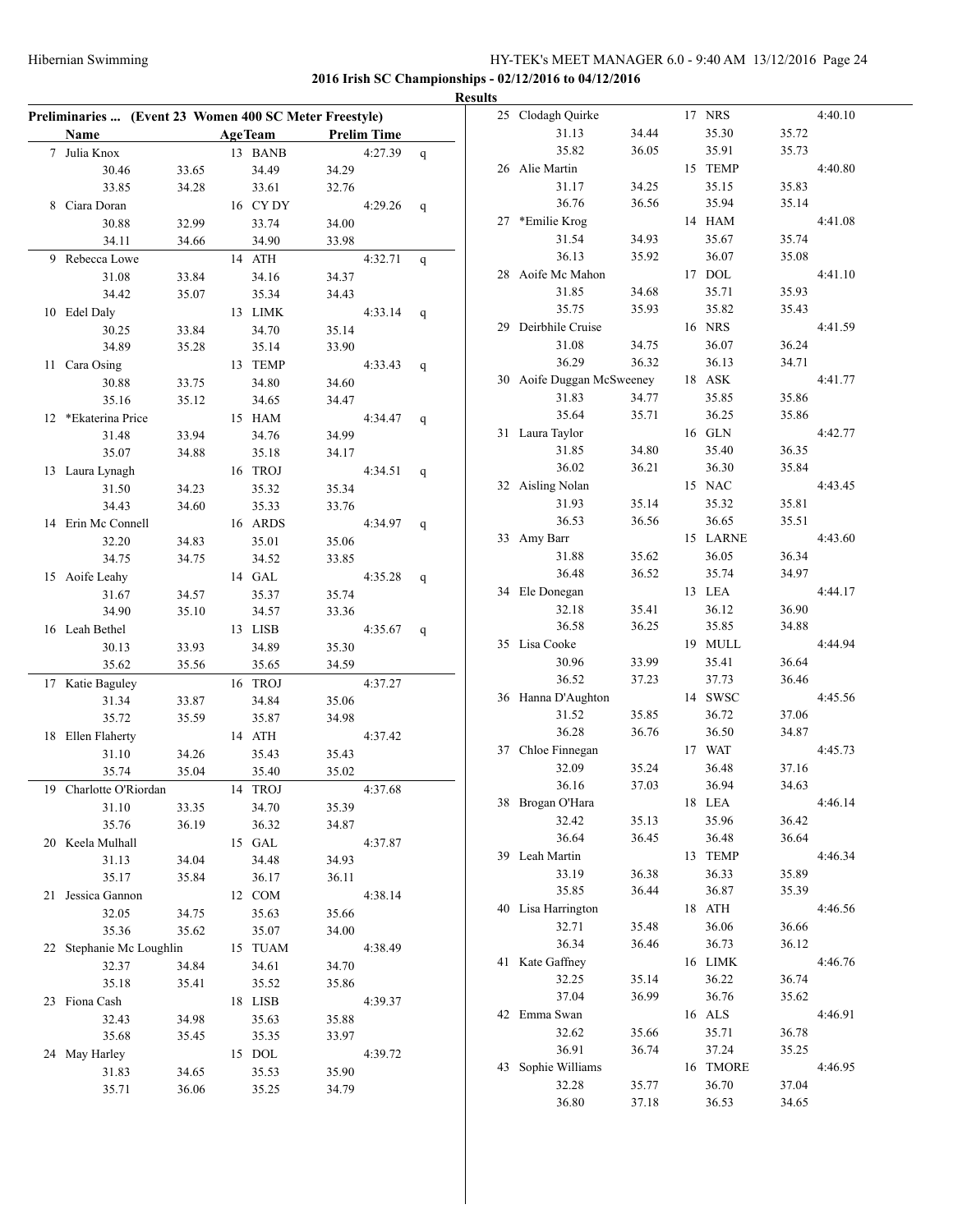$\overline{a}$ 

#### HY-TEK's MEET MANAGER 6.0 - 9:40 AM 13/12/2016 Page 25

|    | Preliminaries  (Event 23 Women 400 SC Meter Freestyle) |       |                |       |                    |       |
|----|--------------------------------------------------------|-------|----------------|-------|--------------------|-------|
|    | Name                                                   |       | <b>AgeTeam</b> |       | <b>Prelim Time</b> |       |
|    | 44 Emma Kelly                                          |       | 16 ALS         |       | 4:47.50            |       |
|    | 31.84                                                  | 34.69 | 36.48          | 36.72 |                    |       |
|    | 37.11                                                  | 36.60 | 37.37          | 36.69 |                    |       |
|    | 45 Scarlett Armstrong                                  |       | 13 ARDS        |       | 4:47.72            |       |
|    | 31.60                                                  | 34.87 | 35.42          | 36.62 |                    |       |
|    | 34.63                                                  | 36.60 | 38.40          | 39.58 |                    |       |
|    | 46 Rebecca Carroll                                     |       | 17 COM         |       | 4:47.83            |       |
|    | 31.80                                                  | 35.40 | 35.78          | 36.47 |                    |       |
|    | 36.66                                                  | 37.28 | 37.57          | 36.87 |                    |       |
|    | 47 Rachel Johnson                                      |       | 16 ATH         |       | 4:48.83            |       |
|    | 32.43                                                  | 35.12 | 35.81          | 36.54 |                    |       |
|    | 36.78                                                  | 37.38 | 37.39          | 37.38 |                    |       |
|    | 48 Lizaveta Kotsikava                                  |       | 16 NAC         |       | 4:49.17            |       |
|    | 32.50                                                  | 35.35 | 36.58          | 37.15 |                    |       |
|    | 37.30                                                  | 37.26 | 37.41          | 35.62 |                    |       |
|    | 49 Áine Trait                                          |       | 16 KILK        |       | 4:49.45            |       |
|    | 32.66                                                  | 36.17 | 36.61          | 36.73 |                    |       |
|    | 37.06                                                  | 37.20 | 37.23          | 35.79 |                    |       |
|    | 50 Aine O'Neill                                        |       | 14 NAC         |       | 4:49.52            |       |
|    | 32.65                                                  | 36.11 | 36.77          | 36.92 |                    |       |
|    | 36.96                                                  | 37.07 | 37.10          | 35.94 |                    | Ev    |
|    | 51 Lisa Henry                                          |       | 15 CLM         |       | 4:50.46            |       |
|    | 32.64                                                  | 35.49 | 36.97          | 37.11 |                    |       |
|    | 37.34                                                  | 37.20 | 37.25          | 36.46 |                    | $A -$ |
|    | 52 Caoimhe Daly                                        |       | 13 NRS         |       | 4:50.96            |       |
|    | 33.46                                                  | 35.30 | 36.61          | 36.97 |                    |       |
|    | 37.02                                                  | 37.37 | 37.22          | 37.01 |                    |       |
|    | 53 Ella Carroll                                        |       | 11 LIMK        |       | 4:51.77            |       |
|    | 33.69                                                  | 37.30 | 37.62          | 38.07 |                    |       |
|    | 37.70                                                  | 37.53 | 36.78          | 33.08 |                    |       |
|    | 54 Hannah Grady                                        |       | 15 CBAR        |       | 4:52.27            |       |
|    | 32.86                                                  | 36.41 | 37.15          | 37.39 |                    |       |
|    | 37.38                                                  | 37.61 | 37.68          | 35.79 |                    |       |
|    | 55 Erin Barr                                           |       | 15 LARNE       |       | 4:52.49            |       |
|    | 32.31                                                  | 36.03 | 36.94          | 37.08 |                    |       |
|    | 37.50                                                  | 37.89 | 37.95          | 36.79 |                    |       |
|    | 56 Christine Mc Feely                                  |       | 15 ALS         |       | 4:52.69            |       |
|    | 33.84                                                  | 36.73 | 37.26          | 37.21 |                    |       |
|    | 37.01                                                  | 37.05 | 37.58          | 36.01 |                    |       |
| 57 | Megan Gellately                                        |       | 15 LURG        |       | 4:52.78            | В -   |
|    | 32.83                                                  | 36.25 | 37.11          | 37.54 |                    |       |
|    | 38.12                                                  | 37.84 | 37.40          | 35.69 |                    |       |
|    | 58 Lean Duane                                          |       | 16 MAL         |       | 4:53.19            |       |
|    | 32.89                                                  | 35.88 | 37.11          | 37.74 |                    |       |
|    | 37.96                                                  | 38.11 | 37.77          | 35.73 |                    |       |
|    | 59 Roisin Duggan McSweeney                             |       | 18 ASK         |       | 4:53.59            |       |
|    | 32.11                                                  | 35.77 | 37.26          | 37.79 |                    | $*$ 1 |
|    | 37.63                                                  | 37.76 | 38.02          | 37.25 |                    |       |
|    | 60 Ailbhe Mulhall                                      |       | 13 GAL         |       | 4:53.75            |       |
|    | 33.78                                                  | 36.32 | 37.00          | 37.39 |                    |       |
|    | 37.85                                                  | 37.60 | 37.62          | 36.19 |                    |       |
| 61 | Ruby Mc Niff                                           |       | 13 BANB        |       | 4:54.33            |       |
|    | 32.40                                                  | 35.64 | 37.08          | 38.04 |                    |       |
|    | 38.13                                                  | 38.10 | 37.74          | 37.20 |                    |       |

|                  | 62 Keela Farnon                     |       |    | 15 COM         |       | 4:54.66            |  |
|------------------|-------------------------------------|-------|----|----------------|-------|--------------------|--|
|                  | 31.89                               | 35.77 |    | 37.58          | 37.89 |                    |  |
|                  | 37.94                               | 37.99 |    | 38.08          | 37.52 |                    |  |
|                  | 63 Nadine Pollock                   |       |    | 14 LISB        |       | 4:56.72            |  |
|                  | 32.12                               | 35.81 |    | 37.74          | 38.79 |                    |  |
|                  | 38.55                               | 38.18 |    | 37.23          | 38.30 |                    |  |
|                  | 64 Robben Beatty                    |       |    | 17 GLN         |       | 4:57.59            |  |
|                  | 33.16                               | 36.51 |    | 37.46          | 38.24 |                    |  |
|                  | 37.98                               | 38.29 |    | 38.65          | 37.30 |                    |  |
|                  | 65 Rebekah Burrows                  |       |    | 13 ARDS        |       | 4:58.51            |  |
|                  | 32.71                               | 36.00 |    | 37.74          | 38.61 |                    |  |
|                  | 38.85                               | 38.78 |    | 38.91          | 36.91 |                    |  |
|                  | 66 Ella Doherty                     |       |    | 14 ENS         |       | 4:58.70            |  |
|                  | 33.39                               | 36.68 |    | 37.33          | 37.86 |                    |  |
|                  | 38.35                               | 38.56 |    | 38.74          | 37.79 |                    |  |
|                  | 67 Amy Mc Cullough                  |       |    | 16 LARNE       |       | 5:00.62            |  |
|                  | 32.89                               | 35.66 |    | 37.32          | 38.49 |                    |  |
|                  | 39.26                               | 39.34 |    | 39.46          | 38.20 |                    |  |
|                  | --- Sarah Kelly                     |       |    | 19 GAL         |       | DQ                 |  |
|                  | 31.11                               | 34.12 |    | 33.45          | 33.90 |                    |  |
|                  | 33.63                               | 33.83 |    | 33.31          | 32.64 |                    |  |
|                  | --- Tara Desmond                    |       |    | 18 DOL         |       | <b>DNF</b>         |  |
|                  |                                     |       |    |                |       |                    |  |
|                  | Event 24 Men 100 SC Meter Freestyle |       |    |                |       |                    |  |
|                  | Name                                |       |    | <b>AgeTeam</b> |       | <b>Finals Time</b> |  |
| A - Final        |                                     |       |    |                |       |                    |  |
|                  | 1 Gerry Quinn                       |       | 18 | LONG           |       | 49.13              |  |
|                  | 23.63                               | 25.50 |    |                |       |                    |  |
|                  |                                     |       |    |                |       |                    |  |
|                  | 2 David Prendergast                 |       |    | 22 UCD         |       | 49.61              |  |
|                  | 24.13                               | 25.48 |    |                |       |                    |  |
|                  | 3 Curtis Coulter                    |       |    | 22 ARDS        |       | 49.74              |  |
|                  | 24.27                               | 25.47 |    |                |       |                    |  |
|                  | 4 *Lewis Burras                     |       |    | 16 HAM         |       | 49.78              |  |
|                  | 23.93                               | 25.85 |    |                |       |                    |  |
|                  | 5 Alex Melennec                     |       |    | 20 UCD         |       | 50.54              |  |
| 6                | 24.43                               | 26.11 |    |                |       |                    |  |
|                  | <b>Bernard Cahill</b>               |       |    | 22 ENS         |       | 50.67              |  |
| 7                | 24.16<br>Jack Mc Millan             | 26.51 |    | 16 BAN         |       | 50.77              |  |
|                  | 24.88                               | 25.89 |    |                |       |                    |  |
|                  |                                     |       |    | 22 BAN         |       | 50.95              |  |
|                  | 8 David Thompson<br>24.32           | 26.63 |    |                |       |                    |  |
| <b>B</b> - Final |                                     |       |    |                |       |                    |  |
| 9                | Robert Powell                       |       |    | 16 ATH         |       | 51.83              |  |
|                  | 25.14                               | 26.69 |    |                |       |                    |  |
| 10               | Dean Power                          |       |    | 19 UCD         |       | 51.99              |  |
|                  | 25.25                               | 26.74 |    |                |       |                    |  |
| 11               | Benjamin Doyle                      |       |    | 19 ALS         |       | 52.12              |  |
|                  | 25.20                               | 26.92 |    |                |       |                    |  |
| *12              | Cillian Colvin                      |       |    | 19 NAC         |       | 52.25              |  |
|                  | 24.88                               | 27.37 |    |                |       |                    |  |
| $*12$            | Joseph Mooney                       |       | 19 | <b>LIMK</b>    |       | 52.25              |  |
|                  | 25.01                               | 27.24 |    |                |       |                    |  |
| 14               | Jack Grace                          |       | 18 | <b>BALLY</b>   |       | 52.34              |  |
|                  | 25.26                               | 27.08 |    |                |       |                    |  |
| 15               | *Jordi Lob-Levyt<br>25.57           | 27.32 |    | 28 CNLP        |       | 52.89              |  |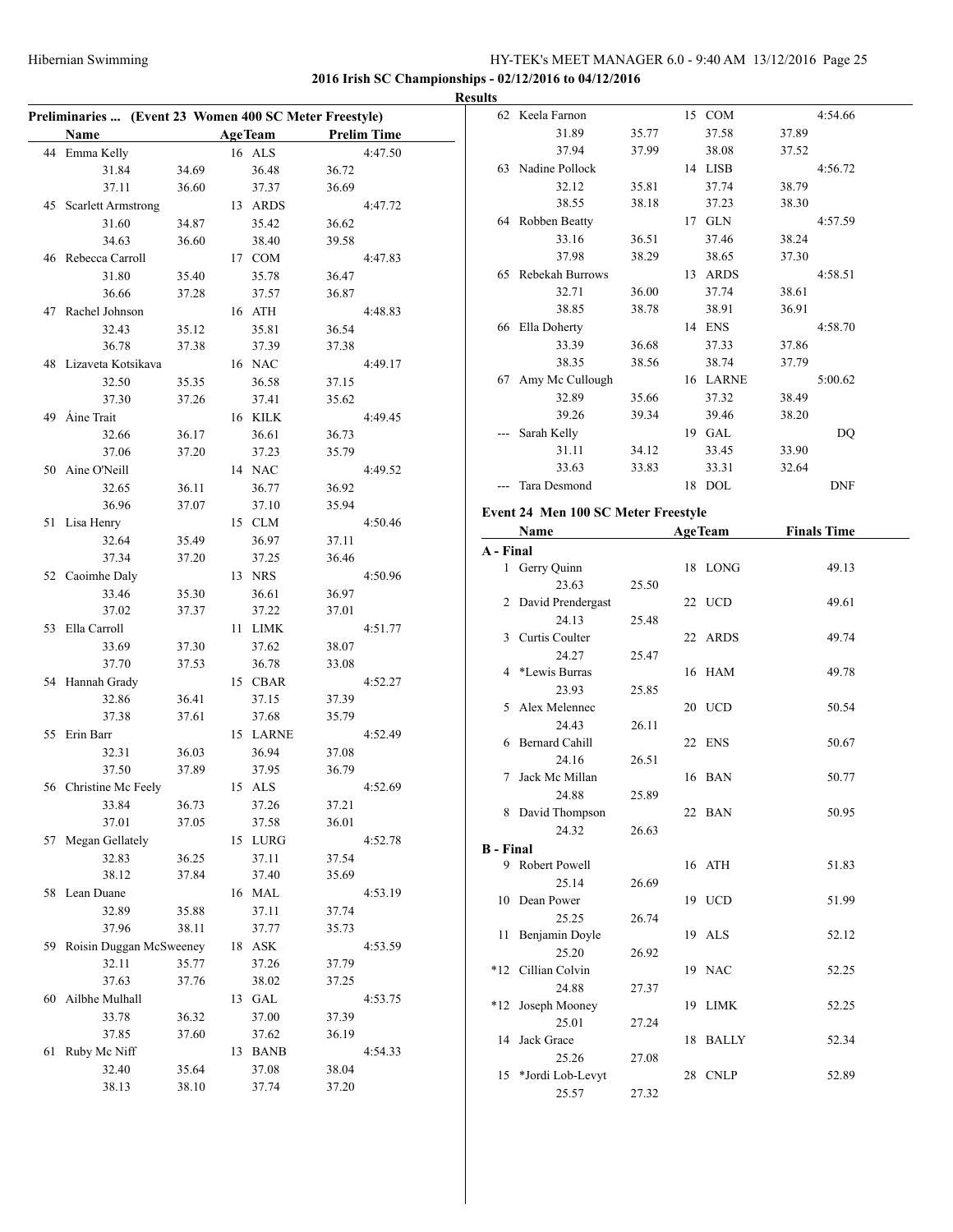| B - Final  (Event 24 Men 100 SC Meter Freestyle)<br><b>AgeTeam</b> |                                     |       |    |                |                    |   |  |  |
|--------------------------------------------------------------------|-------------------------------------|-------|----|----------------|--------------------|---|--|--|
|                                                                    | Name                                |       |    |                | <b>Finals Time</b> |   |  |  |
|                                                                    | 16 *Joseph Page                     |       |    | 16 HAM         | 52.91              |   |  |  |
|                                                                    | 25.73                               | 27.18 |    |                |                    |   |  |  |
|                                                                    | Event 24 Men 100 SC Meter Freestyle |       |    |                |                    |   |  |  |
|                                                                    |                                     |       |    |                |                    |   |  |  |
|                                                                    | Name                                |       |    | <b>AgeTeam</b> | <b>Prelim Time</b> |   |  |  |
|                                                                    | <b>Preliminaries</b>                |       |    |                |                    |   |  |  |
|                                                                    | 1 David Prendergast                 |       |    | 22 UCD         | 49.64              | q |  |  |
|                                                                    | 24.04                               | 25.60 |    |                |                    |   |  |  |
| 2                                                                  | Gerry Quinn                         |       | 18 | <b>LONG</b>    | 49.99              | q |  |  |
|                                                                    | 23.99                               | 26.00 |    |                |                    |   |  |  |
| 3                                                                  | Alex Melennec                       |       |    | 20 UCD         | 50.39              | q |  |  |
|                                                                    | 24.22                               | 26.17 |    |                |                    |   |  |  |
| 4                                                                  | David Thompson                      |       |    | 22 BAN         | 50.78              | q |  |  |
|                                                                    | 23.98                               | 26.80 |    |                |                    |   |  |  |
| 5                                                                  | Curtis Coulter                      |       |    | 22 ARDS        | 50.85              | q |  |  |
|                                                                    | 24.91                               | 25.94 |    |                |                    |   |  |  |
| 6                                                                  | Bernard Cahill                      |       | 22 | ENS            | 51.00              | q |  |  |
|                                                                    | 24.64                               | 26.36 |    |                |                    |   |  |  |
| 7                                                                  | Jack Mc Millan                      |       |    | 16 BAN         | 51.35              | q |  |  |
|                                                                    | 24.96                               | 26.39 |    |                |                    |   |  |  |
| 8                                                                  | *Lewis Burras                       |       |    | 16 HAM         | 51.41              | q |  |  |
|                                                                    | 24.78                               | 26.63 |    |                |                    |   |  |  |
| 9                                                                  | Cillian Colvin                      |       |    | 19 NAC         | 51.68              |   |  |  |
|                                                                    |                                     |       |    |                |                    | q |  |  |
|                                                                    | 24.63                               | 27.05 |    |                |                    |   |  |  |
|                                                                    | 10 Dean Power                       |       |    | 19 UCD         | 51.74              | q |  |  |
|                                                                    | 25.06                               | 26.68 |    |                |                    |   |  |  |
| 11                                                                 | Robert Powell                       |       |    | 16 ATH         | 51.76              | q |  |  |
|                                                                    | 24.95                               | 26.81 |    |                |                    |   |  |  |
| 12                                                                 | *Jordi Lob-Levyt                    |       |    | 28 CNLP        | 51.96              | q |  |  |
|                                                                    | 25.14                               | 26.82 |    |                |                    |   |  |  |
| 13                                                                 | *Joseph Page                        |       |    | 16 HAM         | 52.10              | q |  |  |
|                                                                    | 25.20                               | 26.90 |    |                |                    |   |  |  |
| 14                                                                 | Benjamin Doyle                      |       |    | 19 ALS         | 52.38              | q |  |  |
|                                                                    | 25.01                               | 27.37 |    |                |                    |   |  |  |
| 15                                                                 | Joseph Mooney                       |       | 19 | LIMK           | 52.57              | q |  |  |
|                                                                    | 24.94                               | 27.63 |    |                |                    |   |  |  |
| 16                                                                 | Jack Grace                          |       | 18 | BALLY          | 52.62              | q |  |  |
|                                                                    | 25.42                               | 27.20 |    |                |                    |   |  |  |
| 17                                                                 | *Max Tambling                       |       |    | 17 HAM         | 52.69              |   |  |  |
|                                                                    | 25.38                               | 27.31 |    |                |                    |   |  |  |
| 18                                                                 | Conor Munn                          |       | 21 | <b>ARDS</b>    | 52.75              |   |  |  |
|                                                                    | 25.26                               | 27.49 |    |                |                    |   |  |  |
| 19                                                                 | Cian O'Keeffe Tighe                 |       |    | 16 PORT        | 52.85              |   |  |  |
|                                                                    | 25.85                               | 27.00 |    |                |                    |   |  |  |
|                                                                    | 20 Mark Walsh                       |       |    | 19 LIMK        | 52.87              |   |  |  |
|                                                                    | 25.62                               | 27.25 |    |                |                    |   |  |  |
| 21                                                                 | Andrew Carey                        |       |    | 17 ATH         | 53.09              |   |  |  |
|                                                                    | 25.60                               | 27.49 |    |                |                    |   |  |  |
| 22                                                                 | Sean McNicholl                      |       | 15 | <b>TEMP</b>    | 53.11              |   |  |  |
|                                                                    | 25.53                               | 27.58 |    |                |                    |   |  |  |
|                                                                    | 23 Peter Mooney                     |       | 22 | <b>SLIGO</b>   | 53.58              |   |  |  |
|                                                                    | 25.19                               | 28.39 |    |                |                    |   |  |  |
|                                                                    | 24 Odhran Savage                    |       |    | 17 SPL         |                    |   |  |  |
|                                                                    |                                     |       |    |                | 54.17              |   |  |  |
|                                                                    | 26.16                               | 28.01 |    |                |                    |   |  |  |

|   | <b>Results</b> |                                 |       |    |          |       |
|---|----------------|---------------------------------|-------|----|----------|-------|
|   |                | 25 *Nicola Bragagna<br>25.79    | 28.47 |    | 17 SWSC  | 54.26 |
| - |                | 26 Michael Hewitt               |       |    | 16 CY BT | 54.29 |
|   |                | 25.89<br>27 Bryan Scully        | 28.40 |    | 16 ATH   | 54.32 |
|   |                | 26.05<br>28 Mathew Coward       | 28.27 |    | 25 NAC   | 54.38 |
|   |                | 25.06<br>29 Nathan Jennings     | 29.32 |    | 17 LISB  | 54.42 |
|   |                | 26.35<br>30 Finn Mc Geever      | 28.07 |    | 16 LIMK  | 54.45 |
|   |                | 26.01                           | 28.44 |    |          |       |
|   |                | 31 Sean Desmond<br>26.05        | 28.46 |    | 18 TROJ  | 54.51 |
|   |                | 32 *Will Skinner<br>25.65       | 28.89 |    | 16 HAM   | 54.54 |
|   |                | 33 Ciaran Burke<br>26.07        | 28.50 |    | 16 TUAM  | 54.57 |
|   |                | 34 *Ahmed El Geneidy            |       |    | 15 HAM   | 54.71 |
|   |                | 26.16<br>35 Kai Willmott        | 28.55 |    | 17 SPL   | 54.72 |
|   |                | 26.03<br>36 Ryan Shannon        | 28.69 |    | 19 ENS   | 54.87 |
|   |                | 26.39<br>37 Luke Lonergan       | 28.48 |    | 15 WAT   | 55.13 |
|   |                | 26.84<br>38 Niall Loughran      | 28.29 |    | 18 ASG   | 55.24 |
|   |                | 26.59<br>39 Daniel Wiffen       | 28.65 |    | 15 LISB  | 55.26 |
|   |                | 26.68                           | 28.58 |    |          |       |
|   |                | 40 Dara Mc Hugh Murphy<br>26.42 | 28.85 |    | 18 TUAM  | 55.27 |
|   |                | 41 Isaac Fitzmaurice<br>26.72   | 28.65 |    | 16 NAC   | 55.37 |
|   |                | 42 Tom Uprichard<br>26.23       | 29.17 |    | 15 ARDS  | 55.40 |
|   |                | 43 Ross Mc Auliffe              | 28.93 |    | 17 SWSC  | 55.54 |
|   |                | 26.61<br>44 *Ryan Pinto         |       |    | 16 HAM   | 55.56 |
|   |                | 26.54<br>45 *Aly Maghraby       | 29.02 |    | 14 HAM   | 56.00 |
|   |                | 26.53<br>46 Luc Galland         | 29.47 |    | 16 SWSC  | 56.19 |
|   |                | 26.29<br>47 Ronan Mc Carthy     | 29.90 |    | 19 SWSC  | 56.27 |
|   | *48            | 26.84<br>Ethan Murtagh          | 29.43 | 14 | TROJ     | 56.34 |
|   |                | 27.18                           | 29.16 |    |          |       |
|   | *48            | *Harry Dalgarno<br>26.74        | 29.60 |    | 16 HAM   | 56.34 |
|   | 50             | Marley Haugh<br>27.15           | 29.20 |    | 17 ENS   | 56.35 |
|   | 51             | Craig Boyce<br>27.10            | 29.53 |    | 16 LISB  | 56.63 |
|   | 52             | Christopher Loan<br>27.38       | 29.31 |    | 17 LISB  | 56.69 |
|   | 53             | Michail Lambert<br>27.31        | 29.76 |    | 16 LIMK  | 57.07 |
|   |                |                                 |       |    |          |       |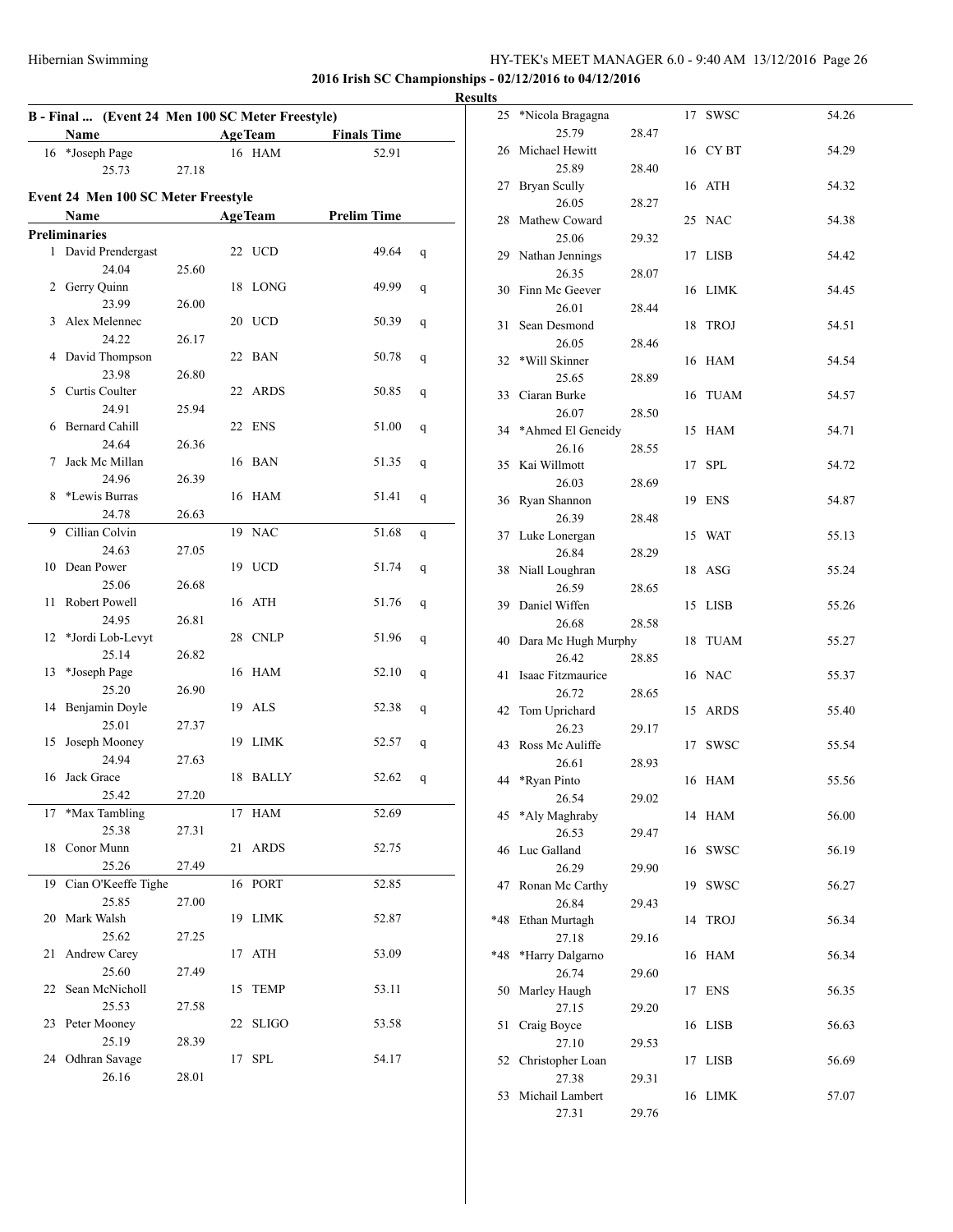#### **2016 Irish SC Championships - 02/12/2016 to 04/12/2016**

|    | Preliminaries  (Event 24 Men 100 SC Meter Freestyle) |       |    |                |                    |  |  |  |  |  |  |  |  |
|----|------------------------------------------------------|-------|----|----------------|--------------------|--|--|--|--|--|--|--|--|
|    | <b>Name</b>                                          |       |    | <b>AgeTeam</b> | <b>Prelim Time</b> |  |  |  |  |  |  |  |  |
|    | 54 Finn O'Keeffe                                     |       |    | 15 TEMP        | 57.11              |  |  |  |  |  |  |  |  |
|    | 27.47                                                | 29.64 |    |                |                    |  |  |  |  |  |  |  |  |
| 55 | Jermey O'Connor                                      |       |    | 14 LIMK        | 57.65              |  |  |  |  |  |  |  |  |
|    | 27.68                                                | 29.97 |    |                |                    |  |  |  |  |  |  |  |  |
|    | 56 Jack Coode                                        |       |    | 17 NRS         | 57.93              |  |  |  |  |  |  |  |  |
|    | 27.47                                                | 30.46 |    |                |                    |  |  |  |  |  |  |  |  |
| 57 | Sean O'Riordan                                       |       | 17 | <b>SWSC</b>    | 1:01.45            |  |  |  |  |  |  |  |  |
|    | 29.49                                                | 31.96 |    |                |                    |  |  |  |  |  |  |  |  |
|    | 58 Conor Murray                                      |       |    | 18 FER         | 1:15.13            |  |  |  |  |  |  |  |  |
|    | 35.44                                                | 39.69 |    |                |                    |  |  |  |  |  |  |  |  |
| 59 | Patrick Flanagan                                     |       | 19 | <b>UCD</b>     | 1:24.68            |  |  |  |  |  |  |  |  |
|    | 42.21                                                | 42.47 |    |                |                    |  |  |  |  |  |  |  |  |
| 60 | Adam Johnston                                        |       | 18 | <b>BAN</b>     | 1:39.25            |  |  |  |  |  |  |  |  |
|    | 46.62                                                | 52.63 |    |                |                    |  |  |  |  |  |  |  |  |

#### **Event 25 Women 100 SC Meter IM**

|                  | Name              |       |    | <b>AgeTeam</b> | <b>Finals Time</b> |
|------------------|-------------------|-------|----|----------------|--------------------|
| A - Final        |                   |       |    |                |                    |
|                  | 1 Mona Mc Sharry  |       |    | 16 MARL        | 1:02.31            |
|                  | 29.58             | 32.73 |    |                |                    |
| 2                | *Bethy Firth~     |       |    | 20 ARDS        | 1:03.38            |
|                  | 29.33             | 34.05 |    |                |                    |
| 3                | Niamh Kilgallen   |       | 17 | <b>CLM</b>     | 1:03.82            |
|                  | 30.28             | 33.54 |    |                |                    |
| 4                | Rebecca Reid      |       | 15 | <b>ARDS</b>    | 1:04.15            |
|                  | 29.76             | 34.39 |    |                |                    |
| 5                | Aisling Haughey   |       | 21 | <b>ALS</b>     | 1:04.43            |
|                  | 30.71             | 33.72 |    |                |                    |
| 6                | Ellen Walshe      |       | 15 | <b>TEMP</b>    | 1:05.41            |
|                  | 29.92             | 35.49 |    |                |                    |
| 7                | Niamh Coyne       |       |    | 15 TALL        | 1:06.60            |
|                  | 32.07             | 34.53 |    |                |                    |
| 8                | *Greta Agnew      |       | 15 | <b>HAM</b>     | 1:07.12            |
|                  | 29.50             | 37.62 |    |                |                    |
| <b>B</b> - Final |                   |       |    |                |                    |
| 9                | *Rosie Morgan     |       | 13 | <b>HAM</b>     | 1:05.40            |
|                  | 29.93             | 35.47 |    |                |                    |
| 10               | Kate Allenby      |       | 16 | <b>BANB</b>    | 1:06.50            |
|                  | 31.21             | 35.29 |    |                |                    |
| 11               | *Maria Iorini     |       | 15 | <b>HAM</b>     | 1:07.22            |
|                  | 30.46             | 36.76 |    |                |                    |
| 12               | Sharon Semchiy    |       | 15 | <b>SWSC</b>    | 1:07.62            |
|                  | 30.76             | 36.86 |    |                |                    |
| 13               | Cara Stapleton    |       | 15 | <b>TROJ</b>    | 1:09.13            |
|                  | 32.05             | 37.08 |    |                |                    |
| 14               | Sophie Blewitt    |       | 17 | LIMK           | 1:09.27            |
|                  | 31.94             | 37.33 |    |                |                    |
| 15               | Hannah Mc Menamin |       |    | 19 ALS         | 1:10.17            |
|                  | 32.83             | 37.34 |    |                |                    |
| 16               | Alex Mc Crea      |       | 15 | <b>CYBT</b>    | 1:10.43            |
|                  | 32.39             | 38.04 |    |                |                    |

|                      | Event 25 Women 100 SC Meter IM |       |    |                |                    |   |
|----------------------|--------------------------------|-------|----|----------------|--------------------|---|
|                      | Name                           |       |    | <b>AgeTeam</b> | <b>Prelim Time</b> |   |
| <b>Preliminaries</b> |                                |       |    |                |                    |   |
|                      | 1 Niamh Kilgallen              |       |    | 17 CLM         | 1:04.18            | q |
|                      | 30.04                          | 34.14 |    | 16 MARL        |                    |   |
|                      | 2 Mona Mc Sharry<br>30.48      | 34.01 |    |                | 1:04.49            |   |
|                      | 3 *Bethy Firth~                |       |    | 20 ARDS        |                    |   |
|                      | 29.76                          | 34.91 |    |                | 1:04.67            |   |
|                      | 4 Rebecca Reid                 |       |    | 15 ARDS        | 1:05.26            |   |
|                      | 29.98                          |       |    |                |                    |   |
|                      |                                | 35.28 |    | 21 ALS         |                    |   |
| 5                    | Aisling Haughey<br>31.02       |       |    |                | 1:05.74            |   |
|                      | 6 Ellen Walshe                 | 34.72 |    |                |                    |   |
|                      | 30.66                          |       |    | 15 TEMP        | 1:06.04            |   |
|                      |                                | 35.38 |    | 15 HAM         |                    |   |
|                      | 7 *Greta Agnew                 |       |    |                | 1:06.97            |   |
|                      | 29.51                          | 37.46 |    |                |                    |   |
|                      | 8 Niamh Coyne                  |       |    | 15 TALL        | J1:07.70           |   |
|                      | 32.02                          | 35.68 |    |                |                    |   |
|                      | 9 *Rosie Morgan                |       |    | 13 HAM         | J1:07.33           |   |
|                      | 30.27                          | 37.06 |    |                |                    |   |
|                      | 10 Kate Allenby                |       |    | 16 BANB        | 1:08.04            |   |
|                      | 30.65                          | 37.39 |    |                |                    |   |
| 11                   | *Maria Iorini                  |       |    | 15 HAM         | 1:08.28            |   |
|                      | 31.17                          | 37.11 |    |                |                    |   |
|                      | 12 Sharon Semchiy              |       |    | 15 SWSC        | 1:08.53            |   |
|                      | 31.00                          | 37.53 |    |                |                    |   |
| 13                   | Hannah Mc Menamin              |       |    | 19 ALS         | 1:09.33            |   |
|                      | 31.93                          | 37.40 |    |                |                    |   |
|                      | 14 Sophie Blewitt              |       |    | 17 LIMK        | 1:09.44            |   |
|                      | 31.58                          | 37.86 |    |                |                    |   |
|                      | 15 Alex Mc Crea                |       |    | 15 CYBT        | 1:09.55            |   |
|                      | 32.09                          | 37.46 |    |                |                    |   |
|                      | 16 Cara Stapleton              |       |    | 15 TROJ        | 1:09.89            |   |
|                      | 32.44                          | 37.45 |    |                |                    |   |
|                      | 17 Lucy Grindle                |       | 16 | <b>TROJ</b>    | 1:10.32            |   |
|                      | 31.46                          | 38.86 |    |                |                    |   |
|                      | 18 Niamh Ahearne               |       |    | 13 KILK        | 1:10.33            |   |
|                      | 32.27                          | 38.06 |    |                |                    |   |
|                      | 19 Affric Cook                 |       |    | 16 NAC         | 1:10.40            |   |
|                      | 32.36                          | 38.04 |    |                |                    |   |
|                      | 20 Eabha Cox                   |       |    | 16 WAT         | 1:10.68            |   |
|                      | 33.08                          | 37.60 |    |                |                    |   |
| 21                   | Georgia Mellotte               |       |    | 17 WPORT       | 1:10.72            |   |
|                      | 33.93                          | 36.79 |    |                |                    |   |
|                      | 22 Robyn Lynch                 |       |    | 14 TEMP        | 1:10.74            |   |
|                      | 33.41                          | 37.33 |    |                |                    |   |
|                      | 23 Carrie Mc Daid              |       |    | 14 SLIGO       | 1:10.76            |   |
|                      | 32.30                          | 38.46 |    |                |                    |   |
|                      | 24 Sorcha Gueret               |       |    | 16 TROJ        | 1:10.87            |   |
|                      | 33.18                          | 37.69 |    |                |                    |   |
| 25                   | Tara Desmond                   |       |    | 18 DOL         | 1:11.21            |   |
|                      | 32.54                          | 38.67 |    |                |                    |   |
|                      | 26 Imogen Naughton             |       |    | 17 SHARK       | 1:11.29            |   |
|                      | 31.74                          | 39.55 |    |                |                    |   |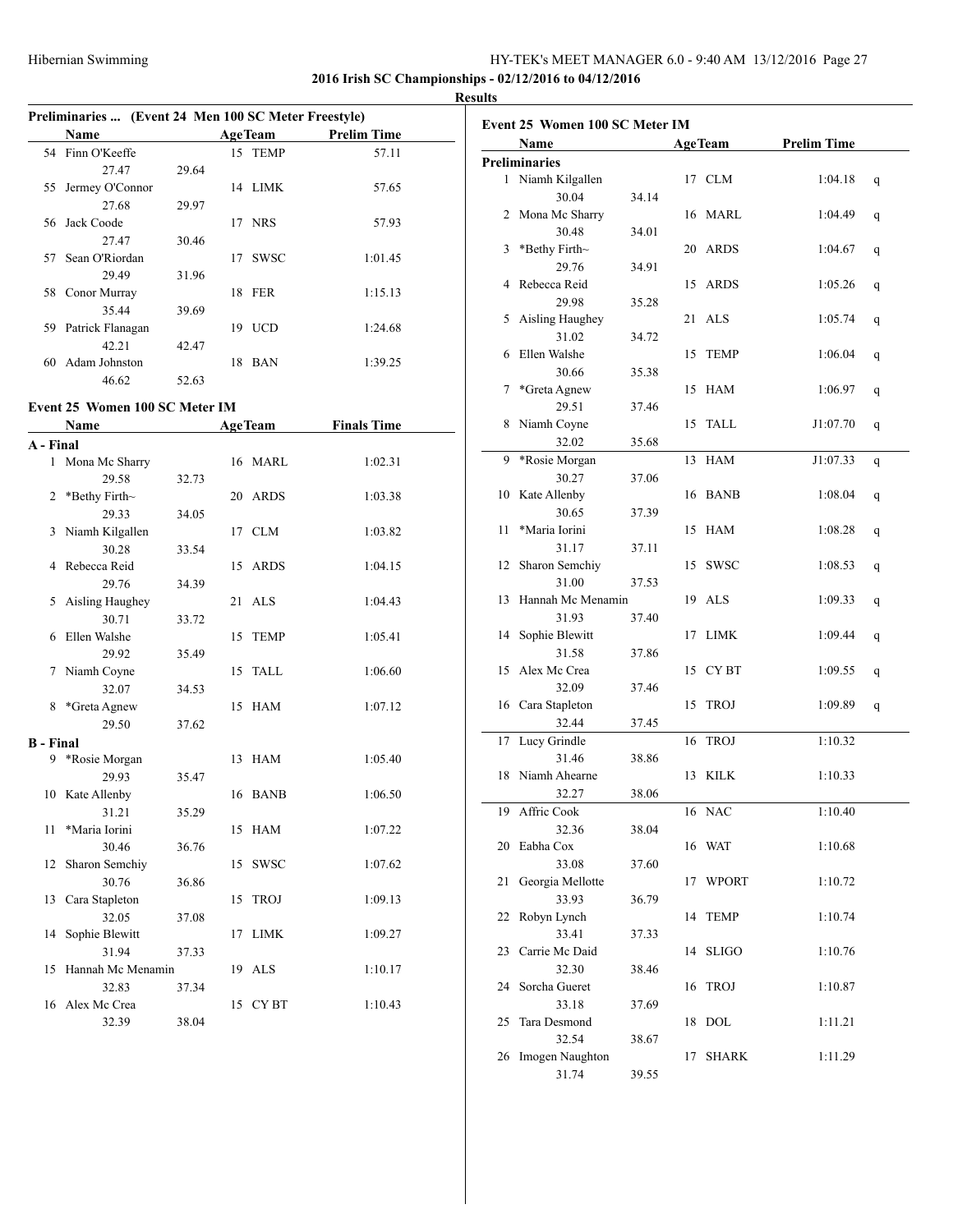|                                                 |                |                |                |                    | <b>Results</b>       |       |         |          |
|-------------------------------------------------|----------------|----------------|----------------|--------------------|----------------------|-------|---------|----------|
| Preliminaries  (Event 25 Women 100 SC Meter IM) |                |                |                |                    | 4 Connor Doyle       |       | 16 DOL  | 16:18.30 |
| Name                                            |                | <b>AgeTeam</b> |                | <b>Prelim Time</b> | 29.68                | 31.84 | 32.22   | 32.49    |
| 27 Eve Burke                                    |                |                | 16 TUAM        | 1:11.41            | 32.10                | 32.73 | 32.91   | 32.40    |
| 32.41                                           | 39.00          |                |                |                    | 32.84                | 32.90 | 32.93   | 32.81    |
| 28 Grace Joyce                                  |                |                | 14 SHARK       | 1:11.49            | 32.39                | 32.35 | 32.32   | 32.25    |
| 33.02                                           | 38.47          |                |                |                    | 32.56                | 32.61 | 33.13   | 33.20    |
| 29 *Caroline Castella                           |                |                | 15 HAM         | 1:11.50            | 33.17                | 33.59 | 32.61   | 32.00    |
| 32.63                                           | 38.87          |                |                |                    | 32.54                | 32.95 | 33.26   | 33.29    |
| 30 Kate Morris                                  |                |                | 18 GLN         | 1:11.85            | 33.32                | 32.91 |         |          |
| 32.17                                           | 39.68          |                |                |                    | 5 Jack Fleming       |       | 15 LISB | 16:32.19 |
| 31 Martyna Szmagara                             |                |                | 16 TROJ        | 1:11.91            | 29.29                | 31.60 | 32.07   | 32.33    |
| 33.05                                           | 38.86          |                |                |                    | 32.37                | 32.50 | 33.07   | 32.86    |
| 32 Megan Simpson                                |                |                | 17 LEA         | 1:11.94            | 32.91                | 32.88 | 33.15   | 31.76    |
| 33.43                                           | 38.51          |                |                |                    | 32.81                | 33.27 | 33.39   | 33.96    |
| 33 Rachel Vaughan                               |                |                | 14 KILK        | 1:12.14            | 33.67                | 33.69 | 33.67   | 34.03    |
| 34.50                                           | 37.64          |                |                |                    | 33.97                | 34.09 | 34.14   | 34.18    |
| 34 *Emilie Krog                                 |                |                | 14 HAM         | 1:12.22            | 33.76                | 33.86 | 33.62   | 33.76    |
| 33.72                                           | 38.50          |                |                |                    | 33.44                | 32.09 |         |          |
| 35 Jade Murphy                                  |                |                | 19 SLIGO       | 1:12.57            | 6 Denis Kilbride     |       | 15 NRS  | 16:42.82 |
| 33.63                                           | 38.94          |                |                |                    | 28.99                | 32.24 | 32.64   | 32.93    |
| 36 Lisa Cooke                                   |                |                | 19 MULL        | 1:12.84            | 33.22                | 33.46 | 33.56   | 33.89    |
| 35.04                                           | 37.80          |                |                |                    | 33.24                | 33.81 | 33.79   | 33.87    |
| 37 Alice Shortall<br>34.83                      | 38.04          |                | 17 WPORT       | 1:12.87            | 33.78                | 33.86 | 33.81   | 33.97    |
| 38 Caoimhe Egan                                 |                |                | 16 TALL        | 1:12.96            | 33.74                | 33.96 | 33.84   | 33.77    |
| 34.23                                           | 38.73          |                |                |                    | 34.20                | 34.25 | 33.88   | 33.87    |
|                                                 |                |                |                |                    | 34.12                | 33.38 | 33.63   | 33.50    |
| Event 26 Men 1500 SC Meter Freestyle            |                |                |                |                    | 33.21                | 32.41 |         |          |
|                                                 |                |                |                |                    |                      |       |         |          |
| Name                                            |                | <b>AgeTeam</b> |                | <b>Finals Time</b> | 7 Cian Foley         |       | 17 NRS  | 16:50.78 |
| 1 Daniel Wiffen                                 |                |                | 15 LISB        | 15:47.15           | 29.99                | 33.43 | 33.65   | 34.06    |
| 28.32                                           | 31.38          |                | 31.99          | 31.59              | 33.89                | 33.29 | 33.75   | 33.94    |
| 31.72                                           | 31.79          |                | 31.89          | 31.34              | 34.10                | 34.31 | 33.82   | 34.17    |
| 31.98                                           | 31.73          |                | 31.83          | 30.99              | 34.28                | 33.95 | 33.59   | 33.75    |
| 31.42                                           | 31.29          |                | 31.84          | 31.74              | 33.98                | 34.21 | 33.81   | 33.33    |
| 32.00                                           | 32.26          |                | 32.31          | 32.34              | 33.98                | 34.21 | 33.69   | 34.15    |
| 32.34                                           | 31.93          |                | 32.32          | 32.38              | 33.46                | 34.30 | 34.12   | 34.14    |
| 32.06                                           | 32.18          |                | 31.22          | 32.28              | 33.57                | 31.86 |         |          |
| 30.97                                           | 27.72          |                |                |                    | 8 Nathan Wiffen      |       | 15 LISB | 17:02.92 |
| 2 Nathan Turner                                 |                |                | 17 ALS         | 15:47.81           | 30.32                | 33.09 | 33.27   | 33.59    |
| 27.58                                           | 30.49          |                | 31.43          | 31.42              | 33.33                | 33.87 | 34.49   | 34.27    |
| 31.30                                           | 31.27          |                | 31.67          | 32.15              | 34.25                | 34.30 | 34.33   | 34.21    |
| 31.96                                           | 31.94          |                | 32.45          | 31.29              | 34.53                | 34.26 | 34.61   | 34.58    |
| 31.97                                           | 32.09          |                | 32.09          | 31.66              | 35.22                | 34.29 | 34.94   | 34.50    |
| 32.42                                           | 31.88          |                | 32.32          | 32.24              | 34.34                | 34.35 | 34.62   | 34.31    |
| 32.40                                           | 32.09          |                | 32.23          | 32.28              | 34.43                | 34.14 | 34.07   | 34.70    |
| 32.17                                           | 32.14          |                | 31.82          | 31.57              | 34.81                | 32.90 |         |          |
| 31.69                                           | 27.80          |                |                |                    | 9 Jack Nolan-Whitney |       | 15 NRS  | 17:18.79 |
| 3 Marley Haugh                                  |                |                | 17 ENS         | 16:08.54           | 29.56                | 32.59 | 33.30   | 34.24    |
| 28.51                                           | 31.14          |                | 31.82          | 32.13              | 34.53                | 35.04 | 34.97   | 34.93    |
| 32.37                                           | 32.91          |                | 32.40          | 32.79              | 35.42                | 34.81 | 34.62   | 34.62    |
| 32.62                                           | 33.38          |                | 32.45          | 32.47              | 34.52                | 34.74 | 34.84   | 34.88    |
| 32.51                                           | 32.51          |                | 33.04          | 32.98              | 35.27                | 35.15 | 35.28   | 35.68    |
| 32.37                                           | 32.45          |                | 32.31          | 32.64              | 35.27                | 35.16 | 35.68   | 35.70    |
|                                                 |                |                |                |                    | 35.43                | 35.69 | 35.23   | 35.31    |
| 32.55<br>32.58                                  | 32.55<br>32.35 |                | 32.38<br>32.22 | 33.03<br>31.75     | 34.97                | 31.36 |         |          |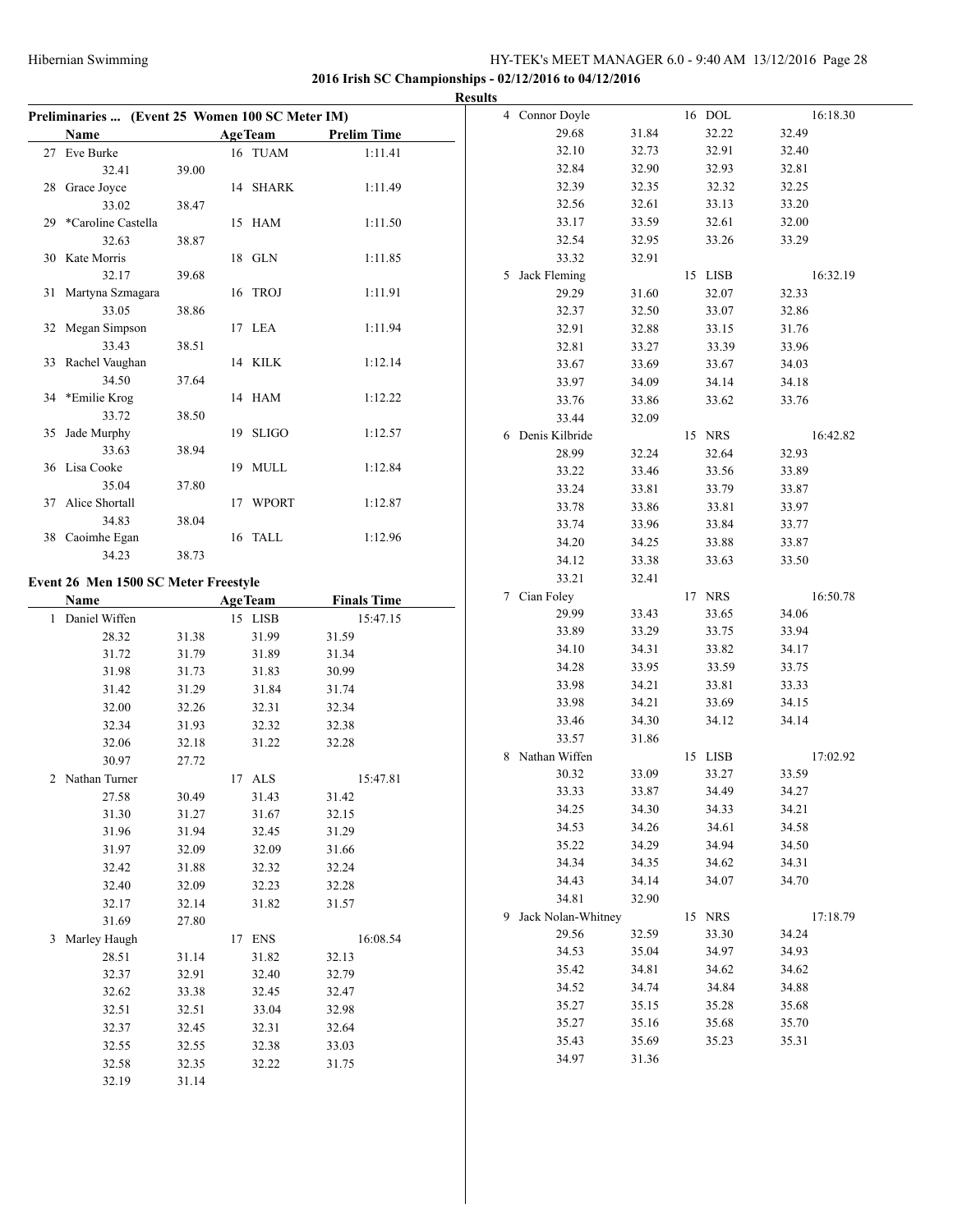**2016 Irish SC Championships - 02/12/2016 to 04/12/2016**

|    |                                           |                |                          |                                | <b>Results</b> |
|----|-------------------------------------------|----------------|--------------------------|--------------------------------|----------------|
|    | (Event 26 Men 1500 SC Meter Freestyle)    |                |                          |                                |                |
|    | Name<br>10 Chris Mc Grattan               |                | <b>AgeTeam</b><br>17 BAN | <b>Finals Time</b><br>17:24.51 |                |
|    | 29.01                                     |                | 34.15                    | 34.49                          |                |
|    | 33.54                                     | 32.87<br>34.09 |                          | 34.68                          |                |
|    |                                           |                | 34.32                    |                                |                |
|    | 34.77                                     | 34.60          | 34.34                    | 35.09                          |                |
|    | 34.35                                     | 35.51          | 35.23                    | 35.45                          |                |
|    | 35.72                                     | 35.14          | 35.20                    | 35.49                          |                |
|    | 34.94                                     | 35.31          | 35.28                    | 36.03                          |                |
|    | 35.97                                     | 36.04          | 36.22                    | 36.38                          |                |
|    | 35.60                                     | 34.70          |                          |                                |                |
| 11 | Joe Kenny                                 |                | 15 TEMP                  | 17:39.59                       |                |
|    | 31.08                                     | 34.38          | 34.93                    | 35.45                          |                |
|    | 35.86                                     | 35.46          | 35.08                    | 36.06                          |                |
|    | 35.86                                     | 35.53          | 35.50                    | 35.76                          |                |
|    | 35.67                                     | 35.44          | 35.63                    | 35.95                          |                |
|    | 35.34                                     | 35.57          | 35.71                    | 35.39                          |                |
|    | 35.37                                     | 35.87          | 35.47                    | 35.60                          |                |
|    | 35.32                                     | 35.52          | 35.35                    | 35.52                          |                |
|    | 35.85                                     | 34.07          |                          |                                |                |
| 12 | Dylan Griffiths                           |                | 14 LISB                  | 17:44.72                       |                |
|    | 30.56                                     | 32.69          | 33.61                    | 33.31                          |                |
|    | 33.90                                     |                | 34.41                    |                                |                |
|    |                                           | 34.26          |                          | 34.54                          |                |
|    | 35.08                                     | 35.56          | 35.96                    | 35.87                          |                |
|    | 36.13                                     | 36.46          | 36.54                    | 36.80                          |                |
|    | 36.81                                     | 36.80          | 36.15                    | 36.29                          |                |
|    | 36.68                                     | 37.03          | 36.86                    | 36.49                          |                |
|    | 36.48                                     | 36.07          | 36.52                    | 36.62                          | Ev             |
|    | 36.28                                     | 33.96          |                          |                                |                |
| 13 | Sean Rodionov                             |                | 17 NAC                   | 18:09.90                       |                |
|    | 31.15                                     | 34.70          | 35.41                    | 35.71                          |                |
|    | 35.79                                     | 36.20          | 36.00                    | 36.17                          |                |
|    | 36.57                                     | 36.61          | 37.10                    | 36.56                          |                |
|    | 36.55                                     | 36.72          | 37.12                    | 37.07                          |                |
|    | 36.78                                     | 37.05          | 36.72                    | 37.15                          |                |
|    | 37.48                                     | 36.69          | 36.77                    | 36.94                          |                |
|    | 37.29                                     | 37.52          | 37.27                    | 36.90                          |                |
|    | 36.86                                     | 33.05          |                          |                                |                |
|    |                                           |                |                          |                                |                |
|    | Event 27 Men 400 SC Meter Freestyle Relay |                |                          |                                |                |
|    | <b>Team</b>                               |                | Relay                    | <b>Finals Time</b>             |                |
| 1  | $UCD$                                     |                | A                        | 3:23.24                        |                |
|    | 24.28                                     | 50.93          | 24.67                    | 51.37                          |                |
|    | 25.10                                     | 51.53          | 23.95                    | 49.41                          |                |
|    | 2 HAM                                     |                | A                        | 3:23.83                        |                |
|    | 24.71                                     | 52.02          | 24.40                    | 50.63                          |                |
|    | 24.57                                     | 51.23          | 24.01                    | 49.95                          |                |
| 3  | ENS                                       |                | A                        | 3:30.09                        |                |
|    | 24.83                                     | 51.43          | 25.65                    | 53.46                          |                |
|    | 26.33                                     | 54.61          | 24.16                    | 50.59                          |                |
|    | 4 ARDS                                    |                | A                        | 3:32.55                        |                |
|    | 24.77                                     | 52.15          | 24.57                    | 52.25                          |                |
|    | 25.69                                     | 54.58          | 24.55                    | 53.57                          |                |
| 5  | LIMK                                      |                | A                        | 3:33.39                        |                |
|    | 24.98                                     | 51.97          | 26.86                    | 56.65                          |                |
|    | 25.19                                     | 53.31          | 24.40                    | 51.46                          |                |
|    |                                           |                |                          |                                |                |

| Э |            |       |       |              |         |         |
|---|------------|-------|-------|--------------|---------|---------|
| 6 | <b>NAC</b> |       |       | A            |         | 3:34.46 |
|   |            | 24.38 | 52.47 | 24.66        | 51.30   |         |
|   |            | 25.77 | 54.90 | 26.29        | 55.79   |         |
|   | 7 SWSC     |       |       | A            |         | 3:35.58 |
|   |            | 24.73 | 52.30 | 25.90        | 54.73   |         |
|   |            | 26.06 | 55.42 | 25.09        | 53.13   |         |
|   | 8 LISB     |       |       | A            |         | 3:38.47 |
|   |            | 25.83 | 53.64 | 25.36        | 53.44   |         |
|   |            | 26.81 | 56.34 | 26.44        | 55.05   |         |
| 9 | HAM        |       |       | $\mathbf{B}$ |         | 3:39.21 |
|   |            | 26.57 | 54.96 | 25.35        | 54.48   |         |
|   |            | 25.54 | 54.74 | 25.54        | 55.03   |         |
|   | 10 SPL     |       |       | $\mathbf{A}$ |         | 3:41.34 |
|   |            | 25.61 | 54.39 | 25.35        | 53.39   |         |
|   |            | 26.65 | 56.78 | 26.72        | 56.78   |         |
|   | 11 DOL     |       |       | $\mathbf{A}$ |         | 3:44.38 |
|   |            | 27.31 | 57.20 | 28.04        | 58.17   |         |
|   |            | 25.93 | 54.98 | 25.53        | 54.03   |         |
|   | 12 LISB    |       |       | $\mathbf{B}$ |         | 3:51.28 |
|   |            | 27.97 | 59.35 | 27.41        | 58.26   |         |
|   |            | 27.16 | 56.41 | 27.31        | 57.26   |         |
|   | 13 NRS     |       |       | A            |         | 3:53.02 |
|   |            | 27.54 | 57.91 | 28.72        | 59.46   |         |
|   |            | 27.08 | 57.31 | 28.06        | 58.34   |         |
|   | 14 TEMP    |       |       | $\mathbf{A}$ |         | 3:54.25 |
|   |            | 27.20 | 57.55 | 28.02        | 1:00.13 |         |
|   |            | 26.93 | 56.93 | 28.68        | 59.64   |         |
|   |            |       |       |              |         |         |

#### **Event 28 Women 400 SC Meter Freestyle Relay**

|   | Team        |         | <b>Relay</b> |         | <b>Finals Time</b> |
|---|-------------|---------|--------------|---------|--------------------|
|   | 1 HAM       |         | A            |         | 3:52.11            |
|   | 28.26       | 58.95   | 27.90        | 57.91   |                    |
|   | 27.59       | 57.80   | 27.93        | 57.45   |                    |
|   | 2 ARDS      |         | A            |         | 3:55.18            |
|   | 28.42       | 58.98   | 27.68        | 58.90   |                    |
|   | 29.48       | 1:02.27 | 26.32        | 55.03   |                    |
|   | 3 ALS       |         | $\mathbf{A}$ |         | 3:55.36            |
|   | 28.01       | 58.04   | 27.55        | 57.60   |                    |
|   | 28.47       | 59.44   | 29.11        | 1:00.28 |                    |
|   | 4 SWSC      |         | A            |         | 3:55.46            |
|   | 28.15       | 58.63   | 28.97        | 59.85   |                    |
|   | 27.65       | 59.10   | 27.90        | 57.88   |                    |
|   | 5 NAC       |         | A            |         | 4:02.09            |
|   | 29.72       | 1:01.21 | 28.94        | 59.36   |                    |
|   | 28.57       | 1:00.14 | 29.31        | 1:01.38 |                    |
| 6 | <b>TROJ</b> |         | A            |         | 4:03.48            |
|   | 28.68       | 1:00.07 | 30.83        | 1:02.83 |                    |
|   | 28.67       | 59.74   | 29.40        | 1:00.84 |                    |
| 7 | <b>DOL</b>  |         | A            |         | 4:05.74            |
|   | 28.81       | 1:00.36 | 29.63        | 1:01.87 |                    |
|   | 29.76       | 1:02.60 | 29.27        | 1:00.91 |                    |
| 8 | <b>TEMP</b> |         | A            |         | 4:06.62            |
|   | 29.85       | 1:04.18 | 28.74        | 59.58   |                    |
|   | 29.00       | 1:00.62 | 29.83        | 1:02.24 |                    |
| 9 | LIMK        |         | A            |         | 4:08.27            |
|   | 29.93       | 1:03.79 | 29.13        | 1:00.84 |                    |
|   | 29.58       | 1:02.77 | 28.66        | 1:00.87 |                    |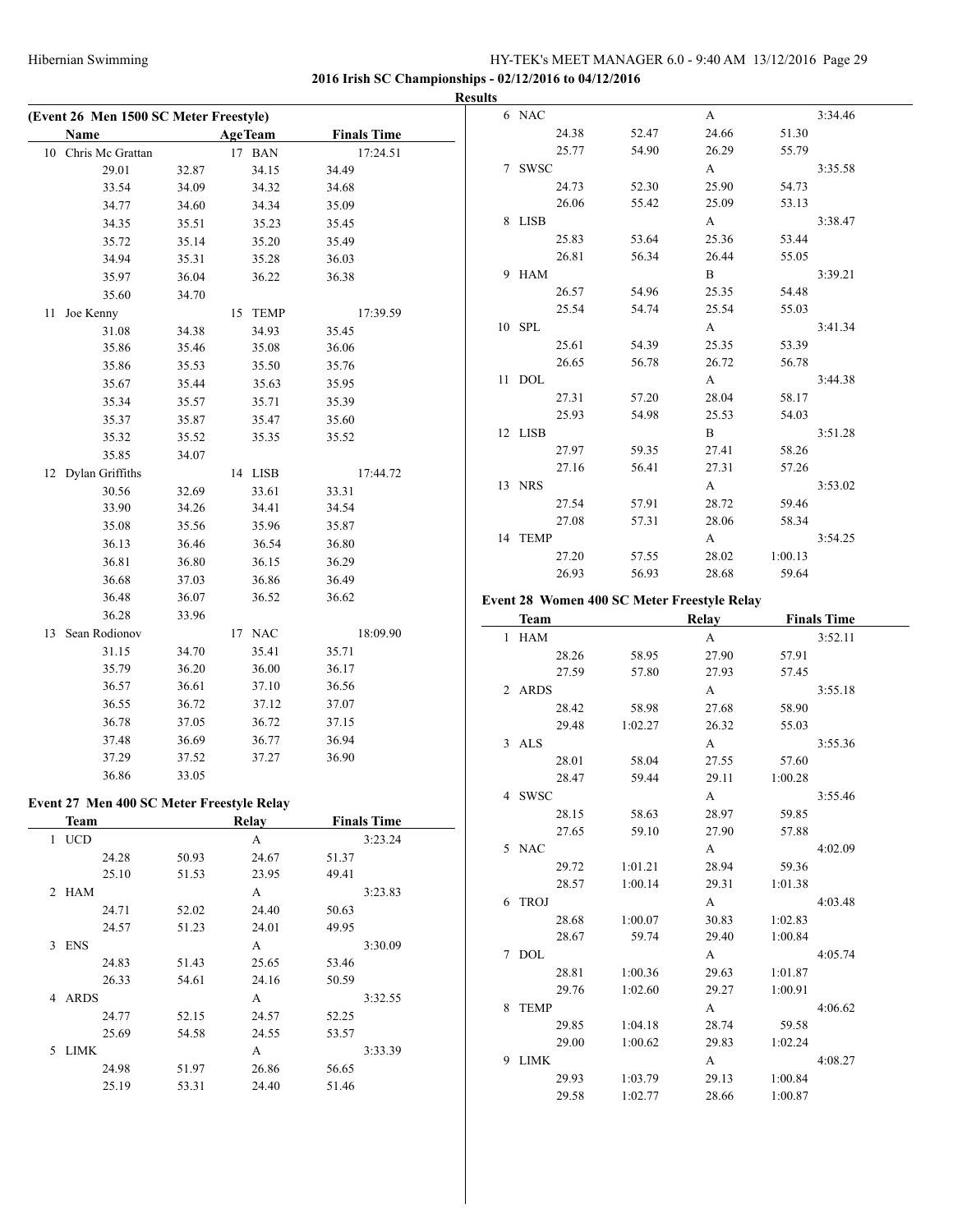#### **2016 Irish SC Championships - 02/12/2016 to 04/12/2016**

|                  | (Event 28 Women 400 SC Meter Freestyle Relay) |         |    |                |         |                    | <b>Results</b> |
|------------------|-----------------------------------------------|---------|----|----------------|---------|--------------------|----------------|
|                  | Team                                          |         |    | <b>Relay</b>   |         | <b>Finals Time</b> |                |
|                  | 10 HAM                                        |         |    | B              |         | 4:09.13            |                |
|                  | 30.71                                         | 1:03.78 |    | 29.81          | 1:03.26 |                    |                |
|                  | 30.02                                         | 1:02.58 |    | 28.59          | 59.51   |                    |                |
|                  | 11 ATH                                        |         |    | A              |         | 4:09.19            |                |
|                  | 29.47                                         | 1:01.39 |    | 30.06          | 1:02.83 |                    |                |
|                  | 30.27                                         | 1:02.52 |    | 29.77          | 1:02.45 |                    |                |
|                  | 12 CYBT                                       |         |    | A              |         | 4:11.02            |                |
|                  | 31.34                                         | 1:07.09 |    | 29.66          | 1:03.51 |                    |                |
|                  | 28.32                                         | 59.95   |    | 28.60          | 1:00.47 |                    |                |
|                  | 13 LISB                                       |         |    | B              |         | 4:11.78            |                |
|                  |                                               |         |    |                |         |                    |                |
|                  | 29.29                                         | 1:01.24 |    | 30.22          | 1:02.67 |                    |                |
|                  | 30.40                                         | 1:04.35 |    | 29.74          | 1:03.52 |                    |                |
|                  | 14 LISB                                       |         |    | A              |         | 4:12.34            |                |
|                  | 28.73                                         | 59.66   |    | 30.51          | 1:04.29 |                    |                |
|                  | 30.84                                         | 1:05.25 |    | 30.45          | 1:03.14 |                    |                |
|                  | 15 NRS                                        |         |    | A              |         | 4:12.46            |                |
|                  | 29.76                                         | 1:02.58 |    | 29.36          | 1:01.31 |                    |                |
|                  | 31.22                                         | 1:05.54 |    | 30.57          | 1:03.03 |                    |                |
|                  | 16 NAC                                        |         |    | B              |         | 4:15.37            |                |
|                  | 29.17                                         | 1:03.47 |    | 29.91          | 1:03.52 |                    | Ev             |
|                  | 30.29                                         | 1:05.38 |    | 30.37          | 1:03.00 |                    |                |
|                  | KILK                                          |         |    | A              |         | DQ                 |                |
|                  | 27.93                                         | 58.36   |    | 28.73          | 1:00.51 |                    | Pre            |
|                  | 28.15                                         | 59.34   |    | 27.46          | 57.91   |                    |                |
|                  | Event 29 Women 400 SC Meter IM                |         |    |                |         |                    |                |
|                  | Name                                          |         |    | <b>AgeTeam</b> |         | <b>Finals Time</b> |                |
| A - Final        |                                               |         |    |                |         |                    |                |
|                  | 1 Ellen Walshe                                |         |    | 15 TEMP        |         | 4:49.87            |                |
|                  | 30.48                                         | 34.71   |    | 36.58          | 36.82   |                    |                |
|                  | 42.33                                         | 42.12   |    | 34.16          | 32.67   |                    |                |
|                  | 2 Antoinette Neamt                            |         |    | 15 TROJ        |         | 4:57.92            |                |
|                  | 32.09                                         | 36.96   |    | 37.85          | 37.35   |                    |                |
|                  | 43.87                                         | 44.01   |    | 33.69          | 32.10   |                    |                |
|                  | 3 Julia Knox                                  |         |    |                |         | 4:59.03            |                |
|                  |                                               |         |    | 13 BANB        |         |                    |                |
|                  | 32.63                                         | 37.11   |    | 38.30          | 37.51   |                    |                |
|                  | 43.59                                         | 43.65   |    | 33.86          | 32.38   |                    |                |
|                  | 4 Ellie Mc Kibbin                             |         |    | 12 ARDS        |         | 5:07.67            |                |
|                  | 32.89                                         | 38.66   |    | 39.48          | 38.70   |                    |                |
|                  | 43.99                                         | 43.87   |    | 37.61          | 32.47   |                    |                |
| 5                | Mia Davison                                   |         |    | 13 ARDS        |         | 5:08.23            |                |
|                  | 32.82                                         | 38.43   |    | 39.96          | 38.74   |                    |                |
|                  | 43.00                                         | 43.86   |    | 36.75          | 34.67   |                    |                |
|                  | 6 Katie Baguley                               |         |    | 16 TROJ        |         | 5:13.88            |                |
|                  | 32.48                                         | 36.93   |    | 40.94          | 39.22   |                    |                |
|                  | 46.63                                         | 46.81   |    | 36.25          | 34.62   |                    |                |
|                  | 7 Ciara Doran                                 |         |    | 16 CYDY        |         | 5:18.38            |                |
|                  | 32.63                                         | 37.79   |    | 40.72          | 38.58   |                    |                |
|                  | 47.09                                         | 49.18   |    | 36.80          | 35.59   |                    |                |
| 8                | Aoife Mc Mahon                                |         |    | 17 DOL         |         | 5:19.76            |                |
|                  | 34.32                                         | 41.11   |    | 42.02          | 40.88   |                    |                |
|                  | 44.20                                         | 45.41   |    | 36.69          | 35.13   |                    |                |
| <b>B</b> - Final |                                               |         |    |                |         |                    |                |
|                  | 9 Imogen Naughton                             |         | 17 | <b>SHARK</b>   |         | 5:13.88            |                |
|                  | 33.57                                         | 39.59   |    | 39.64          | 39.15   |                    |                |
|                  |                                               |         |    |                |         |                    |                |

45.46 46.39 35.91 34.17

|   | 10 *Caroline Castella          |       | 15 HAM         |       | 5:15.30            |   |
|---|--------------------------------|-------|----------------|-------|--------------------|---|
|   | 33.37                          | 39.35 | 39.71          | 39.44 |                    |   |
|   | 45.36                          | 45.46 | 37.35          | 35.26 |                    |   |
|   | 11 Zoe Thompson                |       | 15 ARDS        |       | 5:15.81            |   |
|   | 33.99                          | 40.74 | 41.02          | 40.74 |                    |   |
|   | 43.53                          | 43.69 | 36.60          | 35.50 |                    |   |
|   | 12 *Emilie Krog                |       | 14 HAM         |       | 5:16.01            |   |
|   | 35.23                          | 40.51 | 39.28          | 39.13 |                    |   |
|   | 45.54                          | 45.75 | 35.94          | 34.63 |                    |   |
|   |                                |       |                |       | 5:21.06            |   |
|   | 13 Charlotte O'Riordan         |       | 14 TROJ        |       |                    |   |
|   | 33.62                          | 39.39 | 43.01          | 42.63 |                    |   |
|   | 45.50                          | 45.68 | 36.21          | 35.02 |                    |   |
|   | 14 Caoimhe Daly                |       | 13 NRS         |       | 5:22.43            |   |
|   | 35.60                          | 39.80 | 40.03          | 39.78 |                    |   |
|   | 47.41                          | 47.61 | 36.74          | 35.46 |                    |   |
|   | 15 Leah Martin                 |       | 13 TEMP        |       | 5:22.52            |   |
|   | 37.22                          | 43.36 | 40.34          | 38.97 |                    |   |
|   | 44.59                          | 45.10 | 38.10          | 34.84 |                    |   |
|   | 16 Áine Trait                  |       | 16 KILK        |       | 5:24.70            |   |
|   | 34.18                          | 39.54 | 41.58          | 40.56 |                    |   |
|   | 49.13                          | 48.36 | 36.29          | 35.06 |                    |   |
|   |                                |       |                |       |                    |   |
|   | Event 29 Women 400 SC Meter IM |       |                |       |                    |   |
|   | Name                           |       | <b>AgeTeam</b> |       | <b>Prelim Time</b> |   |
|   | <b>Preliminaries</b>           |       |                |       |                    |   |
|   | 1 Ellen Walshe                 |       | 15 TEMP        |       | 4:56.38            | q |
|   | 31.26                          | 35.52 | 38.52          | 37.53 |                    |   |
|   | 43.19                          | 42.99 | 34.43          | 32.94 |                    |   |
|   | 2 Antoinette Neamt             |       | 15 TROJ        |       | 5:00.17            | q |
|   | 31.98                          | 36.91 | 37.93          | 37.03 |                    |   |
|   | 43.73                          | 45.02 | 34.70          | 32.87 |                    |   |
|   | 3 Julia Knox                   |       | 13 BANB        |       | 5:02.17            | q |
|   | 33.13                          | 37.36 | 38.38          | 38.21 |                    |   |
|   | 43.41                          | 44.05 | 34.73          | 32.90 |                    |   |
|   | 4 Mia Davison                  |       | 13 ARDS        |       | 5:08.09            | q |
|   | 33.27                          | 39.27 | 39.52          | 38.70 |                    |   |
|   | 42.41                          | 43.40 | 37.00          | 34.52 |                    |   |
|   | 5 Katie Baguley                |       | 16 TROJ        |       | 5:10.30            | q |
|   | 31.94                          | 37.05 | 40.80          | 39.51 |                    |   |
|   | 45.79                          | 46.23 | 36.17          | 32.81 |                    |   |
|   | 6 Ellie Mc Kibbin              |       | 12 ARDS        |       | 5:14.30            | q |
|   | 33.33                          | 38.72 | 39.55          | 38.45 |                    |   |
|   | 44.21                          | 44.85 | 39.69          | 35.50 |                    |   |
| 7 | Ciara Doran                    |       | 16 CYDY        |       | 5:14.59            | q |
|   | 32.74                          | 37.21 | 39.44          | 38.64 |                    |   |
|   | 47.23                          | 48.28 | 36.17          | 34.88 |                    |   |
|   | 8 Aoife Mc Mahon               |       | 17 DOL         |       | 5:18.70            | q |
|   | 34.80                          | 41.24 | 41.68          | 40.92 |                    |   |
|   | 43.80                          | 44.29 | 36.59          | 35.38 |                    |   |
| 9 | *Caroline Castella             |       | 15 HAM         |       | 5:19.64            |   |
|   |                                |       | 39.90          |       |                    | q |
|   | 32.96                          | 38.07 |                | 40.11 |                    |   |
|   | 46.74                          | 46.71 | 38.90          | 36.25 |                    |   |
|   | 10 *Emilie Krog                |       | 14 HAM         |       | 5:20.35            | q |
|   | 35.35                          | 41.21 | 40.10          | 40.16 |                    |   |
|   | 45.55                          | 47.05 | 36.16          | 34.77 |                    |   |
|   |                                |       |                |       |                    |   |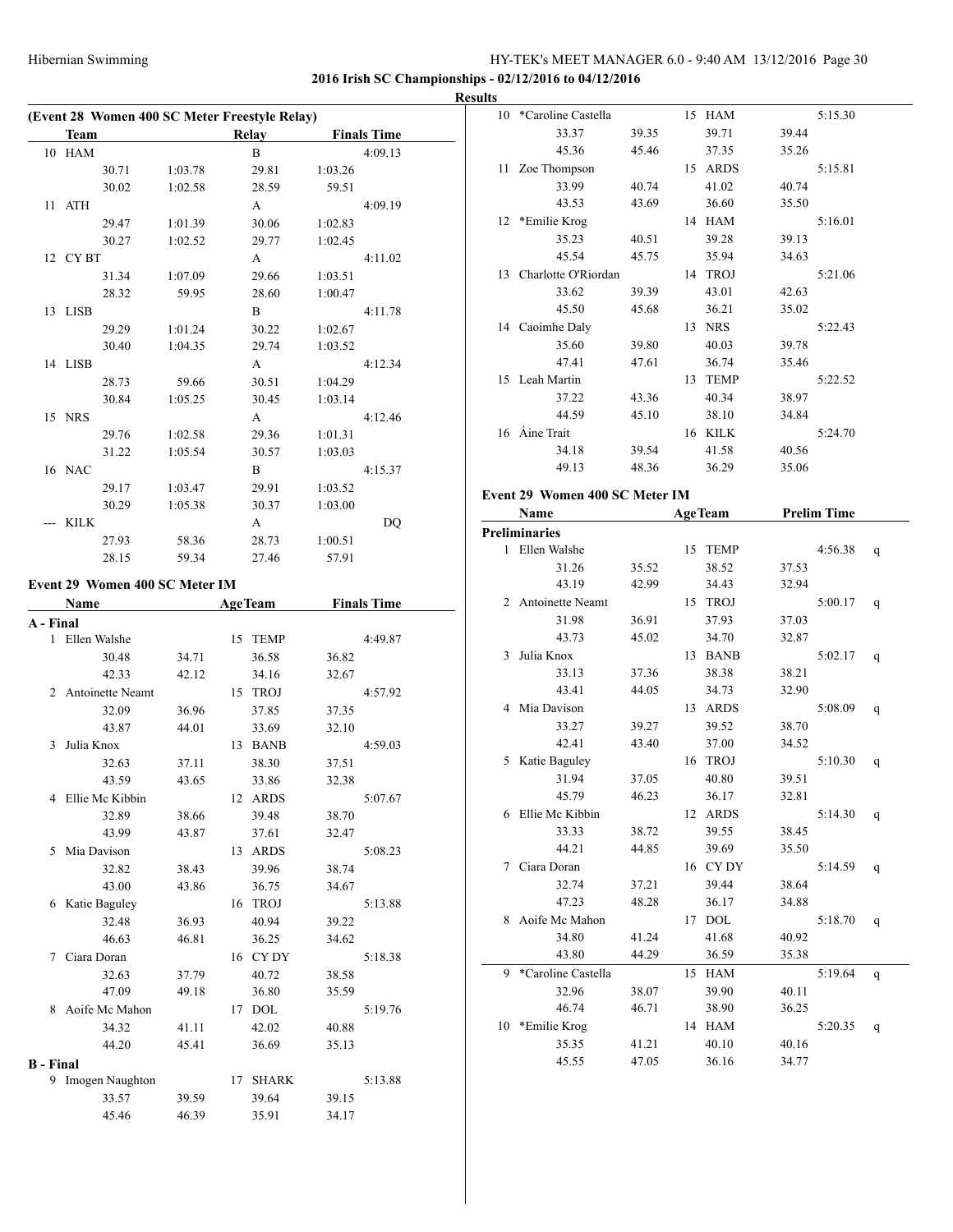| Preliminaries  (Event 29 Women 400 SC Meter IM) |                |                 |                |                    |   |                  | Event 30 Men 400 SC       |
|-------------------------------------------------|----------------|-----------------|----------------|--------------------|---|------------------|---------------------------|
| Name                                            |                | <b>AgeTeam</b>  |                | <b>Prelim Time</b> |   |                  |                           |
| 11 Eabha Cox                                    |                | 16 WAT          |                | 5:20.44            | q |                  | Name                      |
| 33.12                                           | 39.37          | 41.25           | 40.29          |                    |   | A - Final        |                           |
| 45.95                                           | 46.30          | 38.54           | 35.62          |                    |   |                  | 1 Brendan Hyland<br>27.81 |
| 12 Imogen Naughton                              |                | 17 SHARK        |                | 5:21.07            | q |                  | 35.93                     |
| 34.01                                           | 40.70          | 40.54           | 39.34          |                    |   |                  | 2 Ben Griffin             |
| 46.17                                           | 47.83          | 37.40           | 35.08          |                    |   |                  | 27.81                     |
| 13 Leah Martin                                  |                | 13 TEMP         |                | 5:21.24            | q |                  | 36.84                     |
| 36.70                                           | 42.24          | 40.26           | 38.33          |                    |   |                  | 3 Mitchell Wilson         |
| 45.72                                           | 44.79          | 37.96           | 35.24          |                    |   |                  | 28.35                     |
| 14 Charlotte O'Riordan                          |                | 14 TROJ         |                | 5:23.54            | q |                  | 39.66                     |
| 33.09                                           | 38.70          | 43.93           | 42.99          |                    |   |                  | 4 Cillian Melly           |
| 45.39                                           | 46.15          | 37.51           | 35.78          |                    |   |                  | 27.87                     |
| 15 Áine Trait                                   |                | 16 KILK         |                | 5:24.03            | q |                  | 38.51                     |
| 33.66                                           | 38.64          | 40.54           | 39.81          |                    |   |                  | 5 Ronan Anderson          |
| 49.44                                           | 48.96          | 37.63           | 35.35          |                    |   |                  | 27.82                     |
| 16 Zoe Thompson                                 |                | 15 ARDS         |                | 5:24.09            | q |                  | 38.64                     |
| 34.48                                           | 41.56          | 41.80           | 41.69          |                    |   |                  | 6 Jack Fleming            |
| 44.20                                           | 44.43          | 39.64           | 36.29          |                    |   |                  | 31.62                     |
| 17 Caoimhe Daly                                 |                | 13 NRS          |                | 5:24.52            |   |                  | 41.57                     |
| 35.05                                           | 40.08          | 41.08           | 39.44          |                    |   |                  | 7 Stephen Byrne           |
| 48.46                                           | 48.03          | 37.09           | 35.29          |                    |   |                  | 30.82                     |
| 18 Christine Mc Feely                           |                | 15 ALS          |                | 5:25.34            |   |                  | 41.02                     |
| 35.58                                           | 42.19          | 40.91           | 40.03          |                    |   |                  | 8 Daniel Wiffen           |
| 45.08                                           | 46.24          | 38.64           | 36.67          |                    |   |                  | 30.79                     |
| 19 Ele Donegan                                  |                | 13 LEA          |                | 5:25.83            |   |                  | 44.70                     |
| 33.69                                           | 39.25          | 40.80           | 41.20          |                    |   | <b>B</b> - Final |                           |
| 49.10                                           | 50.17          | 36.77           | 34.85          |                    |   |                  | 9 Eoin Corby              |
| 20 Maeve Cleland                                |                | 14 BANB         |                | 5:26.43            |   |                  | 30.60                     |
| 32.94                                           | 38.90          | 40.76           | 41.25          |                    |   |                  | 39.40                     |
| 50.15                                           | 49.55          | 38.48           | 34.40          |                    |   |                  | 10 Alexander Haskins      |
| 21 Nadine Pollock                               |                | 14 LISB         |                | 5:27.55            |   |                  | 29.24                     |
| 35.33                                           | 40.45          | 41.71           | 41.20          |                    |   |                  | 40.71                     |
| 45.43                                           | 47.71          | 39.02           | 36.70          |                    |   |                  | 11 Jamie Allison          |
| 22 Megan Gellately                              |                | 15 LURG         |                | 5:28.96            |   |                  | 31.99                     |
| 34.83                                           | 41.18          | 43.06           | 42.40          |                    |   |                  | 39.20                     |
| 47.48                                           | 47.86          | 36.82           | 35.33          |                    |   |                  | 12 Fionn Duffy            |
| 23 Lisa Henry                                   |                | 15 CLM          |                | 5:29.76            |   |                  | 30.58                     |
| 36.15                                           | 41.71          | 42.08           | 41.18          |                    |   |                  | 41.19                     |
| 47.94                                           | 48.25          | 36.86           | 35.59          |                    |   |                  | 13 Aaron Carroll          |
| 24 Rachel Johnson                               |                | 16 ATH<br>41.55 |                | 5:32.04            |   |                  | 30.50                     |
| 34.46<br>48.20                                  | 40.59<br>49.61 |                 | 42.23          |                    |   |                  | 42.42                     |
|                                                 |                | 38.21           | 37.19          |                    |   |                  | 14 Matthew Gardiner       |
| 25 Samantha Mc Cormick                          |                | 15 BAN          |                | 5:34.44            |   |                  | 31.72                     |
| 33.92<br>46.57                                  | 41.80<br>48.14 | 43.92<br>39.64  | 42.47<br>37.98 |                    |   |                  | 42.29                     |
| 26 Becki Pinkerton                              |                | 14 BANB         |                | 5:38.30            |   |                  | 15 Ethan Murtagh          |
| 34.39                                           | 41.39          | 41.74           | 41.41          |                    |   |                  | 28.89                     |
| 48.63                                           | 51.22          | 40.11           | 39.41          |                    |   |                  | 41.37                     |
| *Maria Iorini                                   |                | 15 HAM          |                | DQ                 |   |                  | 16 Nathan Wiffen          |
| 32.08                                           | 37.47          | 38.06           | 38.23          |                    |   |                  | 31.64                     |
| 47.53                                           | 48.00          | 37.49           | 35.65          |                    |   |                  | 46.39                     |
| --- Lucy Grindle                                |                | 16 TROJ         |                | DQ                 |   |                  |                           |
| 32.76                                           | 39.01          | 38.36           | 38.08          |                    |   |                  |                           |
| 46.23                                           | 46.70          | 35.67           | 33.62          |                    |   |                  |                           |
|                                                 |                |                 |                |                    |   |                  |                           |

|    | Name                     |                | <b>AgeTeam</b>   |       | <b>Finals Time</b> |
|----|--------------------------|----------------|------------------|-------|--------------------|
|    | A - Final                |                |                  |       |                    |
|    | 1 Brendan Hyland         |                | 22 TALL          |       | 4:18.07            |
|    | 27.81                    | 32.50          | 34.01            | 33.39 |                    |
|    | 35.93                    | 35.97          | 30.17            | 28.29 |                    |
|    | 2 Ben Griffin            |                | 20 TROJ          |       | 4:20.55            |
|    | 27.81                    | 32.29          | 32.99            | 32.66 |                    |
|    | 36.84                    | 38.48          | 30.48            | 29.00 |                    |
|    | 3 Mitchell Wilson        |                | 17 GAL           |       | 4:28.61            |
|    | 28.35                    | 32.46          | 32.99            | 33.35 |                    |
|    | 39.66                    | 40.77          | 31.13            | 29.90 |                    |
|    | 4 Cillian Melly          |                | 19 CBAR          |       | 4:29.51            |
|    | 27.87                    | 32.85          | 34.83            | 34.50 |                    |
|    | 38.51                    | 39.51          | 31.23            | 30.21 |                    |
|    | 5 Ronan Anderson         |                | 19 SLIGO         |       | 4:32.89            |
|    | 27.82                    | 32.75          | 33.92            | 34.20 |                    |
|    | 38.64                    | 39.67          | 32.68            | 33.21 |                    |
|    | 6 Jack Fleming           |                | 15 LISB          |       | 4:46.30            |
|    | 31.62                    |                | 36.21            | 35.09 |                    |
|    | 41.57                    | 36.20<br>41.94 | 33.16            |       |                    |
|    |                          |                |                  | 30.51 |                    |
|    | 7 Stephen Byrne<br>30.82 |                | 17 TALL<br>35.67 | 36.36 | 4:46.37            |
|    | 41.02                    | 36.16          |                  |       |                    |
|    |                          | 41.96          | 32.74            | 31.64 |                    |
| 8  | Daniel Wiffen            |                | 15 LISB          |       | 4:53.34            |
|    | 30.79                    | 36.17          | 37.68            | 36.10 |                    |
|    | 44.70                    | 44.51          | 31.76            | 31.63 |                    |
|    | <b>B</b> - Final         |                |                  |       |                    |
|    | 9 Eoin Corby             |                | 14 LIMK          |       | 4:41.72            |
|    | 30.60                    | 35.55          | 37.51            | 36.28 |                    |
|    | 39.40                    | 39.11          | 33.02            | 30.25 |                    |
|    | 10 Alexander Haskins     |                | 18 LISB          |       | 4:41.99            |
|    | 29.24                    | 35.15          | 35.52            | 36.18 |                    |
|    | 40.71                    | 40.88          | 33.71            | 30.60 |                    |
| 11 | Jamie Allison            |                | 15 LISB          |       | 4:47.80            |
|    | 31.99                    | 35.31          | 36.92            | 37.16 |                    |
|    | 39.20                    | 40.81          | 33.00            | 33.41 |                    |
|    | 12 Fionn Duffy           |                | 15 GAL           |       | 4:48.91            |
|    | 30.58                    | 34.79          | 38.76            | 37.25 |                    |
|    | 41.19                    | 40.23          | 34.13            | 31.98 |                    |
| 13 | Aaron Carroll            |                | 14 LIMK          |       | 4:50.03            |
|    | 30.50                    | 35.27          | 36.91            | 35.51 |                    |
|    | 42.42                    | 43.54          | 33.99            | 31.89 |                    |
| 14 | Matthew Gardiner         |                | 15 NAC           |       | 4:50.05            |
|    | 31.72                    | 35.78          | 36.51            | 36.91 |                    |
|    | 42.29                    | 42.11          | 33.81            | 30.92 |                    |
| 15 | Ethan Murtagh            |                | 14 TROJ          |       | 4:50.30            |
|    | 28.89                    | 34.37          | 39.44            | 38.95 |                    |
|    | 41.37                    | 42.94          | 33.38            | 30.96 |                    |
|    | 16 Nathan Wiffen         |                | 15 LISB          |       | 5:01.36            |
|    |                          |                |                  |       |                    |
|    | 31.64                    | 36.10          | 35.63            | 34.78 |                    |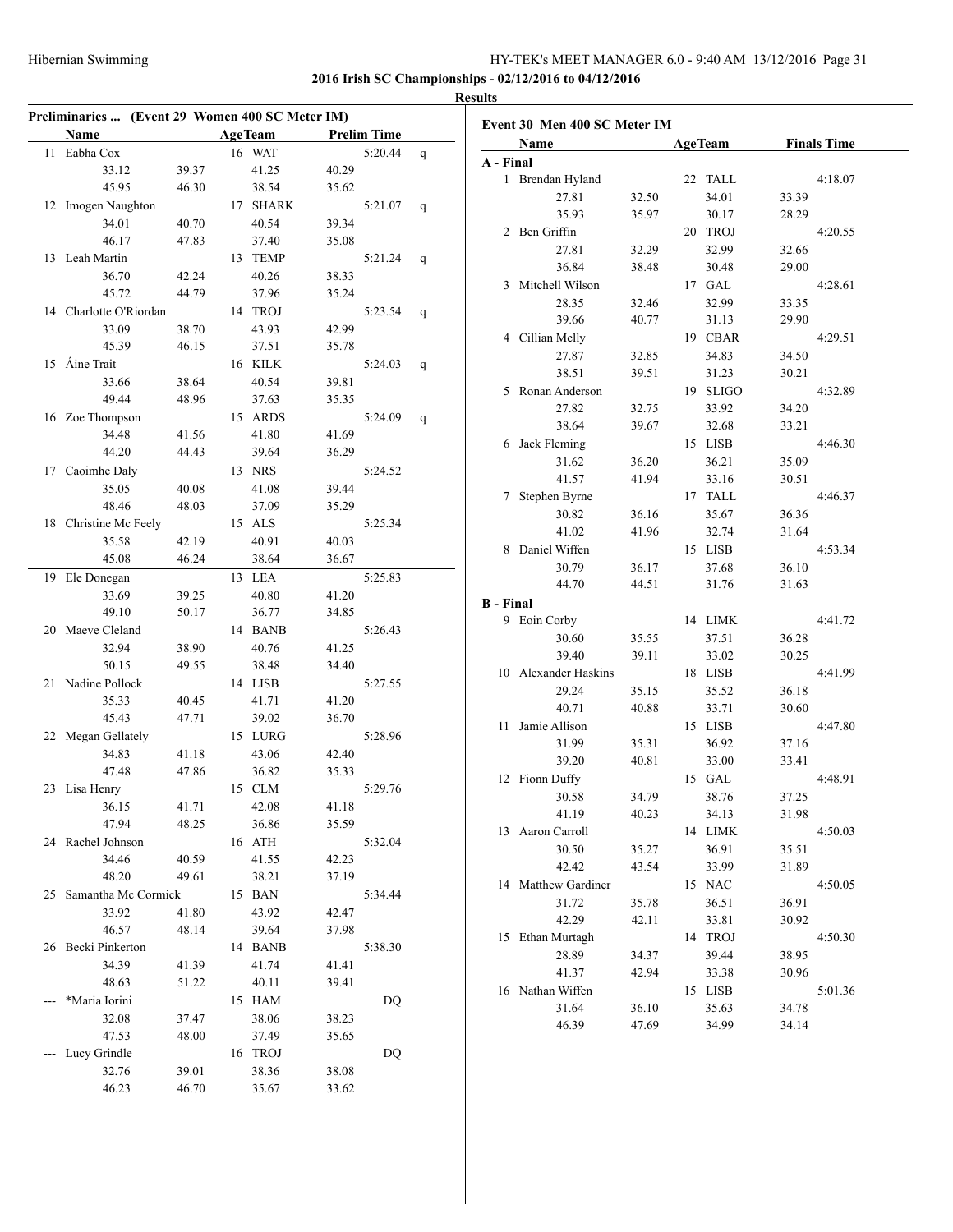18 Eoin Anderson 16 SLIGO 5:05.00

#### **2016 Irish SC Championships - 02/12/2016 to 04/12/2016**

#### **Results**

|    | Event 30 Men 400 SC Meter IM |       |    |                |       |                    |   |
|----|------------------------------|-------|----|----------------|-------|--------------------|---|
|    | Name                         |       |    | <b>AgeTeam</b> |       | <b>Prelim Time</b> |   |
|    | <b>Preliminaries</b>         |       |    |                |       |                    |   |
|    | 1 Brendan Hyland             |       |    | 22 TALL        |       | 4:18.81            | q |
|    | 27.49                        | 32.05 |    | 34.12          | 32.55 |                    |   |
|    | 37.01                        | 37.02 |    | 30.53          | 28.04 |                    |   |
| 2  | Ben Griffin                  |       |    | 20 TROJ        |       | 4:25.30            | q |
|    | 27.81                        | 31.60 |    | 33.31          | 32.73 |                    |   |
|    | 38.22                        | 39.53 |    | 31.11          | 30.99 |                    |   |
| 3  | Cillian Melly                |       |    | 19 CBAR        |       | 4:32.30            | q |
|    | 27.95                        | 32.49 |    | 34.97          | 34.46 |                    |   |
|    | 39.37                        | 40.20 |    | 32.17          | 30.69 |                    |   |
| 4  | Ronan Anderson               |       |    | 19 SLIGO       |       | 4:35.01            | q |
|    | 28.48                        | 33.20 |    | 34.78          | 34.53 |                    |   |
|    | 38.71                        | 39.78 |    | 33.30          | 32.23 |                    |   |
| 5  | Mitchell Wilson              |       |    | 17 GAL         |       | 4:36.09            | q |
|    | 28.71                        | 33.30 |    | 35.23          | 34.53 |                    |   |
|    | 40.44                        | 41.42 |    | 31.20          | 31.26 |                    |   |
| 6  | Sean Scannell                |       |    | 14 KILK        |       | 4:40.03            | q |
|    | 29.40                        | 33.48 |    | 34.39          | 32.72 |                    |   |
|    | 42.19                        | 43.02 |    | 32.78          | 32.05 |                    |   |
| 7  | Daniel Wiffen                |       |    | 15 LISB        |       | 4:46.48            | q |
|    | 31.23                        | 35.45 |    | 36.87          | 35.88 |                    |   |
|    | 43.84                        | 42.35 |    | 31.64          | 29.22 |                    |   |
| 8  | Jack Fleming                 |       |    | 15 LISB        |       | 4:46.56            | q |
|    | 31.97                        | 35.81 |    | 36.01          | 35.89 |                    |   |
|    | 42.66                        | 42.26 |    | 31.58          | 30.38 |                    |   |
| 9  | Stephen Byrne                |       |    | 17 TALL        |       | 4:47.21            | q |
|    | 30.55                        | 35.58 |    | 35.67          | 36.00 |                    |   |
|    | 41.87                        | 42.47 |    | 32.90          | 32.17 |                    |   |
|    | 10 Alexander Haskins         |       |    | 18 LISB        |       | 4:47.96            | q |
|    | 30.08                        | 35.54 |    | 37.24          | 36.69 |                    |   |
|    | 41.42                        | 41.88 |    | 33.87          | 31.24 |                    |   |
| 11 | Eoin Corby                   |       |    | 14 LIMK        |       | 4:48.06            | q |
|    | 31.14                        | 36.41 |    | 38.80          | 37.34 |                    |   |
|    | 39.37                        | 40.27 |    | 33.70          | 31.03 |                    |   |
|    | 12 Ethan Murtagh             |       |    | 14 TROJ        |       | 4:48.07            | q |
|    | 28.97                        | 34.67 |    | 39.23          | 38.94 |                    |   |
|    | 41.49                        | 42.50 |    | 32.82          | 29.45 |                    |   |
|    | 13 Jamie Allison             |       |    | 15 LISB        |       | 4:54.51            | q |
|    | 30.84                        | 35.26 |    | 37.29          | 36.80 |                    |   |
|    | 42.39                        | 42.73 |    | 34.70          | 34.50 |                    |   |
|    | 14 Matthew Gardiner          |       |    | 15 NAC         |       | 4:55.31            | q |
|    | 30.71                        | 35.21 |    | 36.99          | 36.43 |                    |   |
|    | 43.02                        | 43.54 |    | 35.10          | 34.31 |                    |   |
| 15 | Fionn Duffy                  |       |    | 15 GAL         |       | 4:55.41            | q |
|    | 30.26                        | 34.93 |    | 38.08          | 37.74 |                    |   |
|    | 41.94                        | 42.53 |    | 36.10          | 33.83 |                    |   |
|    | 16 Aaron Carroll             |       |    | 14 LIMK        |       | 4:55.43            | q |
|    | 30.39                        | 34.92 |    | 36.92          | 36.46 |                    |   |
|    | 43.49                        | 45.04 |    | 34.77          | 33.44 |                    |   |
| 17 | Nathan Wiffen                |       | 15 | LISB           |       | 5:03.32            |   |
|    | 31.30                        | 35.91 |    | 36.01          | 35.27 |                    |   |
|    | 48.00                        | 48.40 |    | 33.15          | 35.28 |                    |   |
|    |                              |       |    |                |       |                    |   |

|                  | 32.03                                     | 36.45 |    | 39.08          | 37.53 |                    |   |
|------------------|-------------------------------------------|-------|----|----------------|-------|--------------------|---|
|                  | 43.06                                     | 44.33 |    | 37.10          | 35.42 |                    |   |
|                  | 19 Aaron Mc Mahon                         |       | 14 | <b>DOL</b>     |       | 5:07.93            |   |
|                  | 32.10                                     | 37.66 |    | 37.96          | 37.25 |                    |   |
|                  | 45.78                                     | 46.74 |    | 35.73          | 34.71 |                    |   |
|                  | Christopher Mc Caughey                    |       |    | 18 BAN         |       | DQ                 |   |
|                  | 29.05                                     | 33.71 |    | 36.90          | 36.76 |                    |   |
|                  | 42.17                                     | 43.70 |    | 34.37          | 32.86 |                    |   |
|                  |                                           |       |    | 16 MAL         |       |                    |   |
|                  | Cadan Mc Carthy                           |       |    |                |       | DQ                 |   |
|                  | 28.91                                     | 32.78 |    | 35.02          | 33.55 |                    |   |
|                  | 40.13                                     | 40.65 |    | 33.26          | 31.05 |                    |   |
|                  | Event 31 Women 50 SC Meter Butterfly      |       |    |                |       |                    |   |
|                  | Name                                      |       |    | <b>AgeTeam</b> |       | <b>Finals Time</b> |   |
| A - Final        |                                           |       |    |                |       |                    |   |
| 1                | Emma Reid                                 |       | 17 | <b>ARDS</b>    |       | 26.88              |   |
| 2                | Shauna O'Brien                            |       | 22 | <b>UCD</b>     |       | 26.90              |   |
| 3                | Jane Roberts                              |       | 20 | <b>UCD</b>     |       | 27.32              |   |
|                  | 4 Mona Mc Sharry                          |       |    | 16 MARL        |       | 28.02              |   |
|                  | 5 Ellen Walshe                            |       | 15 | <b>TEMP</b>    |       | 28.20              |   |
|                  | 6 *Daniela Gonzalez Pinero                |       |    | 16 HAM         |       | 28.43              |   |
| 7                | *Greta Agnew                              |       |    | 15 HAM         |       | 28.97              |   |
| 8                | Affric Cook                               |       |    | 16 NAC         |       | 29.56              |   |
| <b>B</b> - Final |                                           |       |    |                |       |                    |   |
|                  |                                           |       |    | 16 BANB        |       | 29.40              |   |
| 10               | 9 Kate Allenby<br>*Francesca Falzon-Young |       | 15 | HAM            |       | 29.46              |   |
| 11               | *Ekaterina Price                          |       | 15 | HAM            |       | 29.59              |   |
|                  |                                           |       |    |                |       |                    |   |
|                  | 12 Sarah Kelly                            |       |    | 19 GAL         |       | 29.76              |   |
|                  | 13 Malen Tomas                            |       |    | 15 KILK        |       | 29.87              |   |
|                  | 14 Alex Mc Crea                           |       | 15 | CY BT          |       | 29.91              |   |
|                  | 15 Sarah Davidson                         |       | 17 | <b>BAN</b>     |       | 30.25              |   |
|                  | 16 Roisin Maguire                         |       |    | 16 MARL        |       | 30.67              |   |
|                  | Event 31 Women 50 SC Meter Butterfly      |       |    |                |       |                    |   |
|                  | Name                                      |       |    | <b>AgeTeam</b> |       | <b>Prelim Time</b> |   |
|                  | <b>Preliminaries</b>                      |       |    |                |       |                    |   |
| 1                | Shauna O'Brien                            |       | 22 | <b>UCD</b>     |       | 27.02              | q |
| 2                | Emma Reid                                 |       | 17 | <b>ARDS</b>    |       | 27.09              | q |
| 3                | Jane Roberts                              |       | 20 | <b>UCD</b>     |       | 27.63              | q |
|                  | 4 Mona Mc Sharry                          |       | 16 | MARL           |       | 28.17              | q |
| 5                | Ellen Walshe                              |       | 15 | <b>TEMP</b>    |       | 28.21              | q |
| 6                | *Daniela Gonzalez Pinero                  |       | 16 | HAM            |       | 28.82              |   |
| 7                | *Greta Agnew                              |       | 15 | <b>HAM</b>     |       | 29.00              | q |
| 8                | Affric Cook                               |       | 16 | <b>NAC</b>     |       | J29.71             | q |
|                  |                                           |       |    |                |       |                    | q |
| 9                | *Rosie Morgan                             |       | 13 | <b>HAM</b>     |       | J29.28             | q |
| 10               | *Ekaterina Price                          |       | 15 | <b>HAM</b>     |       | 29.73              | q |
| 11               | Kate Allenby                              |       | 16 | <b>BANB</b>    |       | 29.77              | q |
| 12               | Alex Mc Crea                              |       | 15 | <b>CYBT</b>    |       | J29.99             | q |
| 13               | Sarah Kelly                               |       | 19 | GAL            |       | J30.19             | q |
| 14               | Malen Tomas                               |       | 15 | <b>KILK</b>    |       | J30.38             | q |
| 15               | Sarah Davidson                            |       | 17 | <b>BAN</b>     |       | J30.41             | q |
| 16               | Roisin Maguire                            |       | 16 | MARL           |       | J30.45             | q |
| 17               | *Francesca Falzon-Young                   |       | 15 | <b>HAM</b>     |       | J29.79             |   |
| 18               | Sophie Blewitt                            |       | 17 | LIMK           |       | 30.60              |   |
| 19               | Robyn Lynch                               |       | 14 | <b>TEMP</b>    |       | 30.66              |   |
|                  |                                           |       |    |                |       |                    |   |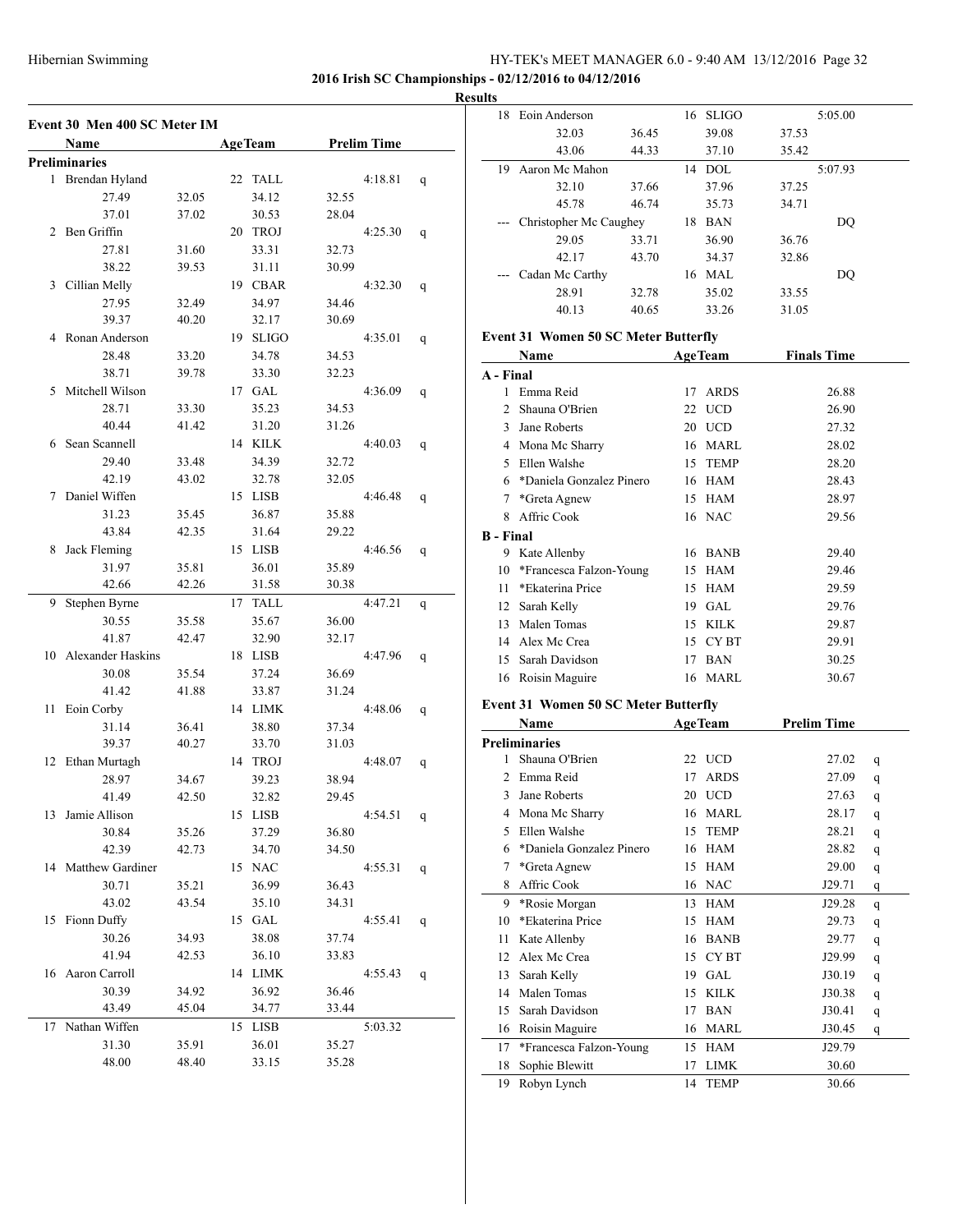**2016 Irish SC Championships - 02/12/2016 to 04/12/2016**

#### **Results**

|                  |                                           | Preliminaries  (Event 31 Women 50 SC Meter Butterfly) |                |                    |  |  |  |  |
|------------------|-------------------------------------------|-------------------------------------------------------|----------------|--------------------|--|--|--|--|
|                  | Name                                      |                                                       | <b>AgeTeam</b> | <b>Prelim Time</b> |  |  |  |  |
| 20               | Tara Desmond                              |                                                       | 18 DOL         | 30.71              |  |  |  |  |
| 21               | Miren Tellechea                           |                                                       | 16 NAC         | 30.76              |  |  |  |  |
| 22               | Lucy Grindle                              |                                                       | 16 TROJ        | 30.79              |  |  |  |  |
| 23               | Brogan O'Hara                             | 18                                                    | <b>LEA</b>     | 31.05              |  |  |  |  |
| 24               | Amy Gorman                                |                                                       | 16 GLN         | 31.06              |  |  |  |  |
| 25               | Ava Lambert                               |                                                       | 15 ALS         | 31.12              |  |  |  |  |
| 26               | Keela Mulhall                             | 15                                                    | <b>GAL</b>     | 31.21              |  |  |  |  |
| 27               | Caoimhe Egan                              | 16                                                    | <b>TALL</b>    | 31.47              |  |  |  |  |
| 28               | Megan Simpson                             | 17                                                    | <b>LEA</b>     | 31.81              |  |  |  |  |
| 29               | Eve Scully                                | 15                                                    | <b>LIMK</b>    | 32.13              |  |  |  |  |
|                  | <b>Event 32 Men 50 SC Meter Butterfly</b> |                                                       |                |                    |  |  |  |  |
|                  | Name                                      |                                                       | <b>AgeTeam</b> | <b>Finals Time</b> |  |  |  |  |
| A - Final        |                                           |                                                       |                |                    |  |  |  |  |
| 1                | Conor Munn                                | 21                                                    | <b>ARDS</b>    | 24.96              |  |  |  |  |
| 2                | Benjamin Doyle                            | 19                                                    | <b>ALS</b>     | 25.00              |  |  |  |  |
| $\mathbf{3}$     | Mathew Coward                             | 25                                                    | <b>NAC</b>     | 25.11              |  |  |  |  |
| 4                | Sean McNicholl                            | 15                                                    | <b>TEMP</b>    | 25.43              |  |  |  |  |
| 5                | Alan Corby                                | 19                                                    | <b>LIMK</b>    | 25.45              |  |  |  |  |
| 6                | Cillian Colvin                            |                                                       | 19 NAC         | 25.50              |  |  |  |  |
| 7                | Robert Powell                             | 16                                                    | <b>ATH</b>     | 25.56              |  |  |  |  |
| 8                | *Nicola Bragagna                          | 17                                                    | <b>SWSC</b>    | 25.73              |  |  |  |  |
| <b>B</b> - Final |                                           |                                                       |                |                    |  |  |  |  |
| 9                | Cai Armstrong                             | 17                                                    | <b>ARDS</b>    | 26.04              |  |  |  |  |

|           | <b>DUALL IVIOL YIULIULI</b> |    | 1.111       | 23.TJ |
|-----------|-----------------------------|----|-------------|-------|
| 5.        | Alan Corby                  | 19 | LIMK        | 25.45 |
|           | 6 Cillian Colvin            |    | 19 NAC      | 25.50 |
| 7         | Robert Powell               |    | 16 ATH      | 25.56 |
|           | 8 *Nicola Bragagna          |    | 17 SWSC     | 25.73 |
| ا - Final |                             |    |             |       |
| 9         | Cai Armstrong               | 17 | ARDS        | 26.04 |
| 10.       | Ciaran Burke                |    | 16 TUAM     | 26.50 |
| 11        | Ross Mc Auliffe             | 17 | <b>SWSC</b> | 26.86 |
|           | 12 *Ryan Pinto              |    | 16 HAM      | 27.04 |
| 13.       | *Will Skinner               |    | 16 HAM      | 27.13 |
|           | 14 Andrew Carey             | 17 | ATH         | 27.17 |
|           | 15 Jermey O'Connor          |    | 14 LIMK     | 27.68 |
|           | 16 Maxym Balashchuk         |    | 15 NAC      | 28.44 |

#### **Event 32 Men 50 SC Meter Butterfly**

|    | Name                 |    | <b>AgeTeam</b> | <b>Prelim Time</b> |   |
|----|----------------------|----|----------------|--------------------|---|
|    | <b>Preliminaries</b> |    |                |                    |   |
| 1  | Conor Munn           | 21 | <b>ARDS</b>    | 25.13              | q |
| 2  | Mathew Coward        | 25 | <b>NAC</b>     | 25.24              | q |
| 3  | Benjamin Doyle       | 19 | <b>ALS</b>     | 25.28              | q |
| 4  | Sean McNicholl       | 15 | <b>TEMP</b>    | 25.32              | q |
| 5  | *Nicola Bragagna     | 17 | <b>SWSC</b>    | 25.63              | q |
| 6  | Robert Powell        | 16 | <b>ATH</b>     | 25.65              | q |
| 7  | *Lewis Burras        | 16 | <b>HAM</b>     | 25.66              | q |
| 8  | Cillian Colvin       | 19 | <b>NAC</b>     | 25.77              | q |
| 9  | Alan Corby           | 19 | <b>LIMK</b>    | 26.02              | q |
| 10 | Cai Armstrong        | 17 | <b>ARDS</b>    | 26.26              | q |
| 11 | Ciaran Burke         | 16 | <b>TUAM</b>    | 26.60              | q |
| 12 | Ross Mc Auliffe      | 17 | <b>SWSC</b>    | 26.70              | q |
| 13 | Kai Willmott         | 17 | <b>SPL</b>     | 26.86              | q |
| 14 | *Will Skinner        | 16 | <b>HAM</b>     | 27.00              | q |
| 15 | *Ryan Pinto          | 16 | <b>HAM</b>     | 27.08              | q |
| 16 | Andrew Carey         | 17 | ATH            | J27.20             | q |
| 17 | *Harry Dalgarno      | 16 | <b>HAM</b>     | J27.13             |   |
| 18 | Cian O'Keeffe Tighe  | 16 | <b>PORT</b>    | 27.22              |   |
| 19 | Jack Grace           | 18 | <b>BALLY</b>   | 27.28              |   |
| 20 | *Ahmed El Geneidy    | 15 | <b>HAM</b>     | 27.61              |   |

| uns              |                                       |       |    |                |       |                    |   |
|------------------|---------------------------------------|-------|----|----------------|-------|--------------------|---|
| 21               | *Antoine Montier                      |       |    | 23 UJS         |       | 27.64              |   |
| 22               | Jermey O'Connor                       |       |    | 14 LIMK        |       | 27.70              |   |
| 23               | *Aly Maghraby                         |       |    | 14 HAM         |       | 27.86              |   |
| 24               | Maxym Balashchuk                      |       |    | 15 NAC         |       | 28.37              |   |
|                  |                                       |       |    |                |       |                    |   |
|                  | Event 33 Women 200 SC Meter Freestyle |       |    |                |       |                    |   |
|                  | Name                                  |       |    | <b>AgeTeam</b> |       | <b>Finals Time</b> |   |
| A - Final        |                                       |       |    |                |       |                    |   |
| 1                | Rachel Bethel                         |       |    | 16 LISB        |       | 2:00.87            |   |
|                  | 28.81                                 | 30.34 |    | 30.88          | 30.84 |                    |   |
| 2                | Danielle Hill                         |       |    | 17 LARNE       |       | 2:00.93            |   |
|                  | 28.43                                 | 30.45 |    | 31.19          | 30.86 |                    |   |
| 3                | Clodagh Flood                         |       |    | 19 TALL        |       | 2:03.20            |   |
|                  | 28.73                                 | 31.06 |    | 31.38          | 32.03 |                    |   |
| 4                | Victoria Catterson                    |       |    | 15 ARDS        |       | 2:05.04            |   |
|                  | 29.15                                 | 31.66 |    | 32.14          | 32.09 |                    |   |
| 5                | Ally Cunningham                       |       |    | 17 SWSC        |       | 2:06.28            |   |
|                  | 29.50                                 | 31.32 |    | 32.68          | 32.78 |                    |   |
| 6                | Maria Godden                          |       |    | 14 KILK        |       | 2:06.63            |   |
|                  | 29.89                                 | 31.93 |    | 32.32          | 32.49 |                    |   |
| 7                | *Rosie Morgan                         |       |    | 13 HAM         |       | 2:06.78            |   |
|                  | 29.43                                 | 31.52 |    | 32.75          | 33.08 |                    |   |
| 8                | Roisin Cahill                         |       |    | 17 ENS         |       | 2:06.93            |   |
|                  | 29.02                                 | 31.01 |    | 32.96          | 33.94 |                    |   |
| <b>B</b> - Final |                                       |       |    |                |       |                    |   |
| 9                | *Daniela Gonzalez Pinero              |       |    | 16 HAM         |       | 2:05.04            |   |
|                  | 29.47                                 | 32.09 |    | 32.01          | 31.47 |                    |   |
| 10               | Sarah Kelly                           |       |    | 19 GAL         |       | 2:05.50            |   |
|                  | 30.07                                 | 32.03 |    | 32.03          | 31.37 |                    |   |
| 11               | Antoinette Neamt                      |       | 15 | TROJ           |       | 2:05.85            |   |
|                  | 29.98                                 |       |    |                |       |                    |   |
|                  |                                       | 31.98 |    | 32.61          | 31.28 |                    |   |
| 12               | Jessica Burke                         |       |    | 16 NAC         |       | 2:07.60            |   |
|                  | 30.75                                 | 32.73 |    | 32.57          | 31.55 |                    |   |
| 13               | Leah Bethel                           |       |    | 13 LISB        |       | 2:08.10            |   |
|                  | 30.19                                 | 32.62 |    | 33.09          | 32.20 |                    |   |
|                  | 14 Cara Osing                         |       |    | 13 TEMP        |       | 2:08.15            |   |
|                  | 30.24                                 | 32.70 |    | 33.00          | 32.21 |                    |   |
| 15               | Lily Barrett                          |       |    | 19 ENS         |       | 2:08.80            |   |
|                  | 30.18                                 | 32.50 |    | 33.06          | 33.06 |                    |   |
|                  | 16 Emma Henderson                     |       |    | 18 LEA         |       | 2:10.87            |   |
|                  | 30.35                                 | 33.28 |    | 33.83          | 33.41 |                    |   |
|                  | Event 33 Women 200 SC Meter Freestyle |       |    |                |       |                    |   |
|                  | Name                                  |       |    | <b>AgeTeam</b> |       | <b>Prelim Time</b> |   |
|                  | <b>Preliminaries</b>                  |       |    |                |       |                    |   |
| 1                | Rachel Bethel                         |       |    | 16 LISB        |       | 2:03.74            | q |
|                  | 28.93                                 | 30.45 |    | 31.96          | 32.40 |                    |   |
| 2                | Clodagh Flood                         |       |    | 19 TALL        |       | 2:05.02            | q |
|                  | 28.77                                 | 31.33 |    | 32.31          | 32.61 |                    |   |
| 3                | *Lucy Agnew                           |       | 17 | HAM            |       | 2:05.25            | q |
|                  | 29.30                                 | 31.24 |    | 32.30          | 32.41 |                    |   |
|                  | 4 Danielle Hill                       |       |    | 17 LARNE       |       | 2:05.77            | q |
|                  |                                       |       |    |                |       |                    |   |

28.91 31.69 32.75 32.42 Roisin Cahill 17 ENS 2:06.45 q 29.03 31.60 32.70 33.12 Ally Cunningham 17 SWSC 2:06.64 q 29.38 31.40 33.17 32.69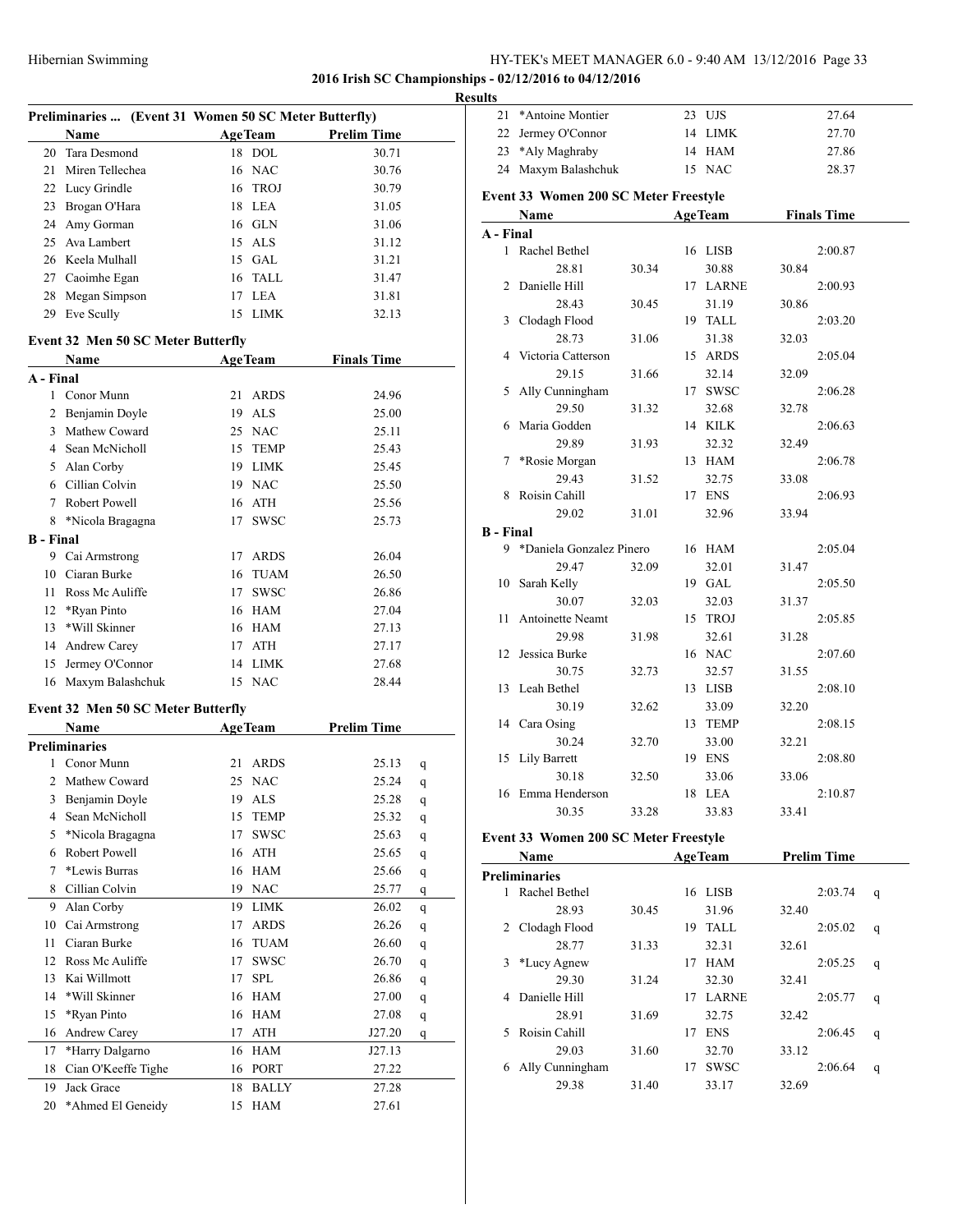**2016 Irish SC Championships - 02/12/2016 to 04/12/2016**

#### **Results**

| Preliminaries  (Event 33 Women 200 SC Meter Freestyle) |                            |       |  |                |                    |   |  |  |  |
|--------------------------------------------------------|----------------------------|-------|--|----------------|--------------------|---|--|--|--|
|                                                        | Name                       |       |  | <b>AgeTeam</b> | <b>Prelim Time</b> |   |  |  |  |
| $7^{\circ}$                                            | Victoria Catterson         |       |  | 15 ARDS        | 2:06.94            | q |  |  |  |
|                                                        | 28.43                      | 32.07 |  | 33.50          | 32.94              |   |  |  |  |
| 8                                                      | Maria Godden               |       |  | 14 KILK        | 2:07.00            | q |  |  |  |
|                                                        | 29.34                      | 31.58 |  | 32.47          | 33.61              |   |  |  |  |
| 9                                                      | *Rosie Morgan              |       |  | 13 HAM         | 2:07.18            | q |  |  |  |
|                                                        | 30.27                      | 32.34 |  | 32.67          | 31.90              |   |  |  |  |
| 10                                                     | *Daniela Gonzalez Pinero   |       |  | 16 HAM         | 2:07.49            | q |  |  |  |
|                                                        | 30.32                      | 32.37 |  | 32.58          | 32.22              |   |  |  |  |
| 11                                                     | Emma Cassidy               |       |  | 22 SWSC        | 2:07.78            | q |  |  |  |
|                                                        | 29.66                      | 32.82 |  | 32.72          | 32.58              |   |  |  |  |
| 12                                                     | Antoinette Neamt           |       |  | 15 TROJ        | 2:07.96            | q |  |  |  |
|                                                        | 30.27                      | 32.81 |  | 33.12          | 31.76              |   |  |  |  |
| 13                                                     | Sarah Kelly                |       |  | 19 GAL         | 2:08.04            | q |  |  |  |
|                                                        | 30.19                      | 32.51 |  | 32.68          | 32.66              |   |  |  |  |
| 14                                                     | Jessica Burke              |       |  | 16 NAC         | 2:08.31            |   |  |  |  |
|                                                        | 30.47                      | 32.49 |  | 33.14          | 32.21              | q |  |  |  |
| 15                                                     | Leah Bethel                |       |  | 13 LISB        | 2:08.44            |   |  |  |  |
|                                                        | 29.98                      | 33.18 |  | 33.39          | 31.89              | q |  |  |  |
|                                                        | 16 Cara Osing              |       |  | 13 TEMP        | 2:08.53            |   |  |  |  |
|                                                        | 29.87                      | 32.61 |  |                | 32.44              | q |  |  |  |
|                                                        |                            |       |  | 33.61          |                    |   |  |  |  |
| 17                                                     | Emma Henderson             |       |  | 18 LEA         | 2:08.71            |   |  |  |  |
|                                                        | 29.72                      | 32.47 |  | 33.44          | 33.08              |   |  |  |  |
| 18                                                     | Lily Barrett               |       |  | 19 ENS         | 2:09.22            |   |  |  |  |
|                                                        | 30.37                      | 32.71 |  | 33.29          | 32.85              |   |  |  |  |
| 19                                                     | Ciara Doran                |       |  | 16 CYDY        | 2:09.47            |   |  |  |  |
|                                                        | 30.25                      | 32.40 |  | 33.42          | 33.40              |   |  |  |  |
| 20                                                     | *Ekaterina Price           |       |  | 15 HAM         | 2:09.55            |   |  |  |  |
|                                                        | 30.42                      | 32.54 |  | 33.09          | 33.50              |   |  |  |  |
| 21                                                     | Naomi Trait                |       |  | 13 KILK        | 2:09.59            |   |  |  |  |
|                                                        | 30.89                      | 33.66 |  | 32.98          | 32.06              |   |  |  |  |
| 22                                                     | *Maria Iorini              |       |  | 15 HAM         | 2:09.61            |   |  |  |  |
|                                                        | 30.95                      | 32.08 |  | 33.04          | 33.54              |   |  |  |  |
| 23                                                     | Edel Daly                  |       |  | 13 LIMK        | 2:09.74            |   |  |  |  |
|                                                        | 29.38                      | 33.06 |  | 34.20          | 33.10              |   |  |  |  |
| 24                                                     | Ellen Cassidy              |       |  | 15 DOL         | 2:09.85            |   |  |  |  |
|                                                        | 29.71                      | 32.90 |  | 33.49          | 33.75              |   |  |  |  |
|                                                        | 25 Rebecca Lowe            |       |  | 14 ATH         | 2:10.11            |   |  |  |  |
|                                                        | 29.80                      | 33.02 |  | 33.94          | 33.35              |   |  |  |  |
|                                                        | 26 *Francesca Falzon-Young |       |  | 15 HAM         | 2:10.33            |   |  |  |  |
|                                                        | 30.05                      | 32.81 |  | 34.16          | 33.31              |   |  |  |  |
| 27                                                     | Laura Lynagh               |       |  | 16 TROJ        | 2:10.37            |   |  |  |  |
|                                                        | 30.62                      | 33.40 |  | 33.22          | 33.13              |   |  |  |  |
| 28                                                     | Kate Allenby               |       |  | 16 BANB        | 2:10.55            |   |  |  |  |
|                                                        | 30.34                      | 33.07 |  | 33.37          | 33.77              |   |  |  |  |
| 29                                                     | Charlotte O'Riordan        |       |  | 14 TROJ        | 2:10.59            |   |  |  |  |
|                                                        | 30.39                      | 32.99 |  | 34.02          | 33.19              |   |  |  |  |
| 30                                                     | Jenni Kilduff              |       |  | 16 COM         | 2:11.13            |   |  |  |  |
|                                                        | 30.13                      | 32.98 |  | 34.31          | 33.71              |   |  |  |  |
| 31                                                     | Stephanie Mc Loughlin      |       |  | 15 TUAM        | 2:11.27            |   |  |  |  |
|                                                        | 30.24                      | 32.86 |  | 34.14          | 34.03              |   |  |  |  |
| 32                                                     | Aoife Leahy                |       |  | 14 GAL         | 2:11.48            |   |  |  |  |
|                                                        | 30.51                      | 33.74 |  | 34.27          | 32.96              |   |  |  |  |
|                                                        | 33 Keela Mulhall           |       |  | 15 GAL         | 2:11.70            |   |  |  |  |
|                                                        | 30.20                      | 33.10 |  | 34.02          | 34.38              |   |  |  |  |
|                                                        |                            |       |  |                |                    |   |  |  |  |

| 34 | Aoife Duggan McSweeney    |       | 18 | ASK                    |       | 2:12.10 |
|----|---------------------------|-------|----|------------------------|-------|---------|
|    | 30.10                     | 33.21 |    | 34.36                  | 34.43 |         |
| 35 | Amy MC Gowan              |       | 15 | <b>B</b> DOL           |       | 2:12.53 |
|    | 30.06                     | 33.02 |    | 34.37                  | 35.08 |         |
| 36 | Cara Stapleton            |       | 15 | TROJ                   |       | 2:12.58 |
|    | 31.10                     | 34.50 |    | 34.87                  | 32.11 |         |
| 37 | Niamh Coyne               |       | 15 | TALL                   |       | 2:12.60 |
|    | 30.93                     | 32.82 |    | 34.65                  | 34.20 |         |
| 38 | Alex O'Connor             |       | 15 | LIMK                   |       |         |
|    |                           |       |    |                        |       | 2:12.65 |
|    | 31.11                     | 33.40 |    | 34.55                  | 33.59 |         |
| 39 | Sophie Blewitt            |       | 17 | LIMK                   |       | 2:12.66 |
|    | 30.34                     | 33.53 |    | 34.49                  | 34.30 |         |
| 40 | Deirbhile Cruise          |       |    | 16 NRS                 |       | 2:12.67 |
|    | 29.86                     | 33.16 |    | 34.93                  | 34.72 |         |
| 41 | Laura Taylor              |       |    | 16 GLN                 |       | 2:12.84 |
|    | 30.88                     | 33.25 |    | 34.23                  | 34.48 |         |
| 42 | Nicola Neamt              |       | 16 | <b>TROJ</b>            |       | 2:13.15 |
|    | 31.30                     | 33.67 |    | 34.19                  | 33.99 |         |
| 43 | Katie Dunne               |       | 14 | KILK                   |       | 2:13.48 |
|    | 30.82                     | 33.18 |    | 34.69                  | 34.79 |         |
| 44 | <b>Florence Tinsley</b>   |       |    | 14 CYBT                |       | 2:13.64 |
|    | 30.31                     | 33.97 |    | 35.22                  | 34.14 |         |
| 45 | Ellen Flaherty            |       | 14 | ATH                    |       | 2:13.94 |
|    | 30.58                     | 33.84 |    | 35.11                  | 34.41 |         |
| 46 | Alie Martin               |       | 15 | <b>TEMP</b>            |       | 2:14.01 |
|    | 30.73                     | 33.66 |    | 35.03                  | 34.59 |         |
| 47 | Aoife Mc Mahon            |       | 17 | <b>DOL</b>             |       |         |
|    |                           |       |    |                        |       | 2:14.04 |
|    | 31.04                     | 33.93 |    | 34.59                  | 34.48 |         |
| 48 | Jessica Gannon            |       |    | 12 COM                 |       | 2:14.18 |
|    | 31.42                     | 33.99 |    | 34.91                  | 33.86 |         |
| 49 | Fiona Cash                |       | 18 | LISB                   |       | 2:14.21 |
|    | 31.39                     | 33.57 |    | 35.08                  | 34.17 |         |
| 50 | <b>Scarlett Armstrong</b> |       | 13 | <b>ARDS</b>            |       | 2:14.39 |
|    | 30.21                     | 33.97 |    | 35.06                  | 35.15 |         |
| 51 | May Harley                |       | 15 | DOL                    |       | 2:14.51 |
|    | 31.22                     | 34.29 |    | 34.28                  | 34.72 |         |
| 52 | Cara Lamb                 |       | 15 | SWSC                   |       | 2:14.55 |
|    | 31.47                     | 34.89 |    | 35.46                  | 32.73 |         |
| 53 | Rebecca Carroll           |       | 17 | <b>COM</b>             |       | 2:14.75 |
|    | 30.94                     | 33.83 |    | 35.21                  | 34.77 |         |
|    | 54 Lisa Cooke             |       | 19 | $\operatorname{MULTL}$ |       | 2:15.10 |
|    | 30.92                     | 33.79 |    | 35.49                  | 34.90 |         |
| 55 | Katie Baguley             |       | 16 | <b>TROJ</b>            |       | 2:15.28 |
|    | 30.22                     | 33.84 |    | 35.54                  | 35.68 |         |
| 56 | Clodagh Quirke            |       |    | 17 NRS                 |       | 2:15.56 |
|    | 30.88                     | 34.47 |    | 35.16                  | 35.05 |         |
| 57 | Sophie Hayman             |       | 13 | ALS                    |       | 2:15.59 |
|    |                           |       |    |                        |       |         |
|    | 31.17                     | 34.01 |    | 35.53                  | 34.88 |         |
| 58 | *Emilie Krog              |       |    | 14 HAM                 |       | 2:15.62 |
|    | 31.81                     | 34.17 |    | 35.21                  | 34.43 |         |
| 59 | Lisa Harrington           |       | 18 | ATH                    |       | 2:15.74 |
|    | 31.75                     | 34.44 |    | 34.96                  | 34.59 |         |
| 60 | Maeve Cleland             |       |    | 14 BANB                |       | 2:15.79 |
|    | 30.87                     | 35.03 |    | 35.67                  | 34.22 |         |
| 61 | Áine Trait                |       |    | 16 KILK                |       | 2:15.84 |
|    | 31.47                     | 33.96 |    | 34.44                  | 35.97 |         |
| 62 | Emma Kelly                |       |    | 16 ALS                 |       | 2:15.88 |
|    | 30.50                     | 34.18 |    | 35.66                  | 35.54 |         |
|    |                           |       |    |                        |       |         |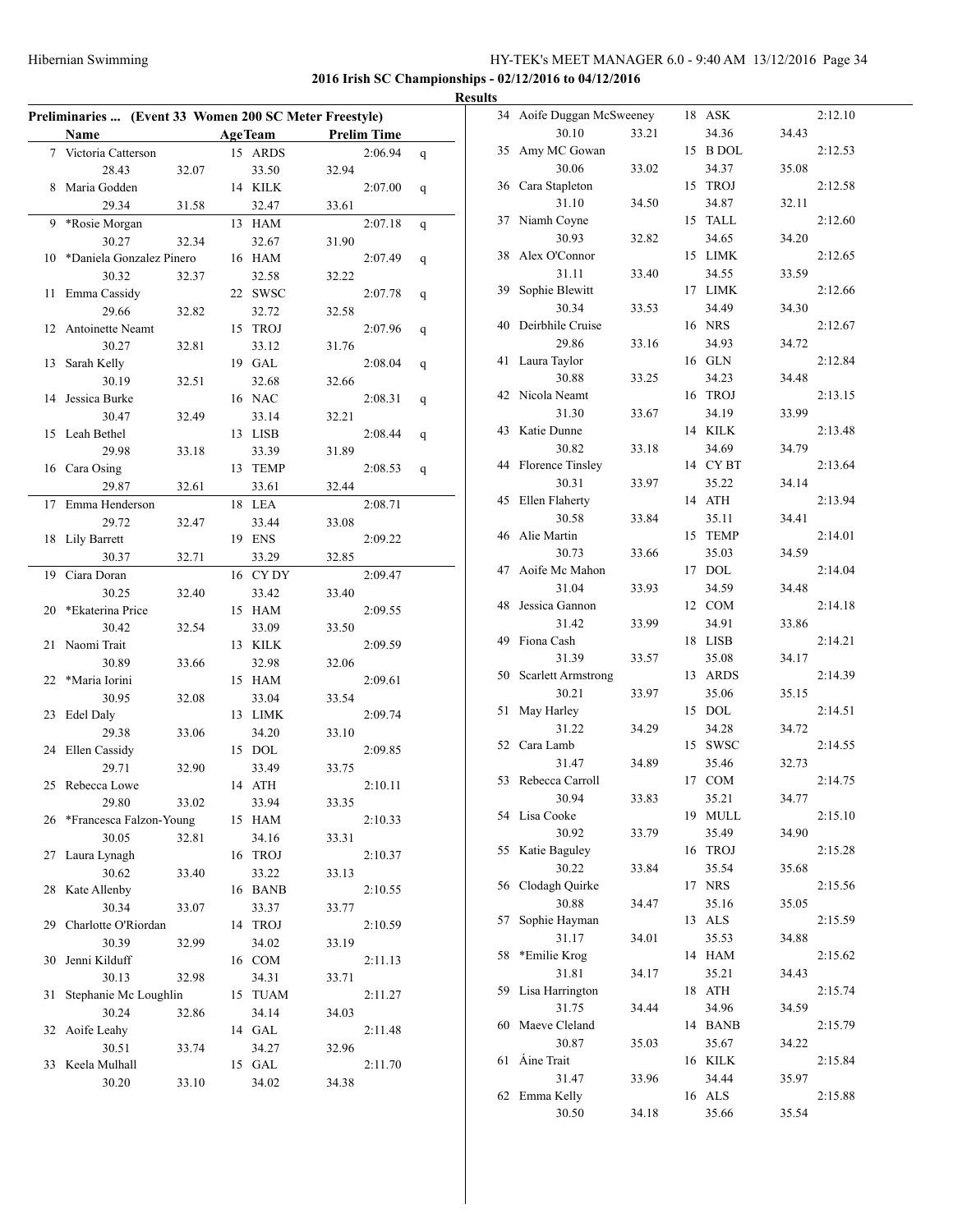91 Eve Scully 15 LIMK 2:23.14

### **2016 Irish SC Championships - 02/12/2016 to 04/12/2016**

#### **Results**

|    | Preliminaries  (Event 33 Women 200 SC Meter Freestyle) |       |    |                |       |                    |
|----|--------------------------------------------------------|-------|----|----------------|-------|--------------------|
|    | Name                                                   |       |    | <b>AgeTeam</b> |       | <b>Prelim Time</b> |
| 63 | Hanna D'Aughton                                        |       | 14 | <b>SWSC</b>    |       | 2:15.97            |
|    | 30.77                                                  | 34.31 |    | 35.60          | 35.29 |                    |
| 64 | Sasha Kelly                                            |       | 16 | <b>TROJ</b>    |       | 2:16.14            |
|    | 30.40                                                  | 34.32 |    | 35.71          | 35.71 |                    |
| 65 | Sophie Williams                                        |       | 16 | <b>TMORE</b>   |       | 2:16.33            |
|    | 31.44                                                  | 34.46 |    | 35.28          | 35.15 |                    |
| 66 | Lizaveta Kotsikava                                     |       |    | 16 NAC         |       | 2:16.35            |
|    | 31.67                                                  | 34.51 |    | 35.44          | 34.73 |                    |
|    |                                                        |       |    | 15 COM         |       |                    |
| 67 | Keela Farnon                                           |       |    |                |       | 2:16.57            |
|    | 31.89                                                  | 34.59 |    | 35.26          | 34.83 |                    |
| 68 | Anna Feenan                                            |       | 13 | <b>SWSC</b>    |       | 2:16.68            |
|    | 30.47                                                  | 35.42 |    | 35.66          | 35.13 |                    |
| 69 | Trudie Gillic                                          |       |    | 14 KELLS       |       | 2:16.73            |
|    | 31.40                                                  | 34.92 |    | 35.84          | 34.57 |                    |
| 70 | Brogan O'Hara                                          |       |    | 18 LEA         |       | 2:16.78            |
|    | 31.75                                                  | 34.43 |    | 35.66          | 34.94 |                    |
| 71 | Chloe Finnegan                                         |       |    | 17 WAT         |       | 2:16.87            |
|    | 30.77                                                  | 34.08 |    | 35.74          | 36.28 |                    |
| 72 | Malen Tomas                                            |       | 15 | <b>KILK</b>    |       | 2:16.89            |
|    | 31.44                                                  | 34.76 |    | 35.21          | 35.48 |                    |
| 73 | Emma Swan                                              |       |    | 16 ALS         |       | 2:16.94            |
|    | 32.03                                                  | 34.75 |    | 35.21          | 34.95 |                    |
| 74 | Leigh Higgins                                          |       | 16 | <b>ARDS</b>    |       | 2:16.95            |
|    | 31.70                                                  | 34.24 |    | 35.59          | 35.42 |                    |
| 75 | Amy Barr                                               |       |    | 15 LARNE       |       | 2:17.13            |
|    | 31.82                                                  | 35.19 |    | 35.26          | 34.86 |                    |
| 76 | Ava Lambert                                            |       | 15 | <b>ALS</b>     |       | 2:17.17            |
|    | 31.66                                                  | 34.28 |    | 36.19          | 35.04 |                    |
| 77 | Eva Cashin                                             |       |    | 16 KILK        |       | 2:17.39            |
|    | 30.03                                                  | 33.91 |    | 36.31          | 37.14 |                    |
| 78 | Kelly Hunter                                           |       | 15 | <b>CKSTN</b>   |       | 2:17.50            |
|    | 30.86                                                  | 35.28 |    | 36.69          | 34.67 |                    |
| 79 | Rachel Johnson                                         |       |    | 16 ATH         |       | 2:17.86            |
|    | 31.76                                                  | 34.76 |    | 35.84          | 35.50 |                    |
| 80 | Aine O'Neill                                           |       |    | 14 NAC         |       | 2:17.98            |
|    | 31.74                                                  | 35.18 |    | 36.00          | 35.06 |                    |
| 81 | *Mika Van Zyl                                          |       |    | 13 HAM         |       | 2:18.13            |
|    | 31.90                                                  | 35.27 |    | 35.94          | 35.02 |                    |
| 82 | Kate Gaffney                                           |       |    | 16 LIMK        |       | 2:18.17            |
|    | 31.87                                                  | 35.15 |    | 35.89          | 35.26 |                    |
| 83 | Lisa Henry                                             |       |    | 15 CLM         |       | 2:18.23            |
|    | 31.48                                                  | 34.93 |    | 36.35          | 35.47 |                    |
| 84 | Ava Tormey-Murphy                                      |       |    | 15 TROJ        |       | 2:19.09            |
|    | 31.31                                                  | 35.25 |    | 36.77          | 35.76 |                    |
| 85 | Ella Doherty                                           |       | 14 | <b>ENS</b>     |       | 2:19.91            |
|    | 32.16                                                  | 35.84 |    | 36.48          | 35.43 |                    |
| 86 | Hannah Grady                                           |       | 15 | CBAR           |       | 2:19.98            |
|    | 31.93                                                  | 35.66 |    | 36.64          | 35.75 |                    |
| 87 | Rebekah Burrows                                        |       | 13 | <b>ARDS</b>    |       | 2:20.57            |
|    | 31.80                                                  | 35.48 |    | 36.81          | 36.48 |                    |
| 88 | Amy Mc Cullough                                        |       | 16 | LARNE          |       | 2:20.65            |
|    | 32.22                                                  | 35.22 |    | 36.75          | 36.46 |                    |
| 89 | Aisling Nolan                                          |       |    | 15 NAC         |       | 2:20.87            |
|    | 30.36                                                  | 35.10 |    | 37.59          | 37.82 |                    |
| 90 | Hannah Walshe                                          |       |    | 14 TEMP        |       | 2:22.67            |
|    | 32.08                                                  | 36.05 |    | 37.70          | 36.84 |                    |

|                  | 32.05                                       | 36.30 |    | 37.44           | 37.35 |                    |   |
|------------------|---------------------------------------------|-------|----|-----------------|-------|--------------------|---|
|                  | 92 Martyna Szmagara                         |       |    | 16 TROJ         |       | 2:26.35            |   |
|                  | 32.51                                       | 37.10 |    | 38.70           | 38.04 |                    |   |
|                  | Event 34 Men 200 SC Meter Freestyle         |       |    |                 |       |                    |   |
|                  | Name                                        |       |    | <b>AgeTeam</b>  |       | <b>Finals Time</b> |   |
| A - Final        |                                             |       |    |                 |       |                    |   |
|                  | 1 *Jakub Karl                               |       |    | 17 HAM          |       | 1:46.88            |   |
|                  | 25.24                                       | 27.00 |    | 27.28           | 27.36 |                    |   |
| $\overline{2}$   | Gerry Quinn                                 |       |    | 18 LONG         |       | 1:47.30            |   |
|                  | 24.80                                       | 27.23 |    | 28.04           | 27.23 |                    |   |
| 3                | Jack Mc Millan                              |       |    | 16 BAN          |       | 1:48.16            |   |
|                  | 25.72                                       | 27.66 |    | 27.76           | 27.02 |                    |   |
|                  | 4 Curtis Coulter                            |       |    | 22 ARDS         |       | 1:49.78            |   |
|                  | 25.23                                       | 27.73 |    | 28.33           | 28.49 |                    |   |
|                  | 5 Brendan Hyland                            |       |    | 22 TALL         |       | 1:50.46            |   |
|                  | 25.70                                       | 28.36 |    | 28.83           | 27.57 |                    |   |
|                  | 6 Bernard Cahill                            |       |    | 22 ENS          |       | 1:50.55            |   |
|                  | 25.80                                       | 27.89 |    | 28.78           | 28.08 |                    |   |
| 7                | Alex Melennec                               |       |    | 20 UCD          |       | 1:50.80            |   |
|                  | 25.29                                       | 28.09 |    | 28.86           | 28.56 |                    |   |
|                  | 8 Andrew Moore                              |       |    | 18 UCD          |       | 1:51.84            |   |
|                  | 26.09                                       | 28.53 |    | 28.55           | 28.67 |                    |   |
| <b>B</b> - Final |                                             |       |    |                 |       |                    |   |
| 9.               | *Lewis Burras                               |       |    | 16 HAM          |       | 1:50.18            |   |
|                  | 25.72                                       | 27.67 |    | 28.36           | 28.43 |                    |   |
|                  | 10 Joseph Mooney                            |       |    | 19 LIMK         |       | 1:51.96            |   |
|                  | 26.08                                       | 28.51 |    | 28.82           | 28.55 |                    |   |
| *11              | Dean Power                                  |       |    | 19 UCD          |       | 1:52.31            |   |
|                  | 26.14                                       | 28.15 |    | 28.80           | 29.22 |                    |   |
| *11              | Robert Powell                               |       |    | 16 ATH          |       | 1:52.31            |   |
|                  | 26.82                                       | 28.42 |    | 29.27           | 27.80 |                    |   |
|                  | 13 Cian O'Keeffe Tighe                      |       |    | 16 PORT         |       | 1:52.80            |   |
|                  | 26.96                                       | 28.75 |    | 28.92           | 28.17 |                    |   |
| 14               | *Max Tambling                               |       |    | 17 HAM          |       | 1:53.32            |   |
|                  | 27.04                                       | 28.69 |    | 28.98           | 28.61 |                    |   |
| 15               | Mark Walsh                                  |       |    | 19 LIMK         |       | 1:54.88            |   |
|                  | 26.45                                       | 28.98 |    | 29.63           | 29.82 |                    |   |
| 16               | Cillian Colvin                              |       |    | 19 NAC          |       | 1:55.29            |   |
|                  | 25.88                                       | 28.26 |    | 30.01           | 31.14 |                    |   |
|                  |                                             |       |    |                 |       |                    |   |
|                  | Event 34 Men 200 SC Meter Freestyle<br>Name |       |    | <b>AgeTeam</b>  |       | <b>Prelim Time</b> |   |
|                  |                                             |       |    |                 |       |                    |   |
| 1                | <b>Preliminaries</b><br>*Jakub Karl         |       |    |                 |       |                    |   |
|                  | 26.06                                       | 27.78 |    | 17 HAM<br>28.53 | 27.77 | 1:50.14            | q |
| 2                | Jack Mc Millan                              |       |    | 16 BAN          |       | 1:50.55            |   |
|                  | 26.12                                       | 28.28 |    | 28.40           | 27.75 |                    | q |
| 3                | Curtis Coulter                              |       |    | 22 ARDS         |       | 1:50.57            |   |
|                  | 25.34                                       | 28.62 |    | 28.65           | 27.96 |                    | q |
| 4                | Brendan Hyland                              |       | 22 | <b>TALL</b>     |       | 1:50.66            |   |
|                  | 26.00                                       | 28.72 |    | 28.59           | 27.35 |                    | q |
| 5                | Gerry Quinn                                 |       |    | 18 LONG         |       | 1:51.99            |   |
|                  | 26.16                                       | 28.60 |    | 29.23           | 28.00 |                    | q |
|                  | 6 Andrew Moore                              |       |    | 18 UCD          |       | 1:52.23            |   |
|                  | 25.28                                       | 27.99 |    | 29.50           | 29.46 |                    | q |
|                  |                                             |       |    |                 |       |                    |   |
|                  |                                             |       |    |                 |       |                    |   |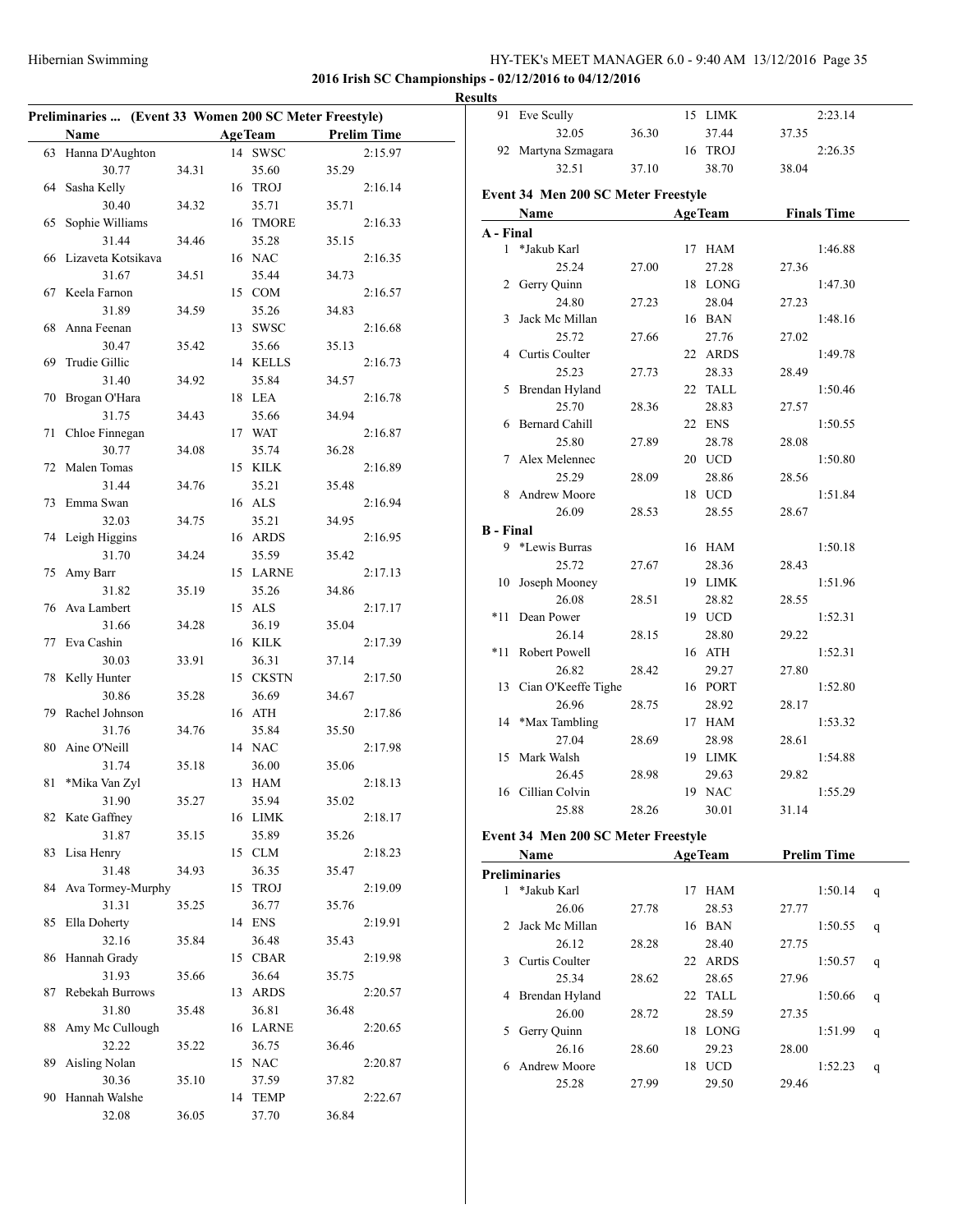**2016 Irish SC Championships - 02/12/2016 to 04/12/2016**

|       | Preliminaries  (Event 34 Men 200 SC Meter Freestyle) |       |    |                |       |                    |   |
|-------|------------------------------------------------------|-------|----|----------------|-------|--------------------|---|
|       | Name                                                 |       |    | <b>AgeTeam</b> |       | <b>Prelim Time</b> |   |
| 7     | Alex Melennec                                        |       |    | 20 UCD         |       | 1:52.26            | q |
|       | 25.60                                                | 28.79 |    | 29.16          | 28.71 |                    |   |
| 8     | <b>Bernard Cahill</b>                                |       |    | 22 ENS         |       | 1:52.82            | q |
|       | 26.46                                                | 28.68 |    | 29.04          | 28.64 |                    |   |
| 9     | Cian O'Keeffe Tighe                                  |       |    | 16 PORT        |       | 1:52.86            | q |
|       | 26.75                                                | 28.76 |    | 28.84          | 28.51 |                    |   |
| 10    | Robert Powell                                        |       |    | 16 ATH         |       | 1:52.90            | q |
|       | 26.44                                                | 28.52 |    | 28.90          | 29.04 |                    |   |
| 11    | *Max Tambling                                        |       |    | 17 HAM         |       | 1:53.21            | q |
|       | 26.57                                                | 28.73 |    | 28.92          | 28.99 |                    |   |
| 12    | Dean Power                                           |       |    | 19 UCD         |       | 1:53.44            | q |
|       | 25.53                                                | 28.07 |    | 29.71          | 30.13 |                    |   |
| 13    | Rory Mc Evoy                                         |       |    | 18 ENS         |       | 1:53.59            | q |
|       | 26.34                                                | 29.02 |    | 29.49          | 28.74 |                    |   |
| 14    | Joseph Mooney                                        |       |    | 19 LIMK        |       | 1:53.65            | q |
|       | 26.32                                                | 28.79 |    | 29.10          | 29.44 |                    |   |
| 15    | Mark Walsh                                           |       |    | 19 LIMK        |       | 1:54.34            | q |
|       | 26.52                                                | 28.86 |    | 29.43          | 29.53 |                    |   |
| 16    | *Cameron Matthews                                    |       |    | 16 HAM         |       | 1:54.40            | q |
|       | 26.43                                                | 28.69 |    | 29.99          | 29.29 |                    |   |
| 17    | Nathan Turner                                        |       |    | 17 ALS         |       | 1:54.71            |   |
|       | 26.65                                                | 29.04 |    | 29.66          | 29.36 |                    |   |
| 18    | *Lewis Burras                                        |       |    | 16 HAM         |       | 1:55.51            |   |
|       | 26.54                                                | 29.06 |    | 30.34          | 29.57 |                    |   |
| 19    | *Joseph Page                                         |       |    | 16 HAM         |       | 1:55.66            |   |
|       | 26.86                                                | 29.52 |    | 30.00          | 29.28 |                    |   |
| 20    | Cillian Colvin                                       |       |    | 19 NAC         |       | 1:55.82            |   |
|       | 26.35                                                | 28.85 |    | 29.63          | 30.99 |                    |   |
| 21    | Connor Doyle                                         |       |    | 16 DOL         |       | 1:56.53            |   |
|       | 26.69                                                | 29.16 |    | 30.24          | 30.44 |                    |   |
| 22    | Finn Mc Geever                                       |       |    | 16 LIMK        |       | 1:57.03            |   |
|       | 26.63                                                | 29.48 |    | 30.39          | 30.53 |                    |   |
| 23    | Daniel Wiffen                                        |       |    | 15 LISB        |       | 1:57.64            |   |
|       | 27.58                                                | 30.47 |    | 30.21          | 29.38 |                    |   |
|       | 24 Odhran Savage                                     |       |    | 17 SPL         |       | 1:57.79            |   |
|       | 27.38                                                | 30.28 |    | 30.31          | 29.82 |                    |   |
|       | 25 Andrew Carey                                      |       |    | 17 ATH         |       | 1:57.80            |   |
|       | 28.35                                                | 30.79 |    | 30.05          | 28.61 |                    |   |
| 26    | *Ahmed El Geneidy                                    |       | 15 | <b>HAM</b>     |       | 1:58.68            |   |
|       | 27.98                                                | 29.93 |    | 30.22          | 30.55 |                    |   |
| 27    | Marley Haugh                                         |       |    | 17 ENS         |       | 1:58.72            |   |
|       | 27.68                                                | 29.98 |    | 30.79          | 30.27 |                    |   |
| 28    | Nathan Jennings                                      |       | 17 | LISB           |       | 1:58.73            |   |
|       | 28.02                                                | 30.92 |    | 30.31          | 29.48 |                    |   |
| 29    | Dara Mc Hugh Murphy                                  |       | 18 | <b>TUAM</b>    |       | 1:58.91            |   |
|       | 27.15                                                | 30.13 |    | 30.90          | 30.73 |                    |   |
| 30    | Ryan Shannon                                         |       |    | 19 ENS         |       | 1:59.63            |   |
|       | 27.64                                                | 30.06 |    | 31.12          | 30.81 |                    |   |
| 31    | *Aly Maghraby                                        |       |    | 14 HAM         |       | 2:00.46            |   |
|       | 27.99                                                | 30.63 |    | 30.97          | 30.87 |                    |   |
| $*32$ | Christopher Loan                                     |       |    | 17 LISB        |       | 2:00.90            |   |
|       | 28.13                                                | 31.26 |    | 30.96          | 30.55 |                    |   |
| *32   | Ethan Murtagh                                        |       |    | 14 TROJ        |       | 2:00.90            |   |
|       | 27.89                                                | 30.65 |    | 31.56          | 30.80 |                    |   |
|       |                                                      |       |    |                |       |                    |   |

| <b>Results</b> |                       |       |         |       |         |
|----------------|-----------------------|-------|---------|-------|---------|
|                | 34 Kai Willmott       |       | 17 SPL  |       | 2:01.20 |
|                | 27.57                 | 30.76 | 31.32   | 31.55 |         |
|                | 35 Ronan Mc Carthy    |       | 19 SWSC |       | 2:01.50 |
|                | 27.50                 | 29.93 | 31.67   | 32.40 |         |
|                | 36 Niall Loughran     |       | 18 ASG  |       | 2:01.53 |
|                | 28.14                 | 30.97 | 30.73   | 31.69 |         |
|                | 37 Eoin Bray          |       | 18 WAT  |       | 2:01.97 |
|                | 28.29                 | 31.00 | 31.46   | 31.22 |         |
| 38             | Tom Uprichard         |       | 15 ARDS |       | 2:02.02 |
|                | 28.07                 | 30.75 | 31.81   | 31.39 |         |
|                | 39 Luc Galland        |       | 16 SWSC |       | 2:02.10 |
|                | 27.92                 | 31.14 | 31.57   | 31.47 |         |
|                | 40 Jack Nolan-Whitney |       | 15 NRS  |       | 2:02.63 |
|                | 27.86                 | 31.06 | 31.78   | 31.93 |         |
| 41             | Jermey O'Connor       |       | 14 LIMK |       | 2:03.12 |
|                | 28.48                 | 31.04 | 31.74   | 31.86 |         |
|                | 42 *Will Skinner      |       | 16 HAM  |       | 2:03.37 |
|                | 28.36                 | 31.45 | 32.21   | 31.35 |         |
|                | 43 Dylan Griffiths    |       | 14 LISB |       | 2:03.55 |
|                | 29.31                 | 31.05 | 31.09   | 32.10 |         |
|                | 44 Denis Kilbride     |       | 15 NRS  |       | 2:04.17 |
|                | 28.36                 | 31.71 | 32.30   | 31.80 |         |
|                | 45 Diarmuid Staunton  |       | 17 CLM  |       | 2:04.39 |
|                | 27.83                 | 31.41 | 32.86   | 32.29 |         |
| 46             | Craig Boyce           |       | 16 LISB |       | 2:04.94 |
|                | 28.08                 | 31.84 | 32.79   | 32.23 |         |
| 47             | Finlay Stafford       |       | 14 ARDS |       | 2:05.29 |
|                | 28.97                 | 31.60 | 32.36   | 32.36 |         |
|                | 48 Cian Harley        |       | 16 DOL  |       | 2:05.39 |
|                | 28.45                 | 31.47 | 32.76   | 32.71 |         |
| 49             | Joseph Doorly         |       | 16 GAL  |       | 2:05.48 |
|                | 28.82                 | 31.85 | 32.36   | 32.45 |         |
|                | 50 Jack Fleming       |       | 15 LISB |       | 2:05.87 |
|                | 28.70                 | 32.23 | 33.42   | 31.52 |         |
| 51             | Isaac Fitzmaurice     |       | 16 NAC  |       | 2:06.32 |
|                | 28.22                 | 31.90 | 33.04   | 33.16 |         |
|                | 52 Chris Mc Grattan   |       | 17 BAN  |       | 2:06.37 |
|                | 28.08                 | 31.68 | 33.02   | 33.59 |         |
|                | 53 Ruairi Power       |       | 17 ENS  |       | 2:06.46 |
|                | 28.68                 | 31.88 | 33.19   | 32.71 |         |
|                | 54 Jack Coode         |       | 17 NRS  |       | 2:06.53 |
|                | 28.27                 | 31.98 | 32.99   | 33.29 |         |
| 55             | Alexander Haskins     |       | 18 LISB |       | 2:07.03 |
|                | 29.25                 | 32.03 | 33.43   | 32.32 |         |
| 56             | Finn O'Keeffe         |       | 15 TEMP |       | 2:08.45 |
|                | 28.47                 | 32.16 | 33.86   | 33.96 |         |
|                |                       |       |         |       |         |

#### **Event 35 Women 100 SC Meter Backstroke**

| Name      |               |       |    | <b>AgeTeam</b> | <b>Finals Time</b> |  |
|-----------|---------------|-------|----|----------------|--------------------|--|
| A - Final |               |       |    |                |                    |  |
|           | Jane Roberts  |       |    | 20 UCD         | 1:00.92            |  |
|           | 29.51         | 31.41 |    |                |                    |  |
|           | 2 *Lucy Agnew |       | 17 | <b>HAM</b>     | 1:02.65            |  |
|           | 30.51         | 32.14 |    |                |                    |  |
| 3         | Danielle Hill |       | 17 | <b>LARNE</b>   | 1:03.11            |  |
|           | 30.99         | 32.12 |    |                |                    |  |
| 4         | *Greta Agnew  |       |    | 15 HAM         | 1:03.33            |  |
|           | 31.22         | 32.11 |    |                |                    |  |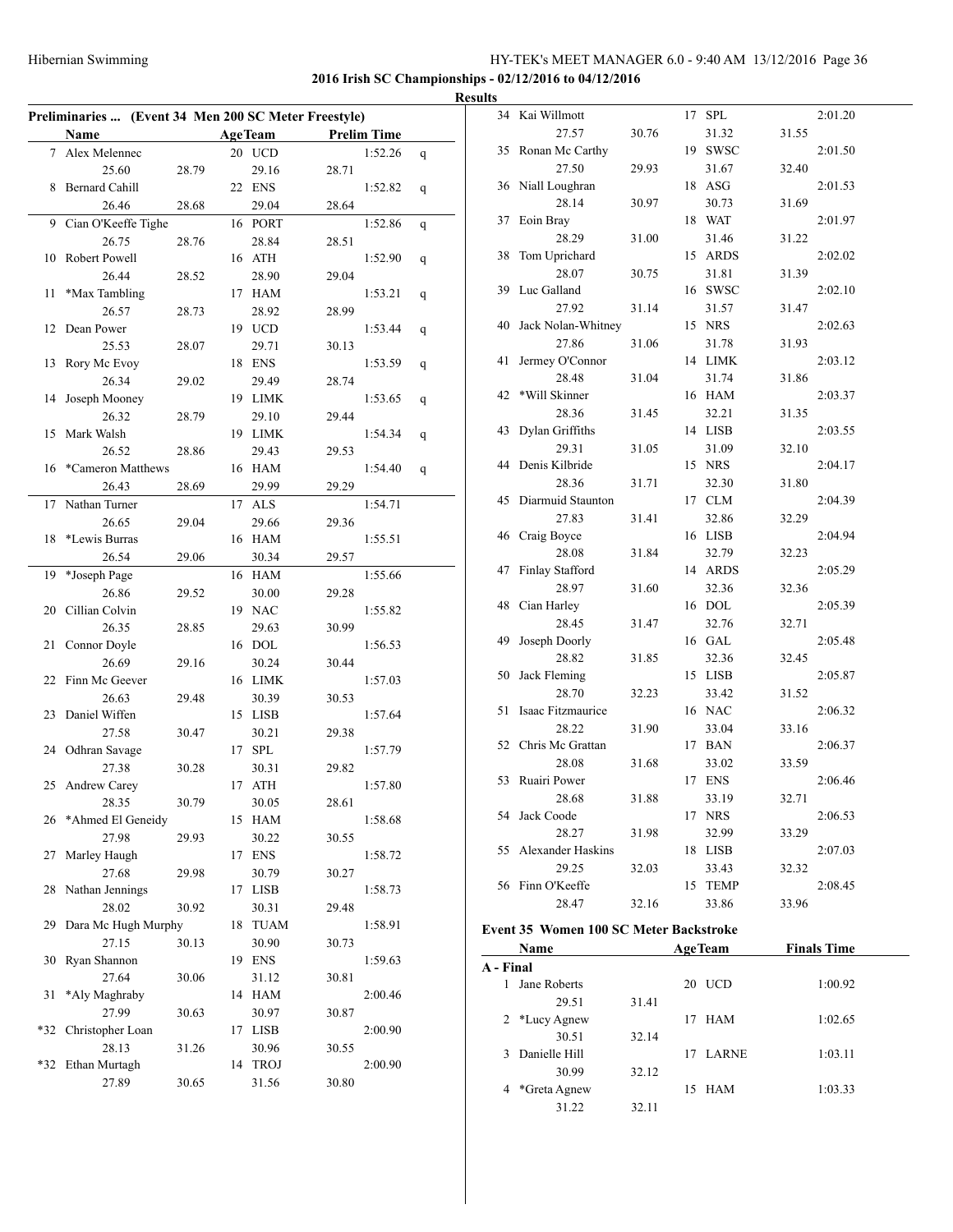#### **2016 Irish SC Championships - 02/12/2016 to 04/12/2016**

|                  |                     |       | A - Final  (Event 35 Women 100 SC Meter Backstroke) |                |                    |  |  |  |  |
|------------------|---------------------|-------|-----------------------------------------------------|----------------|--------------------|--|--|--|--|
|                  | Name                |       |                                                     | <b>AgeTeam</b> | <b>Finals Time</b> |  |  |  |  |
|                  | 5 Emma Cassidy      |       |                                                     | 22 SWSC        | 1:03.73            |  |  |  |  |
|                  | 31.43               | 32.30 |                                                     |                |                    |  |  |  |  |
|                  | 6 Maeve Keaney      |       | 17                                                  | <b>SLIGO</b>   | 1:04.33            |  |  |  |  |
|                  | 31.18               | 33.15 |                                                     |                |                    |  |  |  |  |
| 7                | Ellen Cassidy       |       |                                                     | 15 DOL         | 1:04.77            |  |  |  |  |
|                  | 31.49               | 33.28 |                                                     |                |                    |  |  |  |  |
|                  | 8 Kate Kavanagh     |       |                                                     | 46 UCD         | 1:05.44            |  |  |  |  |
|                  | 32.21               | 33.23 |                                                     |                |                    |  |  |  |  |
| <b>B</b> - Final |                     |       |                                                     |                |                    |  |  |  |  |
| 9                | Maria Godden        |       |                                                     | 14 KILK        | 1:04.17            |  |  |  |  |
|                  | 31.35               | 32.82 |                                                     |                |                    |  |  |  |  |
|                  | 10 Isabelle Gibbs   |       |                                                     | 14 GAL         | 1:05.53            |  |  |  |  |
|                  | 32.02               | 33.51 |                                                     |                |                    |  |  |  |  |
|                  | 11 Lucy Grindle     |       |                                                     | 16 TROJ        | 1:05.71            |  |  |  |  |
|                  | 31.62               | 34.09 |                                                     |                |                    |  |  |  |  |
|                  | 12 Sharon Semchiy   |       |                                                     | 15 SWSC        | 1:05.83            |  |  |  |  |
|                  | 31.98               | 33.85 |                                                     |                |                    |  |  |  |  |
|                  | 13 Caoimhe Quinn    |       |                                                     | 14 ALS         | 1:06.10            |  |  |  |  |
|                  | 32.24               | 33.86 |                                                     |                |                    |  |  |  |  |
|                  | 14 Florence Tinsley |       |                                                     | 14 CYBT        | 1:06.17            |  |  |  |  |
|                  | 31.79               | 34.38 |                                                     |                |                    |  |  |  |  |
| 15               | Niamh Ahearne       |       |                                                     | 13 KILK        | 1:06.18            |  |  |  |  |
|                  | 31.90               | 34.28 |                                                     |                |                    |  |  |  |  |
| 16               | Katie Dunne         |       |                                                     | 14 KILK        | 1:07.99            |  |  |  |  |
|                  | 32.60               | 35.39 |                                                     |                |                    |  |  |  |  |

#### **Event 35 Women 100 SC Meter Backstroke**

|                | Name             |       | <b>AgeTeam</b> | <b>Prelim Time</b> |   |
|----------------|------------------|-------|----------------|--------------------|---|
|                | Preliminaries    |       |                |                    |   |
|                | 1 Danielle Hill  |       | 17 LARNE       | 1:02.53            | q |
|                | 30.79            | 31.74 |                |                    |   |
| $\mathfrak{D}$ | Jane Roberts     |       | 20 UCD         | 1:02.64            | q |
|                | 30.67            | 31.97 |                |                    |   |
| 3              | *Greta Agnew     |       | 15 HAM         | 1:03.34            | q |
|                | 30.75            | 32.59 |                |                    |   |
| 4              | *Lucy Agnew      |       | 17 HAM         | 1:03.51            | q |
|                | 31.14            | 32.37 |                |                    |   |
| 5              | Ellen Cassidy    |       | 15 DOL         | 1:04.47            | q |
|                | 31.53            | 32.94 |                |                    |   |
| 6              | Emma Cassidy     |       | 22 SWSC        | 1:04.65            | q |
|                | 31.93            | 32.72 |                |                    |   |
| 7              | Kate Kavanagh    |       | 46 UCD         | 1:04.85            | q |
|                | 31.82            | 33.03 |                |                    |   |
| 8              | Maeve Keaney     |       | 17 SLIGO       | 1:04.90            | q |
|                | 31.32            | 33.58 |                |                    |   |
| 9              | Maria Godden     |       | 14 KILK        | 1:05.04            | q |
|                | 31.19            | 33.85 |                |                    |   |
| 10             | Isabelle Gibbs   |       | 14 GAL         | 1:05.06            | q |
|                | 32.01            | 33.05 |                |                    |   |
| 11             | Sharon Semchiy   |       | 15 SWSC        | 1:05.95            | q |
|                | 31.98            | 33.97 |                |                    |   |
|                | 12 Niamh Ahearne |       | 13 KILK        | 1:06.45            | q |
|                | 32.31            | 34.14 |                |                    |   |
|                | 13 Caoimhe Quinn |       | $14$ ALS       | 1:06.57            | q |
|                | 32.58            | 33.99 |                |                    |   |

| <b>Results</b> |                          |       |    |             |         |              |
|----------------|--------------------------|-------|----|-------------|---------|--------------|
|                | 14 Florence Tinsley      |       |    | 14 CYBT     | 1:06.66 | q            |
|                | 32.21                    | 34.45 |    |             |         |              |
|                | 15 Lucy Grindle          |       |    | 16 TROJ     | 1:06.73 | $\mathbf{q}$ |
|                | 31.91                    | 34.82 |    |             |         |              |
|                | 16 Katie Dunne           |       |    | 14 KILK     | 1:07.22 | q            |
|                | 32.85                    | 34.37 |    |             |         |              |
|                | 17 Alex O'Connor         |       |    | 15 LIMK     | 1:07.23 |              |
|                | 32.76                    | 34.47 |    |             |         |              |
|                | 18 Scarlett Armstrong    |       |    | 13 ARDS     | 1:07.27 |              |
|                | 32.89                    | 34.38 |    |             |         |              |
|                | 19 Alie Martin           |       |    | 15 TEMP     | 1:07.48 |              |
|                | 33.08                    | 34.40 |    |             |         |              |
|                | 20 Rebecca Lowe          |       |    | 14 ATH      | 1:07.75 |              |
|                | 33.56                    | 34.19 |    |             |         |              |
|                | 21 Beth Nolan            |       |    | 14 SWSC     | 1:07.92 |              |
|                | 33.50                    | 34.42 |    |             |         |              |
|                | 22 Naomi Trait           |       |    | 13 KILK     | 1:08.04 |              |
|                | 32.98                    | 35.06 |    |             |         |              |
|                | 23 Emma Henderson        |       |    | 18 LEA      | 1:08.33 |              |
|                | 33.03                    | 35.30 |    |             |         |              |
|                | 24 Cara Osing            |       |    | 13 TEMP     | 1:08.51 |              |
|                | 33.86                    | 34.65 |    |             |         |              |
|                | 25 Ava Tormey-Murphy     |       |    | 15 TROJ     | 1:08.57 |              |
|                | 33.08                    | 35.49 |    |             |         |              |
|                | 26 Ciara Malcolm         |       |    | 15 MULST    | 1:08.92 |              |
|                | 33.52                    | 35.40 |    |             |         |              |
|                | 27 Tara Desmond<br>33.33 | 35.60 |    | 18 DOL      | 1:08.93 |              |
|                | 28 Amy Gorman            |       |    | 16 GLN      | 1:08.95 |              |
|                | 33.12                    | 35.83 |    |             |         |              |
|                | 29 Aoife Leahy           |       |    | 14 GAL      | 1:09.03 |              |
|                | 33.62                    | 35.41 |    |             |         |              |
|                | 30 Sophie Williams       |       |    | 16 TMORE    | 1:09.49 |              |
|                | 33.64                    | 35.85 |    |             |         |              |
|                | 31 Ellie Mc Kibbin       |       |    | 12 ARDS     | 1:09.50 |              |
|                | 33.78                    | 35.72 |    |             |         |              |
|                | 32 Imogen Naughton       |       |    | 17 SHARK    | 1:09.59 |              |
|                | 33.80                    | 35.79 |    |             |         |              |
|                | 33 Eve Burke             |       |    | 16 TUAM     | 1:09.60 |              |
|                | 33.48                    | 36.12 |    |             |         |              |
|                | 34 Kate Morris           |       |    | 18 GLN      | 1:09.74 |              |
|                | 33.42                    | 36.32 |    |             |         |              |
|                | 35 Rachel Doherty        |       |    | 15 NAC      | 1:09.84 |              |
|                | 33.34                    | 36.50 |    |             |         |              |
|                | 36 Carrie Mc Daid        |       |    | 14 SLIGO    | 1:09.94 |              |
|                | 33.48                    | 36.46 |    |             |         |              |
| 37             | Sorcha Gueret            |       |    | 16 TROJ     | 1:10.00 |              |
|                | 33.75                    | 36.25 |    | 16 BANB     |         |              |
|                | 38 Kate Allenby<br>33.81 | 36.21 |    |             | 1:10.02 |              |
|                | *39 Megan Mc Shane       |       |    | 15 SLBGH    | 1:10.19 |              |
|                | 34.01                    | 36.18 |    |             |         |              |
| *39            | Ally Cunningham          |       | 17 | <b>SWSC</b> | 1:10.19 |              |
|                | 34.07                    | 36.12 |    |             |         |              |
| 41             | Leah Martin              |       | 13 | TEMP        | 1:10.28 |              |
|                | 34.15                    | 36.13 |    |             |         |              |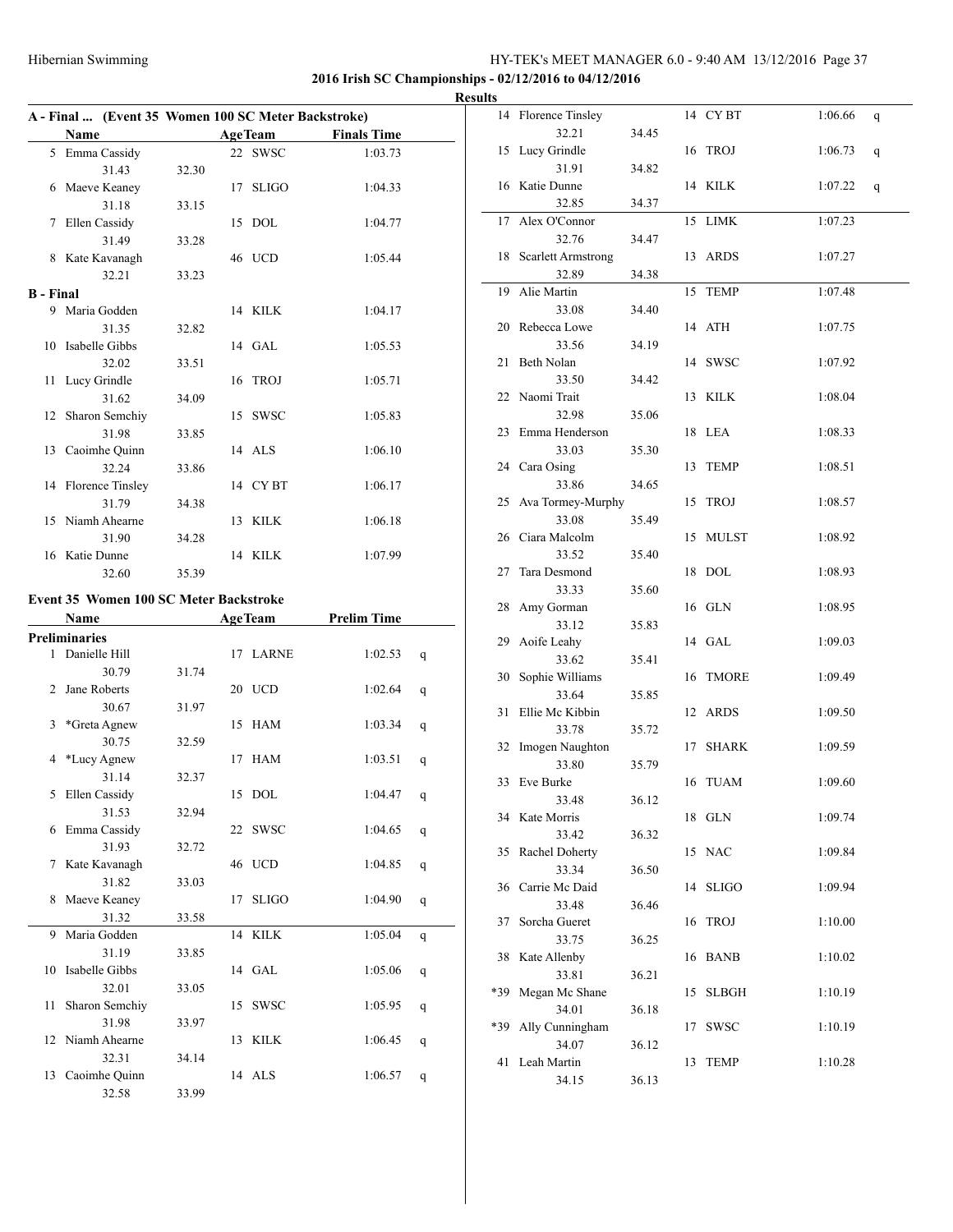$\overline{a}$ 

#### HY-TEK's MEET MANAGER 6.0 - 9:40 AM 13/12/2016 Page 38

#### **2016 Irish SC Championships - 02/12/2016 to 04/12/2016 Results**

L,

| Preliminaries  (Event 35 Women 100 SC Meter Backstroke) |                       |       |    |                  |                    |  |  |  |
|---------------------------------------------------------|-----------------------|-------|----|------------------|--------------------|--|--|--|
|                                                         | Name                  |       |    | <b>AgeTeam</b>   | <b>Prelim Time</b> |  |  |  |
| 42                                                      | Sophie Hayman         |       | 13 | <b>ALS</b>       | 1:10.37            |  |  |  |
|                                                         | 34.15                 | 36.22 |    |                  |                    |  |  |  |
| 43                                                      | Stephanie Mc Loughlin |       | 15 | <b>TUAM</b>      | 1:10.39            |  |  |  |
|                                                         | 34.36                 | 36.03 |    |                  |                    |  |  |  |
| 44                                                      | Elise Pyne            |       | 14 | <b>ENS</b>       | 1:10.47            |  |  |  |
|                                                         | 34.44                 | 36.03 |    |                  |                    |  |  |  |
| 45                                                      | Amy MC Gowan          |       | 15 | <b>B</b> DOL     | 1:10.64            |  |  |  |
|                                                         | 34.59                 | 36.05 |    |                  |                    |  |  |  |
| 46                                                      | Jenni Beattie         |       | 15 | <b>TMORE</b>     | 1:10.69            |  |  |  |
|                                                         | 34.37                 | 36.32 |    |                  |                    |  |  |  |
| 47                                                      | Caoimhe Daly          |       | 13 | <b>NRS</b>       | 1:10.74            |  |  |  |
|                                                         | 34.50                 | 36.24 |    |                  |                    |  |  |  |
| 48                                                      | Trudie Gillic         |       | 14 | <b>KELLS</b>     | 1:10.77            |  |  |  |
|                                                         | 34.58                 | 36.19 |    |                  |                    |  |  |  |
| 49                                                      | *Mika Van Zyl         |       | 13 | <b>HAM</b>       | 1:11.23            |  |  |  |
|                                                         | 34.80                 | 36.43 |    |                  |                    |  |  |  |
| 50                                                      | Hanna D'Aughton       |       | 14 | <b>SWSC</b>      | 1:11.25            |  |  |  |
|                                                         | 34.22                 | 37.03 |    |                  |                    |  |  |  |
| 51                                                      | Alex Mc Crea          |       | 15 | CY <sub>BT</sub> | 1:11.34            |  |  |  |
|                                                         | 34.47                 | 36.87 |    |                  |                    |  |  |  |
| 52                                                      | Madelyn Calvert       |       | 13 | <b>ARDS</b>      | 1:11.47            |  |  |  |
|                                                         | 34.56                 | 36.91 |    |                  |                    |  |  |  |
| 53                                                      | Fionnula Murtagh      |       | 15 | CY <sub>BT</sub> | 1:11.49            |  |  |  |
|                                                         | 34.66                 | 36.83 |    |                  |                    |  |  |  |
| $*54$                                                   | Laura Lynagh          |       | 16 | <b>TROJ</b>      | 1:11.51            |  |  |  |
|                                                         | 35.30                 | 36.21 |    |                  |                    |  |  |  |
| $*54$                                                   | Leah Bethel           |       | 13 | <b>LISB</b>      | 1:11.51            |  |  |  |
|                                                         | 34.61                 | 36.90 |    |                  |                    |  |  |  |
| 56                                                      | Roisin Ni Riain       |       | 11 | <b>LIMK</b>      | 1:11.71            |  |  |  |
|                                                         | 34.20                 | 37.51 |    |                  |                    |  |  |  |
| 57                                                      | Elise Smyth           |       | 14 | <b>LISB</b>      | 1:11.90            |  |  |  |
|                                                         | 34.93                 | 36.97 |    |                  |                    |  |  |  |
| 58                                                      | May Harley            |       | 15 | <b>DOL</b>       | 1:12.50            |  |  |  |
|                                                         | 35.61                 | 36.89 |    |                  |                    |  |  |  |
| 59                                                      | Laura Johnson         |       | 14 | <b>ATH</b>       | 1:12.53            |  |  |  |
|                                                         | 34.54                 | 37.99 |    |                  |                    |  |  |  |
| 60                                                      | Brogan O'Hara         |       | 18 | <b>LEA</b>       | 1:12.97            |  |  |  |
|                                                         | 34.92                 | 38.05 |    |                  |                    |  |  |  |
| 61                                                      | Caitlin Wylie         |       | 18 | LURG             | 1:13.20            |  |  |  |
|                                                         | 35.51                 | 37.69 |    |                  |                    |  |  |  |
| 62                                                      | Jessica Gannon        |       | 12 | <b>COM</b>       | 1:13.70            |  |  |  |
|                                                         | 36.41                 | 37.29 |    |                  |                    |  |  |  |
|                                                         | Kelly Hunter          |       | 15 | <b>CKSTN</b>     | DQ                 |  |  |  |
|                                                         | 35.47                 | 36.32 |    |                  |                    |  |  |  |

#### **Event 36 Men 100 SC Meter Backstroke**

|           | <b>Name</b>       |       | <b>AgeTeam</b>    | <b>Finals Time</b> |
|-----------|-------------------|-------|-------------------|--------------------|
| A - Final |                   |       |                   |                    |
| 1         | David Prendergast |       | 22 UCD            | 54.24              |
|           | 26.26             | 27.98 |                   |                    |
|           | 2 Rory Mc Evoy    |       | <b>ENS</b><br>18  | 55.27              |
|           | 27.05             | 28.22 |                   |                    |
| 3         | Alan Corby        |       | <b>LIMK</b><br>19 | 55.48              |
|           | 26.80             | 28.68 |                   |                    |
| 4         | Mitchell Wilson   |       | GAL.<br>17        | 57.26              |
|           | 27.52             | 29.74 |                   |                    |

| 5.               | Sean Scannell      |       | 14 KILK  | 57.80   |
|------------------|--------------------|-------|----------|---------|
|                  | 28.25              | 29.55 |          |         |
|                  | 6 Sean McNicholl   |       | 15 TEMP  | 58.01   |
|                  | 27.62              | 30.39 |          |         |
| 7                | Joseph Mooney      |       | 19 LIMK  | 58.10   |
|                  | 28.25              | 29.85 |          |         |
| 8                | Cai Armstrong      |       | 17 ARDS  | 59.53   |
|                  | 28.55              | 30.98 |          |         |
| <b>B</b> - Final |                    |       |          |         |
|                  | 9 Ronan Anderson   |       | 19 SLIGO | 58.13   |
|                  | 27.80              | 30.33 |          |         |
|                  | 10 Ross Mc Auliffe |       | 17 SWSC  | 58.59   |
|                  | 28.13              | 30.46 |          |         |
|                  | 11 Ciaran Burke    |       | 16 TUAM  | 58.80   |
|                  | 28.29              | 30.51 |          |         |
|                  | 12 *Joseph Page    |       | 16 HAM   | 59.10   |
|                  | 28.98              | 30.12 |          |         |
|                  | 13 Luc Galland     |       | 16 SWSC  | 59.83   |
|                  | 28.59              | 31.24 |          |         |
|                  | 14 *Max Tambling   |       | 17 HAM   | 1:00.09 |
|                  | 29.14              | 30.95 |          |         |
|                  | 15 Stephen Byrne   |       | 17 TALL  | 1:00.36 |
|                  | 29.24              | 31.12 |          |         |
| 16               | Jordan Byrne       |       | 16 ALS   | 1:01.41 |
|                  | 29.69              | 31.72 |          |         |

#### **Event 36 Men 100 SC Meter Backstroke**

|    | Name                 |       |    | <b>AgeTeam</b> | <b>Prelim Time</b> |              |
|----|----------------------|-------|----|----------------|--------------------|--------------|
|    | <b>Preliminaries</b> |       |    |                |                    |              |
|    | 1 David Prendergast  |       |    | 22 UCD         | 54.68              | q            |
|    | 26.23                | 28.45 |    |                |                    |              |
|    | 2 Rory Mc Evoy       |       |    | 18 ENS         | 57.13              | q            |
|    | 27.88                | 29.25 |    |                |                    |              |
|    | 3 Alan Corby         |       |    | 19 LIMK        | 57.44              | q            |
|    | 27.66                | 29.78 |    |                |                    |              |
|    | 4 Sean McNicholl     |       |    | 15 TEMP        | 57.67              | q            |
|    | 27.94                | 29.73 |    |                |                    |              |
|    | 5 Mitchell Wilson    |       |    | $17$ GAL       | 58.05              | q            |
|    | 27.72                | 30.33 |    |                |                    |              |
|    | 6 Joseph Mooney      |       |    | 19 LIMK        | 58.10              | q            |
|    | 28.20                | 29.90 |    |                |                    |              |
| 7  | Cai Armstrong        |       |    | 17 ARDS        | 58.46              | q            |
|    | 27.69                | 30.77 |    |                |                    |              |
| 8  | Sean Scannell        |       |    | 14 KILK        | 58.57              | q            |
|    | 28.44                | 30.13 |    |                |                    |              |
| 9  | Ronan Anderson       |       |    | 19 SLIGO       | 58.60              | $\mathsf{q}$ |
|    | 27.99                | 30.61 |    |                |                    |              |
| 10 | Ciaran Burke         |       |    | 16 TUAM        | 58.64              | q            |
|    | 28.12                | 30.52 |    |                |                    |              |
| 11 | *Max Tambling        |       |    | 17 HAM         | 59.01              | q            |
|    | 28.56                | 30.45 |    |                |                    |              |
| 12 | *Joseph Page         |       |    | 16 HAM         | 59.57              | q            |
|    | 28.79                | 30.78 |    |                |                    |              |
|    | 13 Luc Galland       |       |    | 16 SWSC        | 59.84              | q            |
|    | 28.55                | 31.29 |    |                |                    |              |
|    | 14 Ross Mc Auliffe   |       | 17 | <b>SWSC</b>    | 59.87              | q            |
|    | 28.48                | 31.39 |    |                |                    |              |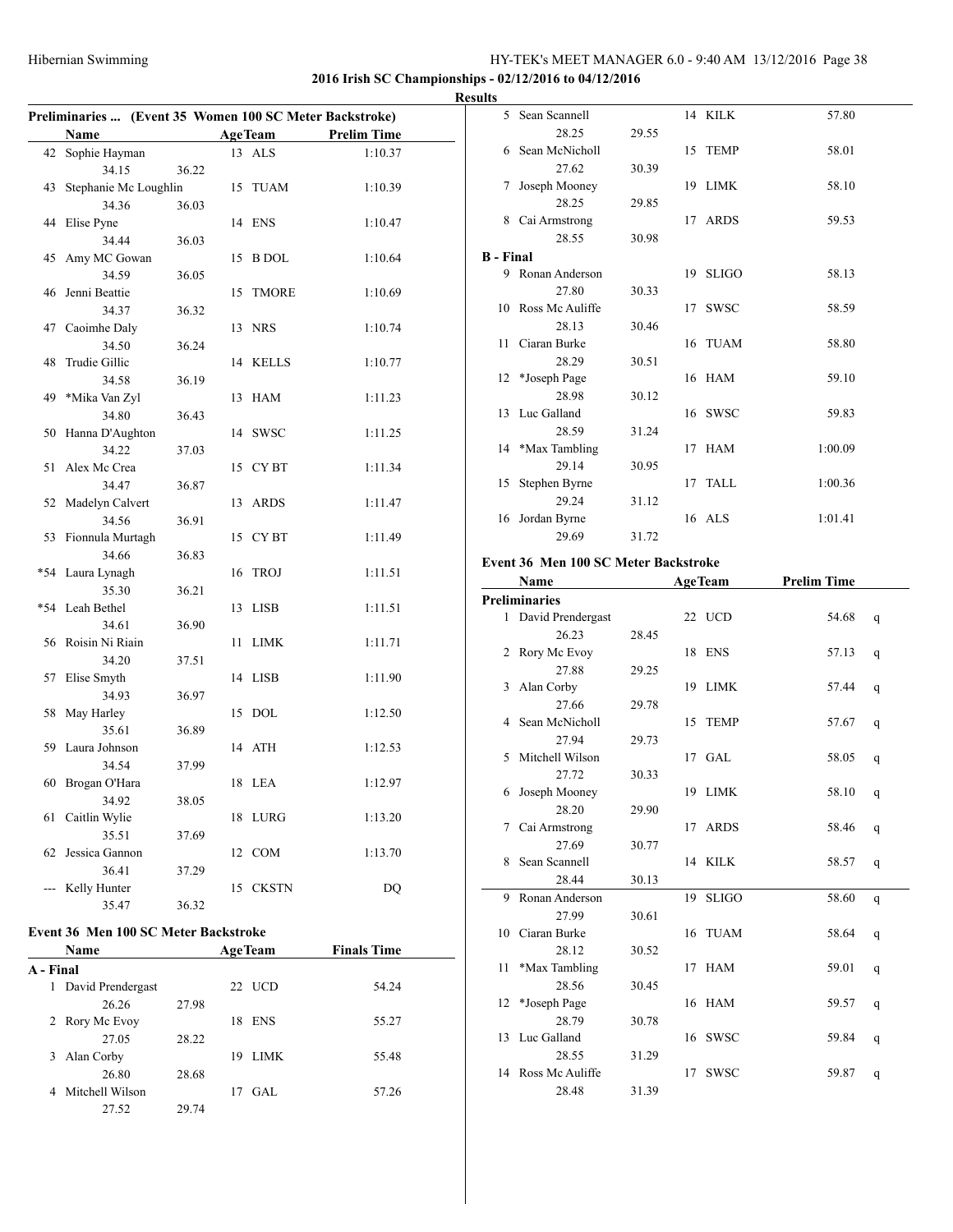#### **2016 Irish SC Championships - 02/12/2016 to 04/12/2016**

#### **Results**

|    | Preliminaries  (Event 36 Men 100 SC Meter Backstroke) |       |    |                |                    |   |
|----|-------------------------------------------------------|-------|----|----------------|--------------------|---|
|    | Name                                                  |       |    | <b>AgeTeam</b> | <b>Prelim Time</b> |   |
|    |                                                       |       |    | 16 ALS         | 59.96              |   |
| 15 | Jordan Byrne                                          |       |    |                |                    | q |
|    | 28.95<br>Stephen Byrne                                | 31.01 |    |                |                    |   |
| 16 | 29.30                                                 |       | 17 | TALL           | 1:00.26            | q |
|    |                                                       | 30.96 |    |                |                    |   |
| 17 | *Ryan Pinto                                           |       |    | 16 HAM         | 1:00.66            |   |
|    | 29.07                                                 | 31.59 |    |                |                    |   |
| 18 | Matthew Gardiner                                      |       |    | 15 NAC         | 1:00.70            |   |
|    | 29.07                                                 | 31.63 |    |                |                    |   |
| 19 | Luke Lonergan                                         |       | 15 | WAT            | 1:01.25            |   |
|    | 29.09                                                 | 32.16 |    |                |                    |   |
| 20 | Peter Mooney                                          |       | 22 | SLIGO          | 1:01.86            |   |
|    | 29.26                                                 | 32.60 |    |                |                    |   |
| 21 | Aston Edmond                                          |       | 17 | <b>ARDS</b>    | 1:02.02            |   |
|    | 29.89                                                 | 32.13 |    |                |                    |   |
|    | 22 Dara Mc Hugh Murphy                                |       | 18 | <b>TUAM</b>    | 1:02.37            |   |
|    | 29.87                                                 | 32.50 |    |                |                    |   |
| 23 | Aaron Carroll                                         |       |    | 14 LIMK        | 1:02.99            |   |
|    | 30.15                                                 | 32.84 |    |                |                    |   |
| 24 | Ronan Mc Carthy                                       |       |    | 19 SWSC        | 1:03.37            |   |
|    | 30.57                                                 | 32.80 |    |                |                    |   |
| 25 | Keith Bentley                                         |       |    | 16 ASG         | 1:03.51            |   |
|    | 30.71                                                 | 32.80 |    |                |                    |   |
| 26 | Shea Rafferty                                         |       |    | 15 NY&MN       | 1:03.78            |   |
|    | 30.10                                                 | 33.68 |    |                |                    |   |
| 27 | Evan Rossiter                                         |       | 15 | TEMP           | 1:04.00            |   |
|    | 31.16                                                 | 32.84 |    |                |                    |   |
| 28 | Rowan Barrett                                         |       |    | 16 LIMK        | 1:04.02            |   |
|    | 31.52                                                 | 32.50 |    |                |                    |   |
| 29 | Robbie Anderson                                       |       |    | 18 BMENA       | 1:04.11            |   |
|    | 30.40                                                 | 33.71 |    |                |                    |   |
|    | 30 Christopher Loan                                   |       | 17 | <b>LISB</b>    | 1:04.15            |   |
|    | 31.49                                                 | 32.66 |    |                |                    |   |
| 31 | Luke Foran                                            |       | 17 | <b>SPL</b>     | 1:04.34            |   |
|    | 31.32                                                 | 33.02 |    |                |                    |   |
| 32 | Aran Keating                                          |       |    | 14 PORT        | 1:04.36            |   |
|    | 31.68                                                 | 32.68 |    |                |                    |   |
|    | 33 Nathan Wiffen                                      |       |    | 15 LISB        | 1:04.55            |   |
|    | 31.43                                                 | 33.12 |    |                |                    |   |
|    | 34 Ewan Nolke                                         |       |    | 15 SPL         | 1:04.57            |   |
|    | 31.18                                                 | 33.39 |    |                |                    |   |
| 35 | Jack Pilcher                                          |       |    | 16 CLM         | 1:04.77            |   |
|    | 31.21                                                 | 33.56 |    |                |                    |   |
| 36 | Ethan Brady                                           |       | 14 | <b>TEMP</b>    | 1:04.79            |   |
|    | 31.46                                                 | 33.33 |    |                |                    |   |
| 37 | Boris Garcia Veguilla                                 |       | 15 | <b>MARL</b>    | 1:05.03            |   |
|    | 31.55                                                 | 33.48 |    |                |                    |   |
| 38 | Jai Tuohy                                             |       |    | 20 SPL         | 1:05.04            |   |
|    | 30.97                                                 | 34.07 |    |                |                    |   |
| 39 | Aaron Mc Mahon                                        |       |    | 14 DOL         | 1:05.81            |   |
|    | 31.83                                                 | 33.98 |    |                |                    |   |
| 40 | Adam Nolan                                            |       | 15 | <b>PORT</b>    | 1:06.23            |   |
|    | 32.05                                                 | 34.18 |    |                |                    |   |
| 41 | Thomas Noel                                           |       | 15 | SWSC           | 1:06.30            |   |
|    | 31.19                                                 | 35.11 |    |                |                    |   |

|    | 42 Niall Loughran   |       |    | 18 ASG     | 1:06.40 |
|----|---------------------|-------|----|------------|---------|
|    | 32.72               | 33.68 |    |            |         |
| 43 | <b>Billy Ryan</b>   |       |    | 16 LIMK    | 1:06.56 |
|    | 31.92               | 34.64 |    |            |         |
|    | 44 Sean O'Riordan   |       |    | 17 SWSC    | 1:12.38 |
|    | 34.85               | 37.53 |    |            |         |
|    | 45 Patrick Flanagan |       | 19 | <b>UCD</b> | 1:30.28 |
|    | 44.05               | 46.23 |    |            |         |
|    |                     |       |    |            |         |

#### **Event 37 Women 200 SC Meter Breaststroke**

|                  | Name                   |       |    | <b>AgeTeam</b> |       | <b>Finals Time</b> |
|------------------|------------------------|-------|----|----------------|-------|--------------------|
| A - Final        |                        |       |    |                |       |                    |
| 1                | Mona Mc Sharry         |       |    | 16 MARL        |       | 2:24.42            |
|                  | 32.14                  | 36.33 |    | 37.84          | 38.11 |                    |
| 2                | Dearbhail Mc Namara    |       | 18 | <b>CBAR</b>    |       | 2:25.82            |
|                  | 33.11                  | 36.44 |    | 37.12          | 39.15 |                    |
|                  | 3 Niamh Kilgallen      |       |    | 17 CLM         |       | 2:29.81            |
|                  | 34.10                  | 38.04 |    | 38.43          | 39.24 |                    |
|                  | 4 Niamh Coyne          |       | 15 | TALL           |       | 2:32.86            |
|                  | 35.17                  | 38.22 |    | 39.27          | 40.20 |                    |
|                  | 5 Emma Moloney         |       | 15 | $\rm DOL$      |       | 2:38.48            |
|                  | 35.19                  | 40.31 |    | 41.59          | 41.39 |                    |
|                  | 6 Martyna Szmagara     |       | 16 | <b>TROJ</b>    |       | 2:41.13            |
|                  | 36.23                  | 41.17 |    | 41.34          | 42.39 |                    |
| 7                | Mia Davison            |       |    | 13 ARDS        |       | 2:44.94            |
|                  | 35.97                  | 42.19 |    | 43.27          | 43.51 |                    |
| 8                | Julia Knox             |       | 13 | <b>BANB</b>    |       | 2:46.71            |
|                  | 37.82                  | 42.76 |    | 43.37          | 42.76 |                    |
| <b>B</b> - Final |                        |       |    |                |       |                    |
|                  | 9 Jessica Burke        |       |    | 16 NAC         |       | 2:43.24            |
|                  | 37.43                  | 41.33 |    | 42.46          | 42.02 |                    |
|                  | 10 Nicola Neamt        |       |    | 16 TROJ        |       | 2:45.51            |
|                  | 37.68                  | 41.67 |    | 42.59          | 43.57 |                    |
|                  | 11 Zoe Thompson        |       |    | 15 ARDS        |       | 2:45.61            |
|                  | 37.23                  | 42.74 |    | 43.34          | 42.30 |                    |
|                  | 12 Georgia Mellotte    |       |    | 17 WPORT       |       | 2:45.88            |
|                  | 37.87                  | 41.89 |    | 43.05          | 43.07 |                    |
|                  | 13 Madison Cobey Dunne |       |    | 15 KILK        |       | 2:46.05            |
|                  | 37.43                  | 42.19 |    | 42.81          | 43.62 |                    |
|                  | 14 Roisin Maguire      |       |    | 16 MARL        |       | 2:46.85            |
|                  | 37.41                  | 42.61 |    | 43.51          | 43.32 |                    |
|                  | 15 Rachel Vaughan      |       |    | 14 KILK        |       | 2:47.83            |
|                  | 38.11                  | 42.55 |    | 43.82          | 43.35 |                    |
| 16               | *Caroline Castella     |       |    | 15 HAM         |       | 2:51.08            |
|                  | 39.05                  | 43.08 |    | 44.41          | 44.54 |                    |

#### **Event 37 Women 200 SC Meter Breaststroke**

|   | <b>Name</b>           |       |    | <b>AgeTeam</b> |       | <b>Prelim Time</b> |   |
|---|-----------------------|-------|----|----------------|-------|--------------------|---|
|   | <b>Preliminaries</b>  |       |    |                |       |                    |   |
|   | Mona Mc Sharry        |       | 16 | MARL           |       | 2:27.61            | q |
|   | 32.79                 | 36.82 |    | 38.57          | 39.43 |                    |   |
|   | 2 Dearbhail Mc Namara |       | 18 | <b>CBAR</b>    |       | 2:31.74            | q |
|   | 34.18                 | 38.39 |    | 39.45          | 39.72 |                    |   |
| 3 | Aisling Haughey       |       | 21 | ALS            |       | 2:31.87            | q |
|   | 33.81                 | 37.33 |    | 39.13          | 41.60 |                    |   |
| 4 | Niamh Kilgallen       |       | 17 | CLM            |       | 2:31.91            | q |
|   | 34.33                 | 38.65 |    | 39.13          | 39.80 |                    |   |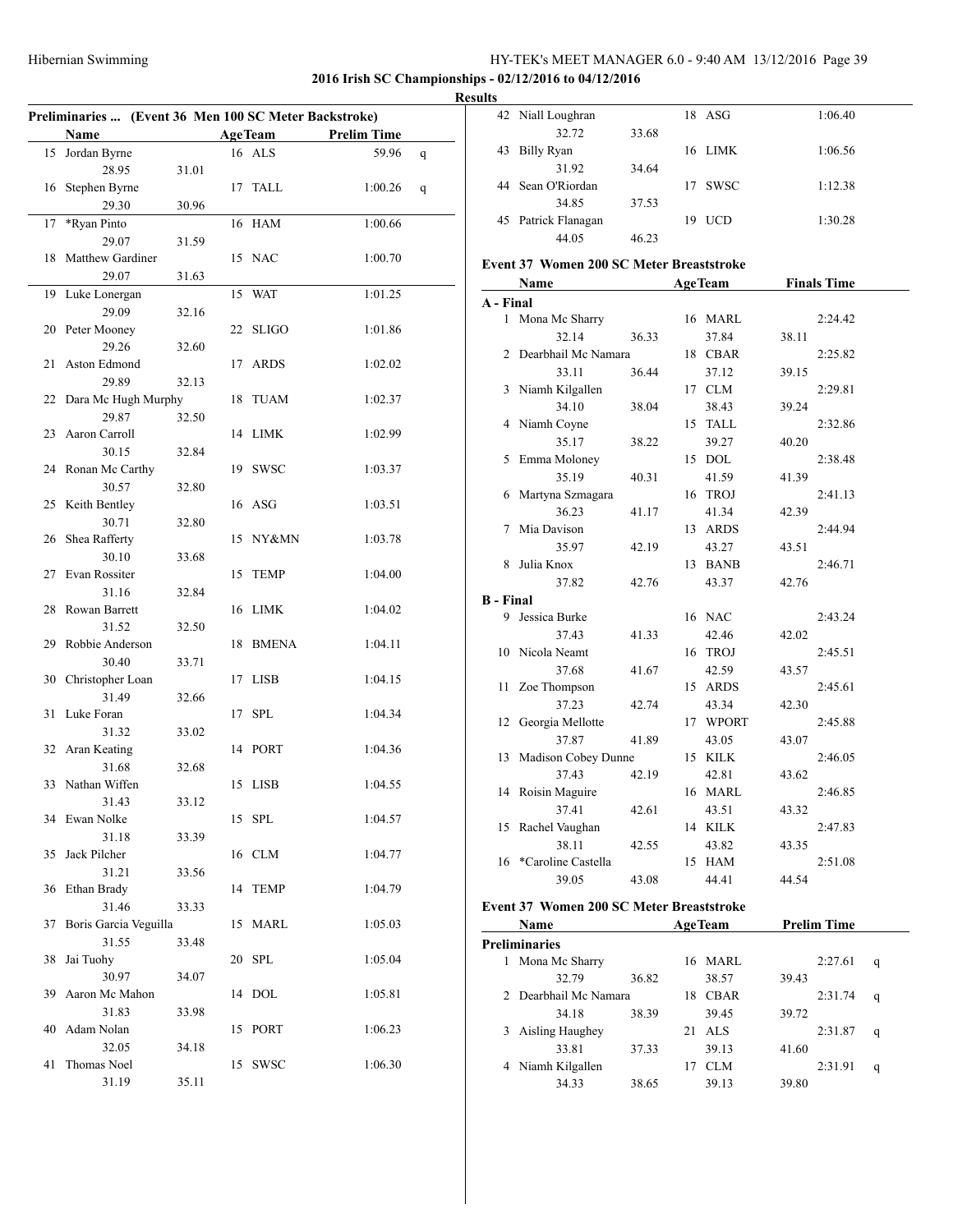|    | Preliminaries  (Event 37 Women 200 SC Meter Breaststroke) |       |    |                |       |                    |   |
|----|-----------------------------------------------------------|-------|----|----------------|-------|--------------------|---|
|    | Name                                                      |       |    | <b>AgeTeam</b> |       | <b>Prelim Time</b> |   |
| 5  | Niamh Coyne                                               |       | 15 | <b>TALL</b>    |       | 2:33.12            | q |
|    | 34.75                                                     | 38.85 |    | 39.67          | 39.85 |                    |   |
| 6  | Emma Moloney                                              |       |    | 15 DOL         |       | 2:36.58            | q |
|    | 35.08                                                     | 39.87 |    | 41.16          | 40.47 |                    |   |
| 7  | Mia Davison                                               |       |    | 13 ARDS        |       | 2:42.47            | q |
|    | 35.74                                                     | 41.88 |    | 42.59          | 42.26 |                    |   |
| 8  | Julia Knox                                                |       |    | 13 BANB        |       | 2:43.43            | q |
|    | 37.17                                                     | 41.38 |    | 42.83          | 42.05 |                    |   |
| 9  | Martyna Szmagara                                          |       | 16 | <b>TROJ</b>    |       | 2:43.54            | q |
|    | 36.40                                                     | 41.80 |    | 42.69          | 42.65 |                    |   |
| 10 | Molly Curry                                               |       |    | 14 COLE        |       | 2:44.90            | q |
|    | 35.16                                                     | 42.17 |    | 44.09          | 43.48 |                    |   |
| 11 | Nicola Neamt                                              |       | 16 | <b>TROJ</b>    |       | 2:45.22            | q |
|    | 37.25                                                     | 41.27 |    | 42.52          | 44.18 |                    |   |
| 12 | Roisin Maguire                                            |       |    | 16 MARL        |       | 2:45.66            |   |
|    | 37.59                                                     | 42.47 |    | 42.86          | 42.74 |                    | q |
|    |                                                           |       |    | 15 ARDS        |       |                    |   |
| 13 | Zoe Thompson                                              |       |    |                |       | 2:45.72            | q |
|    | 35.47                                                     | 42.82 |    | 44.24          | 43.19 |                    |   |
| 14 | Jessica Burke                                             |       |    | 16 NAC         |       | 2:45.95            | q |
|    | 37.74                                                     | 41.60 |    | 43.00          | 43.61 |                    |   |
| 15 | Georgia Mellotte                                          |       |    | 17 WPORT       |       | 2:46.45            | q |
|    | 37.78                                                     | 42.18 |    | 43.09          | 43.40 |                    |   |
| 16 | Madison Cobey Dunne                                       |       | 15 | KILK           |       | 2:48.12            | q |
|    | 37.47                                                     | 41.95 |    | 43.44          | 45.26 |                    |   |
| 17 | Rachel Vaughan                                            |       | 14 | <b>KILK</b>    |       | 2:48.58            |   |
|    | 37.48                                                     | 41.91 |    | 43.86          | 45.33 |                    |   |
| 18 | Ellen Flaherty                                            |       | 14 | ATH            |       | 2:49.44            |   |
|    | 38.14                                                     | 43.49 |    | 44.12          | 43.69 |                    |   |
| 19 | *Caroline Castella                                        |       | 15 | <b>HAM</b>     |       | 2:51.26            |   |
|    | 38.75                                                     | 43.37 |    | 44.47          | 44.67 |                    |   |
| 20 | Lydia Mees                                                |       |    | 14 LISB        |       | 2:51.33            |   |
|    | 38.75                                                     | 43.35 |    | 44.56          | 44.67 |                    |   |
| 21 | Sorcha Gueret                                             |       |    | 16 TROJ        |       | 2:51.42            |   |
|    | 37.99                                                     | 42.78 |    | 44.88          | 45.77 |                    |   |
| 22 | Robyn Lynch                                               |       |    | 14 TEMP        |       | 2:51.68            |   |
|    | 39.41                                                     | 44.12 |    | 44.85          | 43.30 |                    |   |
| 23 | Megan Mc Shane                                            |       | 15 | <b>SLBGH</b>   |       | 2:51.91            |   |
|    |                                                           |       |    |                |       |                    |   |
|    | 38.81                                                     | 43.55 |    | 44.88          | 44.67 |                    |   |
|    | 24 Aoife O'Shea                                           |       |    | 13 MAL         |       | 2:51.99            |   |
|    | 38.06                                                     | 43.39 |    | 44.67          | 45.87 |                    |   |
| 25 | Beth Nolan                                                |       |    | 14 SWSC        |       | 2:52.05            |   |
|    | 38.88                                                     | 43.97 |    | 44.59          | 44.61 |                    |   |
| 26 | Erin Barr                                                 |       |    | 15 LARNE       |       | 2:52.39            |   |
|    | 39.36                                                     | 44.19 |    | 44.46          | 44.38 |                    |   |
| 27 | Ellie Mc Cartney                                          |       |    | 11 ENSK        |       | 2:52.48            |   |
|    | 38.06                                                     | 44.58 |    | 44.94          | 44.90 |                    |   |
| 28 | Ella Harford                                              |       |    | 12 BARRA       |       | 2:52.65            |   |
|    | 40.11                                                     | 43.59 |    | 44.86          | 44.09 |                    |   |
| 29 | Christine Mc Feely                                        |       |    | 15 ALS         |       | 2:53.32            |   |
|    | 39.41                                                     | 44.28 |    | 44.93          | 44.70 |                    |   |
| 30 | Sophie Maguire                                            |       |    | 16 NAC         |       | 2:53.60            |   |
|    | 38.04                                                     | 42.88 |    | 45.18          | 47.50 |                    |   |
|    |                                                           |       |    |                |       |                    |   |
| 31 | Megan Simpson                                             |       |    | 17 LEA         |       | 2:53.69            |   |

| <b>Results</b> |                        |       |    |                 |       |         |
|----------------|------------------------|-------|----|-----------------|-------|---------|
|                | 32 Nadine Pollock      |       |    | 14 LISB         |       | 2:54.13 |
|                | 39.88                  | 44.76 |    | 45.31           | 44.18 |         |
|                | 33 Leigh Higgins       |       |    | 16 ARDS         |       | 2:54.22 |
|                | 38.80                  | 44.02 |    | 45.46           | 45.94 |         |
|                | 34 Samantha Mc Cormick |       |    | 15 BAN          |       | 2:54.32 |
|                | 38.07                  | 44.16 |    | 45.88           | 46.21 |         |
|                | 35 Aoife Cosgrove      |       |    | 14 NAC          |       | 2:54.33 |
|                | 40.31                  | 44.30 |    | 44.93           | 44.79 |         |
|                | 36 Alice Shortall      |       |    | 17 WPORT        |       | 2:54.36 |
|                | 37.89                  | 43.85 |    | 45.22           | 47.40 |         |
|                |                        |       |    | 14 OTTER        |       | 2:54.40 |
| 37             | Jena Macdougald        |       |    |                 |       |         |
|                | 39.40                  | 43.60 |    | 45.80           | 45.60 |         |
| 38             | Olwyn Cooke            |       |    | 13 LIMK         |       | 2:54.44 |
|                | 38.92                  | 44.14 |    | 45.64           | 45.74 |         |
|                | 39 Freja Kavanagh      |       |    | 13 ASG          |       | 2:54.54 |
|                | 39.16                  | 44.46 |    | 46.01           | 44.91 |         |
|                | 40 Grace Joyce         |       |    | 14 SHARK        |       | 2:54.65 |
|                | 38.46                  | 44.70 |    | 46.19           | 45.30 |         |
| 41             | Alice Cross            |       |    | 14 LISB         |       | 2:54.79 |
|                | 40.13                  | 44.79 |    | 45.31           | 44.56 |         |
| 42             | Heather Fadden         |       |    | 15 CBAR         |       | 2:54.83 |
|                | 38.52                  | 44.75 |    | 45.98           | 45.58 |         |
| 43             | Joyce Hudy             |       |    | 16 SSEAL        |       | 2:55.33 |
|                | 37.75                  | 43.69 |    | 46.58           | 47.31 |         |
| 44             | Deirbhile Cruise       |       |    | 16 NRS          |       | 2:55.42 |
|                | 39.00                  | 44.68 |    | 45.86           | 45.88 |         |
| 45             | Maeve Cleland          |       |    | 14 BANB         |       | 2:56.28 |
|                | 40.02                  | 45.23 |    | 45.51           | 45.52 |         |
|                | 46 Cara Stapleton      |       |    | 15 TROJ         |       | 2:56.32 |
|                | 39.48                  | 45.28 |    | 46.26           | 45.30 |         |
|                | 47 Eimear Pigott       |       |    | 16 DOL          |       | 2:56.95 |
|                | 39.41                  | 44.80 |    | 45.71           | 47.03 |         |
| 48             | Isabella Moes          |       |    | 14 TEMP         |       | 2:57.06 |
|                | 39.34                  | 43.83 |    | 46.43           | 47.46 |         |
|                | 49 Sinead Murphy       |       |    | 16 GLN          |       | 2:57.52 |
|                | 39.71                  | 44.72 |    | 46.04           | 47.05 |         |
|                | 50 Rachel Blemmings    |       |    | 12 BANB         |       | 2:57.56 |
|                | 40.65                  | 44.84 |    | 45.94           | 46.13 |         |
| 51             | Ruby Mc Niff           |       |    | 13 BANB         |       | 2:58.18 |
|                | 39.91                  | 45.59 |    | 46.68           | 46.00 |         |
|                | 52 Amy Barr            |       |    | 15 LARNE        |       | 2:58.60 |
|                | 40.10                  | 45.43 |    |                 | 46.32 |         |
|                |                        |       |    | 46.75<br>17 COM |       |         |
| 53             | Rebecca Carroll        |       |    |                 |       | 2:59.30 |
|                | 40.75                  | 45.78 |    | 46.25           | 46.52 |         |
| 54             | Sinead Doyle           |       |    | 14 DOL          |       | 2:59.94 |
|                | 40.21                  | 46.46 |    | 46.74           | 46.53 |         |
| 55             | Leah Martin            |       |    | 13 TEMP         |       | 3:00.51 |
|                | 40.64                  | 45.61 |    | 46.54           | 47.72 |         |
| 56             | Jodie Mc Mullen        |       | 11 | <b>BANB</b>     |       | 3:00.71 |
|                | 40.60                  | 45.87 |    | 47.54           | 46.70 |         |
| 57             | Wiktoria Weinert       |       | 13 | TRID            |       | 3:00.73 |
|                | 39.81                  | 45.81 |    | 47.05           | 48.06 |         |
| 58             | Min Allen              |       |    | 13 NRS          |       | 3:00.81 |
|                | 38.81                  | 46.11 |    | 48.23           | 47.66 |         |
| 59             | Ava Tormey-Murphy      |       |    | 15 TROJ         |       | 3:01.81 |
|                | 40.82                  | 46.49 |    | 47.95           | 46.55 |         |
|                | 60 Lily Yu             |       |    | 14 PORT         |       | 3:02.01 |
|                | 41.39                  | 45.84 |    | 46.89           | 47.89 |         |
|                |                        |       |    |                 |       |         |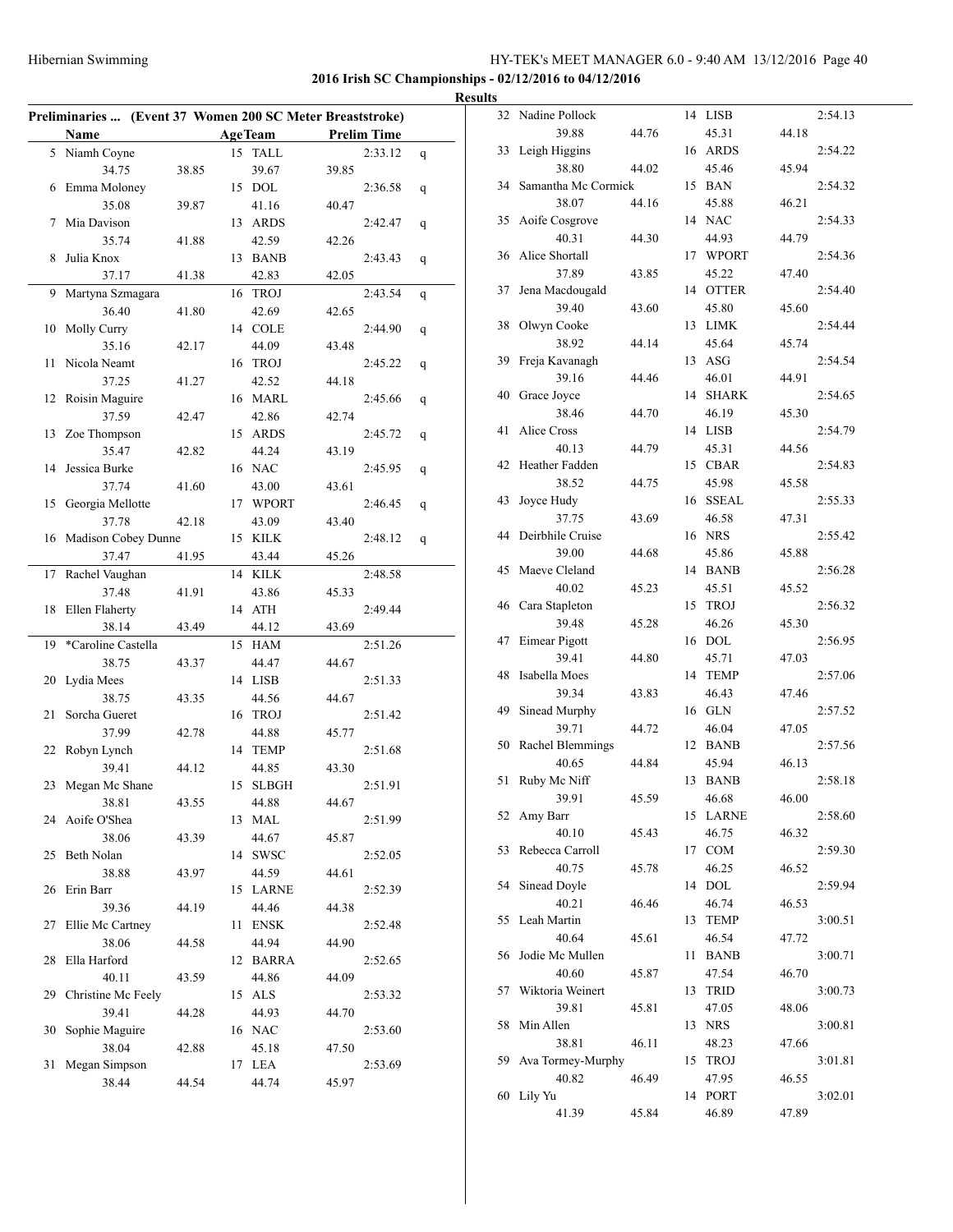#### **2016 Irish SC Championships - 02/12/2016 to 04/12/2016**

## **Results**

|                  | Preliminaries  (Event 37 Women 200 SC Meter Breaststroke) |       |                |                    |              |
|------------------|-----------------------------------------------------------|-------|----------------|--------------------|--------------|
|                  | Name                                                      |       | <b>AgeTeam</b> | <b>Prelim Time</b> |              |
| 61               | Megan Kilgallen                                           |       | 14 CLM         |                    | 3:02.22      |
|                  | 39.97                                                     | 45.99 | 48.07          | 48.19              |              |
| 62               | Zoe Parkes                                                |       | 16 LARNE       |                    | 3:04.52      |
|                  | 40.97                                                     | 46.12 | 48.47          | 48.96              |              |
| 63               | Laura Taylor                                              |       | 16 GLN         |                    | 3:05.47      |
|                  | 40.67                                                     | 46.32 | 48.74          | 49.74              |              |
|                  | 64 Niamh Fogarty                                          |       | 17 NRS         |                    | 3:08.59      |
|                  | 42.47                                                     | 47.37 | 48.45          | 50.30              |              |
| $\frac{1}{2}$    | Eimear Doyle                                              |       | 15 WAT         |                    | DQ           |
|                  | 38.18                                                     |       | 44.06          |                    |              |
|                  | Megan Gellately                                           | 44.27 | 15 LURG        | 43.12              | DQ           |
|                  | 40.36                                                     | 46.70 | 47.01          |                    |              |
|                  |                                                           |       |                | 45.18              |              |
|                  | <b>Event 38 Men 200 SC Meter Breaststroke</b>             |       |                |                    |              |
|                  | Name                                                      |       | <b>AgeTeam</b> | <b>Finals Time</b> |              |
| A - Final        |                                                           |       |                |                    |              |
| $\mathbf{1}$     | Liam Doyle                                                |       | 19 DOL         |                    | 2:18.32      |
|                  | 31.70                                                     | 35.59 | 35.36          | 35.67              |              |
| 2                | Euan Keighley                                             |       | 18 ASG         |                    | 2:19.30      |
|                  | 31.90                                                     | 35.49 | 36.18          | 35.73              |              |
| 3                | *Cameron Matthews                                         |       | 16 HAM         |                    | 2:19.42      |
|                  | 32.05                                                     | 35.72 | 35.92          | 35.73              |              |
| 4                | Leo Kurevlov                                              |       | 19 UCD         |                    | 2:24.36      |
|                  | 32.62                                                     | 36.60 | 37.20          | 37.94              |              |
| 5                | Mark Stoops                                               |       | 16 BAN         |                    | 2:25.39      |
|                  | 32.54                                                     | 36.90 | 37.72          | 38.23              |              |
| 6                | *Richard Kozhabayev                                       |       | 15 HAM         |                    | 2:27.87      |
|                  | 32.21                                                     | 36.09 | 39.51          | 40.06              |              |
| 7                | Cai Armstrong                                             |       | 17 ARDS        |                    | 2:32.80      |
|                  | 33.08                                                     | 38.82 | 40.65          | 40.25              |              |
|                  | Caomhan Daly                                              |       | 17 GAL         |                    | DQ           |
|                  | 33.14                                                     | 37.57 | 39.77          | 40.34              |              |
| <b>B</b> - Final |                                                           |       |                |                    |              |
| 9.               | Jack Angus                                                |       | 15 ARDS        |                    | 2:25.78      |
|                  | 32.67                                                     | 37.12 | 38.81          | 37.18              |              |
| 10               | Uisean Cooke                                              |       | 15 LIMK        |                    | 2:26.16      |
|                  | 32.93                                                     | 36.92 | 38.08          | 38.23              |              |
| 11               | Eoin Corby                                                |       | 14 LIMK        |                    | 2:27.11      |
|                  | 33.81                                                     | 38.00 | 38.24          | 37.06              |              |
| 12               | Jamie Allison                                             |       | 15 LISB        |                    | 2:30.30      |
|                  | 34.53                                                     | 37.87 | 38.91          | 38.99              |              |
| 13               | Fionn Duffy                                               |       | 15 GAL         |                    | 2:31.27      |
|                  | 34.89                                                     | 38.86 | 38.99          | 38.53              |              |
| 14               | Nikita Vedernikovs                                        |       | 16 NAC         |                    | 2:31.36      |
|                  | 33.62                                                     | 38.55 | 39.22          | 39.97              |              |
| 15               | Max Davenport                                             |       | 15 NAC         |                    | 2:33.74      |
|                  | 34.71                                                     | 39.41 | 40.07          | 39.55              |              |
| 16               | Mouric Mc Sharry                                          |       | 14 MARL        |                    | 2:34.15      |
|                  | 33.56                                                     | 38.41 | 39.95          | 42.23              |              |
|                  |                                                           |       |                |                    |              |
|                  | <b>Event 38 Men 200 SC Meter Breaststroke</b>             |       |                |                    |              |
|                  | Name                                                      |       | <b>AgeTeam</b> | <b>Prelim Time</b> |              |
|                  | <b>Preliminaries</b>                                      |       |                |                    |              |
|                  | 1 Liam Doyle                                              |       | 19 DOL         |                    | 2:18.36<br>q |
|                  | 31.17                                                     | 34.85 | 35.87          | 36.47              |              |

| 2  | Euan Keighley           |       | 18 | ASG          |       | 2:20.94 | q |
|----|-------------------------|-------|----|--------------|-------|---------|---|
|    | 32.39                   | 36.03 |    | 36.28        | 36.24 |         |   |
| 3  | *Cameron Matthews       |       | 16 | <b>HAM</b>   |       | 2:23.30 | q |
|    | 33.10                   | 36.45 |    | 37.46        | 36.29 |         |   |
| 4  | Cai Armstrong           |       | 17 | <b>ARDS</b>  |       | 2:25.34 | q |
|    | 32.44                   | 37.22 |    | 38.27        | 37.41 |         |   |
| 5  | Leo Kurevlov            |       | 19 | <b>UCD</b>   |       | 2:25.85 | q |
|    | 32.98                   | 36.97 |    | 37.51        | 38.39 |         |   |
| 6  | Mark Stoops             |       | 16 | <b>BAN</b>   |       | 2:26.34 | q |
|    | 33.05                   | 37.25 |    | 37.50        | 38.54 |         |   |
| 7  | Caomhan Daly            |       |    | 17 GAL       |       | 2:26.85 | q |
|    | 33.34                   | 37.23 |    | 37.88        | 38.40 |         |   |
| 8  | *Richard Kozhabayev     |       | 15 | HAM          |       | 2:27.01 | q |
|    | 33.05                   | 37.18 |    | 38.24        | 38.54 |         |   |
| 9  | Uisean Cooke            |       | 15 | LIMK         |       | 2:27.92 |   |
|    |                         |       |    |              |       |         | q |
|    | 33.55                   | 37.94 |    | 38.23        | 38.20 |         |   |
| 10 | Jack Angus              |       | 15 | <b>ARDS</b>  |       | 2:29.25 | q |
|    | 33.78                   | 38.26 |    | 38.55        | 38.66 |         |   |
| 11 | Jamie Allison           |       | 15 | <b>LISB</b>  |       | 2:30.50 | q |
|    | 34.92                   | 38.81 |    | 37.80        | 38.97 |         |   |
| 12 | Max Davenport           |       | 15 | <b>NAC</b>   |       | 2:30.84 | q |
|    | 34.94                   | 38.82 |    | 38.50        | 38.58 |         |   |
| 13 | Nikita Vedernikovs      |       | 16 | <b>NAC</b>   |       | 2:31.07 | q |
|    | 33.78                   | 38.64 |    | 38.92        | 39.73 |         |   |
| 14 | Eoin Corby              |       | 14 | <b>LIMK</b>  |       | 2:32.44 | q |
|    | 34.51                   | 38.38 |    | 39.81        | 39.74 |         |   |
| 15 | Mouric Mc Sharry        |       | 14 | <b>MARL</b>  |       | 2:32.67 | q |
|    | 34.07                   | 38.75 |    | 40.22        | 39.63 |         |   |
| 16 | Fionn Duffy             |       |    | 15 GAL       |       | 2:33.07 | q |
|    | 34.62                   | 39.16 |    | 39.81        | 39.48 |         |   |
| 17 | Joe Kenny               |       | 15 | <b>TEMP</b>  |       | 2:34.58 |   |
|    | 34.92                   | 39.06 |    | 39.84        | 40.76 |         |   |
| 18 | Yosef Phelan            |       | 16 | <b>GLN</b>   |       | 2:35.37 |   |
|    | 33.81                   | 38.53 |    | 40.46        | 42.57 |         |   |
| 19 | Paul Cox                |       | 14 | <b>LISB</b>  |       | 2:36.10 |   |
|    | 35.86                   | 39.18 |    | 40.16        | 40.90 |         |   |
| 20 | <b>Matthew Gardiner</b> |       | 15 | <b>NAC</b>   |       | 2:36.31 |   |
|    | 35.71                   | 39.99 |    | 40.50        | 40.11 |         |   |
| 21 | Adam Manley             |       | 17 | <b>BAN</b>   |       | 2:36.77 |   |
|    | 33.44                   | 38.58 |    | 41.80        | 42.95 |         |   |
| 22 | Tom Uprichard           |       | 15 | ARDS         |       | 2:37.96 |   |
|    | 34.25                   | 38.88 |    | 41.52        | 43.31 |         |   |
| 23 | John Donnelly           |       | 15 | <b>SLBGH</b> |       | 2:39.21 |   |
|    | 36.04                   | 40.53 |    | 41.35        | 41.29 |         |   |
| 24 | William Pinkerton       |       | 15 | <b>BANB</b>  |       | 2:39.85 |   |
|    |                         |       |    | 41.35        |       |         |   |
| 25 | 35.59<br>Sean Church    | 40.87 |    | 14 PORT      | 42.04 | 2:41.24 |   |
|    |                         |       |    |              |       |         |   |
|    | 36.14                   | 40.74 |    | 42.04        | 42.32 |         |   |
| 26 | Cillian O Sullivan      |       |    | 14 PORT      |       | 2:41.33 |   |
|    | 35.96                   | 42.08 |    | 43.43        | 39.86 |         |   |
| 27 | Cian Foley              |       |    | 17 NRS       |       | 2:41.94 |   |
|    | 36.37                   | 41.91 |    | 42.57        | 41.09 |         |   |
| 28 | Conal De Paor           |       | 18 | SPL          |       | 2:42.86 |   |
|    | 35.54                   | 41.05 |    | 42.57        | 43.70 |         |   |
| 29 | Diarmuid Staunton       |       |    | 17 CLM       |       | 2:43.39 |   |
|    | 34.57                   | 41.40 |    | 43.50        | 43.92 |         |   |
|    |                         |       |    |              |       |         |   |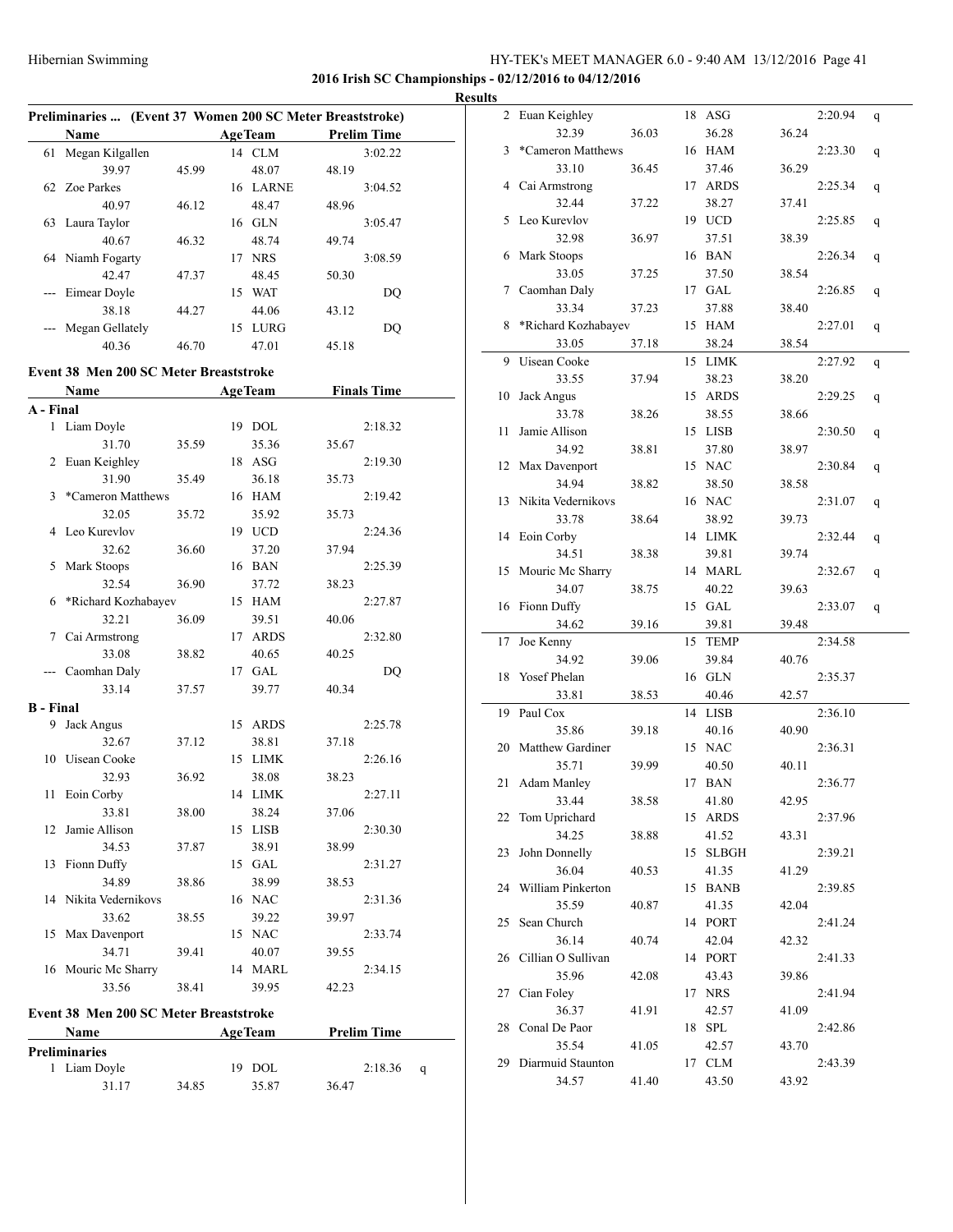#### **2016 Irish SC Championships - 02/12/2016 to 04/12/2016**

|    | Preliminaries  (Event 38 Men 200 SC Meter Breaststroke) |       |                |                    |    |
|----|---------------------------------------------------------|-------|----------------|--------------------|----|
|    | Name                                                    |       | <b>AgeTeam</b> | <b>Prelim Time</b> | Ev |
|    | 30 Billy Ryan                                           |       | 16 LIMK        | 2:43.95            |    |
|    | 36.53                                                   | 41.23 | 42.63          | 43.56              |    |
| 31 | Jayke Morris                                            |       | 16 CLM         | 2:44.17            |    |
|    | 34.92                                                   | 42.54 | 43.26          | 43.45              |    |
|    | 32 Andrew Feenan                                        |       | 15 SWSC        | 2:44.35            |    |
|    | 34.53                                                   | 40.43 | 43.66          | 45.73              |    |
| 33 | Adam Hewitt                                             |       | 15 BAN         | 2:44.49            |    |
|    | 35.68                                                   | 41.65 | 42.87          | 44.29              |    |
|    | 34 Joseph Doorly                                        |       | 16 GAL         | 2:44.77            |    |
|    |                                                         |       |                |                    |    |
|    | 36.23                                                   | 41.52 | 43.47          | 43.55              |    |
| 35 | Jan Manalili                                            |       | 18 LARNE       | 2:44.87            |    |
|    | 35.69                                                   | 40.90 | 43.30          | 44.98              |    |
|    | 36 Jack Maravelakis                                     |       | 15 ENSK        | 2:47.78            |    |
|    | 36.64                                                   | 41.79 | 44.15          | 45.20              |    |
|    | David Woods                                             |       | 18 SLIGO       | DQ                 |    |
|    | 35.34                                                   | 39.49 | 41.89          | 42.81              |    |
|    | Rowan Barrett                                           |       | 16 LIMK        | DQ                 |    |
|    | 34.03                                                   | 38.67 | 40.96          | 42.18              |    |
|    | Dan Sweeney                                             |       | 23 SWSC        | DQ                 |    |
|    | 31.82                                                   | 36.92 | 38.29          | 37.57              |    |
|    | Event 39 Women 200 SC Meter Medley Relay                |       |                |                    |    |
|    |                                                         |       |                |                    |    |
|    | <b>Team</b>                                             |       | <b>Relay</b>   | <b>Finals Time</b> |    |
| 1  | HAM                                                     |       | A              | 2:00.38            |    |
|    | 30.05                                                   | 35.64 | 28.20          | 26.49              |    |
| 2  | <b>ARDS</b>                                             |       | A              | 2:00.67            | Ev |
|    | 31.16                                                   | 34.83 | 27.85          | 26.83              |    |
| 3  | ALS                                                     |       | A              | 2:01.19            |    |
|    | 31.52                                                   | 31.99 | 30.84          | 26.84              |    |
| 4  | DOL                                                     |       | A              | 2:04.11            |    |
|    | 30.67                                                   | 33.96 | 30.19          | 29.29              |    |
| 5  | <b>TROJ</b>                                             |       | A              | 2:04.24            |    |
|    | 31.00                                                   | 34.98 | 30.87          | 27.39              |    |
| 6  | HAM                                                     |       | B              | 2:04.65            |    |
|    | 30.20                                                   | 37.90 | 29.47          | 27.08              |    |
| 7  | CY BT                                                   |       | A              | 2:05.49            |    |
|    | 31.27                                                   | 35.81 | 29.88          | 28.53              |    |
|    | 8 LISB                                                  |       | A              | 2:06.48            |    |
|    | 31.67                                                   | 33.69 | 32.04          | 29.08              |    |
|    | 9 SWSC                                                  |       | A              | 2:06.70            |    |
|    | 31.05                                                   | 37.86 | 30.21          | 27.58              |    |
|    | 10 NAC                                                  |       | A              | 2:06.75            |    |
|    | 32.11                                                   | 35.87 | 30.00          | 28.77              |    |
|    | 11 TROJ                                                 |       | B              | 2:07.07            |    |
|    | 32.47                                                   | 35.74 | 30.30          | 28.56              |    |
|    | 12 TEMP                                                 |       | A              | 2:07.20            |    |
|    |                                                         |       |                |                    |    |
|    | 31.29                                                   | 38.94 | 28.78          | 28.19              |    |
|    | 13 ATH                                                  |       | A              | 2:09.77            |    |
|    | 32.46                                                   | 37.25 | 30.57          | 29.49              |    |
|    | 14 GLN                                                  |       | A              | 2:09.81            |    |
|    | 32.16                                                   | 38.68 | 31.89          | 27.08              |    |
|    | 15 LISB                                                 |       | B              | 2:11.75            |    |
|    | 33.60                                                   | 37.07 | 31.70          | 29.38              | Ev |
|    | 16 NRS                                                  |       | A              | 2:20.26            |    |
|    | 34.26                                                   | 41.24 | 34.77          | 29.99              |    |
|    |                                                         |       |                |                    |    |

| Team                                                       | Relay | <b>Finals Time</b> |
|------------------------------------------------------------|-------|--------------------|
| 1 ARDS                                                     | A     | 1:43.86            |
| 26.66<br>28.65                                             | 25.85 | 22.70              |
| 2 HAM                                                      | A     | 1:45.07            |
| 27.45<br>29.36                                             | 25.31 | 22.95              |
| 3 SWSC                                                     | A     | 1:46.99            |
| 27.21<br>29.39                                             | 25.68 | 24.71              |
| 4 NAC                                                      | A     | 1:47.24            |
| 28.61<br>29.27                                             | 24.52 | 24.84              |
| LIMK                                                       | A     | 1:47.33            |
| 26.82<br>30.65                                             | 26.21 | 23.65              |
| 6 LISB                                                     | А     | 1:55.60            |
| 30.40<br>32.67                                             | 26.98 | 25.55              |
| <b>DOL</b>                                                 | A     | 1:55.61            |
| 30.57<br>29.91                                             | 28.53 | 26.60              |
| 8 LISB                                                     | B     | 1:59.02            |
| 30.56<br>34.43                                             | 28.13 | 25.90              |
| <b>TEMP</b>                                                | A     | 1:59.42            |
| 30.56<br>33.76                                             | 28.49 | 26.61              |
| 10 NRS                                                     | A     | 2:00.11            |
| 31.27<br>33.88                                             | 20.54 | 34.42              |
| <b>SPL</b>                                                 | A     | DQ                 |
| 30.06<br>31.91                                             | 26.71 | 25.75              |
| <b>HAM</b>                                                 | B     | DQ                 |
| 27.89<br>31.99                                             | 27.03 | 24.84              |
| Event 41 Women 200 SC Meter Freestyle Relay<br><b>Team</b> | Relay | <b>Finals Time</b> |

| <b>leam</b>                               |       | Relay        | <b>Finals</b> Time |
|-------------------------------------------|-------|--------------|--------------------|
| 1 HAM                                     |       | A            | 1:47.26            |
| 27.15                                     | 26.80 | 26.63        | 26.68              |
| 2 ARDS                                    |       | A            | 1:48.88            |
| 27.55                                     | 27.03 | 27.83        | 26.47              |
| 3 SWSC                                    |       | $\mathbf{A}$ | 1:49.42            |
| 27.37                                     | 28.03 | 26.86        | 27.16              |
| 4 HAM                                     |       | $\mathbf{B}$ | 1:50.39            |
| 27.40                                     | 27.63 | 26.96        | 28.40              |
| 5 TROJ                                    |       | $\mathbf{A}$ | 1:51.39            |
| 27.84                                     | 28.12 | 27.98        | 27.45              |
| 6 TEMP                                    |       | $\mathbf{A}$ | 1:52.27            |
| 27.22                                     | 28.97 | 28.17        | 27.91              |
| 7 NAC                                     |       | $\mathbf{A}$ | 1:52.41            |
| 28.32                                     | 28.19 | 27.58        | 28.32              |
| 8 CYBT                                    |       | $\mathbf{A}$ | 1:52.83            |
| 30.40                                     | 27.66 | 28.08        | 26.69              |
| 9 LISB                                    |       | $\mathbf{A}$ | 1:56.04            |
| 28.14                                     | 29.87 | 29.37        | 28.66              |
| 10 LISB                                   |       | $\mathbf{B}$ | 1:58.00            |
| 30.15                                     | 29.80 | 29.28        | 28.77              |
| 11 NRS                                    |       | $\mathbf{A}$ | 1:58.02            |
| 29.16                                     | 28.97 | 30.09        | 29.80              |
| 12 LIMK                                   |       | $\mathbf{A}$ | 1:58.55            |
| 29.17                                     | 30.82 | 29.93        | 28.63              |
| Event 42 Men 200 SC Meter Freestyle Relay |       |              |                    |
| <b>Team</b>                               |       | Relay        | <b>Finals Time</b> |
| $1$ $\,$ UCD $\,$                         |       | A            | 1:32.13            |

22.79 23.08 22.98 23.28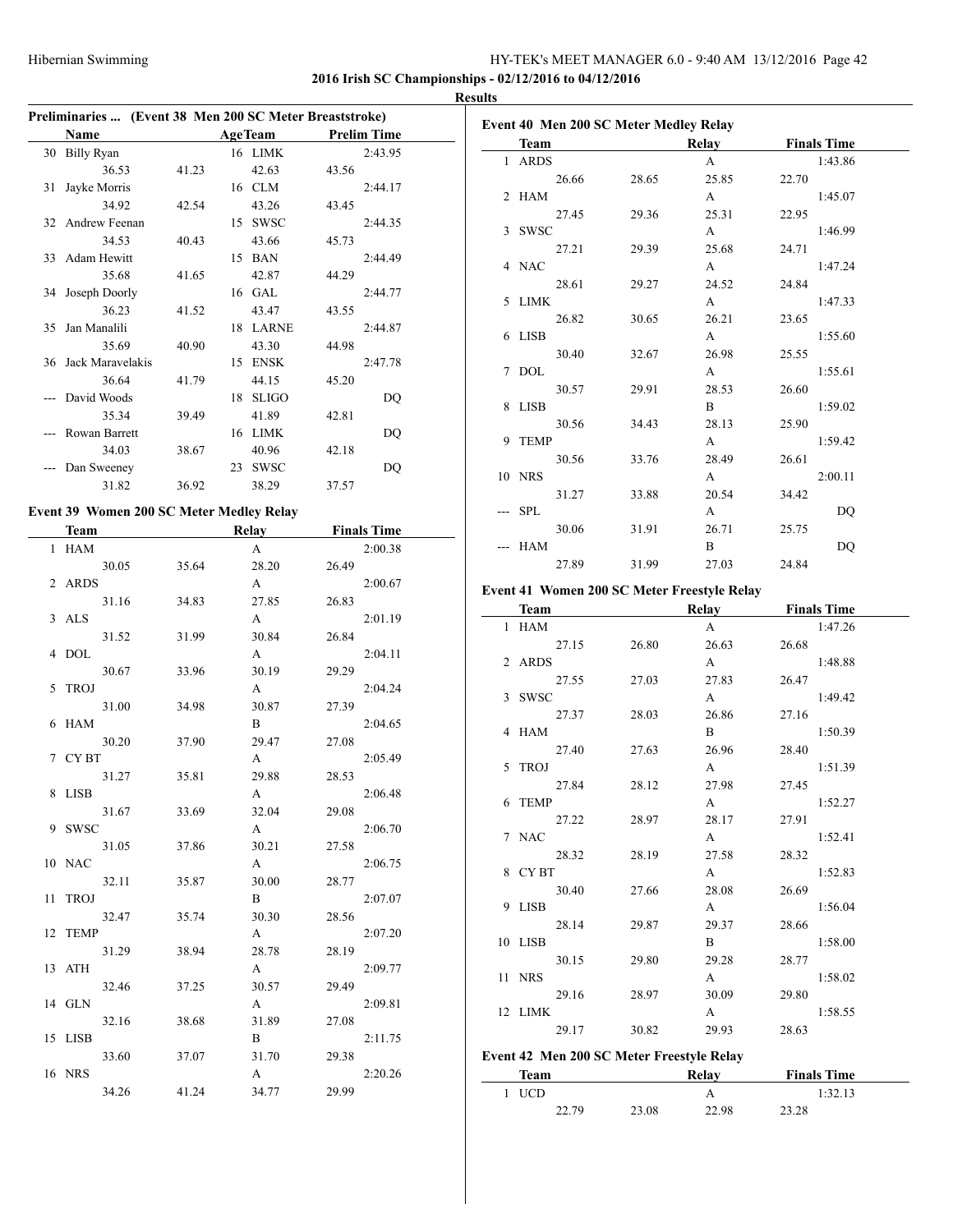|                                             |       |                |                    | <b>Results</b>                      |                |                    |                    |
|---------------------------------------------|-------|----------------|--------------------|-------------------------------------|----------------|--------------------|--------------------|
| (Event 42 Men 200 SC Meter Freestyle Relay) |       |                |                    | 4 Kate Gaffney                      |                | 16 LIMK            | 18:31.38           |
| <b>Team</b>                                 |       | Relay          | <b>Finals Time</b> | 33.56                               | 36.30          | 36.58              | 36.85              |
| $2$ HAM $\,$                                |       | $\mathbf{A}$   | 1:33.01            | 36.98                               | 37.43          | 37.10              | 37.20              |
| 23.08                                       | 23.24 | 23.04          | 23.65              | 37.23                               | 37.63          | 36.39              | 37.04              |
| 3 ARDS                                      |       | $\mathbf{A}$   | 1:33.90            | 36.72                               | 37.26          | 37.23              | 37.93              |
| 23.50                                       | 24.21 | 23.97          | 22.22              | 37.63                               | 37.94          | 37.24              | 37.63              |
| 4 NAC                                       |       | $\mathbf{A}$   | 1:36.09            | 36.74                               | 36.45          | 36.91              | 37.30              |
| 23.08                                       | 22.95 | 24.79          | 25.27              | 37.15                               | 37.47          | 38.00              | 37.74              |
| 5 LIMK                                      |       | A              | 1:37.55            | 37.42                               | 36.33          |                    |                    |
| 24.19                                       | 24.62 | 25.83          | 22.91              | 5 Christine Mc Feely                |                | 15 ALS             | 18:45.93           |
| 6 HAM                                       |       | $\, {\bf B}$   | 1:38.14            | 34.29                               | 37.11          | 37.47              | 37.61              |
| 24.19                                       | 24.50 | 24.59          | 24.86              | 37.56                               | 37.91          | 37.69              | 37.56              |
| 7 SWSC                                      |       | A              | 1:38.27            | 37.90                               | 37.68          | 37.67              | 37.35              |
| 23.80                                       | 24.66 | 25.06          | 24.75              | 36.99                               | 37.52          | 37.68              | 37.84              |
| 8 LISB                                      |       | $\mathbf{A}$   | 1:45.07            | 37.69                               | 37.89          | 37.92              | 37.82              |
| 25.09                                       | 27.61 | 25.94          | 26.43              | 37.69                               | 37.84          | 37.80              | 37.92              |
| 9 NRS                                       |       | A              | 1:45.41            | 37.60                               | 37.99          | 37.91              | 37.74              |
| 26.61                                       | 26.16 | 26.30          | 26.34              | 37.87                               | 36.42          |                    |                    |
| 10 LISB                                     |       | B              | 1:45.87            | 6 Aoife Taylor                      |                | 15 GLN             | 20:06.40           |
| 25.46                                       | 27.31 | 25.81          | 27.29              | 33.51                               | 38.06          | 39.97              | 40.76              |
| 11 TEMP                                     |       | $\mathbf{A}$   | 1:47.79            | 41.40                               | 40.98          | 40.29              | 40.10              |
| 26.88                                       | 25.84 | 27.32          | 27.75              | 41.65                               | 39.74          | 40.50              | 40.86              |
|                                             |       |                |                    |                                     |                |                    |                    |
| Event 43 Women 1500 SC Meter Freestyle      |       |                |                    | 40.04                               | 41.61          | 40.14<br>40.66     | 41.31              |
|                                             |       |                |                    |                                     |                |                    | 40.93              |
| Name                                        |       | <b>AgeTeam</b> | <b>Finals Time</b> | 41.99                               | 39.28          |                    |                    |
| 1 Ciara Doran                               |       | 16 CY DY       | 17:26.44           | 40.53                               | 40.50          | 40.75              | 40.20              |
| 30.99                                       | 32.95 | 33.97          | 34.53              | 40.24                               | 40.15          | 40.39              | 40.36              |
| 34.64                                       | 34.51 | 35.11          | 34.78              | 40.33                               | 39.17          |                    |                    |
| 35.26                                       | 35.66 | 35.07          | 35.09              |                                     |                |                    |                    |
| 35.01                                       | 35.26 | 35.15          | 35.43              | Event 44 Men 800 SC Meter Freestyle |                |                    |                    |
| 34.84                                       | 35.38 | 35.29          | 35.13              | Name                                |                | <b>AgeTeam</b>     | <b>Finals Time</b> |
| 35.03                                       | 35.71 | 35.35          | 35.68              | 1 Nathan Turner                     |                | 17 ALS             | 8:21.89            |
| 35.53                                       | 35.39 | 35.06          | 35.84              | 27.33                               | 30.35          | 31.76              | 31.78              |
| 35.33                                       | 33.47 |                |                    | 31.61                               | 31.87          | 31.63              | 31.62              |
| 2 Erin Mc Connell                           |       | 16 ARDS        | 17:41.87           | 31.71                               | 32.01          | 31.98              | 31.61              |
| 31.50                                       | 34.13 | 34.82          | 34.99              | 32.29                               | 32.30          | 32.47              | 29.57              |
| 34.97                                       | 35.00 | 35.10          | 35.41              | 2 Daniel Wiffen                     |                | 15 LISB            | 8:23.21            |
| 35.05                                       | 35.38 | 35.53          | 35.06              | 29.22                               | 31.78          | 31.54              | 31.33              |
| 35.37                                       |       |                | 35.74              | 31.60                               | 31.82          | 31.76              | 31.96              |
|                                             | 35.64 | 35.64          |                    | 31.52                               | 31.41          | 31.87              | 32.15              |
| 36.54                                       | 36.22 | 36.05          | 36.12              | 32.12                               | 32.03          | 31.30              | 29.80              |
| 36.06                                       | 35.98 | 36.22          | 36.24              | 3 Connor Doyle                      |                | 16 DOL             | 8:26.60            |
| 35.68                                       | 35.72 | 36.45          | 35.74              | 29.47                               | 31.57          | 31.34              | 31.61              |
| 35.25                                       | 34.27 |                |                    | 32.01                               | 31.86          | 32.15              | 32.11              |
| 3 Deirbhile Cruise                          |       | 16 NRS         | 18:04.91           | 32.10                               | 32.03          | 32.12              | 32.18              |
| 31.54                                       | 34.41 | 35.82          | 36.48              | 32.07                               | 32.29          | 31.74              | 29.95              |
| 36.51                                       | 36.41 | 36.46          | 36.57              | 4 Marley Haugh                      |                | 17 ENS             | 8:26.97            |
| 36.52                                       | 36.58 | 36.67          | 36.36              | 28.75                               | 32.02          | 32.38              | 32.42              |
| 36.10                                       | 36.58 | 36.63          | 36.67              | 32.18                               | 32.40          | 32.18              | 32.05              |
| 36.80                                       | 36.75 | 36.51          | 36.59              | 32.40                               | 32.71          | 32.13              | 32.10              |
| 36.51                                       | 36.61 | 36.45          | 36.31              | 32.07                               | 31.32          | 30.96              | 28.90              |
| 36.47                                       | 36.44 | 36.28          | 36.16              | 5 Jordan Byrne                      |                | $16$ $\,$ ALS $\,$ | 8:27.40            |
| 32.94                                       | 37.78 |                |                    | 27.65                               | 30.75          | 31.50              | 31.55              |
|                                             |       |                |                    | 31.84                               | 32.07          | 31.87              | 32.19              |
|                                             |       |                |                    | 31.90<br>32.66                      | 32.20<br>32.78 | 33.04<br>32.09     | 32.77<br>30.54     |